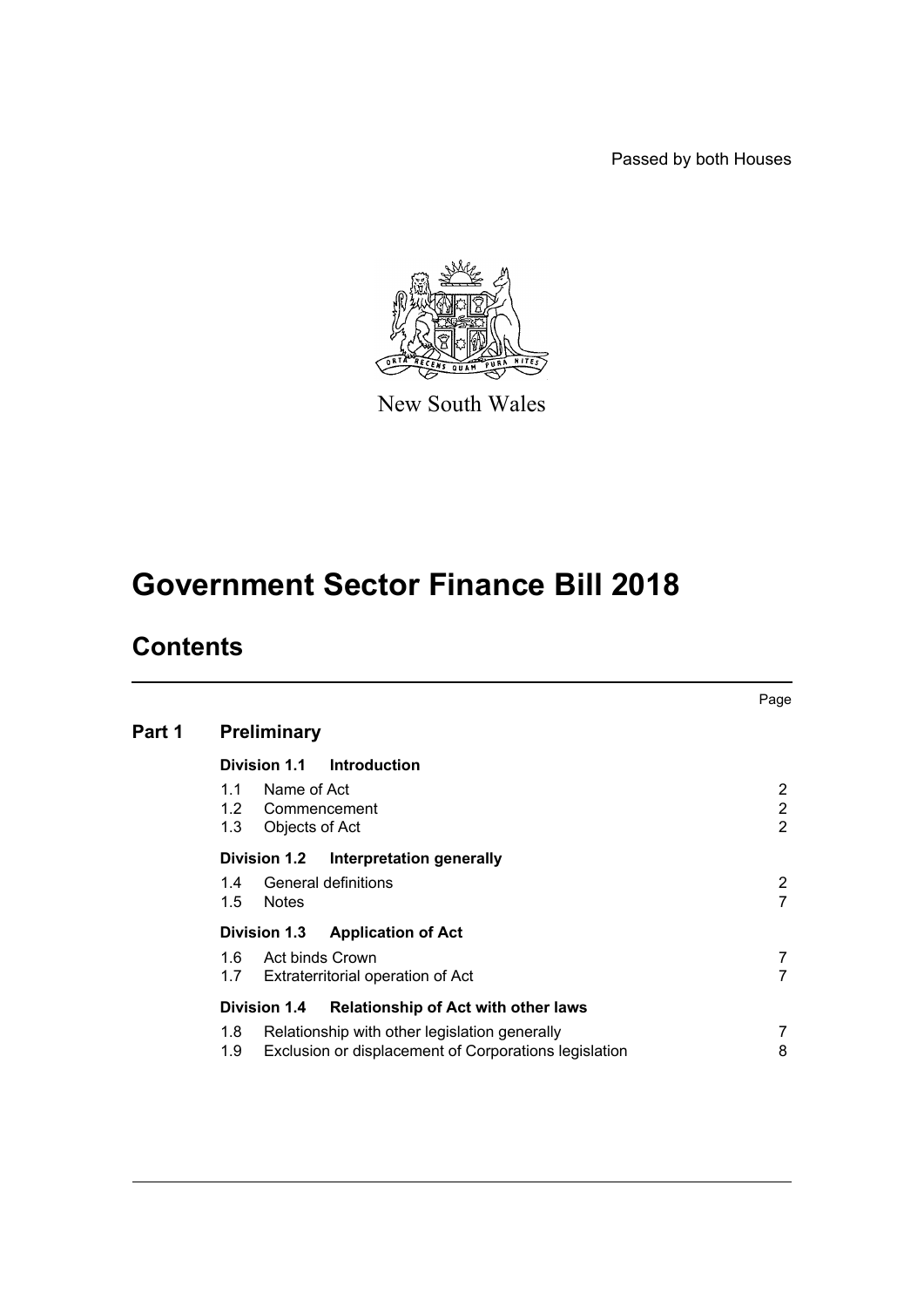| Part 2 | <b>Key concepts</b>                                                                                                                                                                                                                                                                         |                      |                                                                                                                                                                                                                     |                            |  |
|--------|---------------------------------------------------------------------------------------------------------------------------------------------------------------------------------------------------------------------------------------------------------------------------------------------|----------------------|---------------------------------------------------------------------------------------------------------------------------------------------------------------------------------------------------------------------|----------------------------|--|
|        | <b>Division 2.1</b>                                                                                                                                                                                                                                                                         |                      | <b>Entities generally</b>                                                                                                                                                                                           |                            |  |
|        | 2.1<br>$2.2\phantom{0}$<br>2.3                                                                                                                                                                                                                                                              | Entities             | Controlled entities<br><b>NSW Health entities</b>                                                                                                                                                                   | 9<br>9<br>10               |  |
|        | <b>Division 2.2</b>                                                                                                                                                                                                                                                                         |                      | <b>GSF agencies and related concepts</b>                                                                                                                                                                            |                            |  |
|        | $2.4\,$<br>2.5<br>$2.6\,$<br>2.7<br>2.8                                                                                                                                                                                                                                                     | <b>GSF</b> agencies  | Separate GSF agency<br>Responsible Minister for GSF agencies<br>Accountable authorities for GSF agencies<br>Treasurer and Auditor-General to be notified of new GSF agencies                                        | 10<br>11<br>12<br>12<br>13 |  |
|        | <b>Division 2.3</b>                                                                                                                                                                                                                                                                         |                      | <b>Government officers</b>                                                                                                                                                                                          |                            |  |
|        | 2.9                                                                                                                                                                                                                                                                                         |                      | Government officers                                                                                                                                                                                                 | 13                         |  |
|        | Division 2.4                                                                                                                                                                                                                                                                                |                      | <b>Annual reporting periods</b>                                                                                                                                                                                     |                            |  |
|        | 2.10<br>2.11                                                                                                                                                                                                                                                                                |                      | Annual reporting periods for GSF agencies<br>Annual reporting period for NSW Government                                                                                                                             | 14<br>15                   |  |
| Part 3 |                                                                                                                                                                                                                                                                                             |                      | <b>Roles and responsibilities</b>                                                                                                                                                                                   |                            |  |
|        | <b>Division 3.1</b><br><b>Treasurer</b>                                                                                                                                                                                                                                                     |                      |                                                                                                                                                                                                                     |                            |  |
|        | 3.1<br>Giving of Treasurer's directions<br>3.2<br>Basic content for Treasurer's directions<br>3.3<br>Application of Treasurer's directions<br>3.4<br>Duty to comply with Treasurer's directions<br>3.5<br>Consultation about certain proposed regulations, directions and<br>determinations |                      |                                                                                                                                                                                                                     |                            |  |
|        | <b>Division 3.2</b>                                                                                                                                                                                                                                                                         |                      | <b>Accountable authorities</b>                                                                                                                                                                                      |                            |  |
|        | 3.6                                                                                                                                                                                                                                                                                         |                      | Policies and procedures for financial management of GSF agencies                                                                                                                                                    | 18                         |  |
|        | Division 3.3                                                                                                                                                                                                                                                                                |                      | <b>Government officers</b>                                                                                                                                                                                          |                            |  |
|        | 3.7                                                                                                                                                                                                                                                                                         |                      | Values and associated principles to guide government officers                                                                                                                                                       | 18                         |  |
| Part 4 |                                                                                                                                                                                                                                                                                             |                      | <b>Budget, appropriations and Special Deposits Account</b>                                                                                                                                                          |                            |  |
|        | <b>Division 4.1</b><br><b>Budget</b>                                                                                                                                                                                                                                                        |                      |                                                                                                                                                                                                                     |                            |  |
|        | 4.1<br>4.2<br>4.3<br>4.4<br>4.5                                                                                                                                                                                                                                                             | <b>Budget Papers</b> | Core content of Budget Papers<br>Additional content of Budget Papers<br>When Budget is to be presented to Parliament<br>Provision of budget information by GSF agencies                                             | 20<br>20<br>20<br>21<br>21 |  |
|        | <b>Division 4.2</b><br><b>Appropriations</b>                                                                                                                                                                                                                                                |                      |                                                                                                                                                                                                                     |                            |  |
|        | 4.6<br>4.7<br>4.8                                                                                                                                                                                                                                                                           |                      | Money to be paid out of Consolidated Fund or Special Deposits<br>Account only if authorised<br>Deemed appropriations of certain money received by GSF agencies<br>Unused appropriations for annual reporting period | 21<br>22<br>22             |  |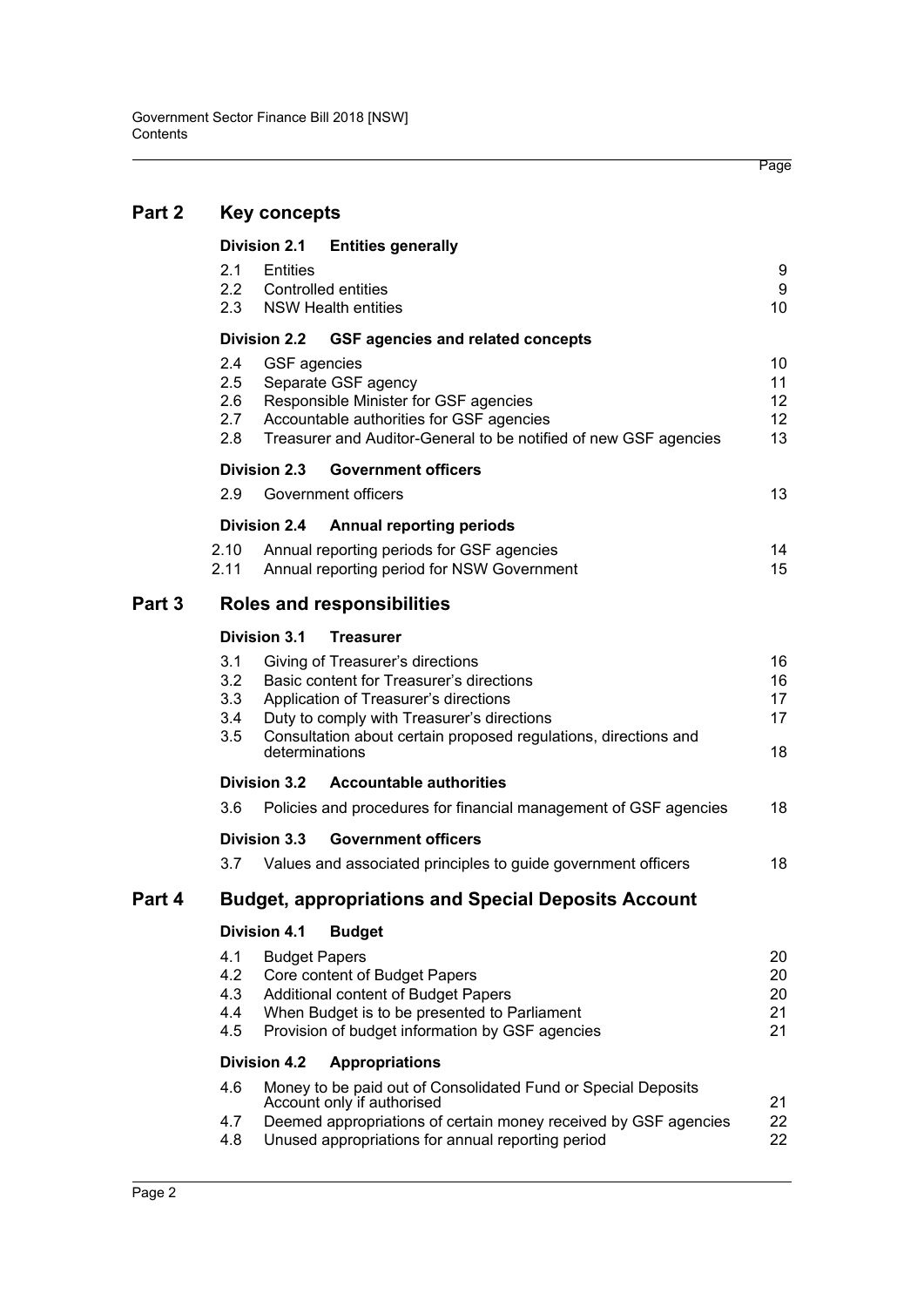|        | 4.9<br>4.10<br>4.11<br>4.12<br>4.13<br>4.14                            | Treasurer<br><b>Division 4.3</b>                | Appropriations affected by transfer of functions between GSF agencies<br>Payments authorised on lapse of appropriation<br>Variations of annual appropriations for Commonwealth grants<br>Details of payments made from State contingencies appropriation to<br>Payments out of Consolidated Fund for exigencies of Government<br>Payment of certain unclaimed money into Consolidated Fund<br><b>Special Deposits Account</b> | 23<br>23<br>23<br>24<br>24<br>24                         |
|--------|------------------------------------------------------------------------|-------------------------------------------------|-------------------------------------------------------------------------------------------------------------------------------------------------------------------------------------------------------------------------------------------------------------------------------------------------------------------------------------------------------------------------------------------------------------------------------|----------------------------------------------------------|
|        | 4.15<br>4.16<br>4.17                                                   |                                                 | <b>Special Deposits Account</b><br>Keeping of information concerning SDA accounts<br>Working accounts                                                                                                                                                                                                                                                                                                                         | 25<br>25<br>26                                           |
| Part 5 |                                                                        |                                                 | <b>Expenditure and gifts</b>                                                                                                                                                                                                                                                                                                                                                                                                  |                                                          |
|        |                                                                        | <b>Division 5.1</b>                             | <b>Expenditure</b>                                                                                                                                                                                                                                                                                                                                                                                                            |                                                          |
|        | 5.1<br>5.2<br>5.3<br>5.4<br>5.5                                        | be authorised                                   | <b>Budget control authorities</b><br>Delegation of Minister's appropriation expenditure functions may limit<br>amount and purposes of expenditure<br>Payment of tax-equivalents to Treasurer<br>Payment of financial distributions to Treasurer<br>Expenditure by accountable authorities and government officers must                                                                                                        | 27<br>27<br>27<br>28<br>29                               |
|        |                                                                        | <b>Division 5.2</b>                             | Gifts and act of grace payments                                                                                                                                                                                                                                                                                                                                                                                               |                                                          |
|        | 5.6<br>5.7                                                             |                                                 | Gifts of government property<br>Act of grace payments                                                                                                                                                                                                                                                                                                                                                                         | 29<br>29                                                 |
| Part 6 |                                                                        |                                                 | <b>Financial services and arrangements</b>                                                                                                                                                                                                                                                                                                                                                                                    |                                                          |
|        |                                                                        | Division 6.1                                    | <b>Introduction</b>                                                                                                                                                                                                                                                                                                                                                                                                           |                                                          |
|        | 6.1<br>6.2<br>6.3                                                      |                                                 | Application of Part<br>Exercise of functions for GSF agencies that are not persons<br>Authorisation to invest in government issued investments                                                                                                                                                                                                                                                                                | 31<br>31<br>31                                           |
|        |                                                                        | Division 6.2                                    | <b>Key concepts</b>                                                                                                                                                                                                                                                                                                                                                                                                           |                                                          |
|        | 6.4<br>6.5<br>6.6<br>6.7<br>6.8<br>6.9<br>6.10<br>6.11<br>6.12<br>6.13 | Arrangement<br><b>Borrowings</b><br>Investments | Concepts relating to banking<br><b>Financial services</b><br>Financial arrangements<br>Derivative arrangements<br>Joint financing arrangements<br>Joint venture arrangements and joint ventures<br>Appropriate prudential protections                                                                                                                                                                                         | 32<br>32<br>32<br>33<br>33<br>33<br>34<br>34<br>34<br>35 |
|        |                                                                        | Division 6.3                                    | <b>Financial services</b>                                                                                                                                                                                                                                                                                                                                                                                                     |                                                          |
|        | 6.14<br>6.15                                                           |                                                 | Treasurer may enter State financial service agreements<br>Treasurer's directions may include directions concerning use of<br>financial services                                                                                                                                                                                                                                                                               | 35<br>37                                                 |

Page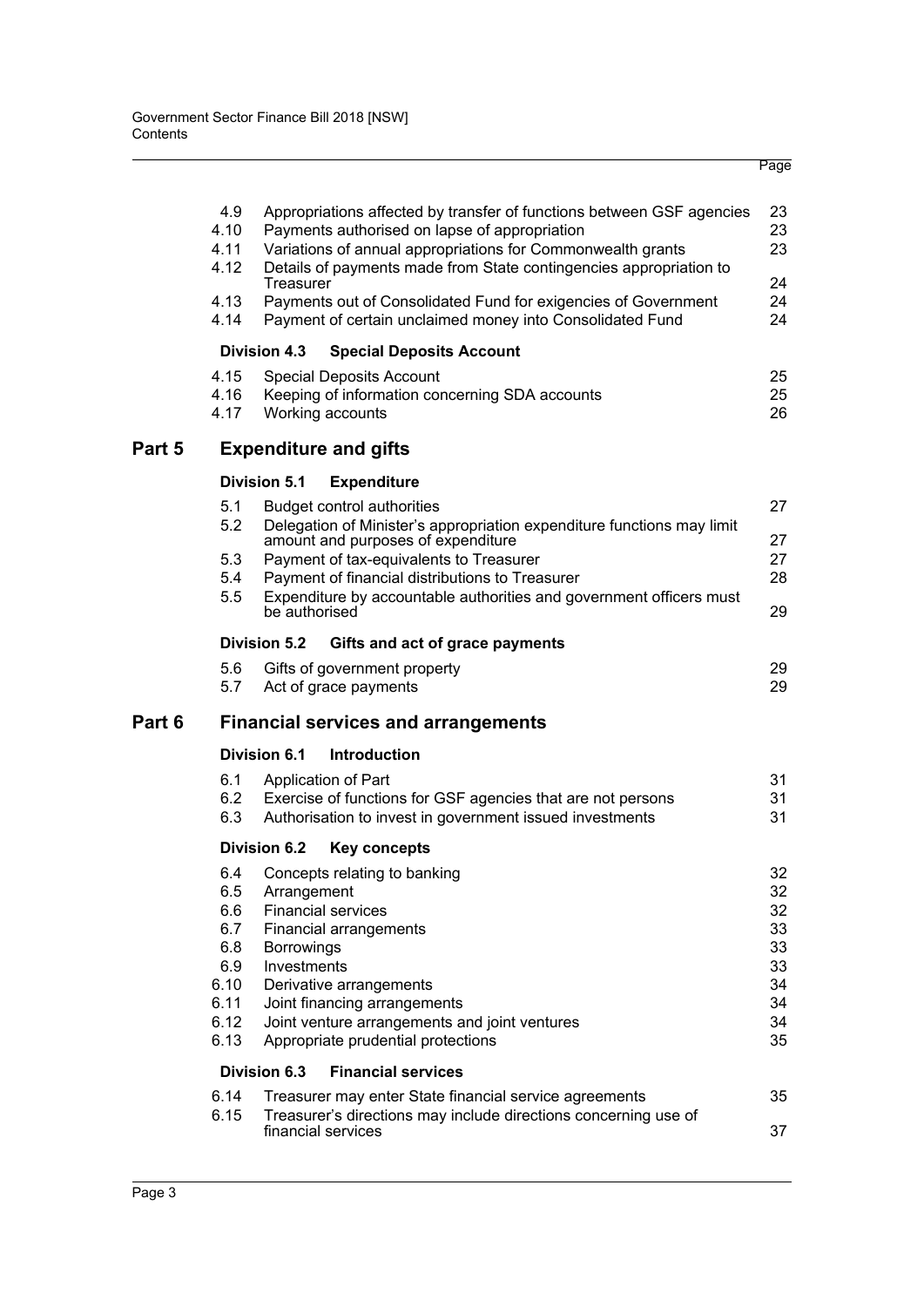|   | 6.16         | Treasurer may access certain information of GSF agencies about<br>financial services                       | 38       |
|---|--------------|------------------------------------------------------------------------------------------------------------|----------|
|   | 6.17         | Guarantees and indemnities concerning money in banking accounts<br>under State financial service agreement | 38       |
|   | 6.18         | Treasurer may operate banking accounts                                                                     | 38       |
|   | 6.19         | Accountable authority may operate banking accounts                                                         | 39       |
|   | 6.20         | GSF agencies to give written consent for access to banking accounts                                        | 39       |
|   |              | <b>Division 6.4</b><br><b>Financial arrangements</b>                                                       |          |
|   | 6.21         | Treasurer may enter financial arrangements for State and GSF<br>agencies                                   | 39       |
|   | 6.22         | Financial arrangements for GSF agencies                                                                    | 40       |
|   | 6.23         | Financial arrangement approvals                                                                            | 41       |
|   | 6.24         | Borrowings to be obtained from New South Wales Treasury<br>Corporation                                     | 42       |
|   | 6.25         | Derivative arrangements by New South Wales Treasury Corporation                                            | 43       |
|   |              | Division 6.5<br><b>Guarantees for financial arrangements</b>                                               |          |
|   | 6.26         | Mandatory statutory guarantee of certain borrowings repayments                                             | 43       |
|   | 6.27<br>6.28 | Discretionary guarantees<br>Statutory charge on income or revenue for payments under certain               | 43       |
|   | 6.29         | financial arrangements<br>Guarantee fees for certain guaranteed payments                                   | 44<br>44 |
|   | 6.30         | Priorities of obligations under certain financial arrangements and                                         |          |
|   | 6.31         | guarantees<br>Payments by Government for certain financial arrangements if GSF                             | 44       |
|   |              | agency prevented                                                                                           | 44       |
|   | 6.32<br>6.33 | Recovery of money paid under guarantee<br>Appropriations for liabilities under Division                    | 44<br>44 |
|   |              |                                                                                                            |          |
|   |              | <b>Division 6.6</b><br><b>Funds managers</b>                                                               |          |
|   | 6.34         | New South Wales Treasury Corporation may act as and engage funds<br>manager                                | 45       |
|   | 6.35         | Funds managers for GSF agencies                                                                            | 45       |
|   | 6.36         | Functions of funds managers                                                                                | 45       |
|   | 6.37         | Effect of Division on New South Wales Treasury Corporation                                                 | 46       |
| 7 |              | Reporting                                                                                                  |          |
|   |              | Division 7.1<br>Interpretation                                                                             |          |
|   | 7.1          | Application and objects of Part                                                                            | 47       |
|   | 7.2          | <b>Definitions</b>                                                                                         | 47       |
|   | 7.3          | Reporting GSF agencies and prescribed reporting exemption criteria                                         | 48       |
|   |              | <b>Division 7.2</b><br><b>Financial reporting</b>                                                          |          |
|   | 7.4          | Application of Division                                                                                    | 48       |
|   | 7.5          | Accounts and records of GSF agencies                                                                       | 48       |
|   | 7.6          | Annual GSF financial statements                                                                            | 49       |
|   | 7.7          | Final annual GSF financial statements for former reporting GSF<br>agencies                                 | 49       |
|   | 7.8          | Financial reports concerning SDA accounts                                                                  | 50       |
|   | 7.9          | Special purpose financial reports                                                                          | 51       |

Page

**Part**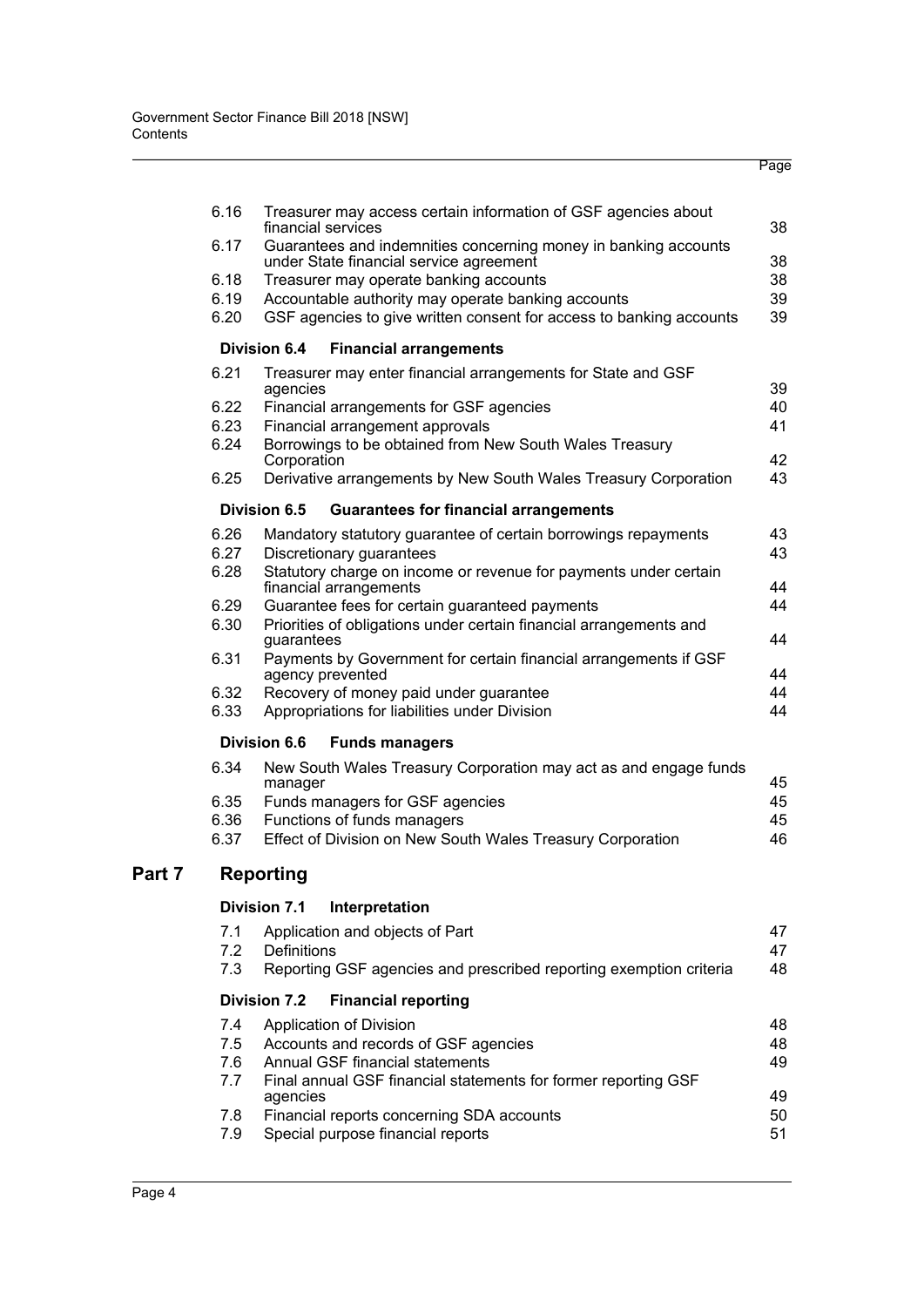|        |              |                                                                                                                            | Page |
|--------|--------------|----------------------------------------------------------------------------------------------------------------------------|------|
|        |              | <b>Division 7.3</b><br>Annual reporting information for reporting GSF agencies                                             |      |
|        | 7.10         | Application of Division                                                                                                    | 51   |
|        | 7.11         | Annual reporting information                                                                                               | 52   |
|        | 7.12         | Preparation of annual reporting information                                                                                | 52   |
|        | 7.13         | Responsible Minister to cause annual reporting information to be<br>tabled                                                 | 53   |
|        | 7.14         | Final annual reporting information for former reporting GSF agencies                                                       | 53   |
|        |              | <b>Division 7.4</b><br><b>Consolidated government sector reporting</b>                                                     |      |
|        | 7.15         | Monthly statements                                                                                                         | 53   |
|        | 7.16         | Half-yearly reviews                                                                                                        | 54   |
|        | 7.17         | <b>Consolidated State Financial Statements</b>                                                                             | 54   |
|        | 7.18         | Tabling of Consolidated State Financial Statements                                                                         | 55   |
| Part 8 |              | <b>Performance information of GSF agencies</b>                                                                             |      |
|        | 8.1          | Application of Part                                                                                                        | 56   |
|        | 8.2          | Performance information of GSF agencies                                                                                    | 56   |
| Part 9 |              | <b>Administration</b>                                                                                                      |      |
|        |              | <b>Division 9.1</b><br><b>Information sharing</b>                                                                          |      |
|        | 9.1          | Relevant agency information                                                                                                | 57   |
|        | 9.2          | Treasurer may request certain information about GSF agencies                                                               | 57   |
|        | 9.3          | Minister may request relevant agency information about funded GSF<br>agencies                                              | 57   |
|        | 9.4          | Content of requests                                                                                                        | 57   |
|        | 9.5          | Compliance with requests                                                                                                   | 58   |
|        | 9.6          | Division does not limit information sharing                                                                                | 58   |
|        |              | <b>Division 9.2</b><br><b>Delegations</b>                                                                                  |      |
|        | 9.7          | Delegable functions                                                                                                        | 58   |
|        | 9.8          | Delegations by Treasurer of certain functions                                                                              | 59   |
|        | 9.9          | Delegations by Ministers                                                                                                   | 60   |
|        | 9.10         | Delegations by GSF agencies that are persons                                                                               | 63   |
|        | 9.11         | Delegations by accountable authorities                                                                                     | 64   |
|        |              | Division 9.3<br><b>Documents</b>                                                                                           |      |
|        | 9.12         | Tabling of documents in Parliament when it is not sitting                                                                  | 65   |
|        | 9.13         | Service of documents                                                                                                       | 66   |
|        | 9.14         | Language of records                                                                                                        | 66   |
|        |              | <b>Division 9.4</b><br><b>Civil recovery</b>                                                                               |      |
|        | 9.15<br>9.16 | Debt for unauthorised gifts of government property<br>Debt for loss of resources because of misconduct by persons handling | 66   |
|        |              | government resources                                                                                                       | 66   |
|        | 9.17         | Amount of debt                                                                                                             | 67   |
|        | 9.18         | Recovery and writing off of debt                                                                                           | 67   |
|        | 9.19         | Relationship of Division with Government Sector Employment Act 2013                                                        | 67   |
|        |              |                                                                                                                            |      |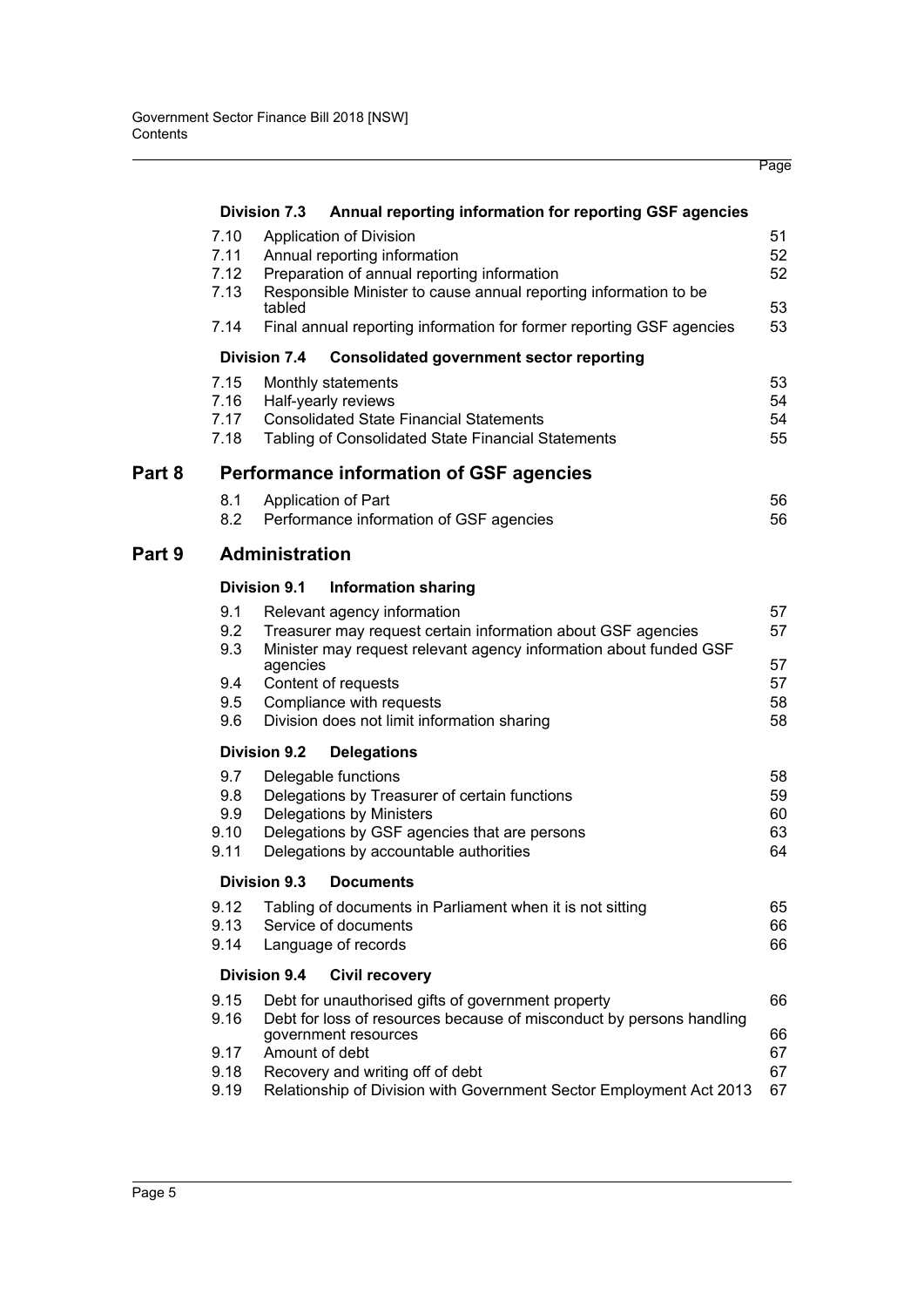# **[Part 10 Miscellaneous](#page-73-0)**

| Schedule 1 | Savings, transitional and other provisions        | 70. |
|------------|---------------------------------------------------|-----|
| 10.4       | Regulations                                       | 69. |
| 10 3       | Reference of matters to Public Accounts Committee | 68  |
| 10.2       | Exemption from duty under Duties Act 1997         | 68  |
| 10.1       | Status of Workers Compensation Insurance Fund     | 68. |
|            |                                                   |     |

Page

Page 6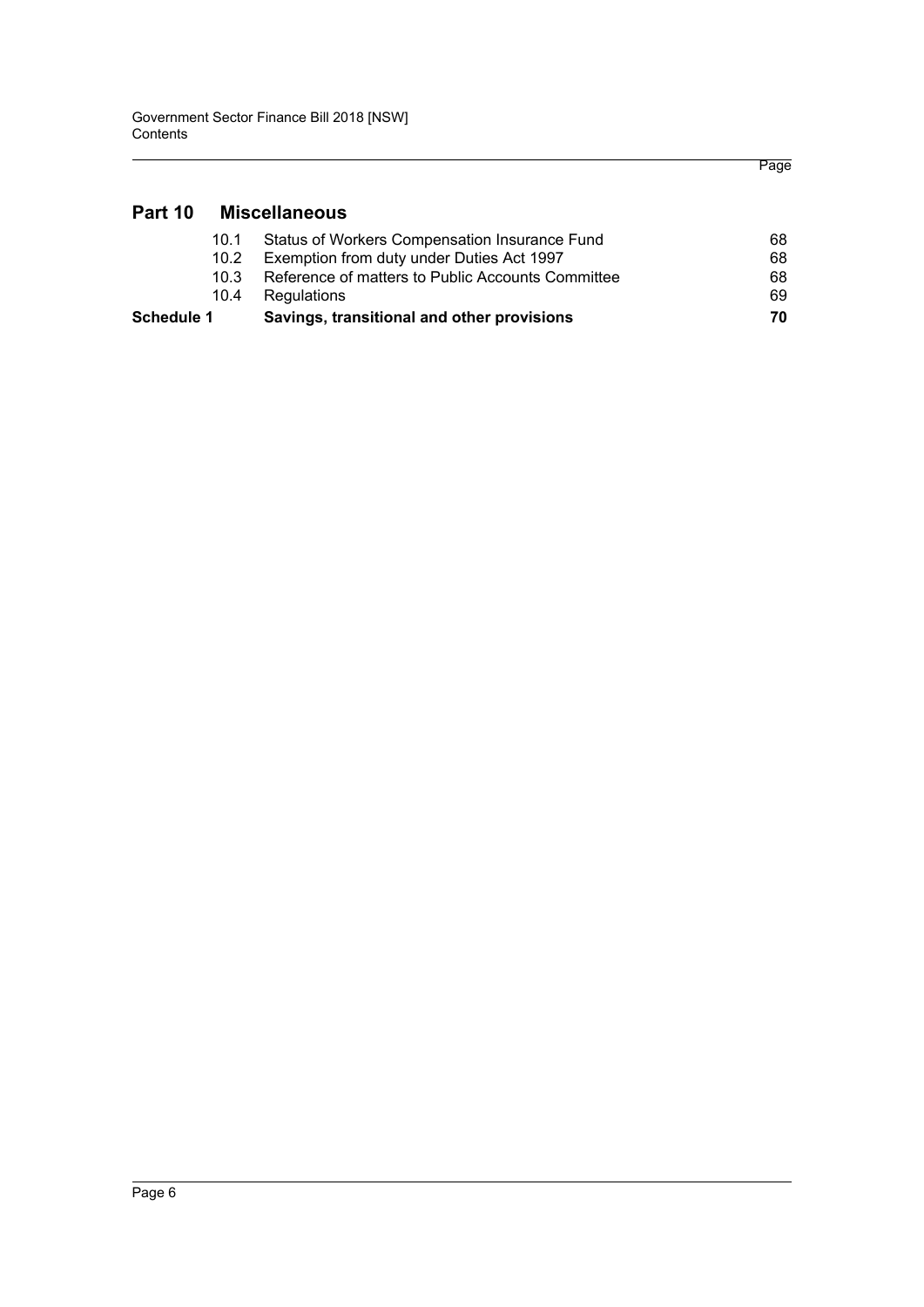*I certify that this public bill, which originated in the Legislative Assembly, has finally passed the Legislative Council and the Legislative Assembly of New South Wales.*

> *Clerk of the Legislative Assembly. Legislative Assembly, Sydney, , 2018*



New South Wales

# **Government Sector Finance Bill 2018**

Act No , 2018

An Act to establish a framework for government sector financial and resource management in New South Wales; and for other purposes.

*I have examined this bill and find it to correspond in all respects with the bill as finally passed by both Houses.*

*Assistant Speaker of the Legislative Assembly.*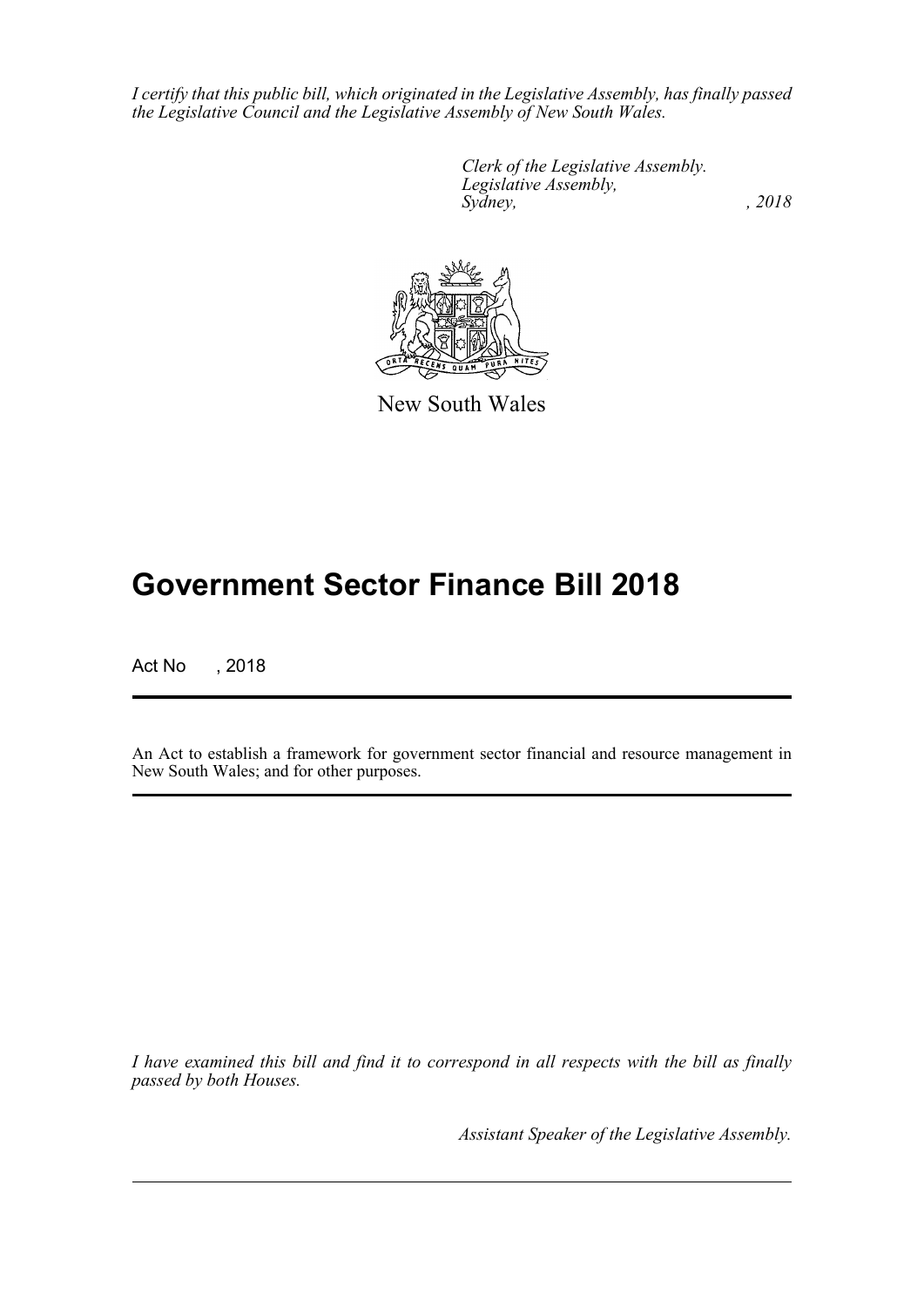# **The Legislature of New South Wales enacts:**

# <span id="page-7-0"></span>**Part 1 Preliminary**

# <span id="page-7-1"></span>**Division 1.1 Introduction**

# <span id="page-7-2"></span>**1.1 Name of Act**

This Act is the *Government Sector Finance Act 2018*.

# <span id="page-7-3"></span>**1.2 Commencement**

- (1) This Act commences on a day or days to be appointed by proclamation, except as provided by this section.
- (2) Section 10.4 (Regulations) and Schedule 1 commence on the date of assent to this Act.

### <span id="page-7-4"></span>**1.3 Objects of Act**

The objects of this Act are as follows:

- (a) to promote and support sound financial management, budgeting, performance, financial risk management, transparency and accountability in the government sector and by GSF agencies and government officers,
- (b) to facilitate the effective devolution of roles and responsibilities in connection with financial management to support efficient and effective government,
- (c) to require the efficient, effective and economical use and management of government resources and related money in accordance with the principles of sound financial management,
- (d) to promote appropriate stewardship of government resources and related money,
- (e) to facilitate cooperation and collaboration within and between GSF agencies for the purpose of achieving common objectives and whole of Government objectives,
- (f) to facilitate the keeping and sharing of performance information in the government sector for the purposes of decisions about resource allocation.

# <span id="page-7-5"></span>**Division 1.2 Interpretation generally**

### <span id="page-7-6"></span>**1.4 General definitions**

In this Act:

### *accountable authority*:

- (a) for a GSF agency—see section 2.7, or
- (b) for a university or its controlled entities (including ones that are to be treated as GSF agencies or reporting GSF agencies for the purposes of provisions of this Act)—means the governing body of the university (that is, its Senate, Council or Board).

*annual Appropriation Act* means an Act with the object of appropriating sums of revenue or moneys for the ordinary annual services of the Government (as referred to in section 5A of the *Constitution Act 1902*).

*annual GSF financial statements* for a reporting GSF agency—see section 7.6. *annual reporting information* for a reporting GSF agency—see section 7.11.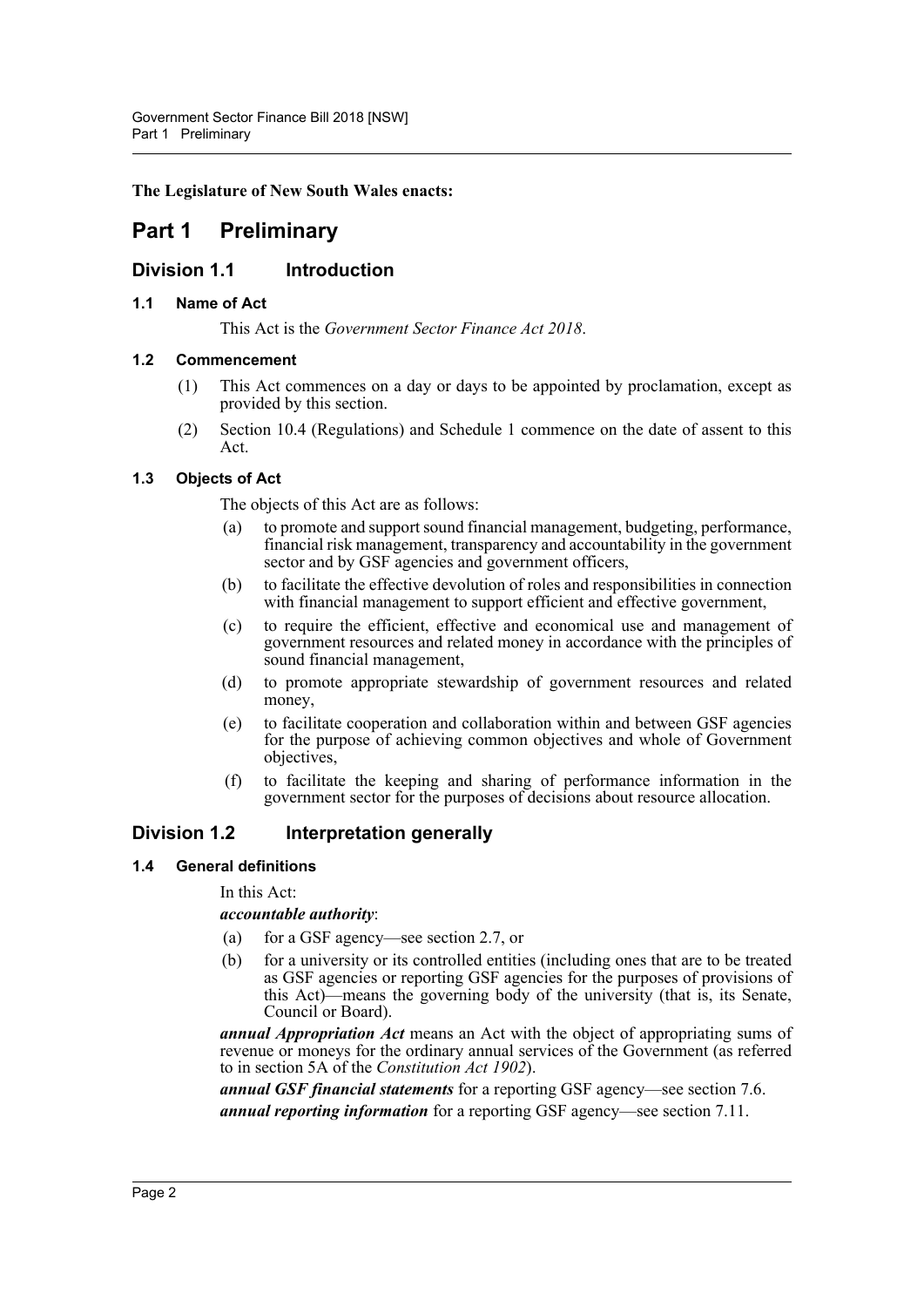#### *annual reporting period*:

- (a) for a GSF agency—see section 2.10, or
- (b) for the NSW Government—see section 2.11.

*arrangement* for the purposes of Part 6—see section 6.5.

*assets* means any legal or equitable estate or interest (whether present or future, whether vested or contingent and whether personal or assignable) in real or personal property of any description (including money), and includes securities, choses in action and documents.

*Audit Office* means the Audit Office of New South Wales established by the *Government Sector Audit Act 1983*.

*audit report*, in relation to a statement or report, means an audit report for the statement or report prepared by the Auditor-General under section 34 of the *Government Sector Audit Act 1983*.

*Auditor-General* means the Auditor-General referred to in section 27B of the *Government Sector Audit Act 1983*.

*Australian Accounting Standards* means the standards issued by the Australian Accounting Standards Board, as in force from time to time.

*authorised* in relation to financial arrangement for a GSF agency—see section 6.22. *banking account*—see section 6.4.

*banking account structuring*—see section 6.4.

*banking information* of a GSF agency—see section 6.4.

*banking service*—see section 6.4.

*borrowing*—see section 6.8.

*Budget control authority* means a Budget control authority issued under section 5.1. *Budget Papers*—see section 4.1.

*company State owned corporation* means a company State owned corporation within the meaning of the *State Owned Corporations Act 1989*.

#### *conduct* includes an omission.

*Consolidated Fund* means the fund formed as referred to in section 39 of the *Constitution Act 1902*.

*Consolidated State Financial Statements*—see section 7.17.

*constituent Act*, in relation to a GSF agency or other entity, means the Act by or under which the agency or entity is appointed or constituted.

*contractor* means:

- (a) a person engaged under a contract for services (but not a contract of service) to perform or provide services for or on behalf of a GSF agency, or
- (b) a person who is provided by a person referred to in paragraph (a) (including as a subcontractor) to perform the contracted services for or on behalf of a GSF agency.

*controlled entity*—see section 2.2.

*Corporations legislation* means the Corporations legislation to which Part 1.1A of the *Corporations Act 2001* of the Commonwealth applies.

*delegable function*—see section 9.7.

*Department* means a Department within the meaning of the *Government Sector Employment Act 2013*.

*derivative arrangement*—see section 6.10.

*enter* into a financial arrangement or other arrangement includes participating in the arrangement.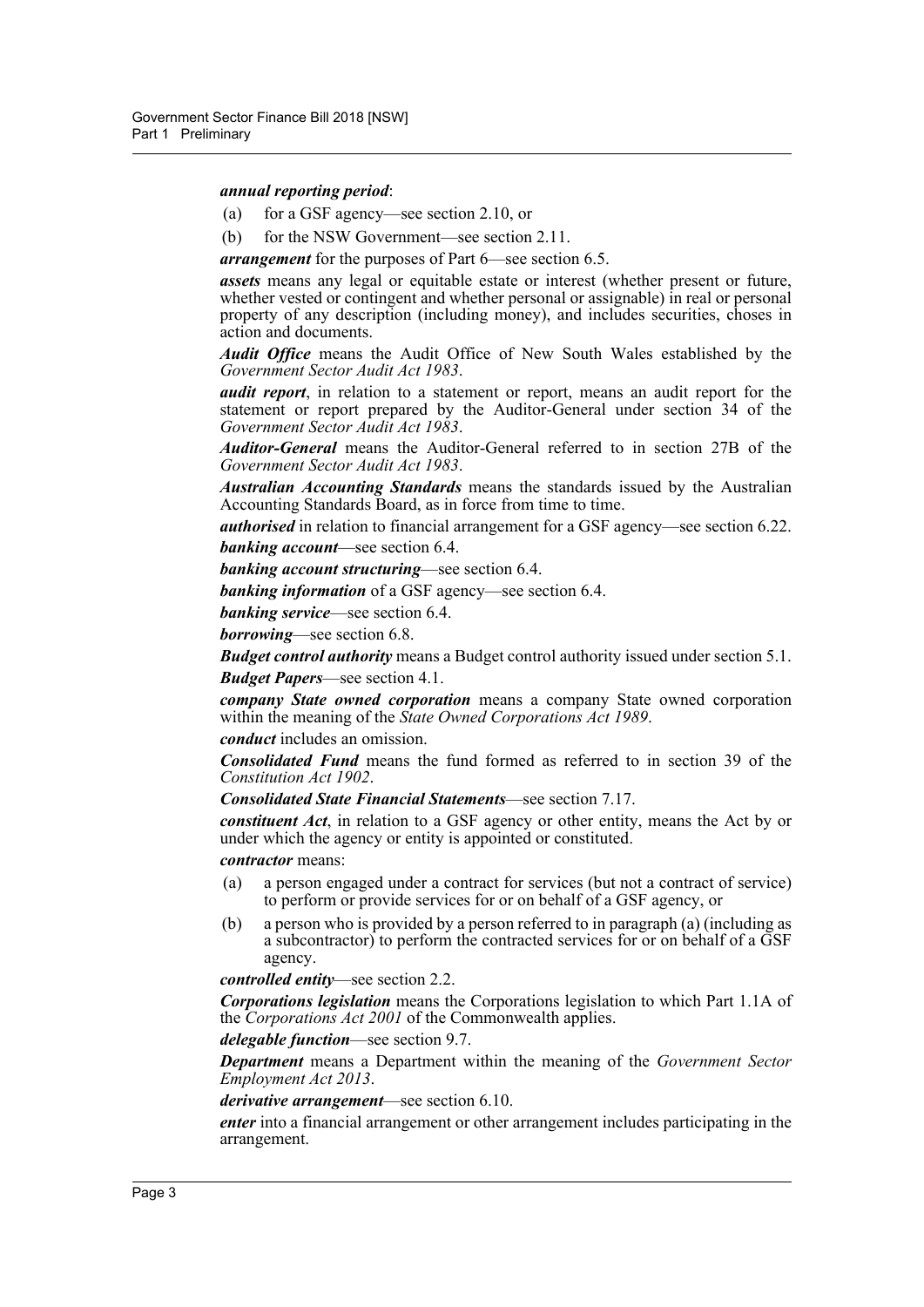### *entity*—see section 2.1.

#### *expenditure of money* includes:

- (a) the commitment of money for expenditure, and
- (b) the incurring of expenditure, and
- (c) the making of payments.

#### *financial arrangement*—see section 6.7.

*financial arrangement approval*—see section 6.23.

*financial service*—see section 6.6.

*function* includes a power, authority or duty, and *exercise* a function includes perform a duty.

*funds manager approval*—see section 6.35.

*General Government Sector* means New South Wales agencies or activities listed or described as part of the General Government Sector by the Australian Bureau of Statistics (which are listed or described in accordance with international statistics conventions).

*general law* means the common law and equity, including the common law concerning the content and exercise of Executive or prerogative powers, privileges or other rights of the Crown.

*governing body*, in relation to a GSF agency, means:

- (a) a board, council or other body comprised of individuals that are collectively responsible for managing the affairs of the agency, or
- (b) any other entity declared by the regulations to be the governing body for the agency,

but does not include:

- (c) any board, council or other body with merely advisory functions, or
- (d) any entity (or entity of a kind) prescribed by the regulations not to be a governing body.

### *government money* means:

- (a) any public money (including any securities and revenues, loans and other moneys whatsoever) collected, received or held by any person for or on behalf of the State (as referred to in section 39 (1) of the *Constitution Act 1902*), and
- (b) any territorial, casual and other revenues of the Crown (including all royalties), from whatever source arising, within New South Wales, and as to the disposal of which the Crown may otherwise be entitled absolutely, conditionally or in any other way (as referred to in section 39 (2) of the *Constitution Act 1902*), and
- (c) any money that, under any Act, is directed or authorised to be paid to, or is expressed to form part of, the Consolidated Fund or the Special Deposits Account (including money in working accounts in the Special Deposits Account), and
- (d) any money (or money of a kind) prescribed by the regulations as government money,

but does not include anything prescribed by the regulations not to be government money.

#### *government officer*—see section 2.9.

**Note.** Section 2.9 also defines when a government officer is a *government officer of a GSF agency*.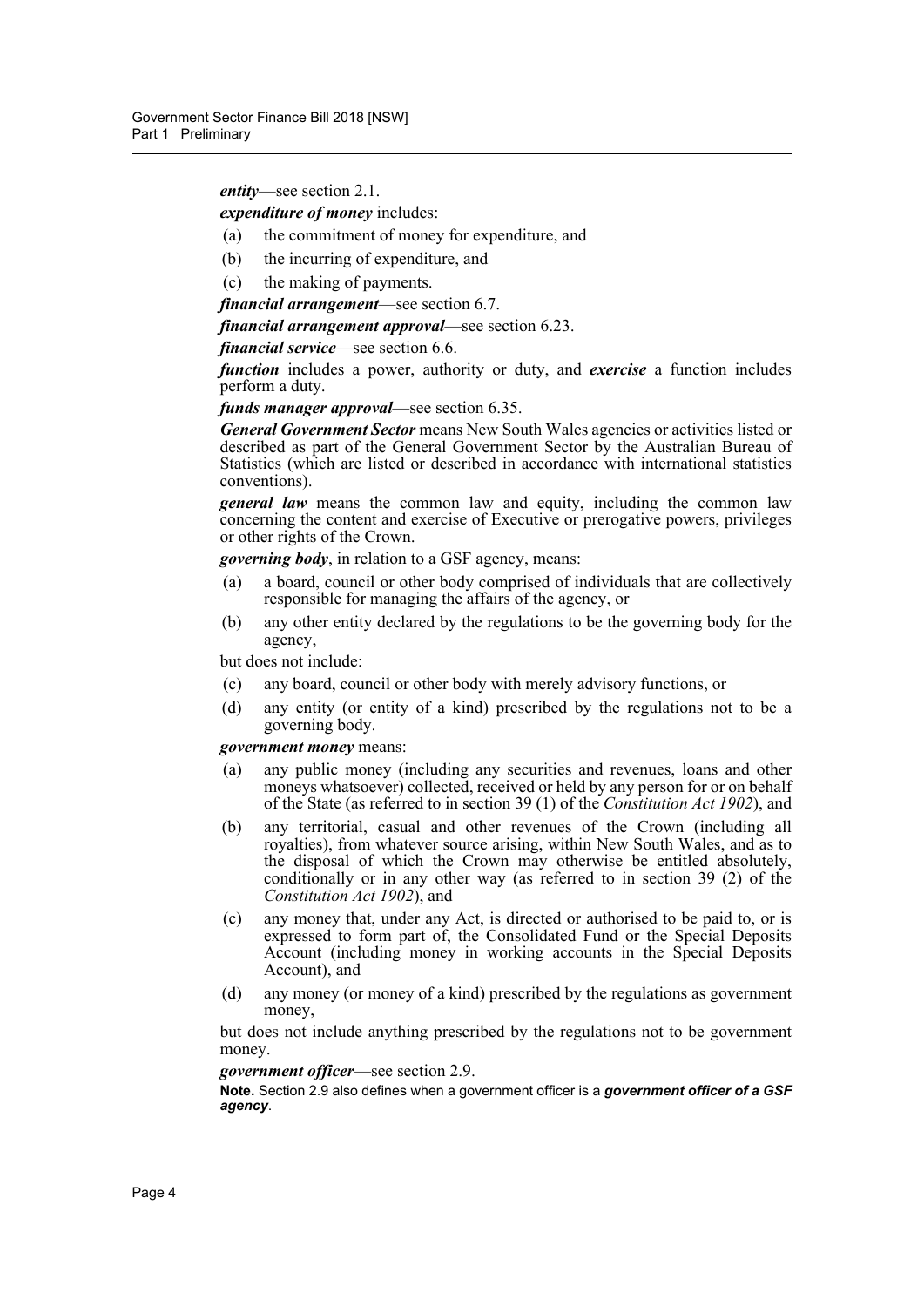*government property* means all property held by, for or on behalf of the State or a GSF agency (whether or not it is held on trust) except:

- (a) government money or related money, or
- (b) property held on trust for the benefit of an entity other than a GSF agency.

*government resources* means government money and government property.

*GSF agency*—see section 2.4.

### *head of a GSF agency* means:

- (a) for a Public Service agency—the person who is the head of the Public Service agency (within the meaning of the *Government Sector Employment Act 2013*), or
- (b) for any other agency—the person who is the chief executive officer (however described) of the agency or otherwise responsible for the agency's day to day management, but not its governing body (if any).

*investment*—see section 6.9.

*joint financing arrangement*—see section 6.11.

*joint venture—see section 6.12.* 

*joint venture arrangement*—see section 6.12.

*kind*, in relation to an entity, matter or thing, includes a class of entity, matter or thing.

*law* means legislation or the general law.

*legislation* includes Acts, statutory rules and environmental planning instruments.

*liabilities* means any liabilities, debts or obligations (whether present or future, whether vested or contingent and whether personal or assignable).

*misconduct*, in relation to a government officer to whom the *Government Sector Employment Act 2013* applies, includes (but is not limited to) misconduct for the purposes of that Act.

*New South Wales Treasury Corporation* means the New South Wales Treasury Corporation constituted by the *Treasury Corporation Act 1983*.

*NSW Health entity*—see section 2.3.

*paramount provision* of this Act—see section 1.8.

*person handling government resources* means each of the following:

- (a) a government officer,
- (b) a person exercising functions as an accountable authority for a GSF agency,
- (c) a person exercising functions as a delegate or subdelegate in connection with the use, management or disposal of government resources or related money,
- (d) a person providing services to a GSF agency in connection with the use, management or disposal of government resources or related money (including as a contractor, consultant or volunteer),
- (e) any other person (or person of a kind) prescribed by the regulations exercising functions in connection with the use, management or disposal of government resources or related money,

but does not include a Minister.

*prescribed reporting exemption criteria*—see section 7.3.

*principal entity* in relation to a joint financing arrangement—see section 6.11.

*property* means property of all kinds, whether real or personal and whether tangible or intangible and, in particular, includes choses in action.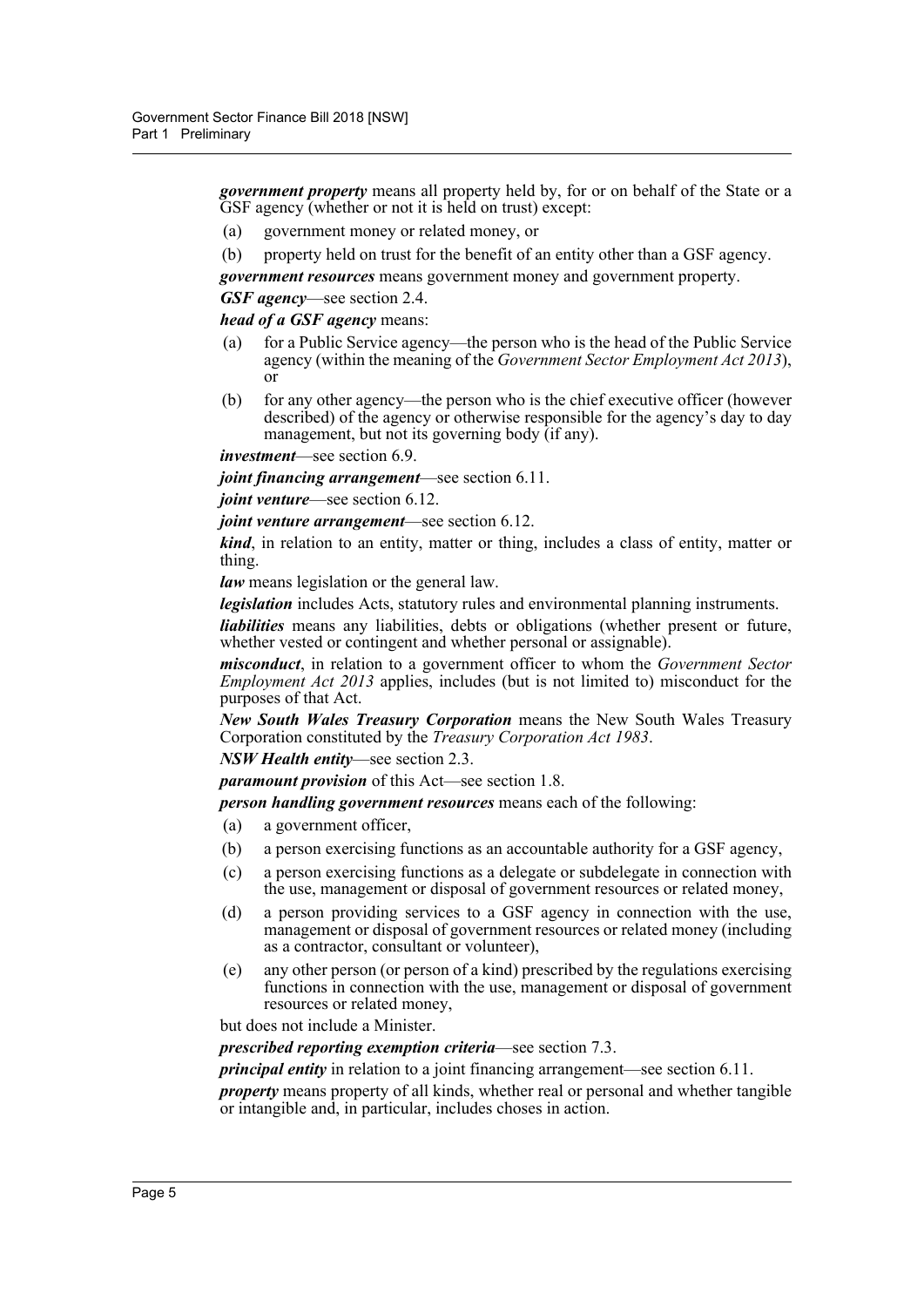*Public Service agency* has the same meaning as in the *Government Sector Employment Act 2013*.

*related money* means:

- (a) any money, except government money, held by the Treasurer or another Minister or a GSF agency or government officer in the course of their official functions, including money that is held on trust for another entity or for a purpose, and
- (b) any money (or money of a kind), except government money, prescribed by the regulations as related money,

but does not include anything prescribed by the regulations not to be related money.

*relevant agency information* about a GSF agency—see section 9.1.

*reporting GSF agency*—see section 7.3.

*responsible manager* for an SDA account—see section 4.16.

#### *responsible Minister*:

- (a) for a GSF agency—see section 2.6, and
- (b) for a university or its controlled entities (including ones that are to be treated as GSF agencies or reporting GSF agencies for the purposes of provisions of this Act)—means the Minister administering the constituent Act for its governing body (that is, its Senate, Council or Board).

*rights* means any rights, powers, privileges or immunities (whether present or future, whether vested or contingent and whether personal or assignable).

*SDA account* means an account in the Special Deposits Account.

*secondary entity* in relation to a joint financing arrangement—see section 6.11.

*separate GSF agency*—see section 2.5.

*separate GSF agency delegable function* of a Minister in relation to a separate GSF agency—see section 9.7.

*Special Deposits Account*—see section 4.15.

*State owned corporation* means a company State owned corporation or a statutory State owned corporation.

*statutory special purpose fund* means a fund established by or under an Act (except an SDA account) that limits the use of money in that fund to specified purposes.

*statutory State owned corporation* means a statutory State owned corporation within the meaning of the *State Owned Corporations Act 1989*.

*Treasurer's directions* means any directions given by the Treasurer under Division 3.1.

*trust* means a trust at general law.

*trust money* means money that is held in trust.

*university* means a university established or continued by an Act of New South Wales.

*Workers Compensation Insurance Fund* means the Workers Compensation Insurance Fund established under the *Workers Compensation Act 1987* (including the assets and liabilities of that Fund).

*Workers Compensation Nominal Insurer* means the Workers Compensation Nominal Insurer referred to in section 154A of the *Workers Compensation Act 1987*.

*working day* means any day that is not a Saturday, Sunday or public holiday. **Note.** The *Interpretation Act 1987* contains definitions and other provisions that affect the interpretation and application of this Act.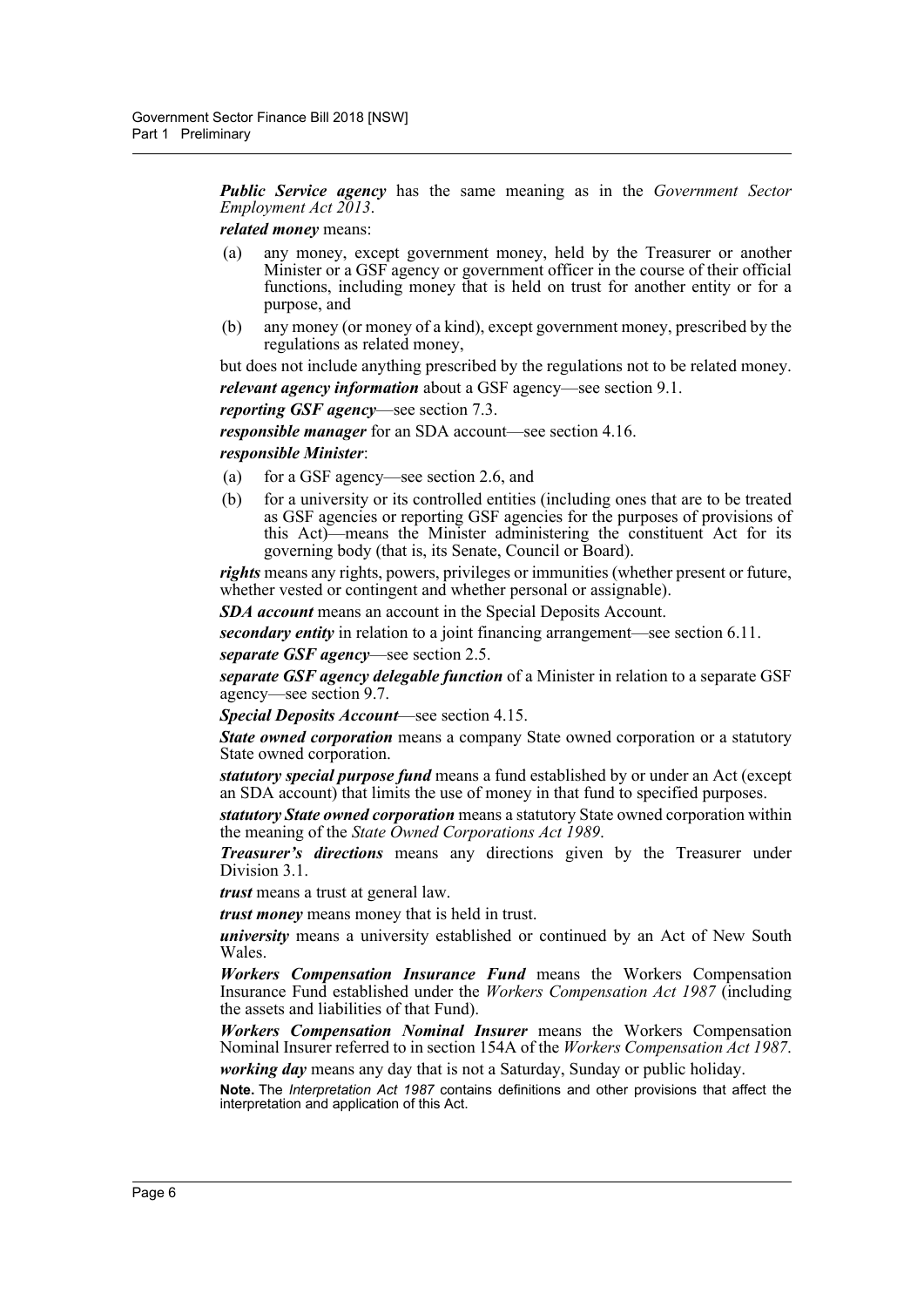# <span id="page-12-0"></span>**1.5 Notes**

Notes included in this Act do not form part of this Act.

# <span id="page-12-1"></span>**Division 1.3 Application of Act**

## <span id="page-12-2"></span>**1.6 Act binds Crown**

This Act binds the Crown.

### <span id="page-12-3"></span>**1.7 Extraterritorial operation of Act**

- (1) It is the intention of the Parliament of New South Wales that the operation of this Act should, as far as possible, include operation in relation to the activities of Ministers, GSF agencies, accountable authorities for GSF agencies and government officers whether occurring in or outside the territorial limits of the State.
- (2) Without limiting subsection (1), it is the intention of the Parliament of New South Wales that the provisions of this Act have an operation in relation to those activities even if the rules of private international law (whether under general law or legislation) would require the application of a law other than this Act instead of the provisions of this Act.
- (3) In this section: *activities* include conduct and transactions.

# <span id="page-12-4"></span>**Division 1.4 Relationship of Act with other laws**

### <span id="page-12-5"></span>**1.8 Relationship with other legislation generally**

- (1) This Act, the regulations and the Treasurer's directions are not intended to limit or exclude the operation of any other legislation (whenever enacted or made), except as provided by this section.
- (2) A paramount provision of this Act is to be interpreted as prevailing over the provisions of other legislation (whenever enacted or made) to the extent of any inconsistency unless another Act expressly provides for the legislation generally, or those provisions specifically, to have effect despite this Act generally or the paramount provision.
- (3) Each of the following is a *paramount provision* of this Act:
	- (a) section 5.3 (Payment of tax-equivalents to Treasurer),
	- (b) section 5.4 (Payment of financial distributions to Treasurer),
	- (c) Part 6 (Financial services and arrangements),
	- (d) Part 7 (Reporting), subject to sections 7.1, 7.4 and 7.10.
- (4) When a paramount provision of this Act prevails over the provisions of other legislation, a person or other entity to whom the paramount provision applies must comply with the paramount provision (including any regulations made for the purposes of that provision) even if it may result in a contravention of the other legislation.
- (5) However, subsection (4) does not apply if compliance by a person or other entity with a paramount provision of this Act would result in that person or other entity committing an offence against other legislation.
- (6) To avoid doubt, a contravention of other legislation resulting from compliance with a paramount provision of this Act (or regulations made for the purposes of that provision) as required by subsection (4) does not: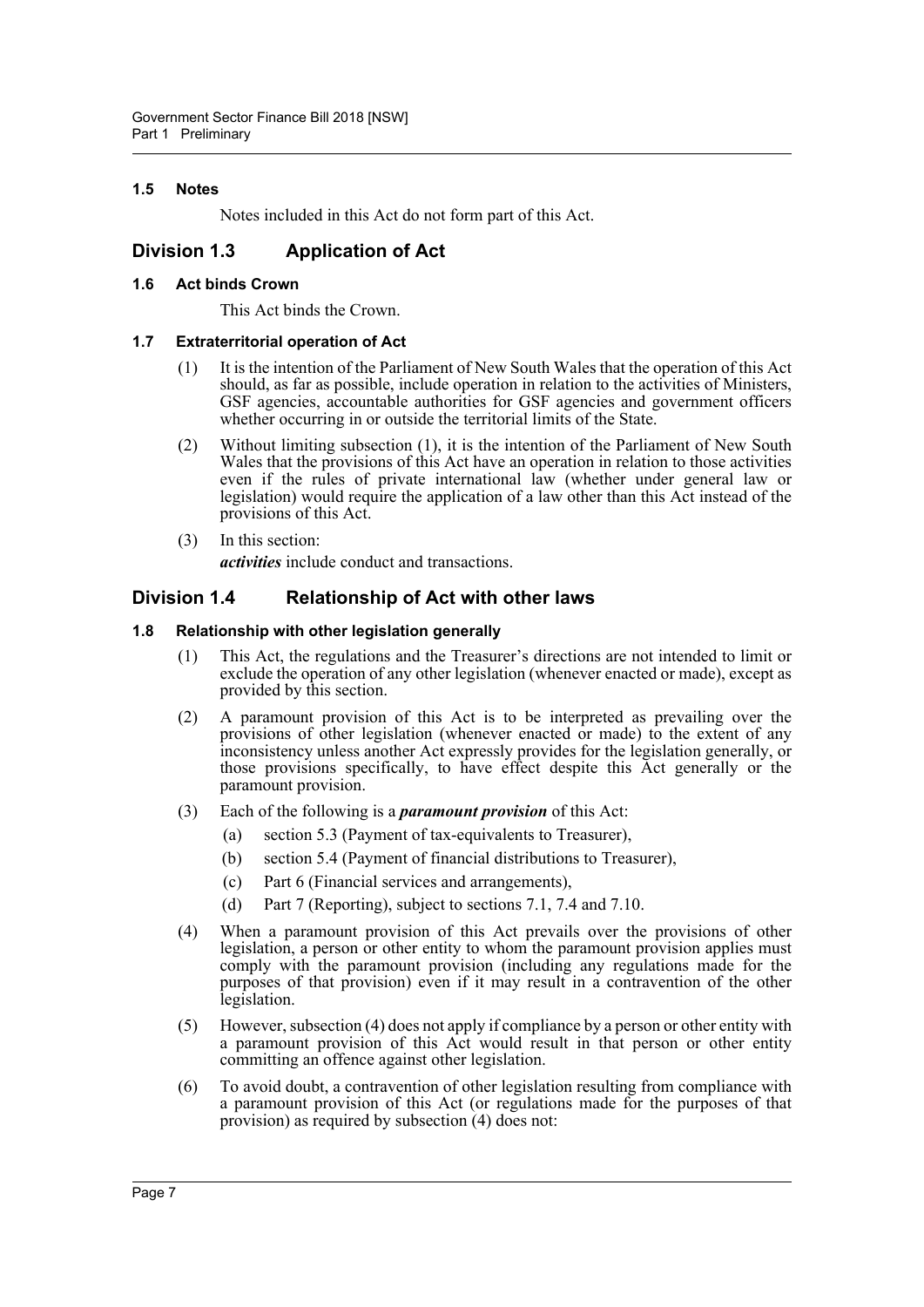- (a) subject any person or other entity involved in the contravention to any civil liability, or
- (b) invalidate any arrangement, transaction or conduct that was entered into or done in compliance with the paramount provision (or the regulations for the purposes of that provision).
- (7) This section and each paramount provision of this Act are declared to be Corporations legislation displacement provisions for the purposes of section 5G of the *Corporations Act 2001* of the Commonwealth generally.

**Note.** Section 5G of the *Corporations Act 2001* of the Commonwealth enables a State to displace the operation of provisions of the Corporations legislation in favour of provisions of State laws that are declared under State law to be Corporations legislation displacement provisions for the purposes of that section.

(8) In this section:

*arrangement* has the same meaning as in Part 6.

#### <span id="page-13-0"></span>**1.9 Exclusion or displacement of Corporations legislation**

- (1) The regulations may declare any matter referred to in, or arising under or in connection with, this Act or the regulations to be an excluded matter for the purposes of section 5F of the *Corporations Act 2001* of the Commonwealth in relation to:
	- (a) the whole of the Corporations legislation, or
	- (b) a specified provision of that legislation, or
	- (c) that legislation other than a specified provision, or
	- (d) that legislation otherwise than to a specified extent.

**Note.** Section 5F of the *Corporations Act 2001* of the Commonwealth provides that if a State law declares a matter to be an excluded matter for the purposes of that section in relation to all or part of the Corporations legislation, the provisions that are the subject of the declaration will not apply in relation to that matter in the State concerned.

(2) The regulations may declare any provision of this Act to be a Corporations legislation displacement provision for the purposes of section 5G of the *Corporations Act 2001* of the Commonwealth (either generally or specifically in relation to a provision of the Corporations legislation).

**Note.** Section 5G of the *Corporations Act 2001* of the Commonwealth enables a State to displace the operation of provisions of the Corporations legislation in favour of provisions of State laws that are declared under State law to be Corporations legislation displacement provisions for the purposes of that section.

(3) Subsections (1) and (2) do not apply in relation to any provisions or other matters that are already declared by another provision of this Act to be excluded matters or Corporations legislation displacement provisions for the purposes of section 5F or 5G of the *Corporations Act 2001* of the Commonwealth.

**Note.** Section 1.8 declares a paramount provision of this Act to be a Corporations legislation displacement provision for the purposes of section 5G of the *Corporations Act 2001* of the Commonwealth generally.

(4) In this section:

*matter* includes conduct, body, person or thing.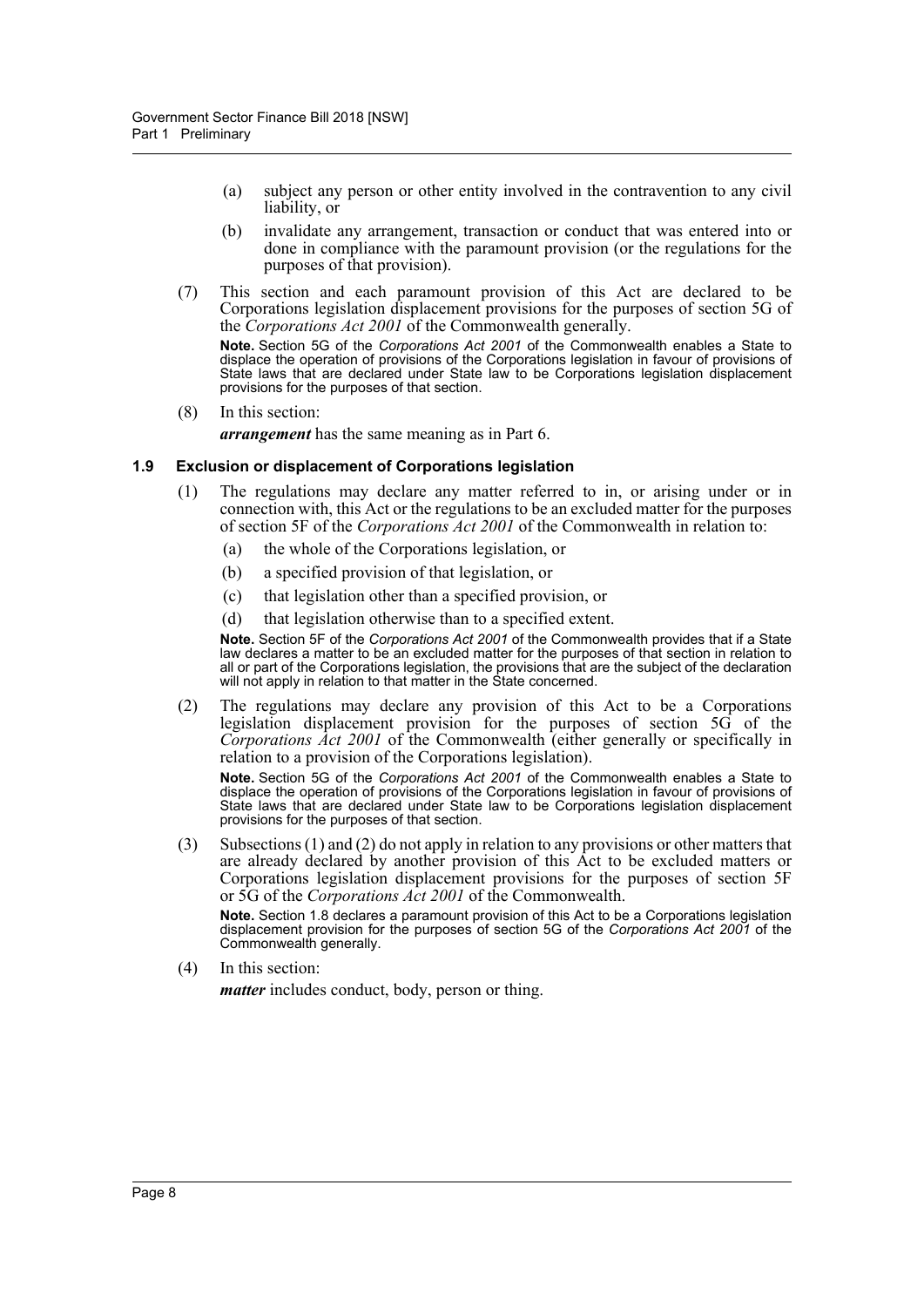# <span id="page-14-0"></span>**Part 2 Key concepts**

# <span id="page-14-1"></span>**Division 2.1 Entities generally**

# <span id="page-14-2"></span>**2.1 Entities**

- (1) Each of the following is an *entity*:
	- (a) a person,
	- (b) a body or group of persons (whether incorporated or unincorporated),
	- (c) a partnership or joint venture,
	- (d) the trustee (or, if there is more than one trustee, the trustees together) of a trust,
	- (e) any other legal, administrative or fiduciary arrangement or other organisational structure capable of deploying resources to achieve objectives. **Note.** Section 21 (1) of the *Interpretation Act 1987* defines *person* to include an individual, a corporation and a body corporate or politic.
- (2) To avoid doubt, entities are not limited to those that are formed or located in the State.

# <span id="page-14-3"></span>**2.2 Controlled entities**

- (1) An entity is a *controlled entity* of another entity or a combination of other entities if:
	- (a) the entity is:
		- (i) an entity that is controlled by the other entity or combination of entities (with control being determined in accordance with section 50AA of the *Corporations Act 2001* of the Commonwealth), or
		- (ii) an entity that is controlled by the other entity or combination of entities (with control being determined in accordance with the Australian Accounting Standards), or
	- (b) the entity is an entity (or an entity of a kind) prescribed by the regulations as a controlled entity.
- (2) If the Treasurer considers that it is unclear whether an entity is controlled by another entity or a combination of entities for the purposes of subsection  $(1)$   $(a)$   $(i)$  or  $(ii)$ , the Treasurer may make an interim written determination (an *interim status determination*) that the entity is to be treated, or not to be treated, as being a controlled entity of the other entity or combination of entities for the purposes of this Act until regulations are made declaring the entity's status.
- (3) An interim status determination:
	- (a) takes effect on the day it is published on the Treasury's website or any later day specified in the determination, and
	- (b) ceases to have effect when the earliest of the following occurs:
		- (i) the expiry of the period of 3 months after the determination takes effect,
		- (ii) the revocation of the determination,
		- (iii) a regulation made for the purposes of subsection (6) takes effect declaring the entity's status.
- (4) An interim status determination may be revoked by the Treasurer before it ceases to have effect by a further written notice published on the Treasury's website.
- (5) An entity to which an interim status determination relates is to be treated, or not to be treated, as being a controlled entity of the other entity or combination of entities for the purposes of this Act in accordance with the determination while it remains in effect.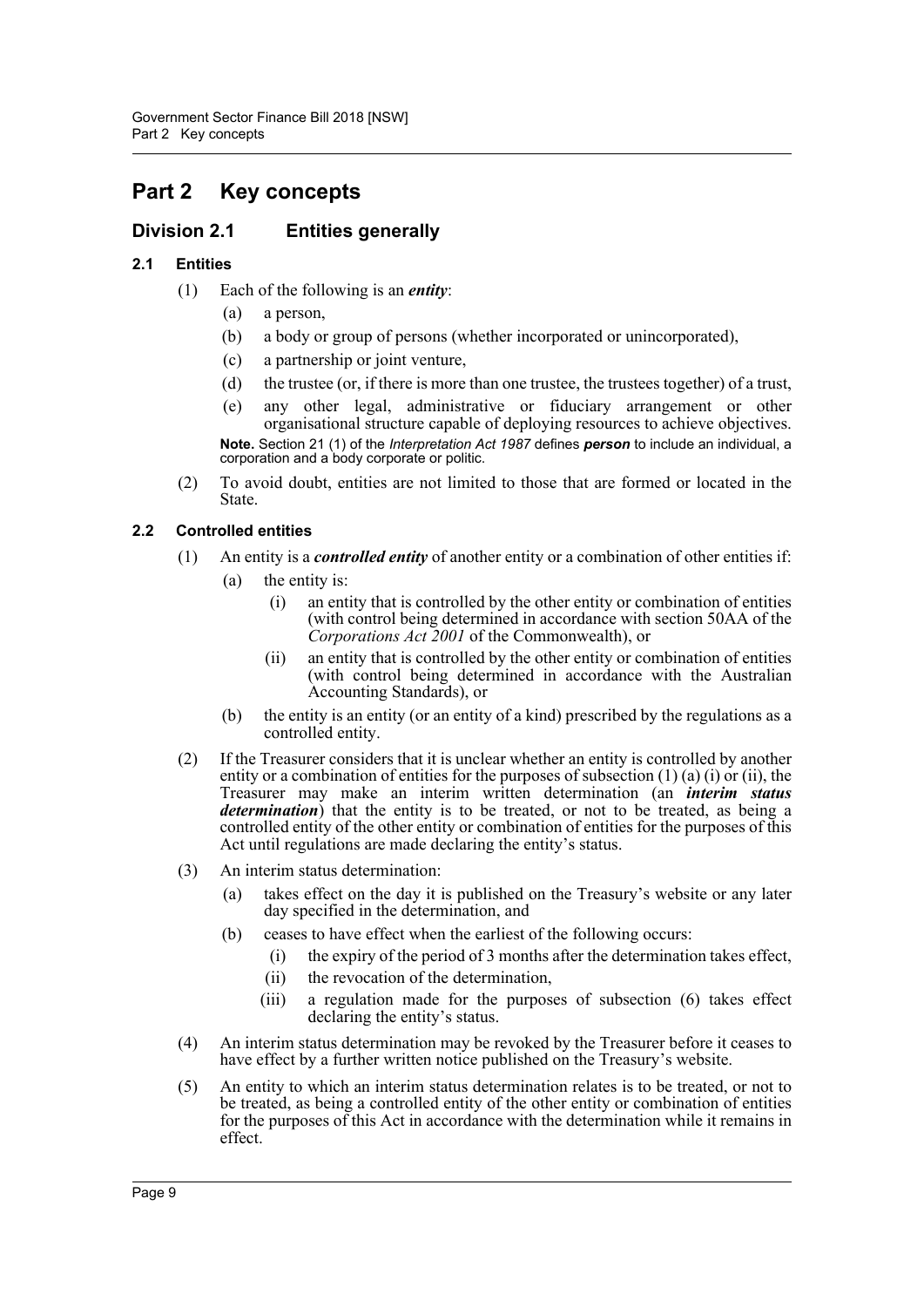(6) Without limiting subsection (1) (b), the regulations may declare that for the purposes of this Act an entity to which an interim status determination relates is, or is not, a controlled entity of another entity or combination of entities specified in the determination.

# <span id="page-15-0"></span>**2.3 NSW Health entities**

- (1) Each of the following is a *NSW Health entity*:
	- (a) a statutory health organisation within the meaning of the *Health Services Act 1997*,
	- (b) the Health Administration Corporation incorporated by the *Health Administration Act 1982* and each of its controlled entities,
	- (c) the Cancer Institute (NSW) constituted by the *Cancer Institute (NSW) Act 2003*,
	- (d) the New South Wales Health Foundation constituted by the *Health Administration Act 1982*,
	- (e) the Albury Base Hospital (being a public hospital controlled by the Crown as referred to in section 15 (d) of the *Health Services Act 1997*),
	- (f) any other entity (or entity of a kind) prescribed by the regulations as a NSW Health entity.
- (2) However, a *NSW Health entity* does not include any entity (or entity of a kind) prescribed by the regulations not to be a NSW Health entity.
- (3) The Minister is not to recommend the making of a regulation for the purposes of subsection (1) (f) or (2) unless the Minister certifies that the Minister administering the *Health Services Act 1997* has concurred in the making of the regulation.
- (4) To avoid doubt, the exclusion of an entity (or entity of a kind) by a regulation made for the purposes of subsection (2) does not result in the entity (or entity of the kind) ceasing to be a GSF agency if it otherwise falls within the definition of *GSF agency* in section 2.4.

# <span id="page-15-1"></span>**Division 2.2 GSF agencies and related concepts**

# <span id="page-15-2"></span>**2.4 GSF agencies**

- (1) Each of the following is a *GSF agency*:
	- (a) a separate GSF agency,
	- (b) a NSW Health entity,
	- (c) the NSW Police Force,
	- (d) the New South Wales Treasury Corporation,
	- (e) the Law Enforcement Conduct Commission,
	- (f) the Independent Pricing and Regulatory Tribunal,
	- (g) a Council within the meaning of Part 5A of the *Health Practitioner Regulation National Law (NSW)*,
	- (h) a State owned corporation,
	- (i) an entity that is a statutory body representing the Crown (including an entity that is a NSW Government agency to which section 13A of the *Interpretation Act 1987* applies),
	- (j) an entity with money held in an SDA account (but the account itself is not to be treated as being a GSF agency),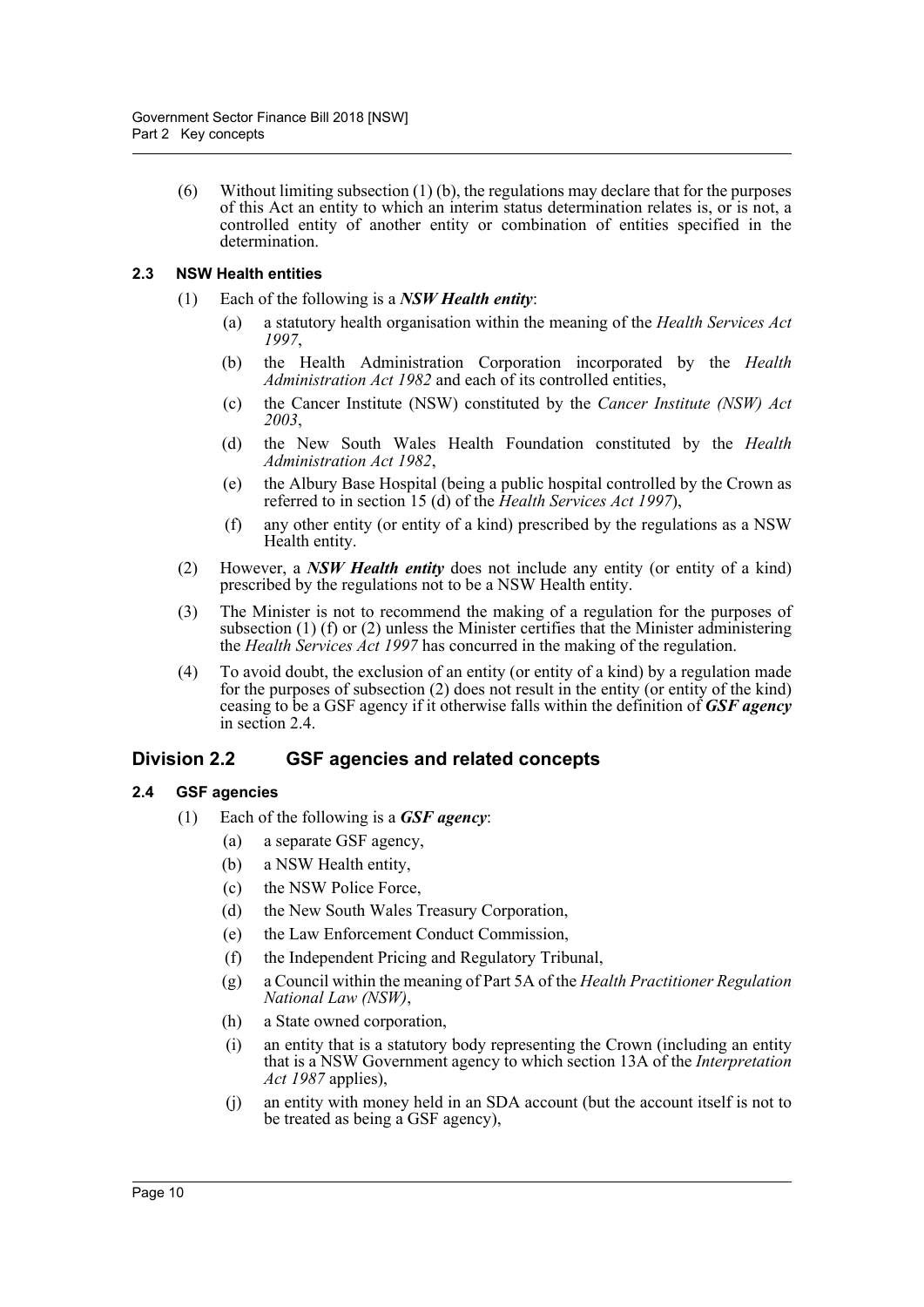- (k) any Public Service agency not already covered by a previous paragraph,
- (l) any other entity (or entity of a kind) prescribed by the regulations as a GSF agency.
- (2) Each of the following entities (except if they are individuals) is also a GSF agency if it is not already an entity of a kind referred to in subsection (1):
	- (a) an entity that is a controlled entity of another entity (or a combination of other entities) referred in subsection  $(1)$ ,
	- (b) an entity that is a controlled entity of a Minister or a combination of Ministers.
- (3) To avoid doubt, an entity that is a joint venture is not a GSF agency unless it is prescribed by the regulations for the purposes of subsection  $(1)$   $(1)$  to be a GSF agency.
- (4) However, a *GSF agency* does not include:
	- (a) the Legislature of New South Wales, or
	- (b) a Minister (except to the extent to which Part 6 provides for a Minister to be treated as a GSF agency), or
	- (c) the Workers Compensation Insurance Fund, or
	- (d) the Workers Compensation Nominal Insurer.
- (5) Despite subsections (1) and (2), the regulations may declare that a specified entity (or specified part of an entity) is, or is not, to be treated as a GSF agency that is distinct from another specified GSF agency for the purposes of Part 6.

# <span id="page-16-0"></span>**2.5 Separate GSF agency**

- (1) Each of the following is a *separate GSF agency*:
	- (a) the Audit Office,
	- (b) the Independent Commission Against Corruption,
	- (c) the Judicial Commission of New South Wales,
	- (d) the New South Wales Electoral Commission,
	- (e) the Ombudsman's Office,
	- (f) any other entity (or an entity of a kind) prescribed by the regulations as a separate GSF agency.
- (2) Despite any other provision of this Act, a separate GSF agency (and the accountable authority for the agency and its government officers) are each not required to comply with a relevant Treasurer's requirement or Minister's information requirement if the accountable authority considers that the requirement is not consistent with the exercise of the statutory functions of the agency.

### (3) A *relevant Treasurer's requirement* is:

- (a) a provision of the Treasurer's directions that a separate GSF agency (or the accountable authority for the agency or its government officers) would be required to comply with but for this section, or
- (b) any other direction, request or other requirement given or made by the Treasurer under this Act that a separate GSF agency (or the accountable authority for the agency or its government officers) would be required to comply with but for this section.
- (4) A *Minister's information requirement* is any direction, request or other requirement given or made by a Minister under this Act for the provision of information about a a separate GSF agency that the agency (or the accountable authority for the agency or its government officers) would be required to comply with but for this section.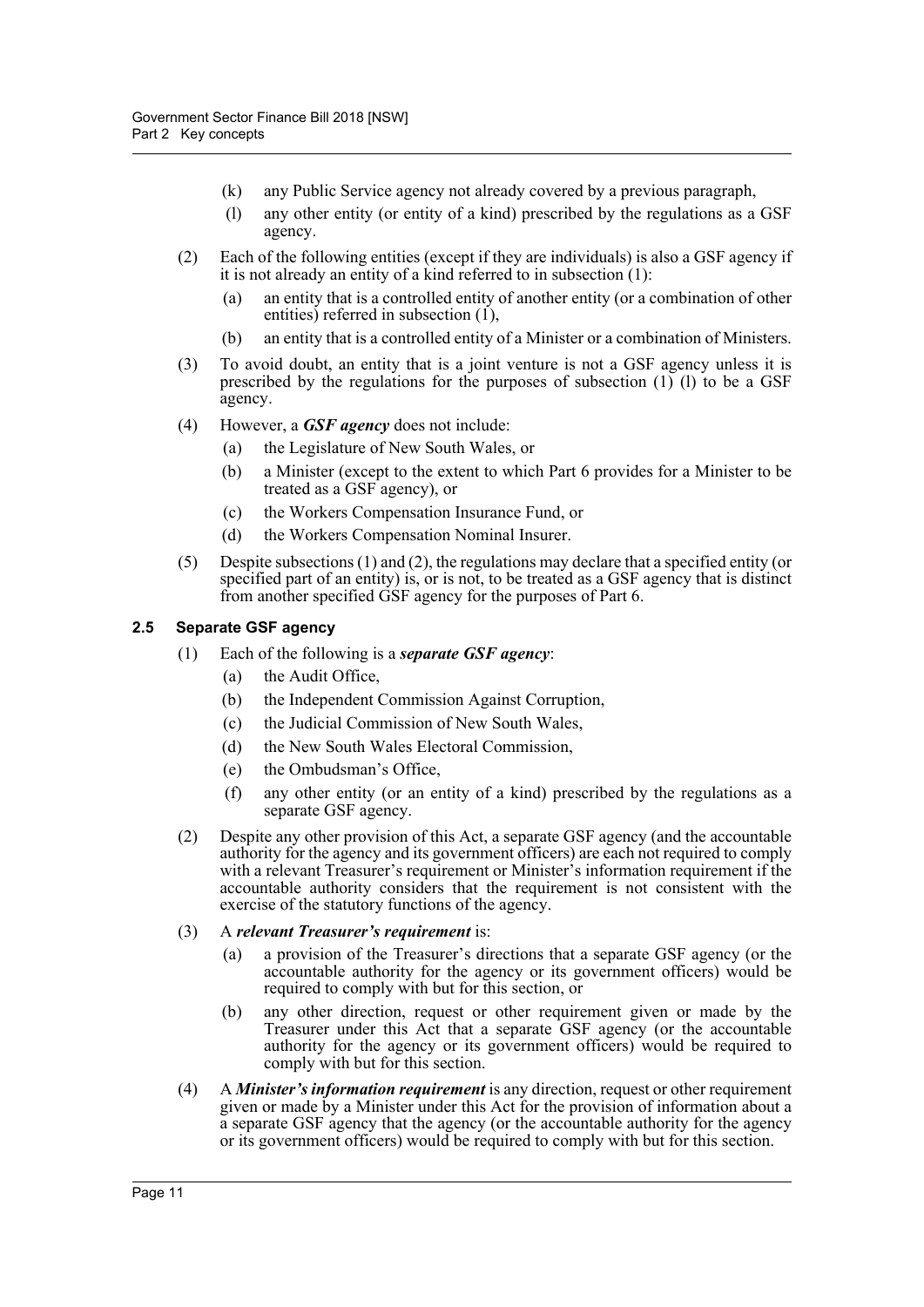- (5) The accountable authority for a separate GSF agency must ensure that a written document (a *non-compliance reasons statement*) stating the reasons for any non-compliance with a relevant Treasurer's requirement or Minister's information requirement is:
	- (a) given to the Treasurer or other Minister who gave or made the requirement as soon as practicable after it is decided not to comply, and
	- (b) included in the annual reporting information for the separate GSF agency for the annual reporting period during which the non-compliance occurred or reported in any other way prescribed by the regulations.
- (6) Without limiting subsection (5) (b), the regulations may make provision for or with respect to the tabling of non-compliance reasons statements in Parliament (including by providing for the application of section 9.12 to the tabling).

# <span id="page-17-0"></span>**2.6 Responsible Minister for GSF agencies**

- (1) The *responsible Minister*, in relation to a GSF agency (whether or not a reporting GSF agency), is:
	- (a) for a NSW Health entity—the Minister administering the *Health Services Act 1997*, or
	- (b) for a Public Service agency that is not a NSW Health entity—the Minister to whom the agency is responsible, or
	- (c) for a statutory State owned corporation—the voting shareholders of the corporation under the *State Owned Corporations Act 1989*, or
	- (d) for any other GSF agency—the Minister who administers the constituent Act for the agency.

**Note.** Section 50C of the *Constitution Act 1902* enables the Governor to make administrative arrangements orders that specify the Minister to whom a Public Service agency is responsible. Administrative arrangements orders can be accessed on the NSW legislation website at www.legislation.nsw.gov.au.

- (2) Despite subsection (1), the Premier may, by notice published in the Gazette, authorise a Minister or other person to exercise some or all of the functions of the responsible Minister for a GSF agency instead of that Minister.
- (3) A Minister or other person authorised to exercise the functions of the responsible Minister for a GSF agency is to be treated as being the responsible Minister for the agency for the purposes of this Act in relation to the functions that are authorised.
- (4) To avoid doubt, if the person authorised is not a Minister, the person has the same powers under this Act to delegate the Ministerial functions that the person is authorised to exercise as a Minister would have.

### <span id="page-17-1"></span>**2.7 Accountable authorities for GSF agencies**

- (1) Each GSF agency is to have an accountable authority for the purposes of this Act.
- (2) The *accountable authority* for a GSF agency is:
	- (a) for the Audit Office—the Auditor-General, or
	- (b) for the Independent Commission Against Corruption—the Chief Executive Officer of the Commission, or
	- (c) for the Ombudsman's Office—the Ombudsman, or
	- (d) for the NSW Police Force—the Commissioner of Police, or
	- (e) for a NSW Health entity—the Secretary of the Ministry of Health, or
	- (f) for the Judicial Commission of New South Wales—the Chief Executive of the Commission, or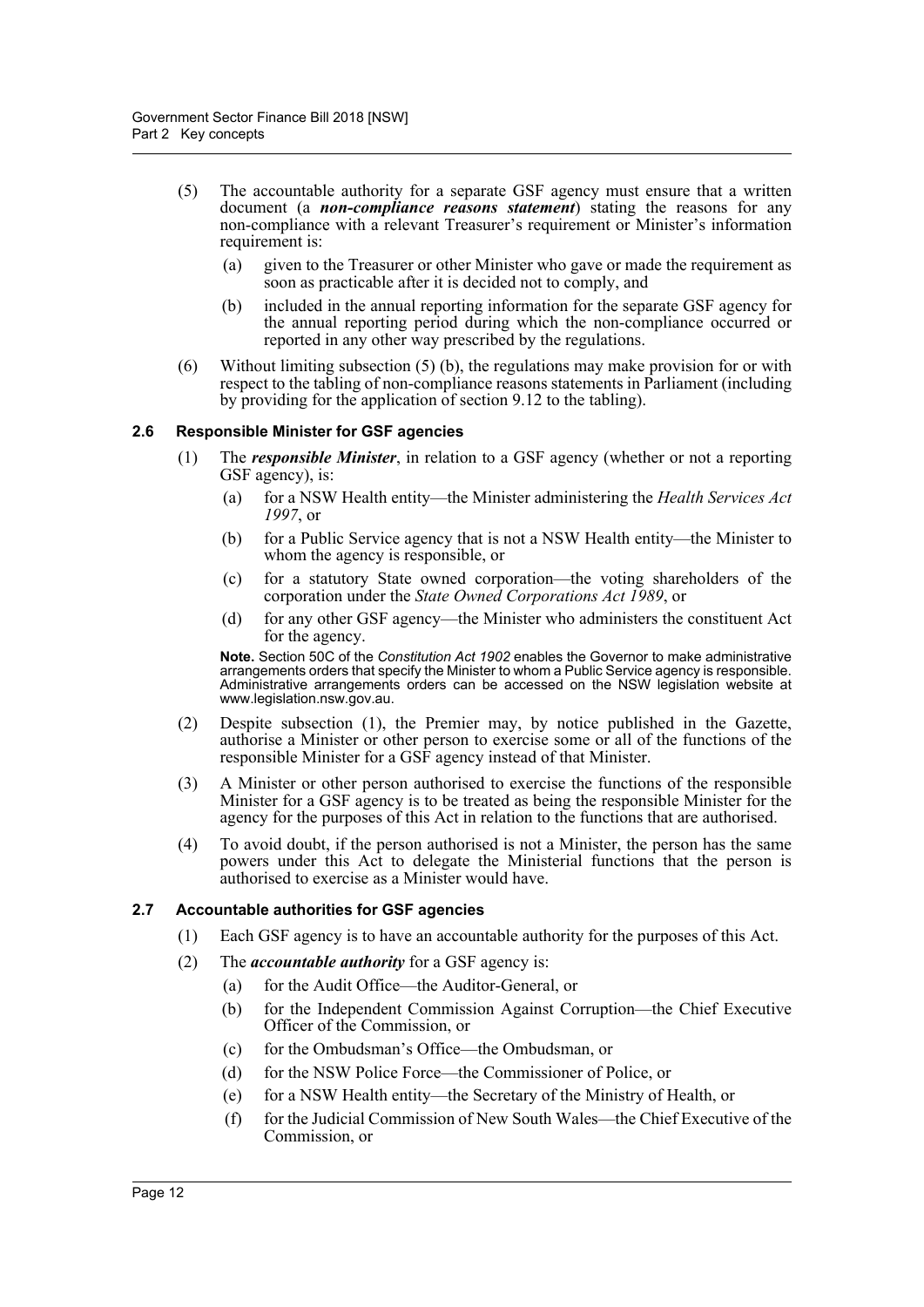- (g) for the Law Enforcement Conduct Commission—the Chief Executive Officer of the Commission, or
- (h) for the Independent Pricing and Regulatory Tribunal—the Chairperson of the Tribunal, or
- (i) for any other agency not covered by the preceding paragraphs that is a Public Service agency:
	- (i) if the agency is a Department—the Secretary of the Department, or
	- (ii) if the agency is not a Department—the head of the agency, or
- (j) for any other agency not covered by the preceding paragraphs that is not a Public Service agency:
	- (i) if the agency has a governing body—the governing body, or
	- (ii) if the agency does not have a governing body—the head of the agency.
- (3) Despite subsection (2) (i) and (j), the regulations may, for the purpose of avoiding doubt, declare that specified persons or other entities are to be treated as being the accountable authorities for specified GSF agencies (or kinds of GSF agencies) covered by those paragraphs.

# <span id="page-18-0"></span>**2.8 Treasurer and Auditor-General to be notified of new GSF agencies**

- (1) The accountable authority for an entity that becomes a GSF agency must:
	- (a) give written notice to the Treasurer of that fact within one month after the entity becomes a GSF agency, and
	- (b) give written notice to the Auditor-General of that fact within one month after the entity becomes a GSF agency and ensure that appropriate steps are taken to have the GSF agency audited by the Auditor-General.
- (2) Subsection (1) (a) does not apply in relation to:
	- (a) the establishment, abolition, change of name or transfer of a Public Service agency (or part of a Public Service agency) that results from an administrative arrangements order under section 50D of the *Constitution Act 1902*, or
	- (b) the establishment, abolition, change of name or transfer of a GSF agency by a provision of an Act.

# <span id="page-18-1"></span>**Division 2.3 Government officers**

# <span id="page-18-2"></span>**2.9 Government officers**

- (1) Each of the following is a *government officer*:
	- (a) a person who is the head of a GSF agency,
	- (b) a person employed in or by a GSF agency,
	- (c) a person who is a statutory officer and not a Public Service employee under the *Government Sector Employment Act 2013*, but who is the head of, or exercises functions in relation to, a Public Service agency,
	- (d) a person working for a GSF agency by way of secondment from another GSF agency,
	- (e) any other person (or person of a kind) prescribed by the regulations as a government officer.

**Note.** Section 59 of the *Government Sector Employment Act 2013* provides that a reference in another Act to an officer or employee of a statutory body or statutory officer is to be read as including a reference: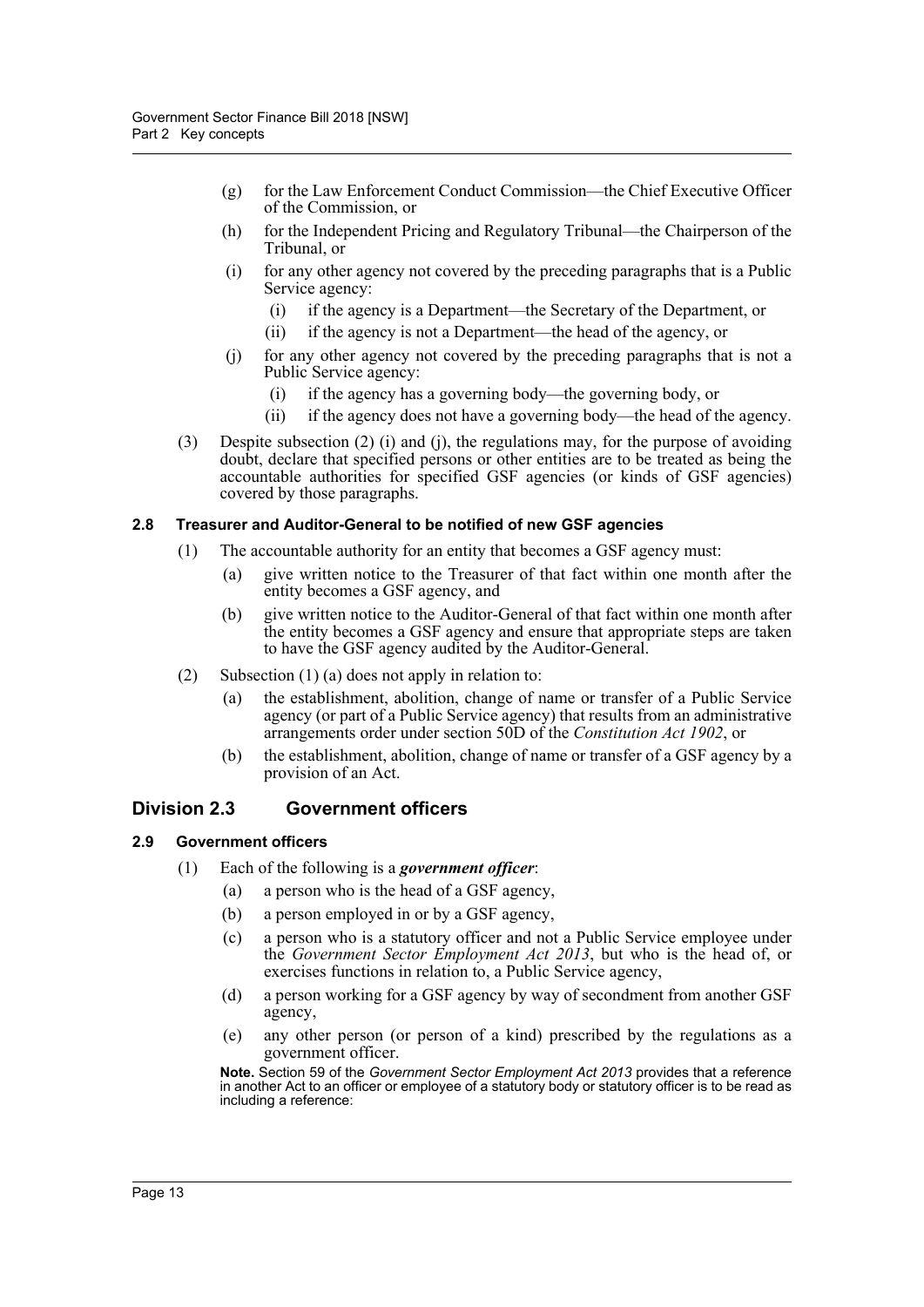- (a) to a Public Service employee who is employed to enable the statutory body or statutory officer to exercise functions, and
- (b) to any other person whose services the statutory body or statutory officer makes use of (whether by way of secondment or otherwise).
- (2) However, a *government officer* does not include any of the following:
	- (a) the Governor, Lieutenant-Governor or Administrator of the State,
	- (b) a Minister, a member of the Executive Council or a Parliamentary Secretary,
	- (c) a member of the Legislative Council or the Legislative Assembly,
	- (d) a judicial officer within the meaning of the *Judicial Officers Act 1986* (including a registrar when performing judicial functions),
	- (e) a person who is a member of the staff of the Judicial Commission of New South Wales employed under the *Judicial Officers Act 1986*,
	- (f) an officer or employee of either House of Parliament or any officer or employee under the separate control of the President or Speaker, or under their joint control,
	- (g) a person employed under the *Members of Parliament Staff Act 2013*,
	- (h) a person who is a member of the governing body of a GSF agency but not employed in or by the agency or any other GSF agency,
	- (i) a person exercising functions for or on behalf of a GSF agency as a volunteer, consultant or contractor (except a person of the kind and to the extent specified by the regulations),
	- (j) a person employed by an entity that is not a GSF agency who is working for a GSF agency by way of secondment,
	- (k) any other person (or person of a kind) prescribed by the regulations not to be a government officer.
- (3) A government officer is a *government officer of a GSF agency* if the officer:
	- (a) has any of the relationships referred to in subsection  $(1)$   $(a)$ – $(d)$  with the agency, or
	- (b) is an officer (or officer of a kind) prescribed by the regulations as a government officer of the agency.

# <span id="page-19-0"></span>**Division 2.4 Annual reporting periods**

### <span id="page-19-1"></span>**2.10 Annual reporting periods for GSF agencies**

- (1) Subject to any determination of the Treasurer under this section, the *annual reporting period* for a GSF agency is:
	- (a) the period of 12 months commencing on 1 July in any year, or
	- (b) if a different period is specified as the agency's financial year by its constituent Act—that specified period.
- (2) The Treasurer may, by written notice given to the accountable authority for a GSF agency, determine a different annual reporting period for the GSF agency than that referred to in subsection (1) to facilitate:
	- (a) reporting for the first annual reporting period for a new GSF agency, or
	- (b) reporting for the final annual reporting period for a GSF agency or former GSF agency, or
	- (c) synchronisation with the annual reporting periods of other GSF agencies for the purposes of consolidated reporting.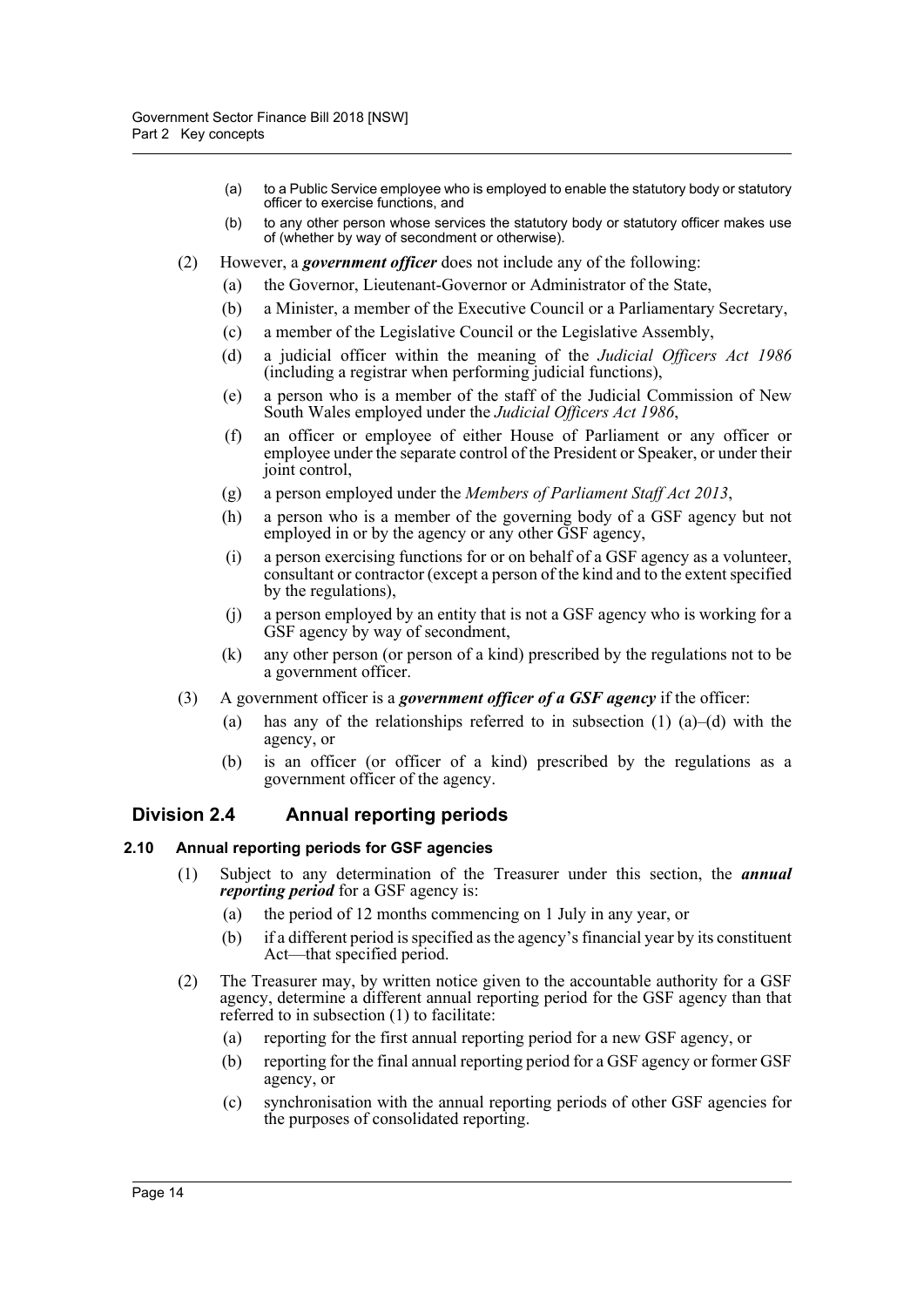- (3) The determination may:
	- (a) specify any of the following periods:
		- (i) 12 months or less,
		- (ii) more than 12 months (but not more than 18 months), or
	- (b) specify a period for all provisions (or specified provisions) of this Act.
- (4) Before making a determination for the purposes of subsection (2), the Treasurer must consult both the Auditor-General and the responsible Minister for a GSF agency in accordance with section 3.5 about any proposed determination.

# <span id="page-20-0"></span>**2.11 Annual reporting period for NSW Government**

The *annual reporting period* for the NSW Government is the period of 12 months commencing on 1 July in any year.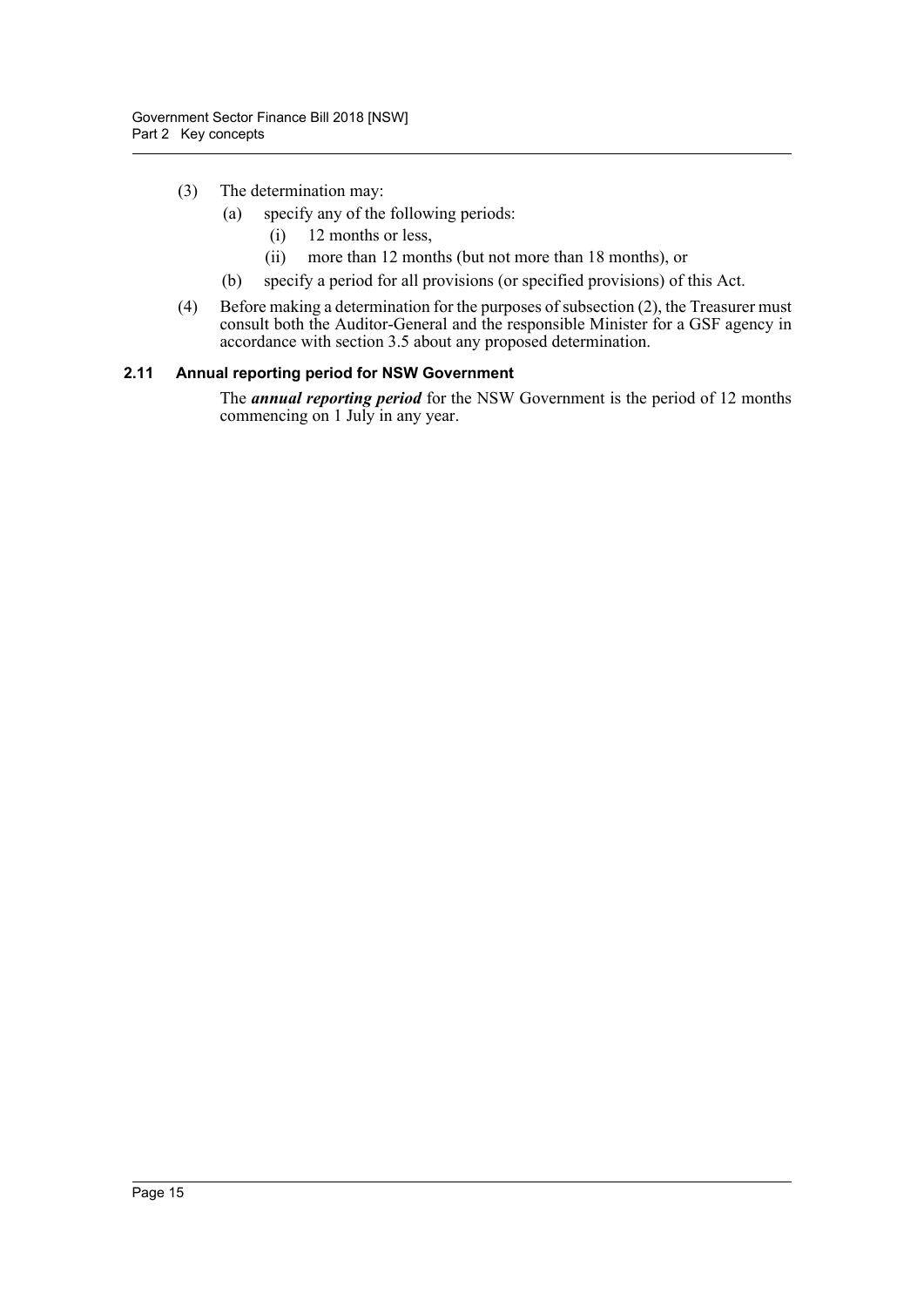# <span id="page-21-0"></span>**Part 3 Roles and responsibilities**

# <span id="page-21-1"></span>**Division 3.1 Treasurer**

# <span id="page-21-2"></span>**3.1 Giving of Treasurer's directions**

- (1) The Treasurer may give written directions (called *Treasurer's directions*) for or with respect to each of the following:
	- (a) the principles, practices, arrangements and procedures to be applied or followed by GSF agencies, government officers and accountable authorities for GSF agencies for the purposes of promoting compliance with the provisions of this Act and the regulations,
	- (b) any matter that is, by or under this Act or any other Act, required or permitted to be included in the Treasurer's directions,
	- (c) any matter of a kind prescribed by the regulations for which the Treasurer's directions are authorised to make provision.

**Note.** Section 9.8 allows the Treasurer to delegate any functions concerning the giving of Treasurer's directions, but only to the accountable authority for the Treasury or certain other senior government officers of the Treasury.

- (2) A Treasurer's direction:
	- (a) cannot be inconsistent with this Act, and
	- (b) must be published on the NSW legislation website and may also be published on the Treasury's website or in any other way the Treasurer considers appropriate, and
	- (c) takes effect on the day it is published on the NSW legislation website or any later day specified in the direction, and
	- (d) may be amended, replaced or revoked by a further Treasurer's direction.
- (3) A Treasurer's direction may do any of following (or any combination of the following):
	- (a) apply generally or be limited in its application by reference to one or more specified circumstances, factors or exceptions,
	- (b) authorise any matter or thing to be from time to time determined, applied or regulated by any specified person, group of persons or body,
	- (c) apply, adopt or incorporate (whether with or without modification) any publication as in force at a particular time or as in force from time to time,
	- (d) give exemptions from the direction (whether from all of the direction or specified provisions of the direction) or authorise specified entities to give those exemptions.
- (4) To avoid doubt, a Treasurer's direction concerning reporting requirements for a particular annual reporting period (whether for a GSF agency or for the NSW Government) may be given even if that period has already commenced or has ended.
- (5) Except to the extent required by this Act or the regulations, the Treasurer may (but need not) consult with responsible Ministers for GSF agencies or any other persons or entities that the Treasurer considers appropriate before giving Treasurer's directions or amending, replacing or revoking them.

# <span id="page-21-3"></span>**3.2 Basic content for Treasurer's directions**

- (1) A Treasurer's direction must include each of the following provisions:
	- (a) a provision that gives the direction a name or citation,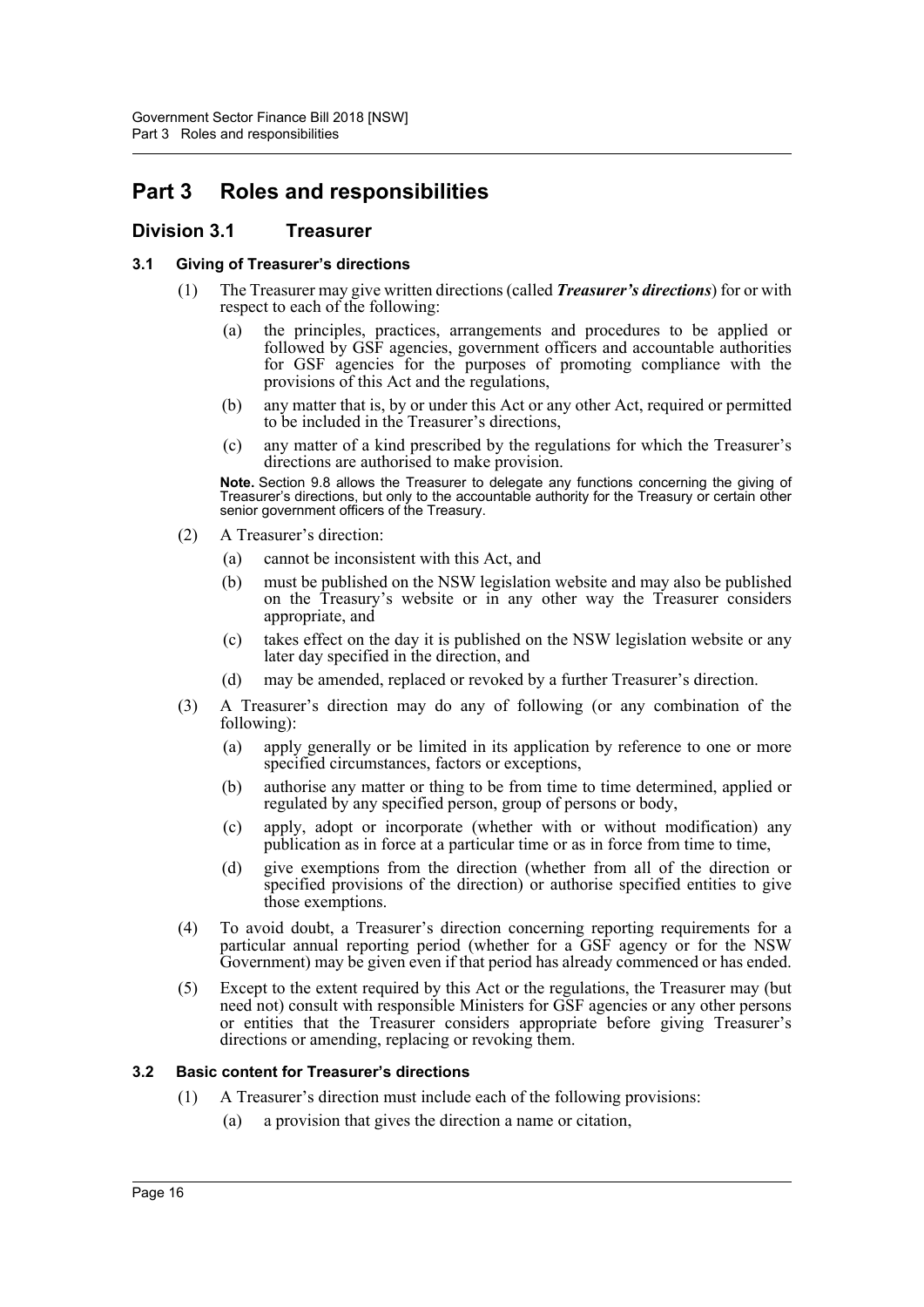- (b) a provision that indicates when the direction takes effect,
- (c) a provision that specifies the entities (or kinds of entities) to which the direction applies.
- (d) a provision that specifies the purposes or objects of the direction,
- (e) a provision that specifies an end date or review date for the direction.
- (2) It is sufficient compliance with subsection (1) (b)–(e) in respect of a Treasurer's direction that amends another Treasurer's direction if the provisions are included in the amendments.
- (3) A contravention of subsection (1) does not affect the validity of any Treasurer's direction.

#### <span id="page-22-0"></span>**3.3 Application of Treasurer's directions**

- (1) Subject to subsection (2), the Treasurer's directions do not apply to any of the following:
	- (a) a Minister (even if the Minister falls within a GSF agency of a kind to which the directions otherwise apply),
	- (b) a university or any of its controlled entities,
	- (c) any GSF agency, government officer or accountable authority for a GSF agency (or a GSF agency, government officer or accountable authority of a kind) prescribed by the regulations.
- (2) Subsection (1) does not prevent the application of Treasurer's directions to:
	- (a) a Minister for the purposes of provisions of Part 6 that are applicable to Ministers, or
	- (b) a university or any of its controlled entities for the purposes of provisions of Divisions 7.2 and 7.3 that are applicable to universities and their controlled entities.

**Note.** Section 6.1 provides that, for purposes of Part 6, each Minister (except the Treasurer) is to be treated as both a GSF agency and the accountable authority for the agency.

Similarly, sections 7.4 and 7.10 provide that, for the purposes of Divisions 7.2 and 7.3 respectively, a university and its controlled entitles are to be treated as GSF agencies.

- (3) To avoid doubt, the Treasurer's directions can apply to a Minister's delegate even though they do not apply to the Minister because of subsection (1) (a).
- (4) A provision of the Treasurer's directions may be limited in its application to a particular GSF agency, but only if the provision is included with the consent of the responsible Minister for the agency.
- (5) However, a provision of the Treasurer's directions cannot be limited in its application to a particular government officer or accountable authority for a GSF agency.
- (6) Subsections (4) and (5) do not prevent the giving of Treasurer's directions to kinds of GSF agencies, government officers or accountable authorities for GSF agencies unless the kind consists of a single agency, officer or authority.

#### <span id="page-22-1"></span>**3.4 Duty to comply with Treasurer's directions**

A person or other entity to whom a provision of the Treasurer's directions applies must comply with the provision.

**Note.** Section 2.5 authorises a separate GSF agency not to comply with a requirement of the Treasurer's directions if the accountable authority for the agency considers the requirement not to be consistent with the agency's statutory functions.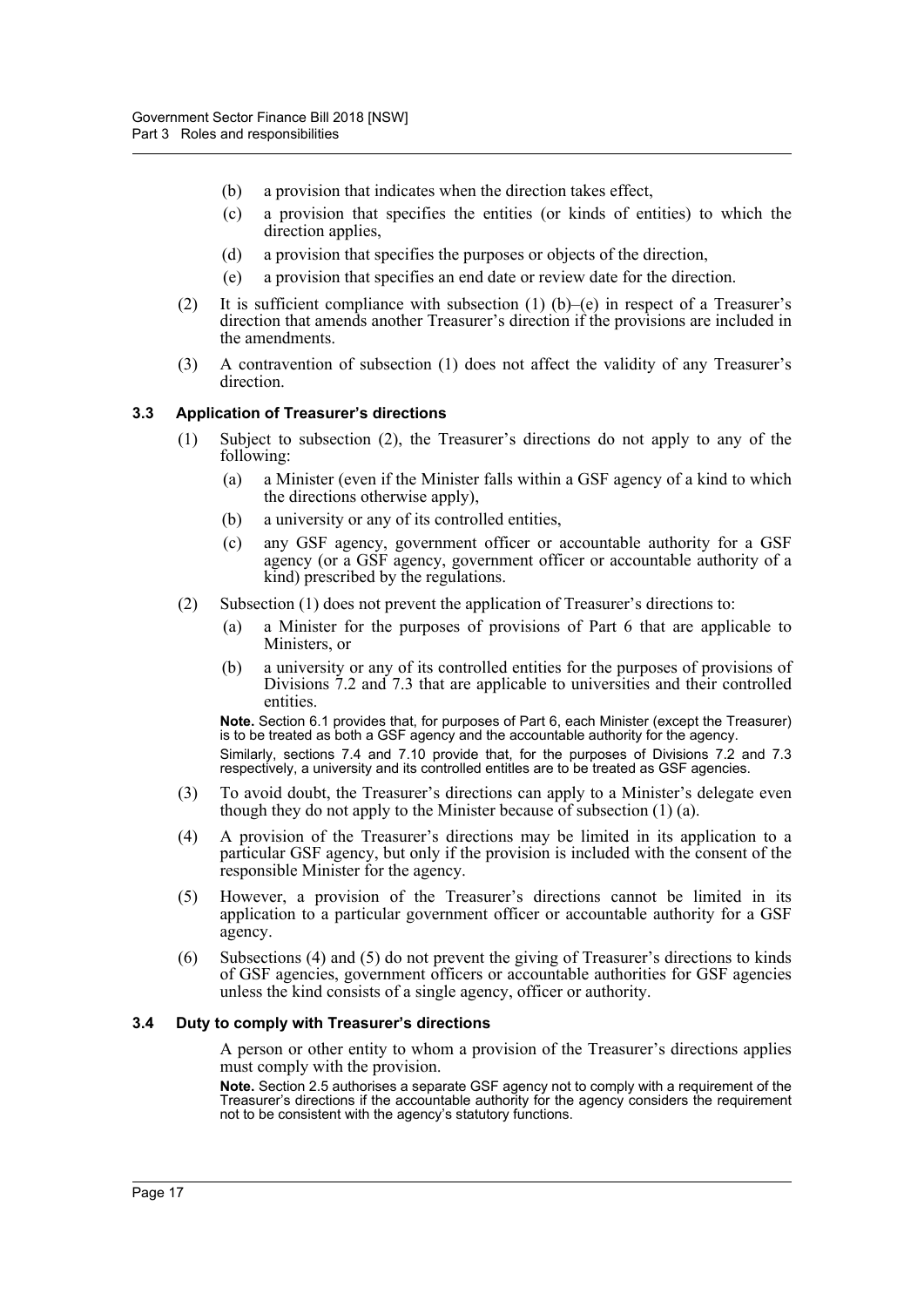### <span id="page-23-0"></span>**3.5 Consultation about certain proposed regulations, directions and determinations**

- (1) This section applies if a provision of this Act or the regulations (the *consultation provision*) requires the Treasurer to consult a specified entity in accordance with this section about a matter (a *consultation matter*) that is proposed to be included in the regulations or in directions or determinations of the Treasurer.
- (2) The Treasurer must consult each entity specified by the consultation provision as an entity that must be consulted about a consultation matter before recommending the making of regulations, or giving directions or making determinations, that include the matter.
- (3) A consultation with an entity happens for the purposes of this section if:
	- (a) the entity is given a written statement setting out, or explaining the effect of, the consultation matter, and
	- (b) the entity is given a reasonable opportunity to make submissions to the Treasurer concerning the consultation matter before its inclusion in regulations, directions or determinations.
- (4) A contravention of a consultation provision or this section does not affect the validity of any regulation, direction or determination.

# <span id="page-23-1"></span>**Division 3.2 Accountable authorities**

### <span id="page-23-2"></span>**3.6 Policies and procedures for financial management of GSF agencies**

- (1) The accountable authority for a GSF agency is:
	- (a) to develop, maintain and make available financial management policies and procedures, and
	- (b) to establish, maintain and keep under review each of the following:
		- (i) effective systems for risk management, internal control and assurance (including by means of internal audits) that are appropriate systems for the agency,
		- (ii) arrangements for protecting the integrity of financial and performance information,
		- (iii) arrangements for ensuring that there is compliance with this Act, and
	- (c) to ensure that the agency complies with those policies and procedures.
- (2) The regulations and Treasurer's directions may make provision for or with respect to:
	- (a) financial management policies and procedures for the purposes of subsection  $(1)$   $(a)$ , and
	- (b) systems and arrangements for the purposes of subsection (1) (b).
- (3) This section does not prevent a GSF agency from developing, establishing or maintaining additional policies, procedures or systems to those required by or under this section provided that they are not inconsistent with those that are required.

# <span id="page-23-3"></span>**Division 3.3 Government officers**

## <span id="page-23-4"></span>**3.7 Values and associated principles to guide government officers**

(1) A government officer of a GSF agency should be guided by the following values and associated principles when exercising functions in connection with financial management (including under this Act):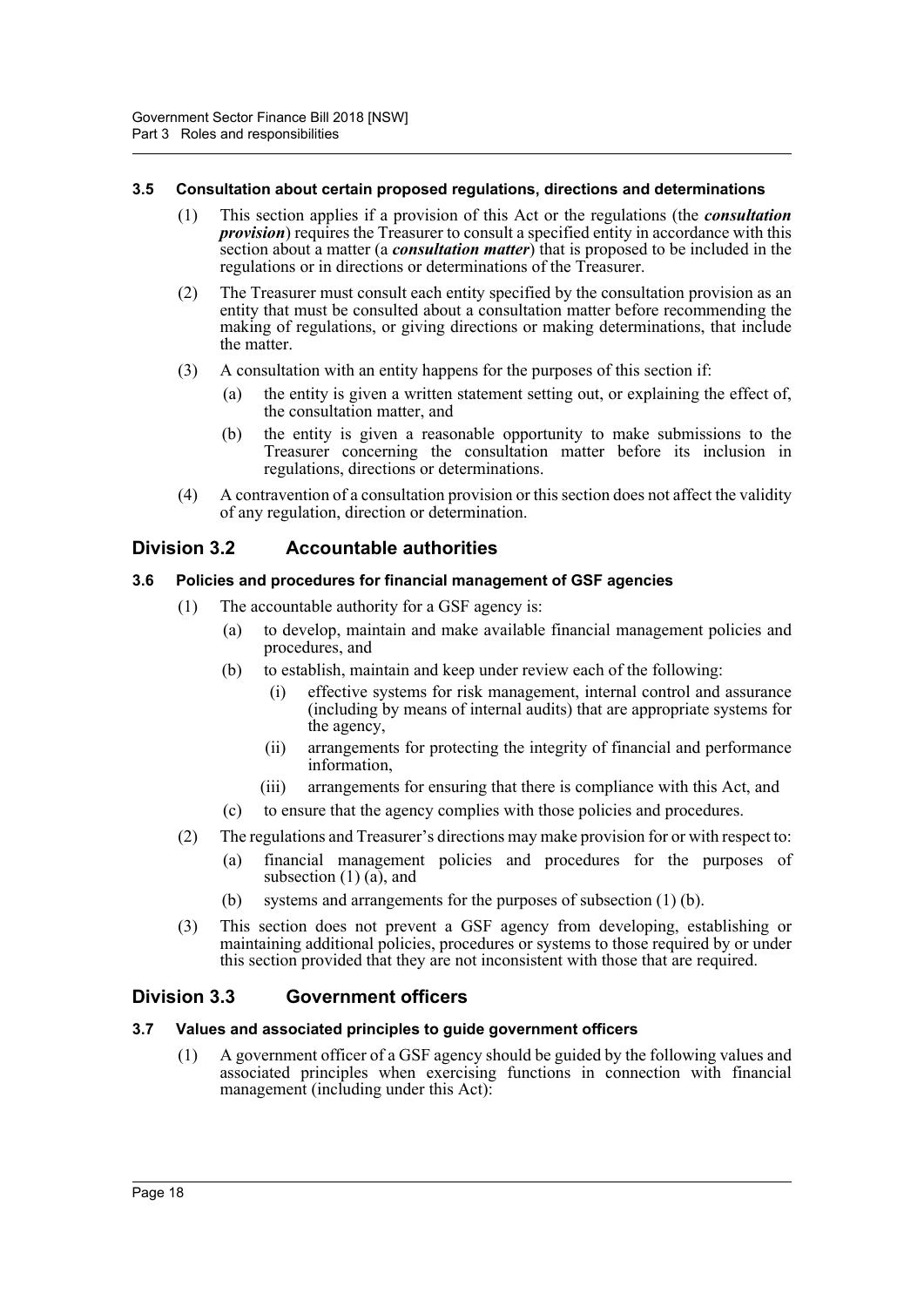| Value               |                                                                                                                                                                 | <b>Associated principles</b>                                                                                                                                                        |  |  |
|---------------------|-----------------------------------------------------------------------------------------------------------------------------------------------------------------|-------------------------------------------------------------------------------------------------------------------------------------------------------------------------------------|--|--|
| Accountability      | The government officer should take reasonable care<br>so that the officer's use of government resources or<br>related money is efficient, effective and prudent |                                                                                                                                                                                     |  |  |
| Integrity           | The government officer should:                                                                                                                                  |                                                                                                                                                                                     |  |  |
|                     | (a)                                                                                                                                                             | place the public interest over private<br>interest, and                                                                                                                             |  |  |
|                     | (b)                                                                                                                                                             | should not use the officer's position (or<br>information acquired in the exercise of the<br>functions of that position) improperly for<br>financial or personal gain                |  |  |
| <b>Transparency</b> | The government officer should:                                                                                                                                  |                                                                                                                                                                                     |  |  |
|                     | (a)                                                                                                                                                             | ensure that any real or perceived conflicts of<br>interest are avoided or effectively managed,<br>and                                                                               |  |  |
|                     | (b)                                                                                                                                                             | disclose to the appropriate entity, as soon as<br>possible, any direct or indirect material<br>conflict of interest of the officer that relates<br>to the affairs of the GSF agency |  |  |

(2) Nothing in this section gives rise to, or can be taken into account in, any civil cause of action.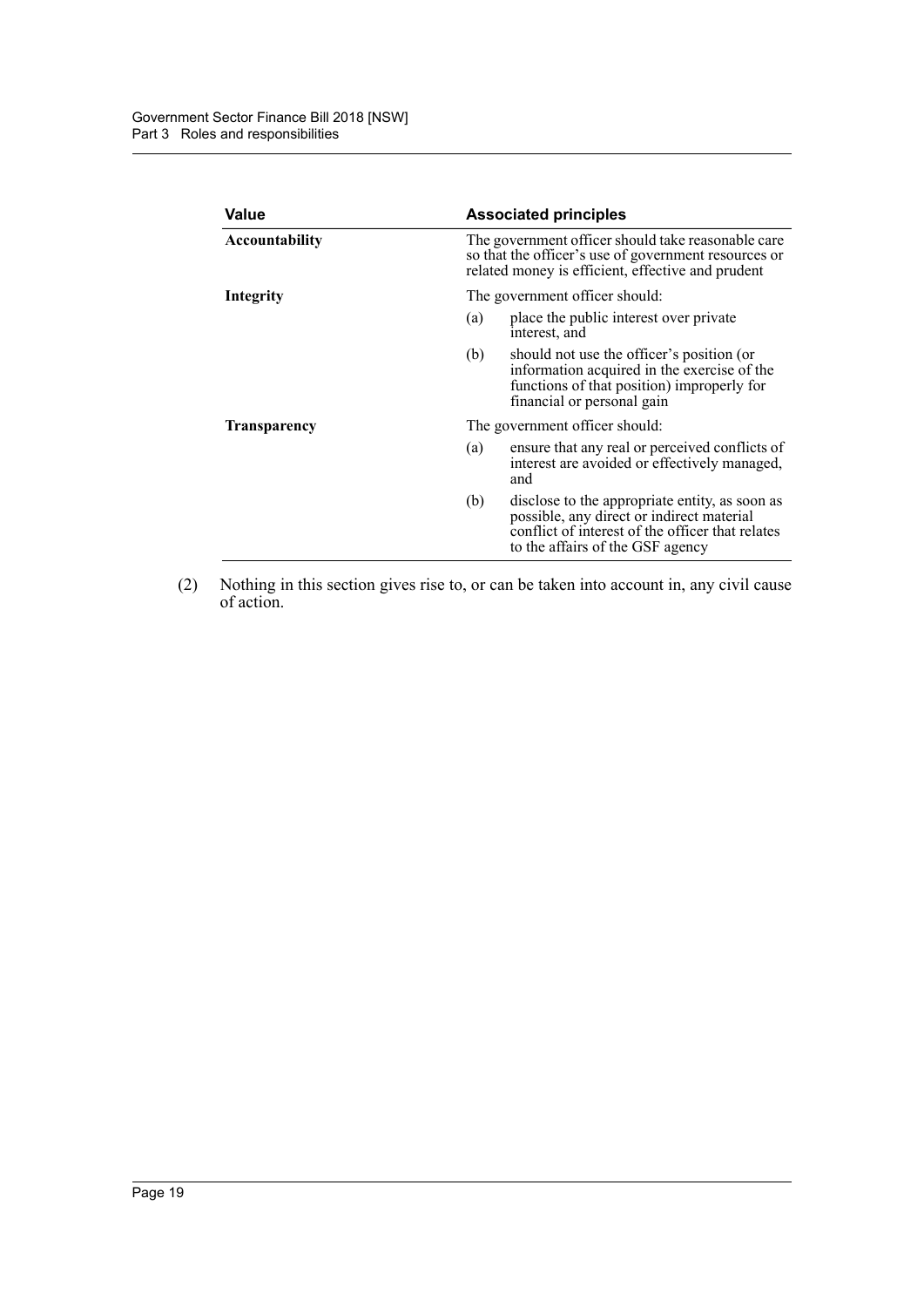# <span id="page-25-0"></span>**Part 4 Budget, appropriations and Special Deposits Account**

# <span id="page-25-1"></span>**Division 4.1 Budget**

# <span id="page-25-2"></span>**4.1 Budget Papers**

- (1) The *Budget Papers* are the Budget Papers of the Government tabled in Parliament in connection with Bills for annual Appropriation Acts.
- (2) The Treasurer is responsible for the preparation and presentation of the Budget Papers.
- (3) Unless an annual Appropriation Act provides differently, the Budget Papers tabled in Parliament in connection with the Bill for the Act:
	- (a) do not form part of the Act, and
	- (b) do not affect the application of any amount appropriated by the Act.

# <span id="page-25-3"></span>**4.2 Core content of Budget Papers**

- (1) The Budget Papers are to be presented on a basis that covers the General Government Sector.
- (2) The budget aggregates relating to the General Government Sector are to be for a 6-year period comprising the annual reporting period for the NSW Government to which the Budget relates, the 2 prior years and the 3 forward years and include the following financial statements:
	- (a) a statement of financial position for the General Government Sector,
	- (b) an operating statement for the General Government Sector,
	- (c) a cash flow statement for the General Government Sector.
- (3) The budget aggregates are to be:
	- (a) prepared in a way that is consistent with the Australian Accounting Standards for the annual reporting period for the NSW Government to which the Budget relates for the General Government Sector, and
	- (b) presented in a format that is consistent with the Australian Accounting Standards.
- (4) It is not necessary for the Budget Papers to be presented so as to include notes within the meaning of the Australian Accounting Standards.

# <span id="page-25-4"></span>**4.3 Additional content of Budget Papers**

- (1) The Budget Papers are also to include the following:
	- (a) a Budget policy statement that includes the following:
		- (i) the matters required to be included in the Budget Papers by section 8 of the *Fiscal Responsibility Act 2012*,
		- (ii) 4-year forecasts or projections (being for the annual reporting period for the NSW Government to which the Budget relates and 3 forward years) of all major economic and financial variables,
	- (b) revised estimates for the year before the annual reporting period for the NSW Government to which the Budget relates, and an explanation of any significant variations in major aggregates from the Budget estimates for that period, for the General Government Sector,
	- (c) a statement of the expenditure, savings and revenue measures that may have a material impact on the forward estimates for the General Government Sector,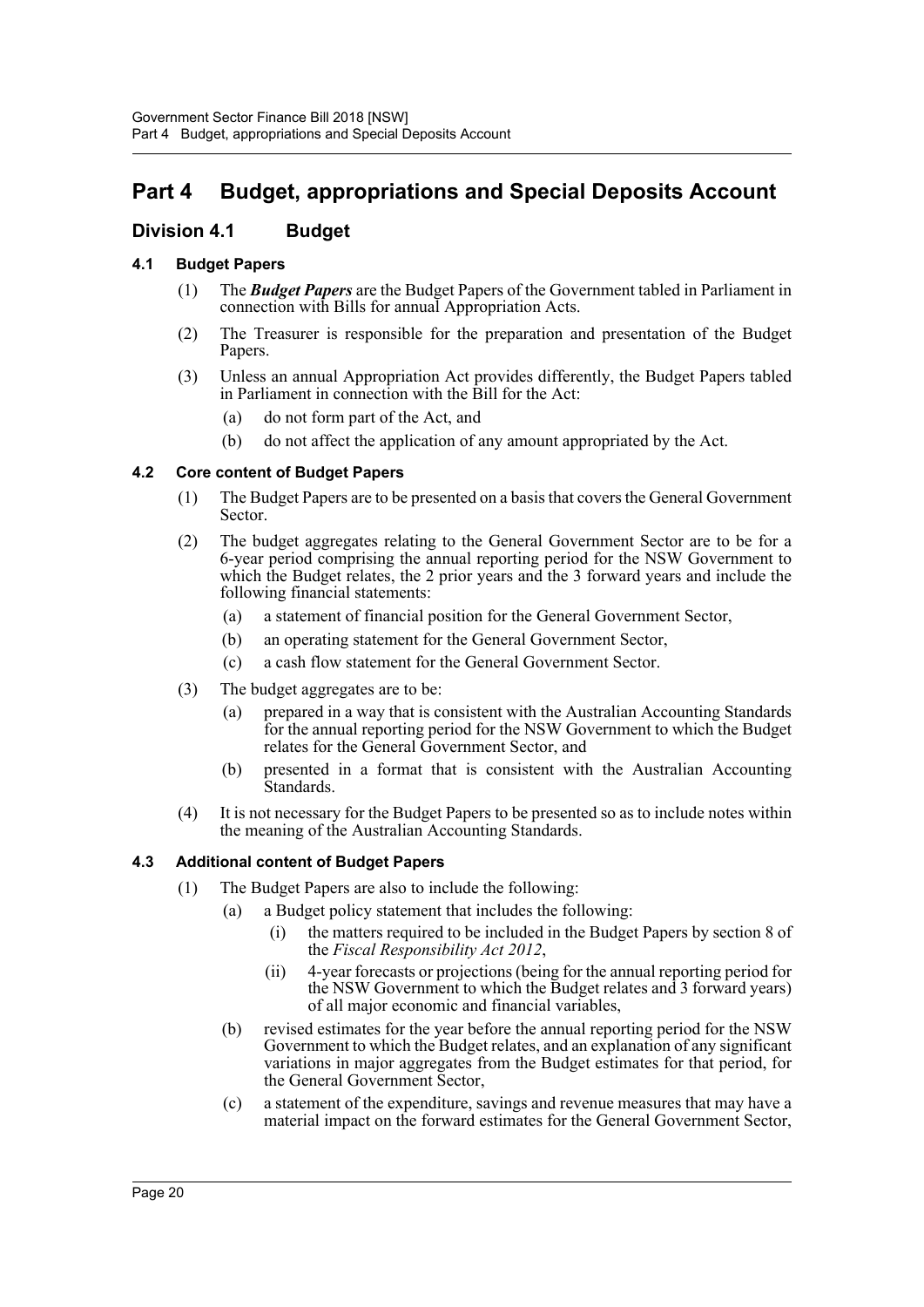- (d) a statement of the risks that may have a material effect on the forward estimates for the General Government Sector,
- (e) a statement of the contingent assets and liabilities for the General Government Sector,
- (f) information in the form determined by the Treasurer about the performance and activities of GSF agencies.
- (2) The Budget Papers may include any other matters determined by the Treasurer.

### <span id="page-26-0"></span>**4.4 When Budget is to be presented to Parliament**

- (1) The Treasurer is to cause the Budget Papers for the annual reporting period for the NSW Government to which the Budget relates to be tabled in the Legislative Assembly before the end of the previous annual reporting period.
- (2) However, the Budget Papers may be tabled in the Legislative Assembly:
	- (a) if the Legislative Assembly is not sitting in the last 2 months of the previous annual reporting period for the NSW Government—as soon as possible within the annual reporting period for the NSW Government to which the Budget relates, or
	- (b) if there is a State election in the previous annual reporting period for the NSW Government—as soon as possible within the annual reporting period for the NSW Government to which the Budget relates (but not later than the end of September in that period).

#### <span id="page-26-1"></span>**4.5 Provision of budget information by GSF agencies**

- (1) The accountable authority for a GSF agency must, in accordance with directions by the Treasurer, prepare information for use in Budget preparations concerning the agency and its controlled entities for the times and in the manner directed.
- (2) Any directions under this section may be contained in the Treasurer's directions or in a separate written document given to the GSF agency concerned.

# <span id="page-26-2"></span>**Division 4.2 Appropriations**

#### <span id="page-26-3"></span>**4.6 Money to be paid out of Consolidated Fund or Special Deposits Account only if authorised**

(1) Money must not be paid out of the Consolidated Fund except under the authority of an Act.

**Note.** See also Part 5 of the *Constitution Act 1902*, which requires certain kinds of government money to form one Consolidated Fund.

- (2) Money must not be paid out of an SDA account except for the purposes of the account and under the authority that may be applicable to the constitution of the account.
- (3) To avoid doubt:
	- (a) money is not paid out of the Consolidated Fund merely because:
		- (i) the money is deposited in a banking account of the State or a GSF agency if the deposited money continues to be held by, for or on behalf of the State, or
		- (ii) the money is used to purchase securities if the securities continue to be held by, for or on behalf of the State (regardless of whether the value of those securities increases or decreases after their purchase), and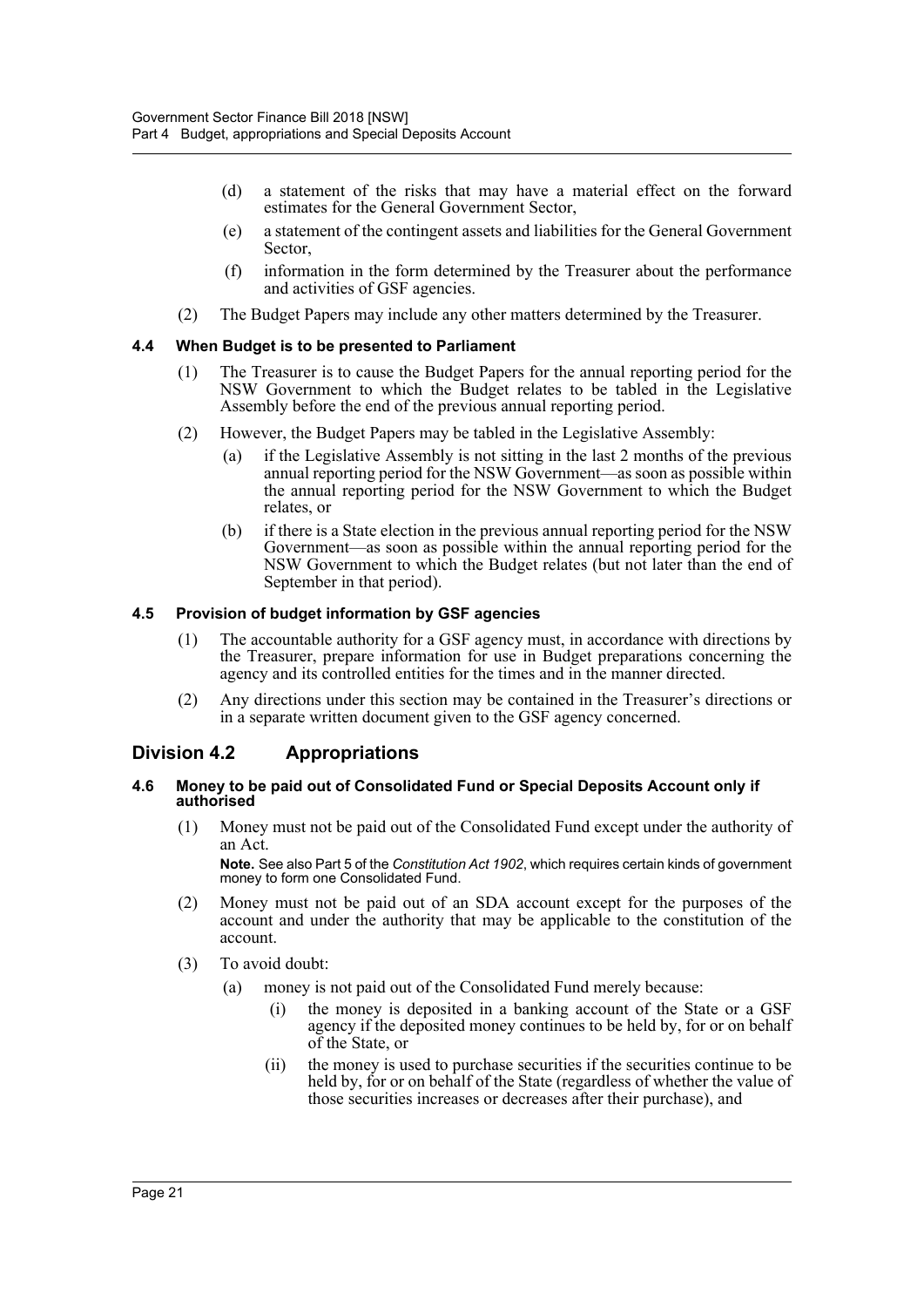- (b) money is not paid out of an SDA account merely because:
	- (i) the money is deposited in a banking account of the State or a GSF agency if the deposited money continues to be held for use for the purposes of that account, or
	- (ii) the money is used to purchase securities if the securities continue to be held for use for the purposes of that account (regardless of whether the value of those securities increases or decreases after their purchase).
- (4) In this section:

*securities* has the same meaning as in section 39 of the *Constitution Act 1902*.

### <span id="page-27-0"></span>**4.7 Deemed appropriations of certain money received by GSF agencies**

- (1) The responsible Minister for a GSF agency is taken to have been given an appropriation out of the Consolidated Fund under the authority of this section, at the time the agency receives or recovers any deemed appropriation money, for an amount equivalent to the money that is received or recovered by the agency.
- (2) An appropriation under this section is taken to have been given only for the services of the GSF agency that receives or recovers the deemed appropriation money.
- (3) *Deemed appropriation money* is government money that a GSF agency receives or recovers (including from the Commonwealth or another entity) of a kind prescribed by the regulations that:
	- (a) forms part of the Consolidated Fund, and
	- (b) is not appropriated under the authority of an Act.
- (4) Without limiting subsections  $(3)$  and  $(6)$   $(a)$ , the regulations may:
	- (a) prescribe deemed appropriation money to include government money that was received or recovered before the commencement of this section, and
	- (b) specify when (and the purposes for which) an appropriation is taken to have been given for the purposes of this section in respect of deemed appropriation money.
- (5) However, the regulations cannot prescribe deemed appropriation money to include:
	- (a) any money from taxes or fines that a GSF agency receives or recovers for the benefit of the State generally (as opposed to the benefit of that particular agency), or
	- (b) any money payable as a royalty for the mining, extraction or capture of a natural resource, or
	- (c) any money from a general purpose Commonwealth grant received by a GSF agency.
- (6) An appropriation under this section is:
	- (a) subject to any terms or conditions that may be prescribed by the regulations, and
	- (b) taken to be for the annual reporting period for the NSW Government in which it is taken to be given.

#### <span id="page-27-1"></span>**4.8 Unused appropriations for annual reporting period**

(1) Every unused appropriation for an annual reporting period for the NSW Government lapses and ceases to have effect for any purpose at the end of that period, except as provided by this section.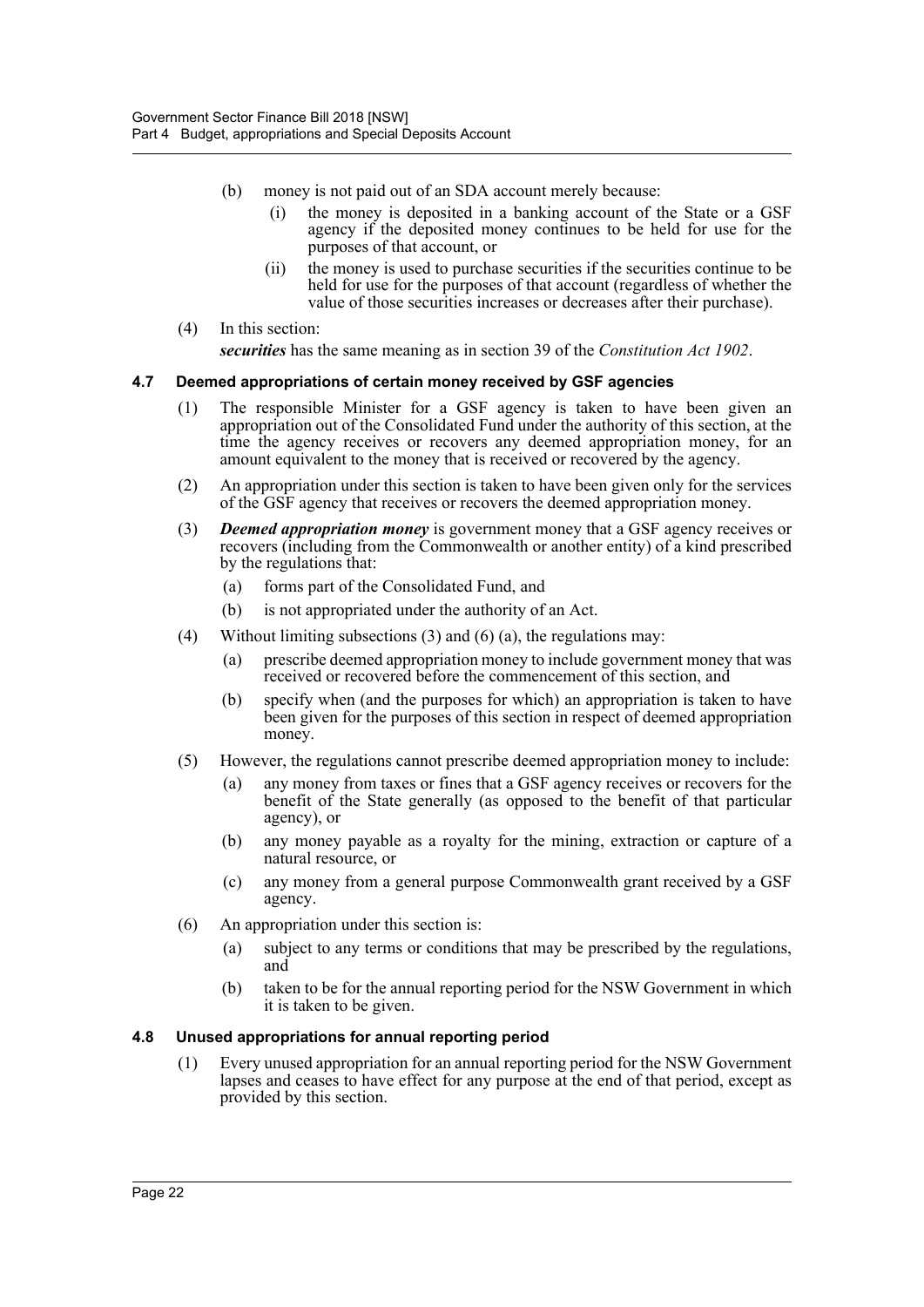- (2) An *unused appropriation* for an annual reporting period for the NSW Government is that part of an appropriation out of the Consolidated Fund (including under section 4.7) that has not been applied by the end of the period.
- (3) An unused appropriation under section 4.7 for an annual reporting period for the NSW Government does not lapse at the end of the period unless the regulations provide differently.

## <span id="page-28-0"></span>**4.9 Appropriations affected by transfer of functions between GSF agencies**

- (1) An appropriation made by an annual Appropriation Act for an annual reporting period for the NSW Government for a service, function or program does not lapse merely because the responsibility for the service, function or program is transferred from one GSF agency to another during that period.
- (2) The appropriation may be applied, in accordance with any determination that may be made by the Treasurer in the same annual reporting period for the NSW Government, for or towards the transferred service, function or program.
- (3) A determination may extend to the application of the appropriation before the determination is made and operates to validate that application.
- (4) The Treasurer must cause details of any appropriation to which a determination relates to be included in the Budget Papers for the next annual reporting year for the NSW Government.

# <span id="page-28-1"></span>**4.10 Payments authorised on lapse of appropriation**

- (1) This section applies if an annual Appropriation Act for an annual reporting period for the NSW Government is not enacted before the period commences.
- (2) The Treasurer may, subject to this section, authorise the payment of sums out of the Consolidated Fund to meet the requirements of the annual reporting period.
- (3) The Treasurer's authorisation under this section ends on the earliest of the following occurring:
	- (a) the first 3 months of the annual reporting period ending,
	- (b) the enactment of an annual Appropriation Act for the annual reporting period.
- (4) Payments that are authorised to be made under this section must not:
	- (a) exceed, in total, an amount equivalent to one quarter of the amount appropriated under the annual Appropriation Act for the previous annual reporting period (adjusted for changes in consumer prices as provided by the regulations), and
	- (b) if estimates of expenditure for the current annual reporting period have been presented to Parliament and the rate of expenditure in those estimates is lower than the rate of expenditure authorised in the annual Appropriation Act for the previous reporting period—exceed those lower rates.

### <span id="page-28-2"></span>**4.11 Variations of annual appropriations for Commonwealth grants**

- (1) This section applies if the Commonwealth does any of the following in an annual reporting period for the NSW Government:
	- (a) provides for the making of a specific purpose payment not included in the Budget Papers of the State for that period,
	- (b) provides for an increase in the amount of a specific purpose payment in excess of the amount included in the Budget Papers of the State for that period,
	- (c) does not provide the whole of the amount of a specific purpose payment as included in the Budget Papers of the State for that period.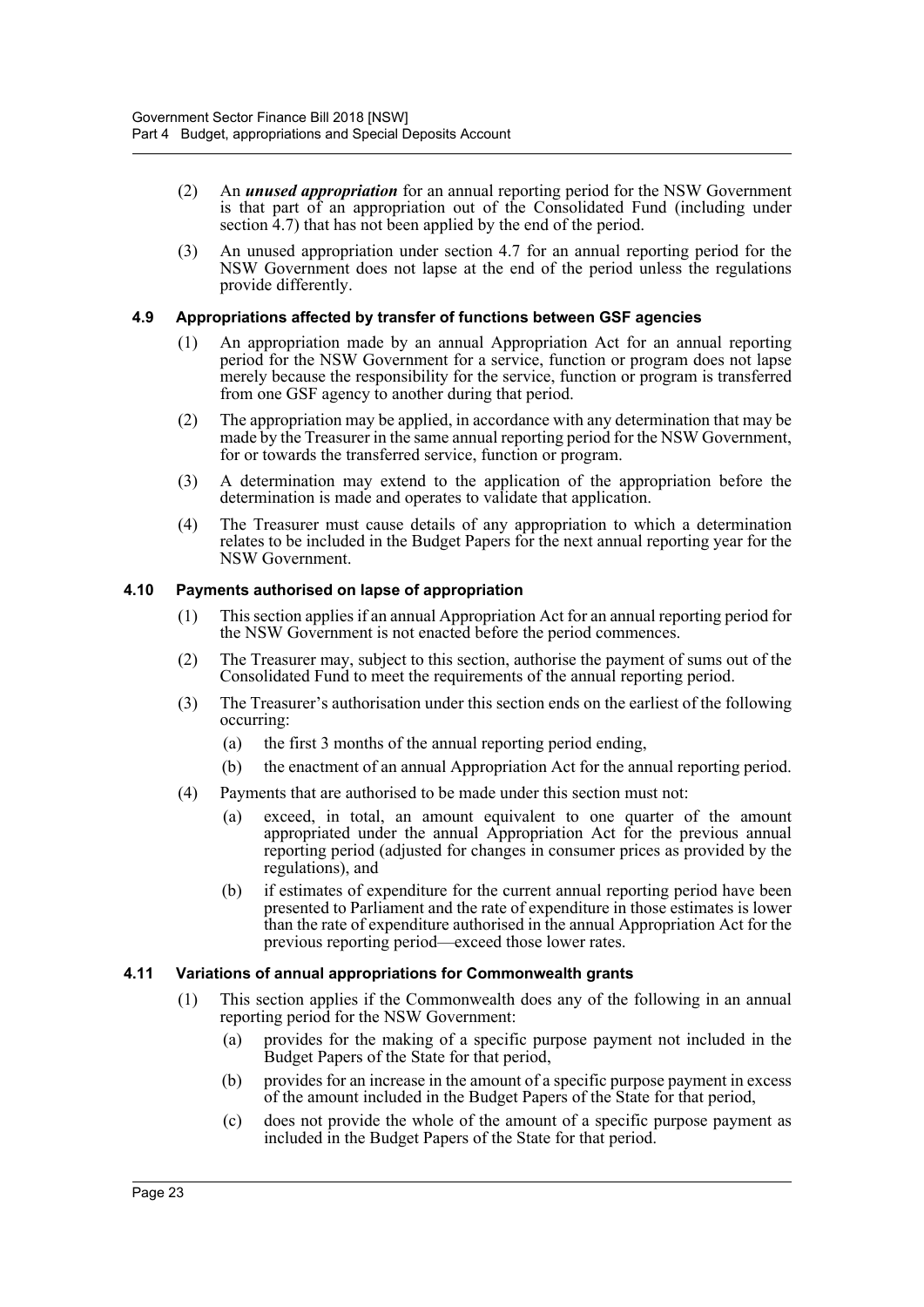- (2) If the Treasurer is satisfied that a matter referred to in subsection (1) has occurred during an annual reporting period for the NSW Government, the Treasurer may issue a certificate that certifies that the matter has occurred and the amount involved.
- (3) If the Treasurer issues a certificate under this section for an annual reporting period:
	- (a) for a new specific purpose payment that has been certified—an appropriation for the purpose of the payment is taken to have been made under the authority of this section for that period, and
	- (b) for a decreased or increased specific purpose payment that has been certified—the appropriation for the purposes of the payment is taken to have been decreased or increased accordingly under the authority of this section for that period.
- (4) The Treasurer must cause details of any certificates issued under this section to be included in the Budget Papers for the next annual reporting year for the NSW Government.

#### <span id="page-29-0"></span>**4.12 Details of payments made from State contingencies appropriation to Treasurer**

- (1) This section applies if a sum is appropriated to the Treasurer by an annual Appropriation Act for State contingencies (the *Treasurer's State contingencies appropriation*) for a particular annual reporting period for the NSW Government.
- (2) The Treasurer must cause details of the payments of sums from the Treasurer's State contingencies appropriation to be included in the Budget Papers for the next annual reporting year for the NSW Government.

#### <span id="page-29-1"></span>**4.13 Payments out of Consolidated Fund for exigencies of Government**

- (1) This section applies if the annual Appropriation Act for an annual reporting period for the NSW Government has already been enacted.
- (2) The Treasurer may, with the approval of the Governor, determine that additional money is to be paid out of the Consolidated Fund during the annual reporting period for the NSW Government in anticipation of appropriation by Parliament if it is required to meet any exigencies of Government during the current annual reporting period for the NSW Government.
- (3) Any money determined under subsection (2) for an exigency must be no more than is necessary in the public interest to fund expenditure to meet the exigency.
- (4) The Treasurer must cause details of the payments of money paid under this section to be included in the Budget Papers for the next annual reporting year for the NSW Government.

#### <span id="page-29-2"></span>**4.14 Payment of certain unclaimed money into Consolidated Fund**

- (1) Unless the regulations or Treasurer's directions provide differently, applicable related money must be paid to the Treasurer to the credit of the Consolidated Fund if the account in which the money is held has not been operated on for at least 3 months.
- (2) An account for the purposes of subsection (1) may include:
	- (a) money whose owner is not identifiable, and
	- (b) money owned jointly or severally by 2 or more entities.
- (3) The Treasurer may repay to an entity any money paid to the Treasurer under this section if:
	- (a) the Treasurer is satisfied that the entity is the owner of the money, and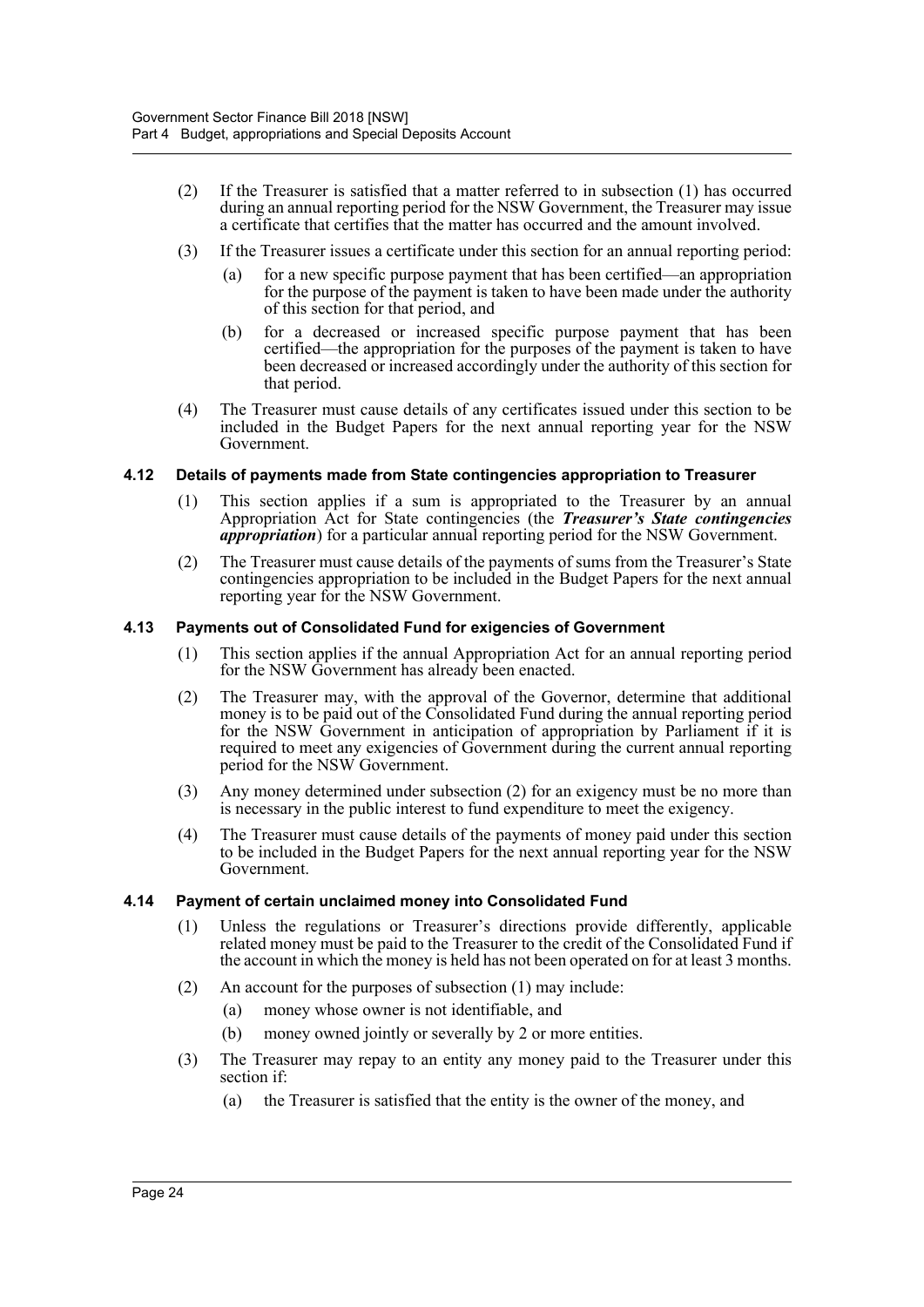- (b) the claim is made in accordance with any requirements of the Treasurer's directions concerning the making of claims (including in respect of a period within which claims are to be made).
- (4) The Treasurer is taken to have been given an appropriation out of the Consolidated Fund under the authority of this section for an amount equivalent to an amount that the Treasurer decides to repay under subsection (3).
- (5) Section 4 (Operation on account) of the *Unclaimed Money Act 1995* applies for the purpose of this section in the same way as it applies for the purposes of that Act.
- (6) In this section:

*account* includes a record of money held on account of another entity.

*applicable related money* means money that a GSF agency (or a government officer of a GSF agency) holds on account for an entity other than another GSF agency, but does not include money that the GSF agency holds on account if it is:

- (a) unclaimed money to which the *Unclaimed Money Act 1995* applies, or
- (b) money in respect of which provision is made by or under the constituent Act for the GSF agency for the regulation, payment or appropriation of unclaimed money.

*owner* of money means the person who is entitled to the money (or the person who would be so entitled except for the operation of the *Limitation Act 1969*), and includes the person's executors, administrators and assigns and the lawful attorney or agent in the State of the person, executor, administrator or assign.

# <span id="page-30-0"></span>**Division 4.3 Special Deposits Account**

# <span id="page-30-1"></span>**4.15 Special Deposits Account**

- (1) There is to continue to be a Special Deposits Account.
- (2) The Special Deposits Account is to consist of:
	- (a) all accounts of money that the Treasurer is, under statutory authority, required to hold otherwise than for or on account of the Consolidated Fund, and
	- (b) all accounts of money that are directed or authorised to be paid to the Special Deposits Account by or under legislation.

### <span id="page-30-2"></span>**4.16 Keeping of information concerning SDA accounts**

- (1) The responsible manager for an SDA account must keep records and other information concerning the operation of the account that:
	- (a) explain whether the operation of the account (including payments into and out of the account) has been in accordance with the Act or other instrument establishing the account, and
	- (b) allow for the preparation and audit of financial reports required for section 7.8, and
	- (c) allow for compliance with reporting requirements of the Act or other instrument establishing the account.

**Note.** Section 7.8 also requires the responsible manager for an SDA account to cause financial reports for the account about the management of the account (called *SDA account financial reports*) to be prepared in accordance with the Treasurer's directions.

- (2) The *responsible manager* for an SDA account is:
	- (a) a person nominated from time to time by the Minister who administers the account or the legislation under which the account is established, or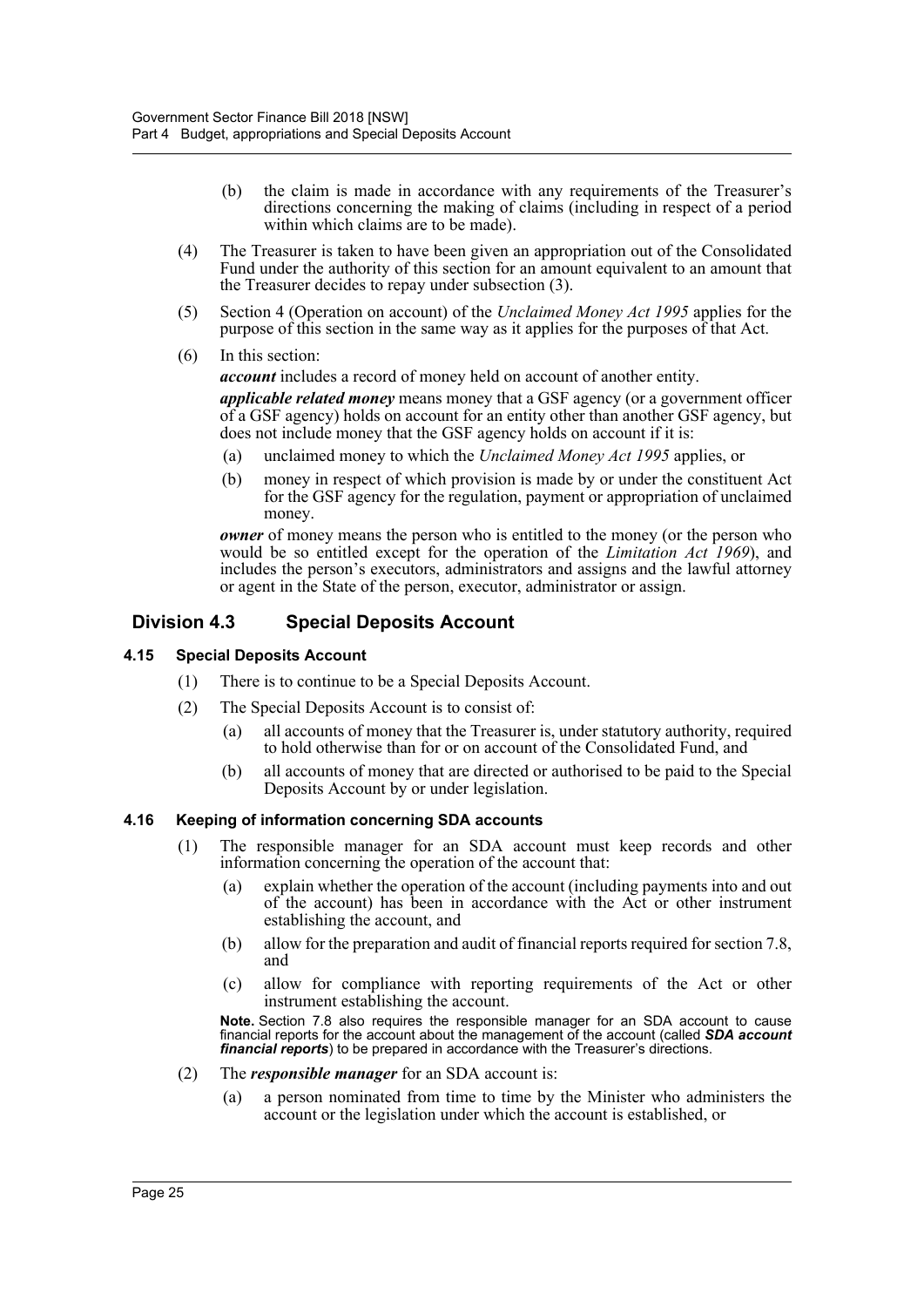- (b) if paragraph (a) does not apply—any person that the Treasurer has directed in writing to exercise the functions of the responsible manager of the account under this Act.
- (3) The Treasurer's directions may make provision for or with respect to the kinds of reports or other information to be kept for the purposes of subsection (1).

#### <span id="page-31-0"></span>**4.17 Working accounts**

- (1) A GSF agency may, in the circumstances permitted by the regulations, establish and operate a working account in the Special Deposits Account in respect of working account money received by the agency.
- (2) *Working account money* received by a GSF agency is any money received by the GSF agency from a source of a kind prescribed by the regulations, but does not include:
	- (a) money provided to the GSF agency from an appropriation under an annual Appropriation Act, or
	- (b) money of a kind referred to in section 4.7 (5).
- (3) A GSF agency (if the agency is a person) or the accountable authority for a GSF agency (if the agency is not a person) is authorised to operate a working account of the agency (including by paying money into or out of the account and investing money in the account in accordance with the regulations).
- (4) The regulations may make provision for or with respect to the following:
	- (a) the establishment and dissolution of working accounts,
	- (b) the operation of working accounts (including the purposes for which money in working accounts may be paid into or out of accounts and the use of investment returns on the money),
	- (c) the payment into the Consolidated Fund of money in working accounts or former working accounts (including working accounts or former working accounts originally established under section 13A of the *Public Finance and Audit Act 1983* before its repeal),
	- (d) without limiting paragraph (a), (b) or (c), enabling the Treasurer to exercise functions in connection with the establishment, dissolution and operation of working accounts (including by providing authorisations or giving directions for these purposes).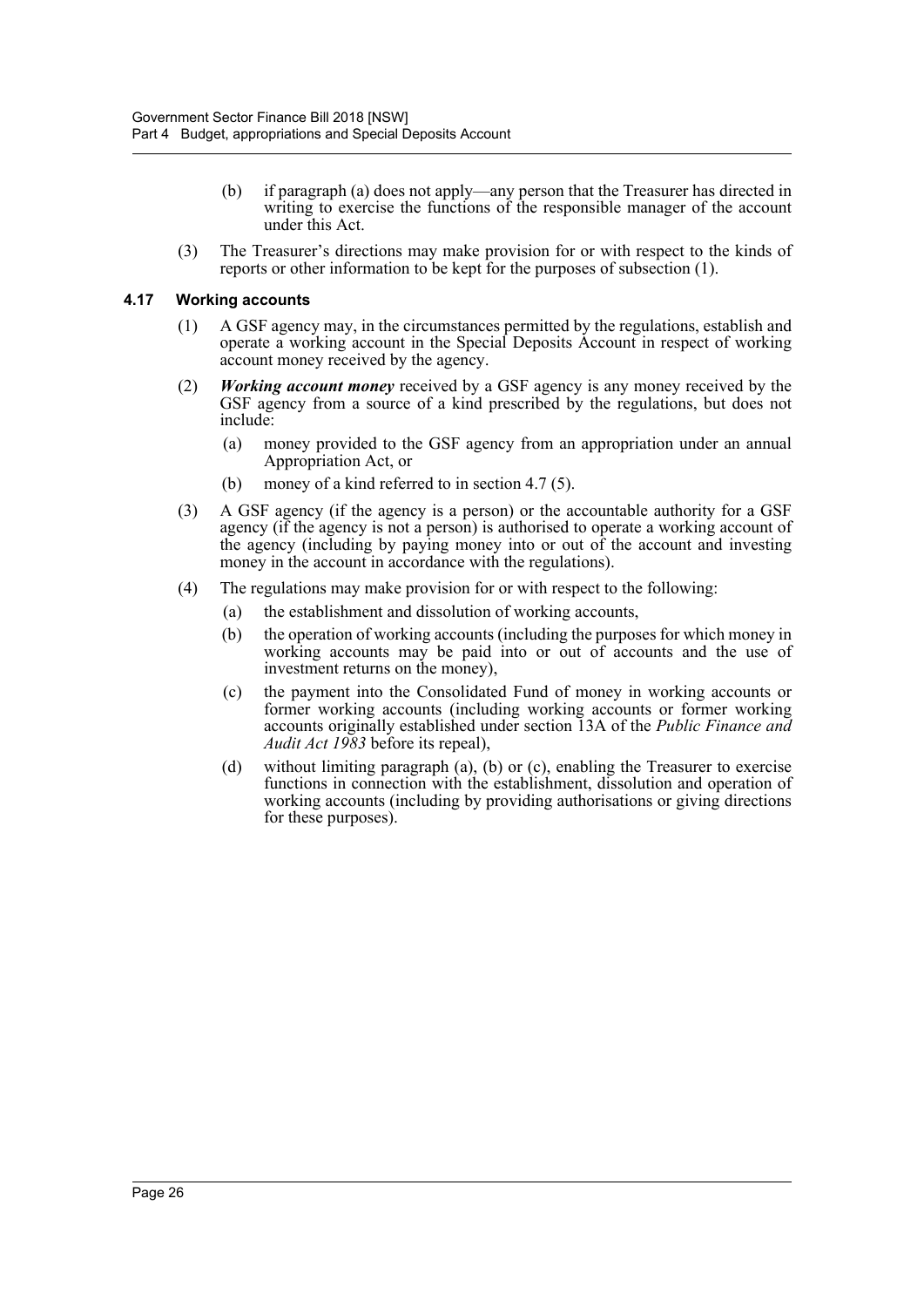# <span id="page-32-0"></span>**Part 5 Expenditure and gifts**

# <span id="page-32-1"></span>**Division 5.1 Expenditure**

# <span id="page-32-2"></span>**5.1 Budget control authorities**

- (1) The Treasurer may issue Budget control authorities to regulate expenditure of money by GSF agencies that are part of the General Government Sector.
- (2) A Budget control authority may be:
	- (a) a standing authority regulating expenditures of money in general terms, or
	- (b) limited as to the period during which it may operate to regulate expenditures of money, or
	- (c) limited as to the nature of the transactions in respect of which expenditures of money may occur, or
	- (d) limited to a particular transaction or series of transactions, or
	- (e) contained in the Treasurer's directions or in a separate written document given to the GSF agencies concerned.
- (3) Without limiting subsections (1) and (2), a Budget control authority may include provisions that:
	- (a) set limits or caps on expenditures of money (whether by reference to amounts, percentages, ratios, growth factors or any other measures), and
	- (b) require additional authorisations for particular expenditures of money, and
	- (c) regulate expenditures of money using cash accounting methodology or accrual accounting methodology (or both).

#### <span id="page-32-3"></span>**5.2 Delegation of Minister's appropriation expenditure functions may limit amount and purposes of expenditure**

- (1) This section applies in relation to a delegable function of a Minister (an *appropriation expenditure function*) regarding the expenditure of money out of the Consolidated Fund under the authority of an appropriation provided by an annual Appropriation Act, this Act or any other Act.
- (2) A Minister who delegates an appropriation expenditure function under Division 9.2 may impose terms and conditions on the delegation and also on any subdelegation so as to limit the amounts and purposes for which expenditures of money are permitted under the delegation or a subdelegation.
- (3) The Minister must ensure that the terms and conditions imposed are not inconsistent with the purposes for which the appropriation was given.
- (4) To avoid doubt, the delegate or subdelegate is authorised to make expenditures of money, but only in accordance with the terms and conditions (if any) that the Minister has imposed.
- (5) This section does not limit any other kinds of terms or conditions that can be imposed on the delegation or subdelegation of appropriation expenditure functions under Division 9.2 (including under section 49 of the *Interpretation Act 1987* in its application to delegations or subdelegations under Division 9.2).

# <span id="page-32-4"></span>**5.3 Payment of tax-equivalents to Treasurer**

- (1) The Treasurer may:
	- (a) direct a GSF agency (or part of a GSF agency) to pay amounts to the Treasurer under a relevant tax-equivalent regime (or to cease to make a payment), or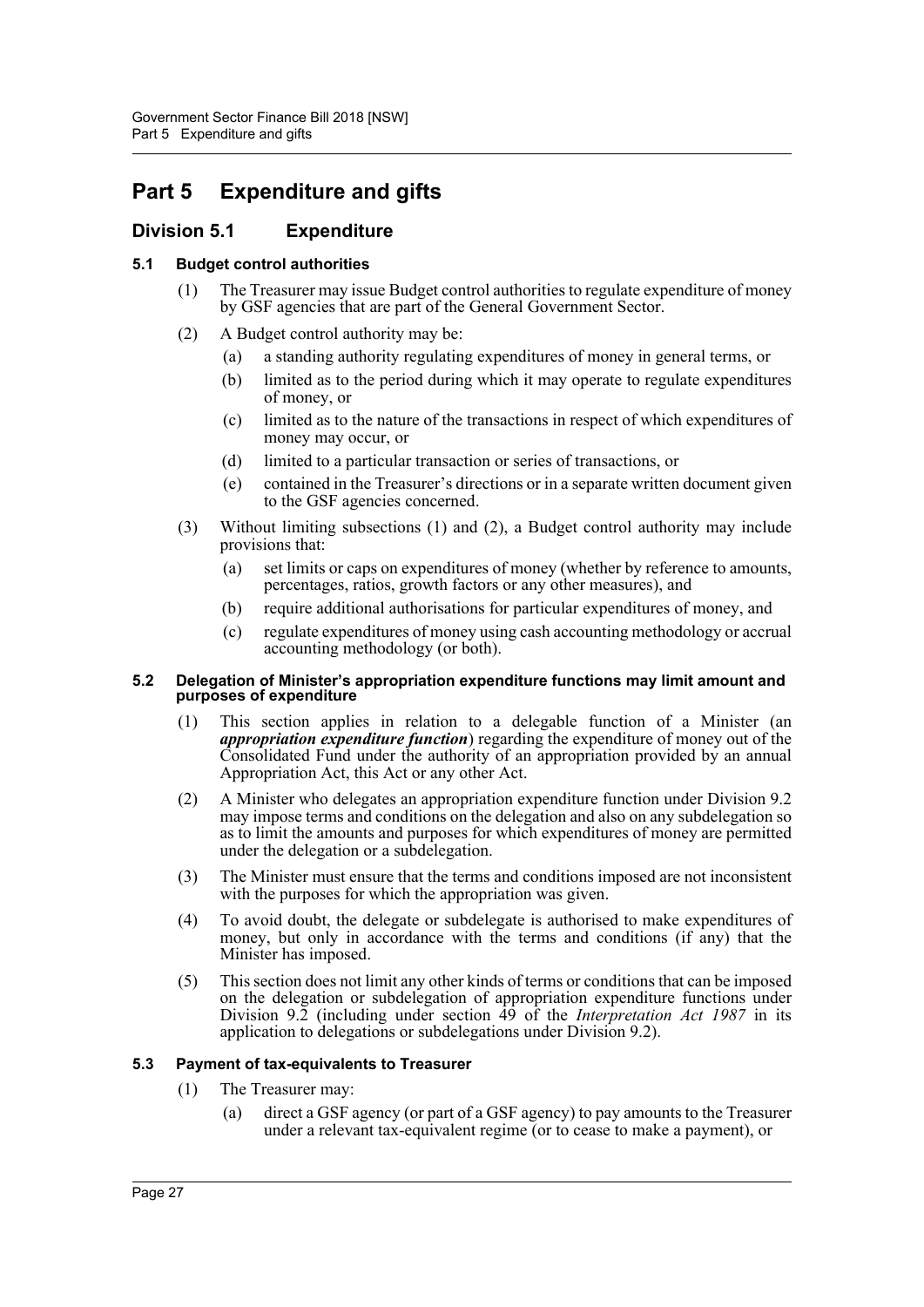- (b) grant an exemption to a GSF agency (or part of a GSF agency) from payment of any amount under this section in respect of any period.
- (2) An amount that a GSF agency is required to pay to the Treasurer under this section is a *tax-equivalent*.
- (3) A direction may:
	- (a) make provision for the assessment of the amount payable as a tax-equivalent (including the appointment or selection of assessors and the manner of assessment and the entry into agreements concerning payments of tax-equivalents), and
	- (b) specify the timing and manner for payments, and
	- (c) impose any other terms and conditions (including concerning the preparation and provision of accounting or other statements) that the Treasurer considers should be imposed, and
	- (d) be contained in the Treasurer's directions or in a separate written direction given to the GSF agency concerned.
- (4) A GSF agency to which a direction applies must comply with the direction.
- (5) In this section:

*relevant tax-equivalent regime* means arrangements for income tax-equivalent payments (whether for the purposes of New South Wales or any national scheme) of a kind prescribed by the regulations.

**Note.** This section is a paramount provision of this Act. Section 1.8 requires a person or other entity to whom a paramount provision applies to comply with the provision (including any regulations made for the purposes of that provision) even if it may result in a non-criminal contravention of other legislation. It also provides that compliance does not result in any civil liability and displaces the operation of the *Corporations Act 2001* of the Commonwealth to enable compliance.

### <span id="page-33-0"></span>**5.4 Payment of financial distributions to Treasurer**

- (1) The Treasurer may direct a GSF agency (or part of a GSF agency) to pay financial distributions to the Treasurer.
- (2) A direction may:
	- (a) specify the amount of financial distributions to be paid (or specify a methodology for determining amounts to be paid), and
	- (b) specify the timing and manner for payments, and
	- (c) impose any other terms and conditions (including concerning the preparation and provision of accounting or other statements) that the Treasurer considers should be imposed, and
	- (d) be contained in the Treasurer's directions or in a separate written direction given to the GSF agency concerned.
- (3) The Treasurer must consult both the accountable authority and responsible Minister for the GSF agency in accordance with section 3.5 about proposed directions to be given to the agency under this section.
- (4) A GSF agency to which a direction applies must comply with the direction.
- (5) The Treasurer must, within 30 days after giving a direction to a GSF agency or part of a GSF agency, publish a notice in the Gazette setting out the amount of the financial distributions to be paid.

**Note.** See also section 20S of the *State Owned Corporations Act 1989* in relation to statutory State owned corporations.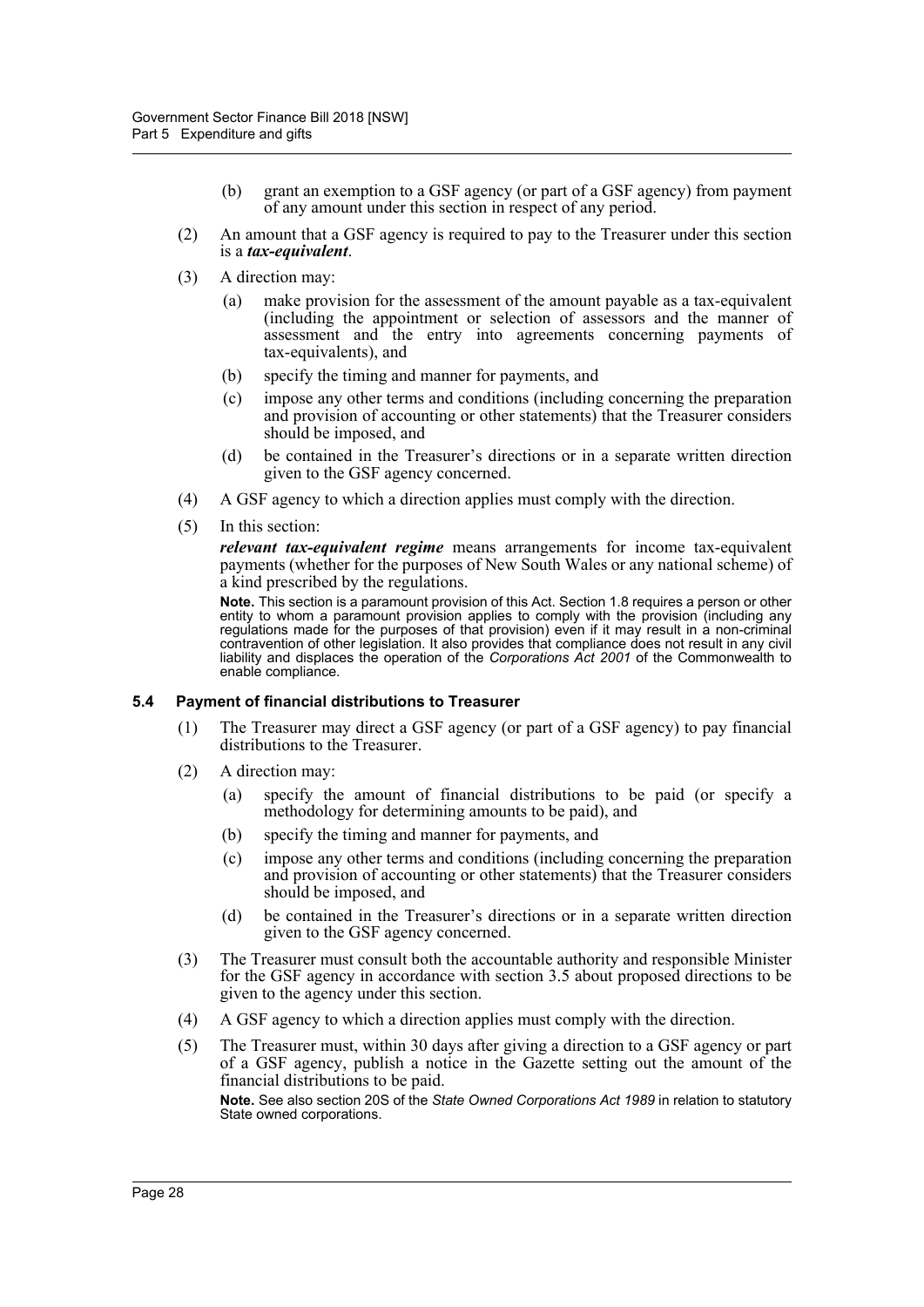#### (6) In this section:

*financial distribution*, in relation to a GSF agency, means an amount calculated by reference to the value of the assets, revenue or other resources (or some portions of the assets, revenue or other resources) of the agency.

**Note.** This section is a paramount provision of this Act. Section 1.8 requires a person or other entity to whom a paramount provision applies to comply with the provision (including any regulations made for the purposes of that provision) even if it may result in a non-criminal contravention of other legislation. It also provides that compliance does not result in any civil liability and displaces the operation of the *Corporations Act 2001* of the Commonwealth to enable compliance.

#### <span id="page-34-0"></span>**5.5 Expenditure by accountable authorities and government officers must be authorised**

- (1) The accountable authority for a GSF agency is responsible for ensuring that expenditure of money for the agency is in a way that is authorised.
- (2) A government officer must ensure that the officer's expenditure of money for the State or a GSF agency is in a way that is authorised.
- (3) Expenditure of money is in a way that is authorised if it is done:
	- (a) in accordance with a delegation or subdelegation from a person with power regarding the expenditure of the money, or
	- (b) under the authority of this Act or any other law.
	- **Note.** Expenditure functions are delegable functions. See section 9.7.

# <span id="page-34-1"></span>**Division 5.2 Gifts and act of grace payments**

#### <span id="page-34-2"></span>**5.6 Gifts of government property**

- (1) A person handling government resources cannot make a gift of government property unless:
	- (a) the property was acquired or produced to use as a gift, or
	- (b) the gift has been authorised by the Treasurer in writing, or
	- (c) the gift is made in accordance with the Treasurer's directions, or
	- (d) the gift was authorised by or under any law.
- (2) In this section:

*gift* includes any disposition of property of a kind prescribed by the regulations for no or inadequate consideration, but does not include any disposition of property of a kind excluded by the regulations.

#### <span id="page-34-3"></span>**5.7 Act of grace payments**

- (1) A Minister may, if satisfied that there are special circumstances or circumstances of a kind prescribed by the regulations, authorise an amount to be paid to a person on behalf of the State (an *act of grace payment*) under this section even though the payment is not:
	- (a) otherwise authorised by or under law, or
	- (b) required to meet an obligation.
- (2) An act of grace payment is subject to any terms and conditions that the Minister may decide to impose.
- (3) If a term or condition of an act of grace payment is contravened by the recipient of the payment, the payment may be recovered from the recipient by the Crown in a court of competent jurisdiction as a debt due to the Crown.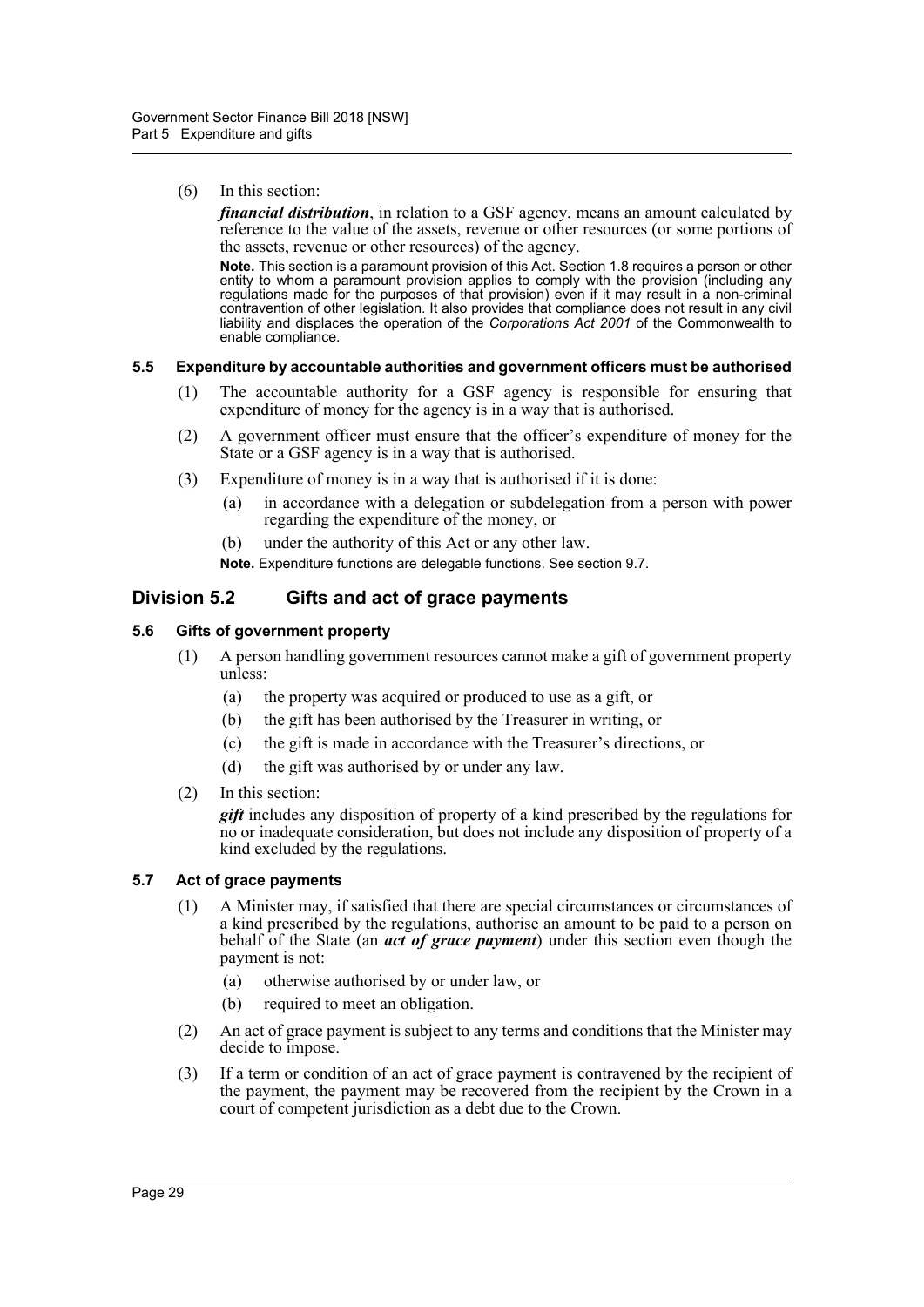- (4) A Minister may delegate the function of making act of grace payments (including in relation to the imposition of terms and conditions for payments) only to:
	- (a) an accountable authority for a GSF agency, or
	- (b) any person employed in or by a Public Service agency if the agency is responsible to the Minister under an administrative arrangements order made for the purposes of section 50C of the *Constitution Act 1902*, or
	- (c) any other entity (or an entity of a kind) prescribed by the regulations.
- (5) Act of grace payments are to be made using money that is otherwise lawfully available.
- (6) This section does not limit any power, privilege or right conferred on a Minister or any other person by another law to make payments as an act of grace (whether or not for or on behalf of the Crown or the State).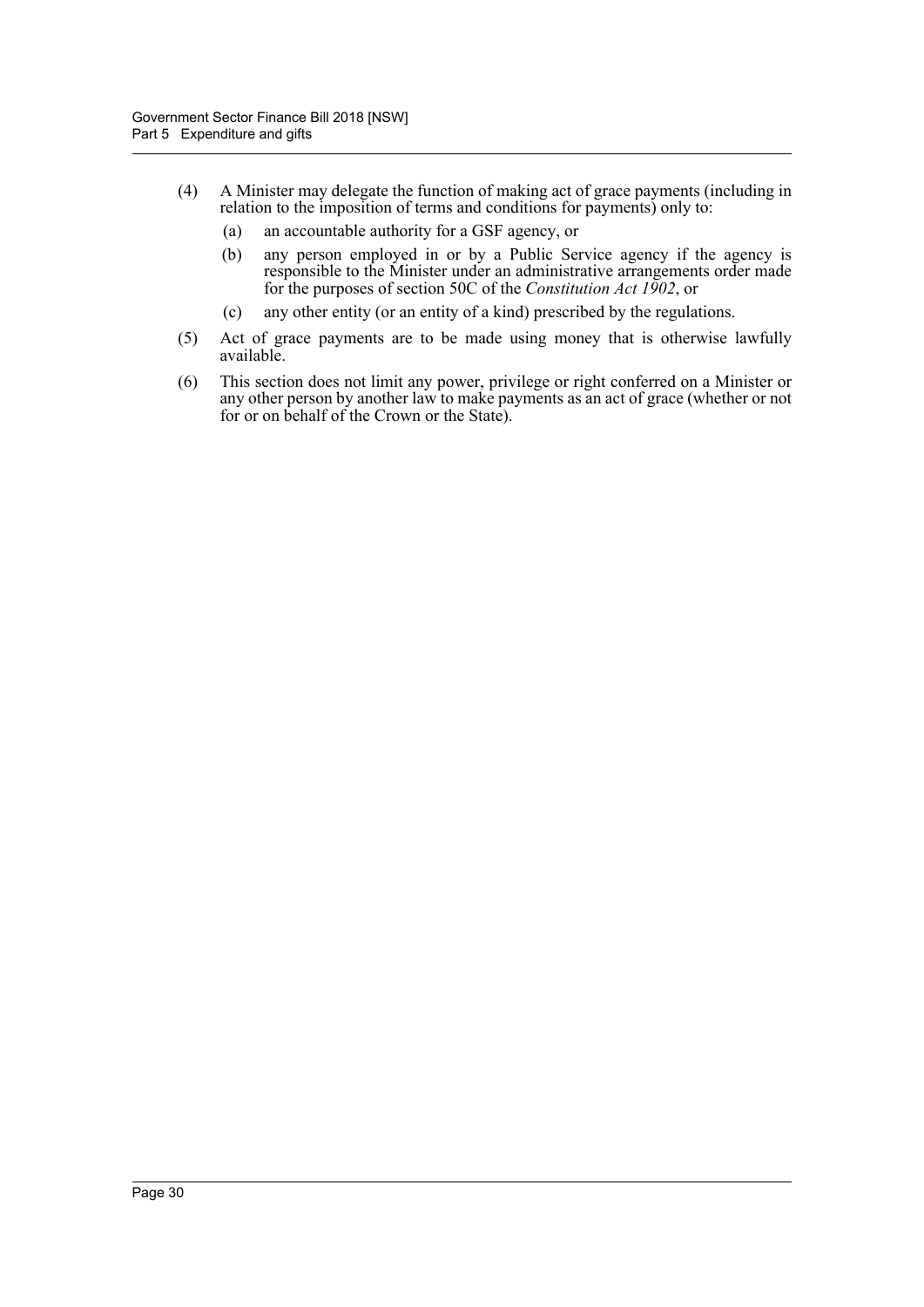# **Part 6 Financial services and arrangements**

# **Division 6.1 Introduction**

# **6.1 Application of Part**

- (1) For the purposes of this Part, each Minister (except the Treasurer) is to be treated as both a GSF agency and the accountable authority for the agency.
- (2) To avoid doubt, an accountable authority for a GSF agency or government officer cannot do anything for or on behalf of a GSF agency that would contravene this Part if it were done directly by the agency.
- (3) A provision of the Treasurer's directions given, or of regulations made, for the purposes of any provisions of this Part that applies to GSF agencies generally is not to be read as applying to the New South Wales Treasury Corporation unless those directions or regulations provide for it expressly.
- (4) The Treasurer must consult the New South Wales Treasury Corporation in accordance with section 3.5 about any proposed provisions in the Treasurer's directions or regulations that will expressly apply to it for the purposes of this Part.
- (5) The provisions of this Part apply despite any powers, privileges or other rights under the general law of the Crown, Ministers or other entities acting for or on behalf of the Crown.

**Note.** This Part is a paramount provision of this Act. Section 1.8 requires a person or other entity to whom a paramount provision applies to comply with the provision (including any regulations made for the purposes of that provision) even if it may result in a non-criminal contravention of other legislation. It also provides that compliance does not result in any civil liability and displaces the operation of the *Corporations Act 2001* of the Commonwealth to enable compliance.

## **6.2 Exercise of functions for GSF agencies that are not persons**

- (1) Any function that is expressed to be conferred on a GSF agency by or under this Part may, if the agency is not a person, be exercised for or on behalf of the agency by:
	- (a) for an agency that is a separate GSF agency—the accountable authority for the agency, or
	- (b) for an agency that is not a separate GSF agency—the responsible Minister or the accountable authority for the agency, or
	- (c) any other person (or person of a kind) prescribed by the regulations.

**Note.** Section 21 (1) of the *Interpretation Act 1987* defines *person* to include an individual, a corporation and a body corporate or politic. Only GSF agencies that are not individuals, corporations or bodies corporate or politic are covered by this section.

- (2) This section does not:
	- (a) affect any other way in which the GSF agency may lawfully exercise the function, or
	- (b) authorise or permit the responsible Minister for a GSF agency to manage the affairs of the agency to the extent that the agency is not already subject to the direction and control of the Minister.

## **6.3 Authorisation to invest in government issued investments**

- (1) A trustee for a trust may (unless expressly forbidden by the trust instrument, if any, for the trust) invest trust money in government issued investments.
- (2) A *government issued investment* is any form of investment, borrowing or derivative arrangement issued or provided by or on behalf of the State or a GSF agency under the authority of this Part.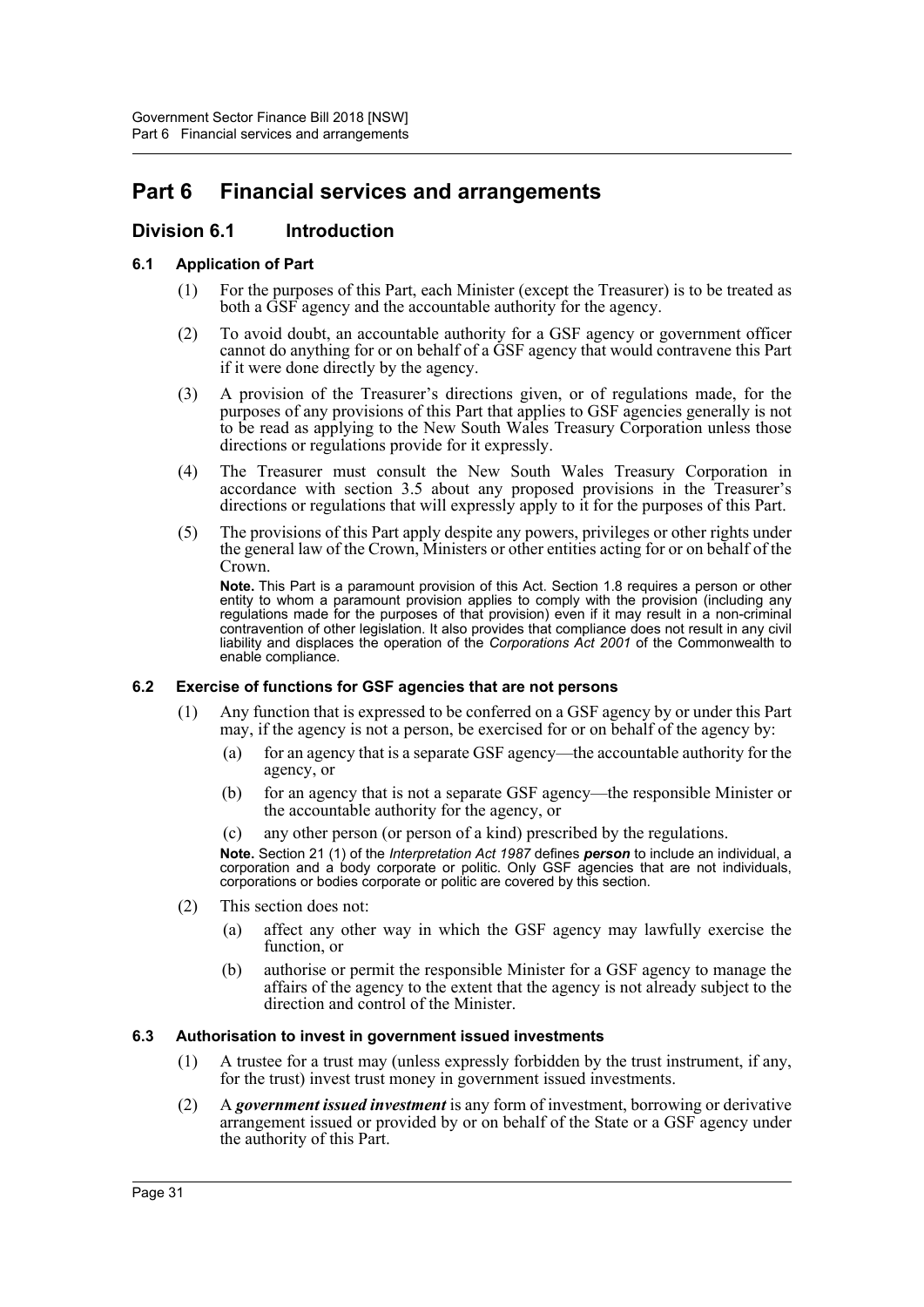- (3) An investment by the trustee may be made whether the money is at the time in a state of investment or not.
- (4) An investment by the trustee is taken to be an investment of trust funds made in accordance with the *Trustee Act 1925*.
- (5) A GSF agency (or the accountable authority for a GSF agency or a government officer) is not competent to receive notice of an express, implied or constructive trust affecting any government issued investment or a coupon attached to it.
- (6) A company, a council within the meaning of the *Local Government Act 1993* or any other body corporate constituted by an Act may invest its money in government issued investments.

# **Division 6.2 Key concepts**

# **6.4 Concepts relating to banking**

- (1) A *banking service* is:
	- (a) a service of a kind provided as part of carrying on a banking business (as defined in the *Banking Act 1959* of the Commonwealth), or
	- (b) a service involving depositing, crediting or storing money or its value of a kind prescribed by the regulations as a banking service.
- (2) A *banking account* is:
	- (a) an account (including a sub-account) for depositing, crediting or storing money or its value with an authorised deposit-taking institution or with any other entity providing banking services, or
	- (b) any other account (including a sub-account) or facility for depositing, crediting or storing money or its value (including in accounts or sub-accounts provided under a State financial service agreement) of a kind prescribed by the regulations as a banking account.
- (3) *Banking account structuring* means consolidating, grouping, setting off or any other kind of structuring of banking accounts.
- (4) The *banking information* of a GSF agency is:
	- (a) any information about banking services the agency receives (including information about the agency's banking accounts), and
	- (b) any statements or reports about banking services the agency receives.

## **6.5 Arrangement**

For the purposes of this Part, an *arrangement* is a contract, agreement, understanding, scheme or other arrangement (whether formal or informal).

## **6.6 Financial services**

- (1) Each of the following is a *financial service*:
	- (a) a banking service (including services concerning banking accounts),
	- (b) a service concerning a financial arrangement,
	- (c) a service concerning the receipt, holding, payment or transmission of money,
	- (d) a service concerning financial management or advice,
	- (e) a service concerning the provision of, or access to, hardware or software for purposes of making or receiving payments,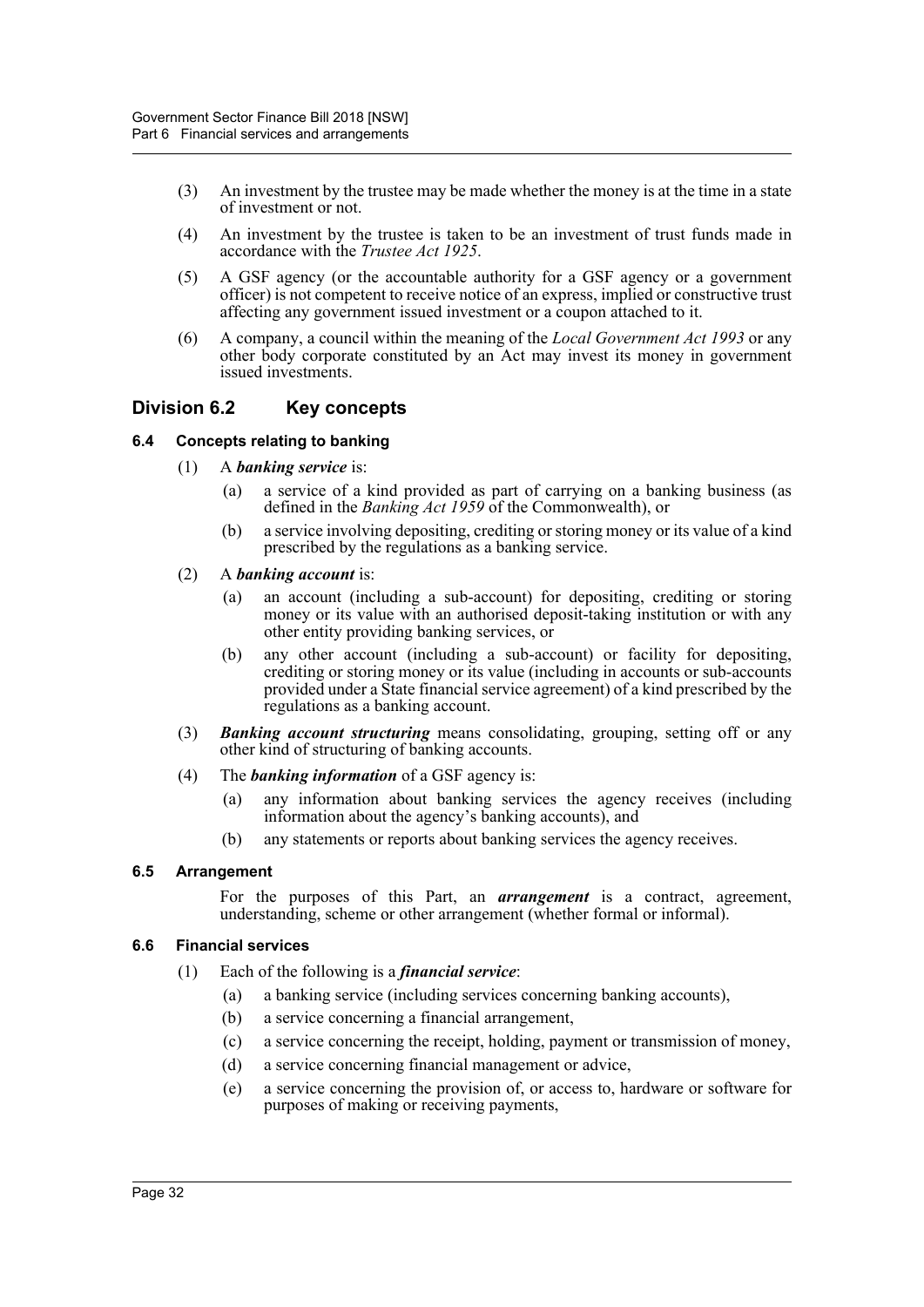- (f) a service, or the provision of a good, that is incidental or related to a service referred to in any of the preceding paragraphs (including, for example, data collection, data analytics, software or any other information technology service or good),
- (g) any service or provision of a good (or service or provision of a good of a kind) prescribed by the regulations as a financial service.
- (2) However, a *financial service* does not include any service or provision of a good (or service or provision of a good of a kind) prescribed by the regulations not to be a financial service.

# **6.7 Financial arrangements**

- (1) A *financial arrangement* is an arrangement (whether entered into or occurring in or outside of Australia) with respect to any of the following:
	- (a) a borrowing,
	- (b) an investment,
	- (c) a derivative arrangement,
	- (d) a joint financing arrangement,
	- (e) a joint venture arrangement,
	- (f) any other arrangement (or arrangement of a kind) prescribed by the regulations as a financial arrangement.
- (2) However, a *financial arrangement* does not include any arrangement (or arrangement of a kind) prescribed by the regulations not to be a financial arrangement.

## **6.8 Borrowings**

- (1) A *borrowing* is receiving money, property or other value with an obligation to repay (regardless of whether or not the repayment is of the same kind or same amount as what is received). It includes (without limitation) each of the following:
	- (a) the issue of debentures, bonds or stock by any means or by discounted securities, promissory notes or any other security (not including equity shares),
	- (b) the raising of money as consideration for an entity's assumption of any liability,
	- (c) the entering into of any other arrangement (or arrangement of a kind) prescribed by the regulations as a borrowing.
- (2) However, a *borrowing* does not include any arrangement (or arrangement of a kind) prescribed by the regulations not to be a borrowing.

## **6.9 Investments**

- (1) An *investment* is:
	- (a) using money, property or other assets primarily for the purpose or with the expectation of producing income, interest, profit, capital growth or any other financial benefit, or
	- (b) the entering into of any other arrangement (or arrangement of a kind) prescribed by the regulations as an investment.
- (2) However, an *investment* does not include any arrangement (or arrangement of a kind) prescribed by the regulations not to be an investment.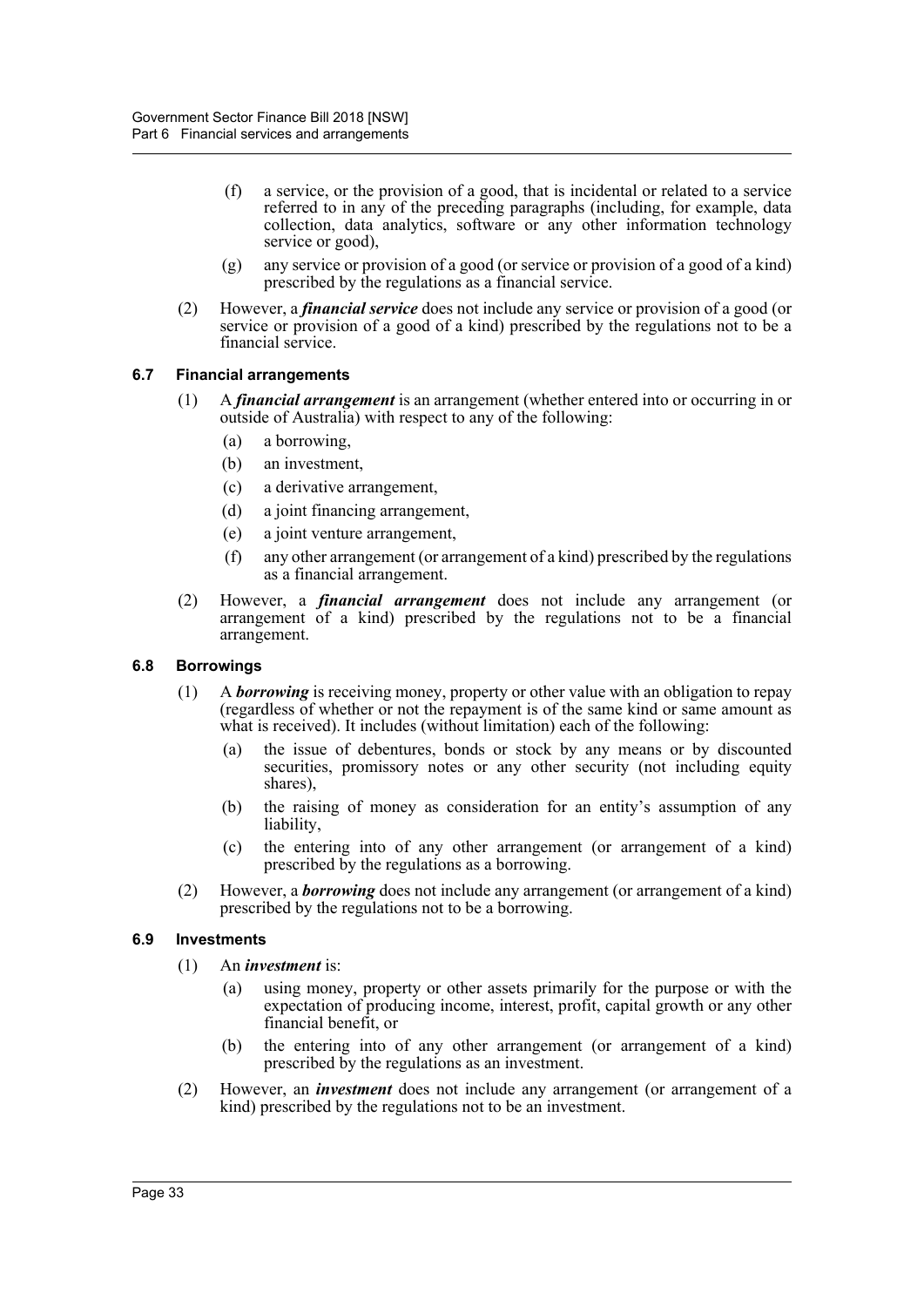#### **6.10 Derivative arrangements**

- (1) A *derivative arrangement* is:
	- (a) an arrangement that provides for a return or other value (including risk management) ultimately to be determined, derived from or varied by reference, whether wholly or partly, to the current or future amount or value of something else (for example, a rate, index, price, commodity, currency or security), or
	- (b) any other arrangement (or arrangement of a kind) prescribed by the regulations as a derivative arrangement.
- (2) However, a *derivative arrangement* does not include any arrangement (or arrangement of a kind) prescribed by the regulations not to be a derivative arrangement.

#### **6.11 Joint financing arrangements**

- (1) A *joint financing arrangement* is any one of the following arrangements entered into by one entity (the *principal entity*) with another entity (the *secondary entity*), for the purpose of the exercise of the principal entity's functions and in respect of infrastructure or other capital assets:
	- (a) an arrangement under which the secondary entity acquires assets (including by lease or purchase) from the principal entity, a third party or a combination of the two, and uses them for the exercise of a function of the principal entity,
	- (b) an arrangement under which the secondary entity constructs assets and uses them for the exercise of a function of the principal entity,
	- (c) an arrangement described in paragraph (a) or (b), coupled with a transfer or reversion of the assets to the principal entity,
	- (d) any other arrangement (or arrangement of a kind) prescribed by the regulations as a joint financing arrangement.
- (2) However, a *joint financing arrangement* does not include any arrangement (or arrangement of a kind) prescribed by the regulations not to be a joint financing arrangement.

## **6.12 Joint venture arrangements and joint ventures**

- (1) A *joint venture arrangement* is an arrangement for or with respect to carrying on a joint venture.
- (2) A *joint venture* is any of the following carried on for the purpose of generating an outcome, output or benefit for its participants:
	- (a) a common understanding carried on jointly by two or more entities, whether or not in partnership,
	- (b) a common understanding carried on by a body corporate formed by two or more entities for the purpose of enabling those entities to carry on that common understanding jointly by means of their joint control, or by means of their ownership of shares in the capital, of that body corporate,
	- (c) any other common understanding (or common understanding of a kind) prescribed by the regulations as a joint venture.
- (3) A common understanding may be regarded as carried on jointly for the purposes of subsection (2) even though some or all of the participants:
	- (a) carry on different aspects of the understanding, or
	- (b) receive different outcomes, outputs or benefits under the understanding.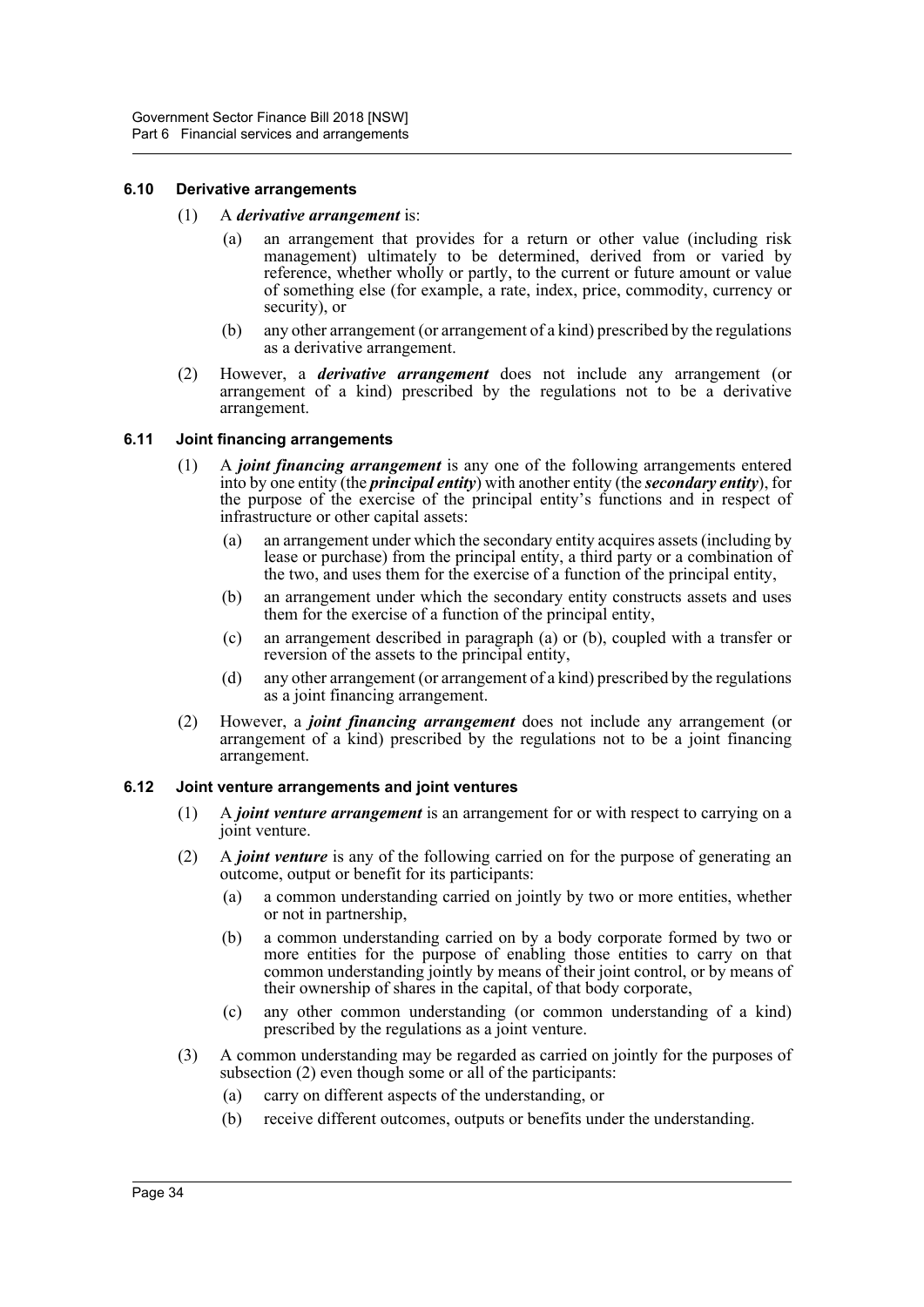- (4) However:
	- (a) a *joint venture arrangement* does not include any arrangement (or arrangement of a kind) prescribed by the regulations not to be a joint venture arrangement, and
	- (b) a *joint venture* does not include any common understanding (or common understanding of a kind) prescribed by the regulations not to be a joint venture.

#### **6.13 Appropriate prudential protections**

The regulations may make provision for or with respect to what does or does not constitute appropriate prudential protections in relation to an entity for the purposes of a provision of this Part that uses that expression (including by specifying criteria that the Treasurer may or must take into account in determining whether there are or are not appropriate prudential protections).

## **Division 6.3 Financial services**

#### **6.14 Treasurer may enter State financial service agreements**

#### (1) **Entering State financial service agreements**

The Treasurer may, on behalf of the State, enter one or more agreements (*State financial service agreements*) with one or more entities to provide financial services for the State or GSF agencies (or both).

- (2) The Treasurer may enter State financial service agreements on the terms and conditions that the Treasurer considers appropriate.
- (3) To avoid doubt, the Treasurer may enter a State financial service agreement:
	- (a) as the principal for the benefit of one or more GSF agencies, or
	- (b) on behalf of one or more GSF agencies.

#### (4) **Examples of provisions that may be included in State financial service agreements**

Without limiting subsections  $(1)$ – $(3)$ , a State financial service agreement may include provisions for or with respect to any of the following:

- (a) limiting the provision of banking services for the State or GSF agencies to one or more entities,
- (b) regulating or arranging for the use of banking services for the State or GSF agencies,
- (c) banking account structuring involving banking accounts or money of the State or GSF agencies including:
	- (i) providing for a master banking account for the State with sub-accounts for GSF agencies and other entities, and
	- (ii) the giving of guarantees and indemnities in connection with bank account structuring,
- (d) interest payments in respect of banking accounts continued, established or operated under the State financial service agreement or money held in those accounts (including interest payments payable by reference to bank account structuring),
- (e) enabling the Treasurer to open or close banking accounts on behalf of the State or GSF agencies (or conduct banking account structuring involving those accounts),
- (f) enabling entities that are not GSF agencies (including the Workers Compensation Nominal Insurer), with the Treasurer's agreement, to have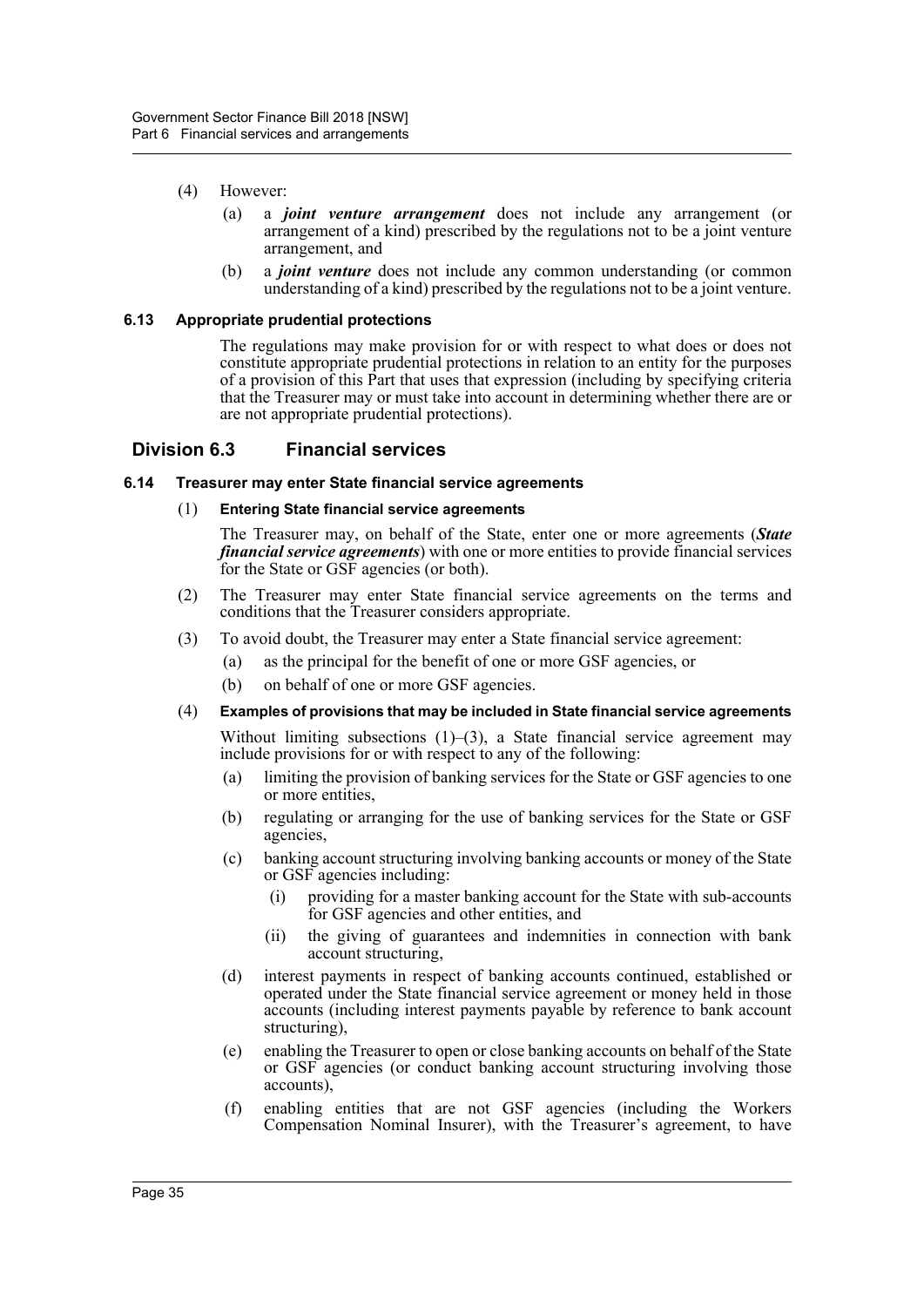access to all or some of the financial services to be provided under the State financial service agreement.

**Note.** See also section 6.18 (Treasurer may operate banking accounts).

#### (5) **Parties to State financial service agreements covering banking services**

However, the Treasurer must not enter a State financial service agreement that covers banking services unless it is with:

- (a) an entity that is an authorised deposit-taking institution, or
- (b) an entity that the Treasurer is satisfied is subject to or has appropriate prudential protections.

**Note.** Section 6.13 enables the regulations to make provision for or with respect to what does or does not constitute appropriate prudential protections.

#### (6) **State financial agreements bind GSF agencies**

Anything that the Treasurer agrees to in a State financial service agreement, or does under the agreement, for or on behalf of GSF agencies (including in respect of banking account structuring involving their banking accounts) has the same effect in law as if it had been agreed to or done by those agencies.

(7) However, any liability (except for fees and charges) resulting from anything done by the Treasurer for or on behalf of a GSF agency to which subsection (6) applies is the liability of the Treasurer and not that of the agency.

#### (8) **Application of State financial service agreements to SDA accounts and statutory special purpose funds**

The following provisions apply in respect of any money held in an SDA account or statutory special purpose fund:

- (a) the money may be held in banking accounts provided under a State financial service agreement and treated as money of the State or a GSF agency for the purposes of banking account structuring under the agreement,
- (b) the Treasurer is taken to be authorised to include the money in banking accounts provided under a State financial service agreement and banking account structuring under the agreement,
- (c) the deposit of the money in a banking account provided under a State financial service agreement is taken to be an investment of the money even if the use of the money does not directly generate interest for payment into the SDA account or statutory special purpose fund,
- (d) if the money is included in banking account structuring under a State financial service agreement, the Treasurer is authorised to make any interest payments that the Treasurer considers appropriate into the SDA account or statutory special purpose fund,
- (e) the inclusion of the money in banking account structuring under a State financial service agreement does not prevent the entity responsible for administering the SDA account or statutory special purpose fund from making payments into or out of the account or fund in accordance with the purposes for which it is established or constituted.
- (9) The Treasurer may use interest payable by reference to banking account structuring under a State financial service agreement, or money forming part of the Consolidated Fund if that interest is insufficient, for the purpose of making payments authorised by subsection (8) (d).
- (10) The Treasurer is taken to have been given an appropriation out of the Consolidated Fund under the authority of this section, at the time a payment is made under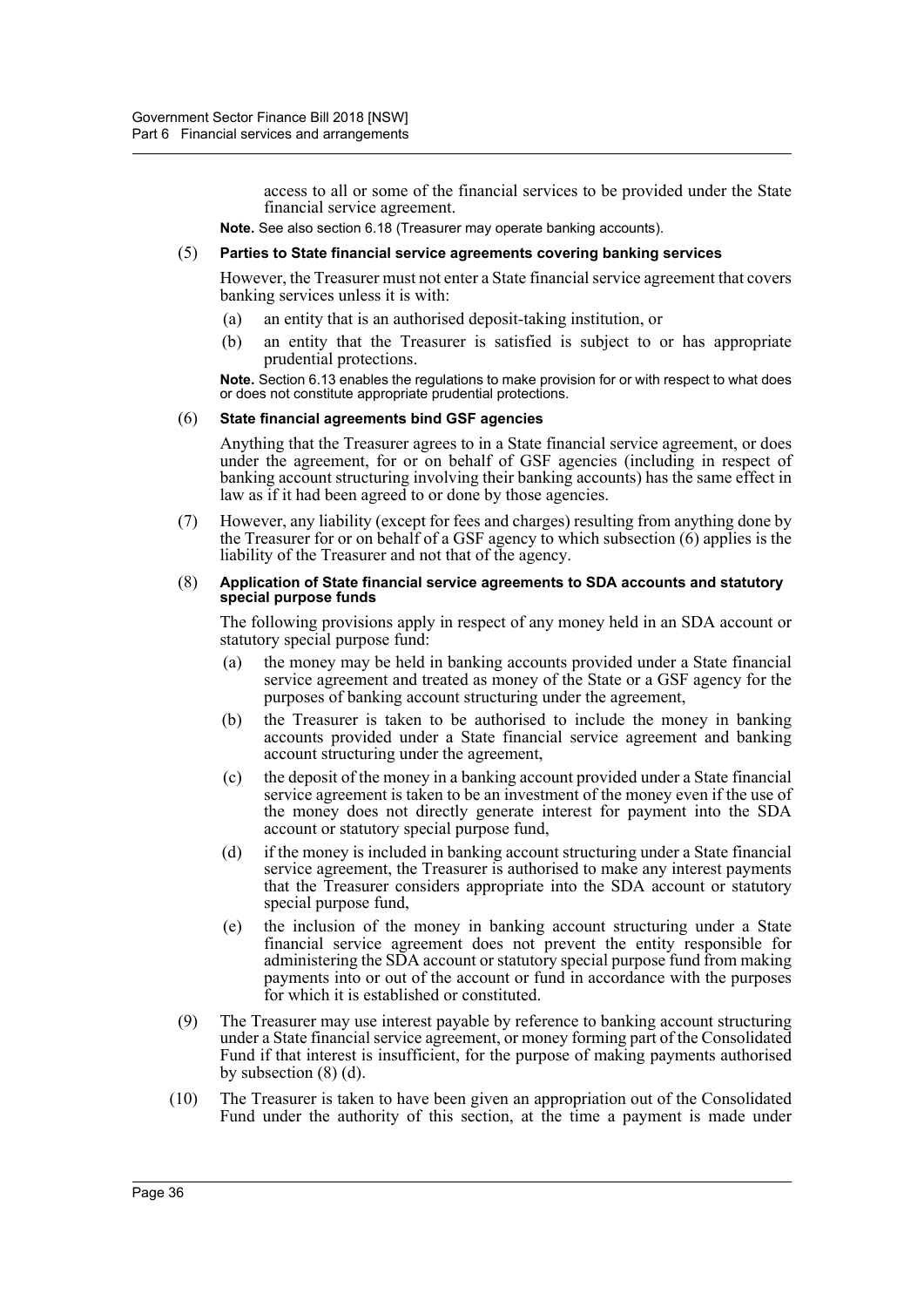subsection (9), for an amount equivalent to the amount of the payment if money forming part of the Consolidated Fund is used for the payment.

(11) Subsections (8)–(10) have effect despite anything to the contrary in another provision of this Act or the Act by or under which an SDA account or statutory special purpose fund is established or constituted. In particular, anything done under the authority of those subsections is taken to be for a permitted purpose.

#### (12) **Application of State financial agreements to entities that are not GSF agencies**

The Treasurer may enter into agreements with entities that are not GSF agencies (including the Workers Compensation Nominal Insurer), on the terms and conditions that the Treasurer considers appropriate, concerning access by them to all or some of the financial services provided under a State financial service agreement.

## **6.15 Treasurer's directions may include directions concerning use of financial services**

- (1) The Treasurer's directions may include directions concerning the use by GSF agencies of banking services (whether or not provided under a State financial service agreement) and any other financial services provided under a State financial service agreement.
- (2) Without limiting subsection (1), the Treasurer's directions may require:
	- (a) GSF agencies or government officers to use a particular banking or other financial service provided under a State financial service agreement, and
	- (b) interest payable on banking accounts of GSF agencies (or interest payable by reference to banking account structuring under a State financial service agreement) to be paid to the Treasurer or to any other entity nominated by the Treasurer.
- (3) Despite subsection (2) (b), if legislation apart from this Act expressly requires interest payable on banking accounts of a GSF agency to be paid into an SDA account or statutory special purpose fund, the Treasurer is to ensure that sufficient provision is made for the interest (or an amount in lieu of the interest) to be paid into that SDA account or fund within 5 working days of receipt of the interest by the Treasury or entity because of directions made for the purposes of that paragraph.
- (4) The Treasurer may use interest payable by reference to banking account structuring under a State financial service agreement, or money forming part of the Consolidated Fund if that interest is insufficient, for the purpose of making payments in lieu of interest under subsection (3).
- (5) The Treasurer is taken to have been given an appropriation out of the Consolidated Fund under the authority of this section, at the time a payment is made under subsection (3), for an amount equivalent to the amount of the payment if money forming part of the Consolidated Fund is used for the payment.
- (6) The Treasurer's directions may also require, authorise or permit a GSF agency holding trust money to use a particular banking service or other financial service provided under a State financial service agreement in respect of the trust money unless it is expressly forbidden by the trust instrument, if any, for the trust.
- (7) The provisions of section 6.3 apply to trust money held by a GSF agency in accordance with the Treasurer's directions in the same way as they apply to the investment of trust money by trustees in government issued investments.
- (8) The accountable authority for a GSF agency is responsible for ensuring that the agency complies with any Treasurer's directions given for the purposes of this section.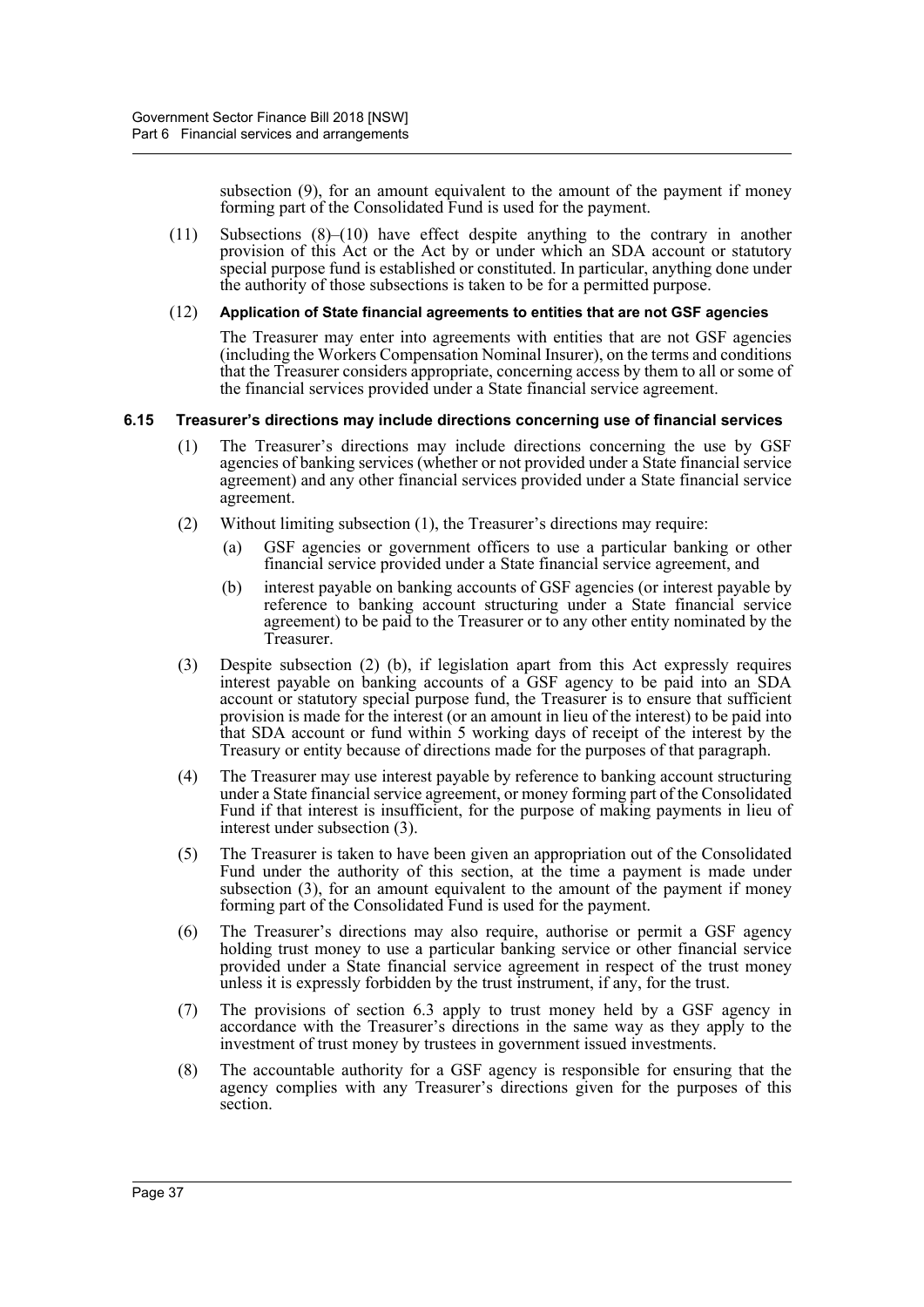- (9) Subject to the Treasurer's directions, a GSF agency may enter (and is authorised by this section to enter) into agreements and other arrangements with a provider of financial services under a State financial service agreement concerning the provision of a financial service to the agency under the State financial service agreement.
- (10) Nothing in this section (except subsection (6)) limits the power of the Treasurer to give Treasurer's directions.

#### **6.16 Treasurer may access certain information of GSF agencies about financial services**

The Treasurer, or a person nominated by the Treasurer, is authorised to access (or require access to) any information of the GSF agency (including banking information) concerning the agency's use of the financial services provided under a State financial service agreement.

#### **6.17 Guarantees and indemnities concerning money in banking accounts under State financial service agreement**

- (1) The Treasurer may, on behalf of the State, guarantee to the holder of a banking account the repayment of money in the account if:
	- (a) the banking account is continued, established or operated under a State financial service agreement, and
	- (b) the holder:
		- (i) has been directed under this Division to use the account, or
		- (ii) uses the account with the Treasurer's approval even though the holder is not required to do so.
- (2) The Treasurer may, on behalf of the State or GSF agencies, give guarantees and indemnities in connection with banking account structuring under a State financial service agreement.
- (3) Anything done by the Treasurer under subsection (2) in relation to a banking account has the same effect in law as if it had been done by the holder of the account.

## **6.18 Treasurer may operate banking accounts**

- (1) The Treasurer is authorised, on behalf of a GSF agency, to open or close banking accounts of the agency or conduct banking account structuring involving those accounts.
- (2) The Treasurer is also authorised to open, close or operate banking accounts of the State or conduct banking account structuring involving those accounts.
- (3) The Treasurer must consult the accountable authority for a GSF agency before closing any of its banking accounts.
- (4) Anything done by the Treasurer under this section in relation to a banking account has the same effect in law as if it had been done by the holder of the account.
- (5) This section does not:
	- (a) limit or prevent the accountable authority for a GSF agency from opening, closing or operating banking accounts as provided by section 6.19, or
	- (b) authorise the Treasurer to spend the money in the banking account or to use it for a purpose that the agency is not authorised by law to spend or use it on.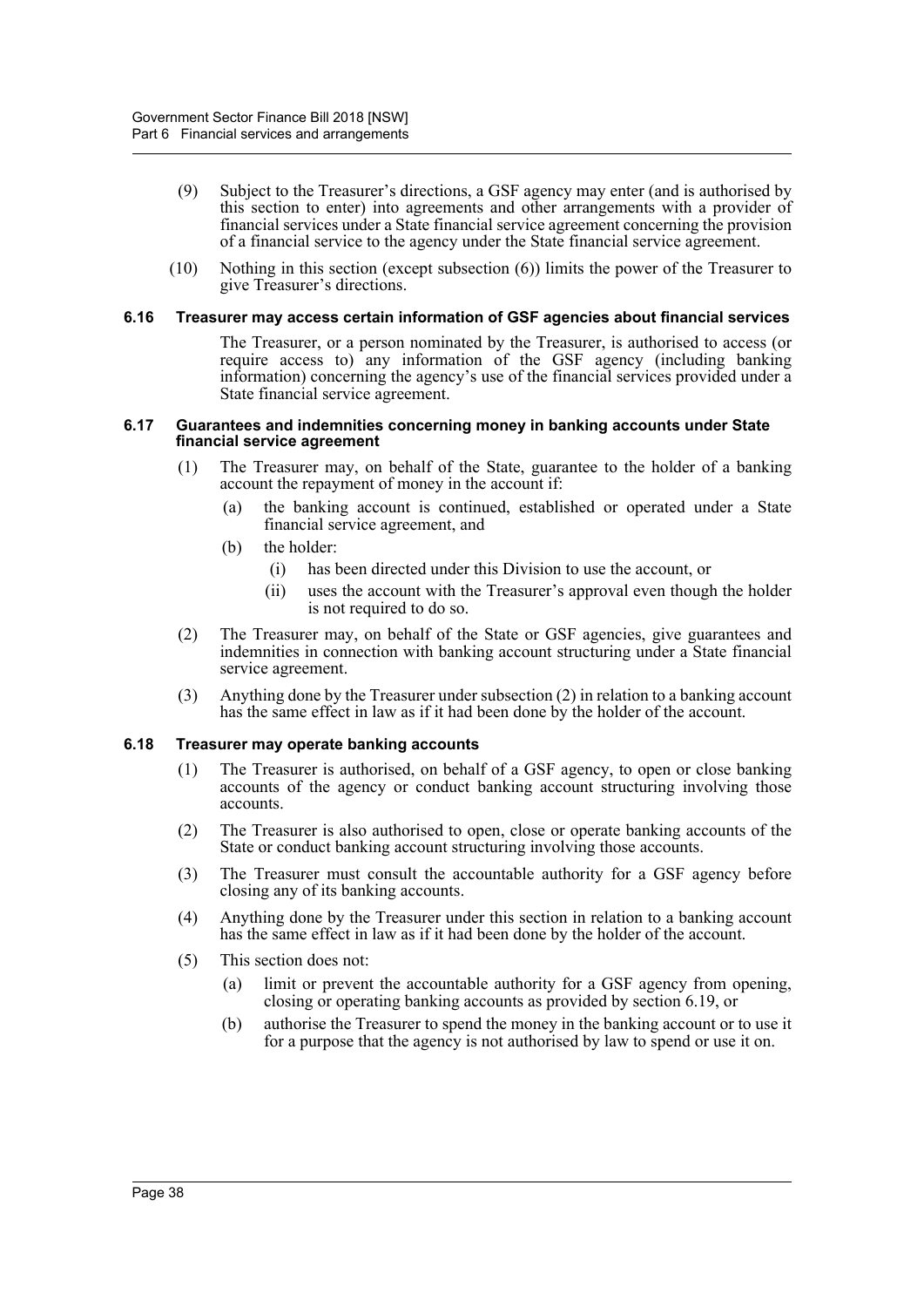#### **6.19 Accountable authority may operate banking accounts**

The accountable authority for a GSF agency may, in accordance with any requirements of the Treasurer's directions, open, close or operate banking accounts of the agency (whether provided under a State financial service agreement or otherwise).

#### **6.20 GSF agencies to give written consent for access to banking accounts**

- (1) The Treasurer may require a GSF agency that holds a banking account to give the Treasurer, or a person nominated by the Treasurer, written consent for any of the following if the entity with which the account is held requests the consent:
	- (a) to access banking information of the GSF agency,
	- (b) for an account provided under a State financial service agreement—to open or close the account or conduct banking account structuring involving the account.
- (2) The accountable authority for the GSF agency must comply with a requirement under subsection (1).
- (3) This section does not authorise the Treasurer to request consent to spend the money in the account or use it for a purpose that the agency is not authorised by law to spend or use it on.

# **Division 6.4 Financial arrangements**

#### **6.21 Treasurer may enter financial arrangements for State and GSF agencies**

- (1) The Treasurer may enter into financial arrangements for or on behalf of:
	- (a) the State, or
	- (b) one or more GSF agencies (including those without power to enter the arrangements directly).
- (2) Without limiting subsection (1), the Treasurer may do any of the following (whether or not under a financial arrangement or other arrangement):
	- (a) repay debts of the State or GSF agencies,
	- (b) loan money to GSF agencies,
	- (c) invest money forming part of the Consolidated Fund or held in an SDA account or statutory special purpose fund (including by depositing that money in one or more banking accounts) if a GSF agency is not authorised to invest the money.

**Note.** Section 6.14 (8)–(11) also authorise the Treasurer to include any money held in an SDA account or statutory special purpose fund in banking account structuring under a State financial service agreement. The depositing of the money in the banking account structuring is taken to be an investment of the money for the purposes of this Act even if the use of the money does not directly generate interest for payment into the SDA account or statutory special purpose fund.

- (3) The Treasurer may enter a financial arrangement or other arrangements under this section on any terms and conditions that the Treasurer considers appropriate.
- (4) To avoid doubt, the Treasurer's power to enter financial arrangements or other arrangements under this section for loaning money to GSF agencies extends to providing loans in the future if and when required.
- (5) If the Treasurer repays debts of the State or GSF agencies under this section, the Treasurer is taken to have been given an appropriation out of the Consolidated Fund under the authority of this section at the time the debts are paid for the amount of the debts paid.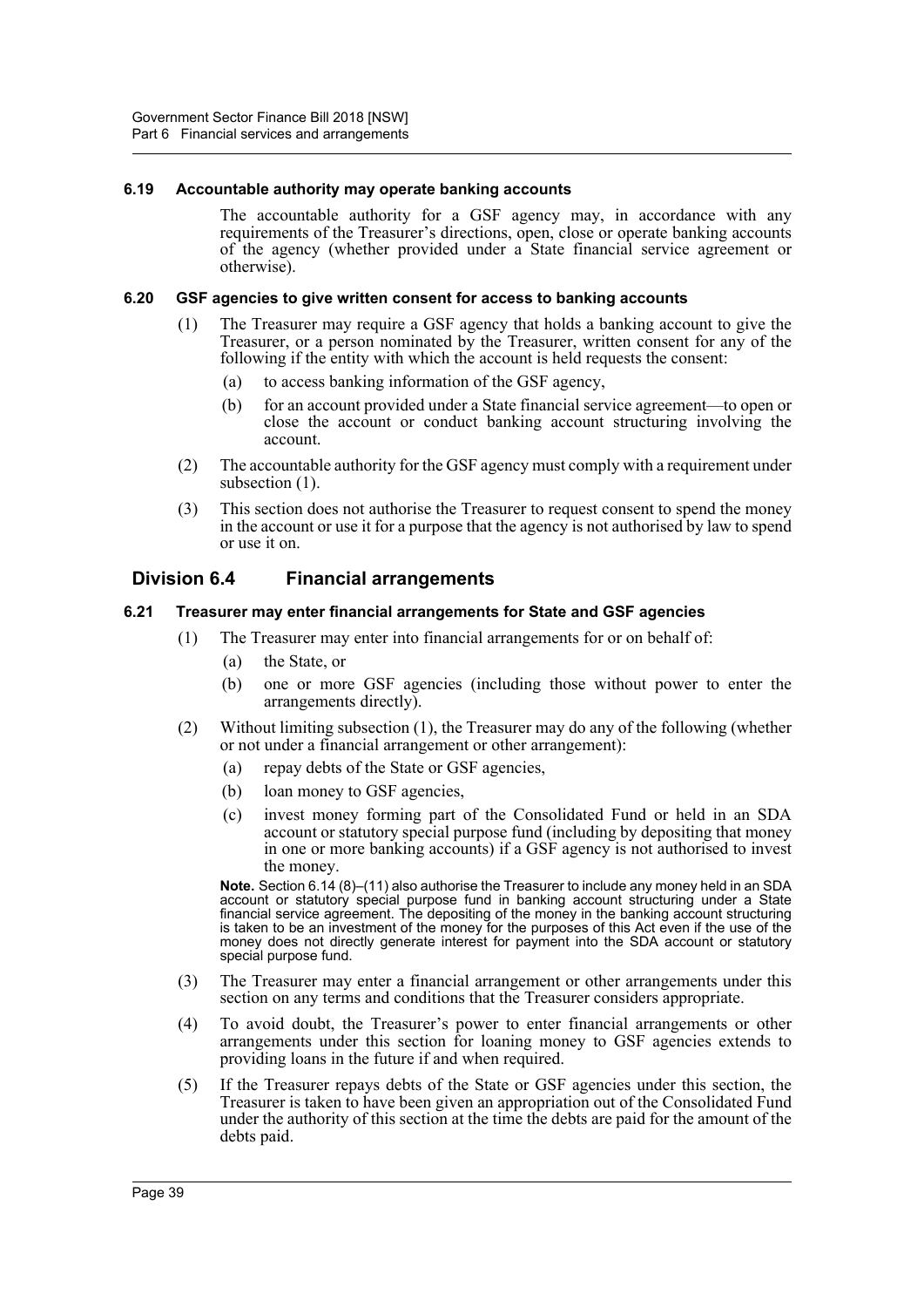- (6) This section does not:
	- (a) authorise the Treasurer to enter into financial arrangements in respect of money forming part of the Consolidated Fund, or held in an SDA account or statutory special purpose fund, if a GSF agency is authorised to enter into financial arrangements of the same kind in respect of that money (whether under this Part or another law), or
	- (b) except as authorised by section 6.14 (8)–(11)—authorise the Treasurer to spend or pay out money held in an SDA account or statutory special purpose fund for a purpose that is not authorised under the authority that is applicable to the constitution of the account or fund, or
	- (c) limit the powers of the Treasurer under Division 6.3.

**Note.** Section 4.6 (3) extends to money forming part of the Consolidated Fund or held in an SDA account deposited or invested under the authority of this section.

#### **6.22 Financial arrangements for GSF agencies**

#### (1) **When financial arrangements can be entered**

A GSF agency is permitted to enter into a financial arrangement for the agency only if:

- (a) the arrangement for the agency is authorised, and
- (b) the terms and conditions of the authorisation are complied with.
- (2) A financial arrangement for a GSF agency is *authorised* if:
	- (a) a provision of this Act, the regulations or the Treasurer's directions requires or permits the arrangement (or the kind of arrangement), or
	- (b) the arrangement (or the kind of arrangement) is required or permitted under a financial arrangement approval.

## (3) **Persons who can enter financial arrangements for GSF agency**

Without limiting section 6.2, the accountable authority for a GSF agency may enter into a financial arrangement for or on behalf of the agency that the agency is authorised to enter into and has all of the functions of the agency for that purpose (including under subsection (5)).

(4) The New South Wales Treasury Corporation may enter into derivative arrangements for or on behalf of a GSF agency as provided by section 6.25 and has all of the functions of the agency for that purpose (including under subsection (5)).

## (5) **Powers to enter financial arrangements**

To avoid doubt, a GSF agency may do all things that are necessary or convenient to be done in connection with entering into authorised financial arrangements for the agency, including (without limitation) doing the following:

- (a) entering into any contract, agreement or other transaction,
- (b) incurring any obligations under a contract, agreement or other transaction,
- (c) making any payment (including in advance) under a contract, agreement or other transaction,
- (d) providing or making any covenants or promises (including absolute and unconditional ones),
- (e) using a controlled entity of the GSF agency to do things the GSF agency can do under this Act,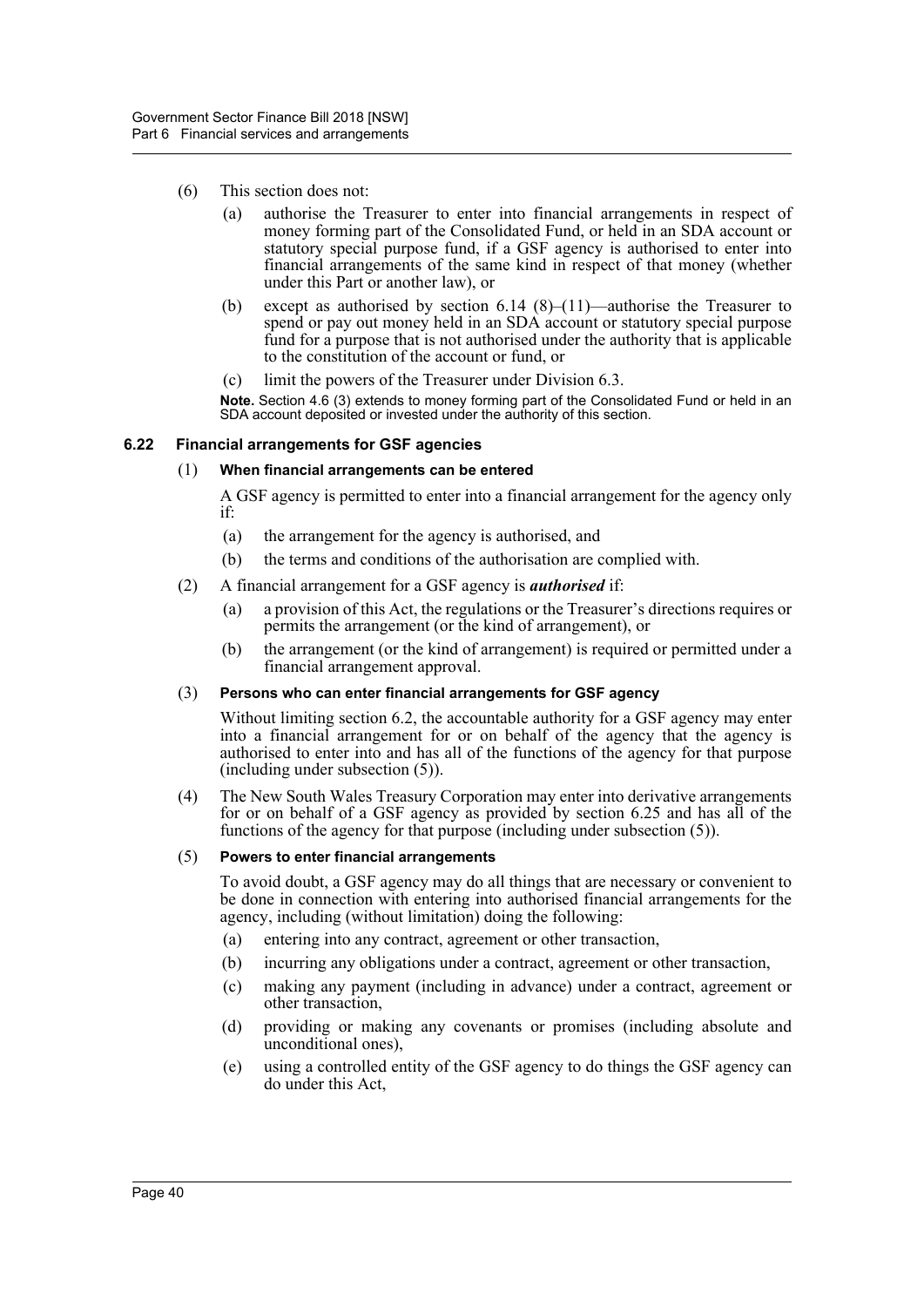- (f) in addition, for a joint financing arrangement:
	- (i) delegating any function of the GSF agency to a participant in the arrangement, and
	- (ii) agreeing to the exercise of any function of the GSF agency by a participant in the arrangement, and
	- (iii) agreeing not to exercise any function of the GSF agency to the extent that an agreement for its exercise by a participant in the arrangement is in force,
- (g) exercising any other functions specified in a financial arrangement approval.

#### (6) **Exercise of powers under joint financing arrangements by parties that are not GSF agencies**

Despite the provisions of any other law, a party to a joint financing arrangement that is not a GSF agency may exercise any function of the GSF agency (in accordance with the joint financing arrangement and in accordance with any financial arrangement approval for the arrangement) as if the party were a GSF agency.

#### (7) **Protection for parties that are not GSF agencies**

An entity that is a party to a financial arrangement for a GSF agency is not bound to inquire into the application of anything provided under the arrangement and is not responsible for any non-application or misapplication of anything provided.

#### (8) **Role of accountable authority for agency**

The accountable authority for a GSF agency:

- (a) is responsible for administering the financial arrangements for the agency (including those entered into by the Treasurer for or on behalf of the agency), and
- (b) must keep records, in accordance with any requirements of the Treasurer's directions, in respect of the financial arrangements for the agency (including any financial arrangement approvals for them).

## (9) **Relationship with other laws**

This section does not:

- (a) authorise or permit a financial arrangement to be entered into for a GSF agency if other legislation expressly prohibits the agency from entering into that arrangement (or arrangements of that kind), or
- (b) limit any power of the Treasurer to enter financial arrangements for or on behalf of a GSF agency.

## **6.23 Financial arrangement approvals**

- (1) The Treasurer may give written approval (a *financial arrangement approval*) for a GSF agency to enter into a financial arrangement.
- (2) The Treasurer may give a financial arrangement approval on the Treasurer's own initiative or on an application.
- (3) However, the Treasurer may give a financial arrangement approval for a joint financing arrangement only on the recommendation of the responsible Minister for the GSF agency concerned.
- (4) A financial arrangement approval:
	- (a) may do any one or more of the following:
		- (i) apply to a specified financial arrangement or arrangements of a specified kind,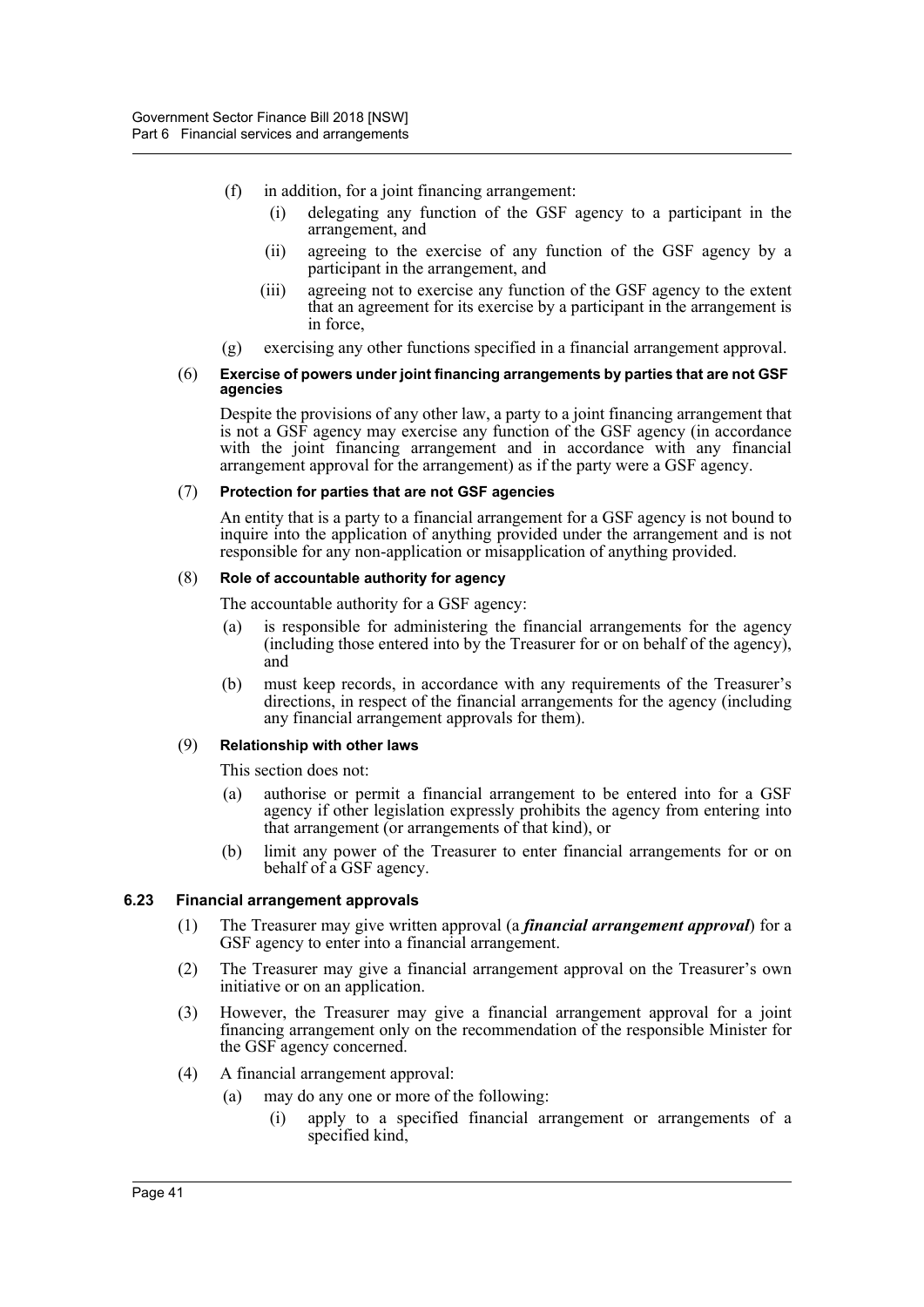- (ii) apply generally or be limited in its application by reference to one or more specified circumstances, factors or exceptions,
- (iii) authorise any matter or thing to be from time to time determined, applied or regulated by any specified person or body, and
- (b) is subject to any terms and conditions specified in the approval.
- (5) A financial arrangement approval given for a joint financing arrangement that is (or forms part of) a joint venture arrangement also operates as an approval for the joint venture arrangement unless the approval provides differently.
- (6) A financial arrangement approval given to a GSF agency that is a principal entity in relation to a joint financing arrangement also operates as an approval in relation to any GSF agencies that are secondary entities in relation to the arrangement.
- (7) The Treasurer may, by a written notice, revoke or vary a financial arrangement approval.
- (8) However, the revocation or variation of a financial arrangement approval:
	- (a) applies only from the time it takes effect, and
	- (b) does not affect the validity of any arrangement entered into before the revocation or variation takes effect.
- (9) A written notice revoking or varying a financial arrangement approval may contain provisions of a savings or transitional nature consequent on the revocation or variation of the approval.
- (10) A financial arrangement approval for a financial arrangement for a GSF agency is conclusive evidence that anything done by the agency in accordance with the approval is authorised by this Act.
- (11) An application for the exercise of a function under this section is to be made in accordance with any requirements specified in the Treasurer's directions (including any requirements concerning who can apply and the circumstances when an application can be made).

#### **6.24 Borrowings to be obtained from New South Wales Treasury Corporation**

- (1) Despite any other provisions of this Act, borrowings for GSF agencies must be obtained from the New South Wales Treasury Corporation except if:
	- (a) the New South Wales Treasury Corporation does not provide borrowings of the kind concerned, or
	- (b) the borrowings are obtained by the New South Wales Treasury Corporation or the Treasurer (including when they are obtained for or on behalf of the State or GSF agencies), or
	- (c) the borrowings are obtained in accordance with an approval given under this section.
- (2) To avoid doubt, the New South Wales Treasury Corporation is permitted, without the need for a further financial arrangements approval or other authorisation, to obtain borrowings for a GSF agency that the agency is authorised to obtain.
- (3) The Treasurer may give written approval for borrowings of a specified kind to be obtained from specified entities.
- (4) The Treasurer may, by a written notice, revoke or vary an approval for a borrowing.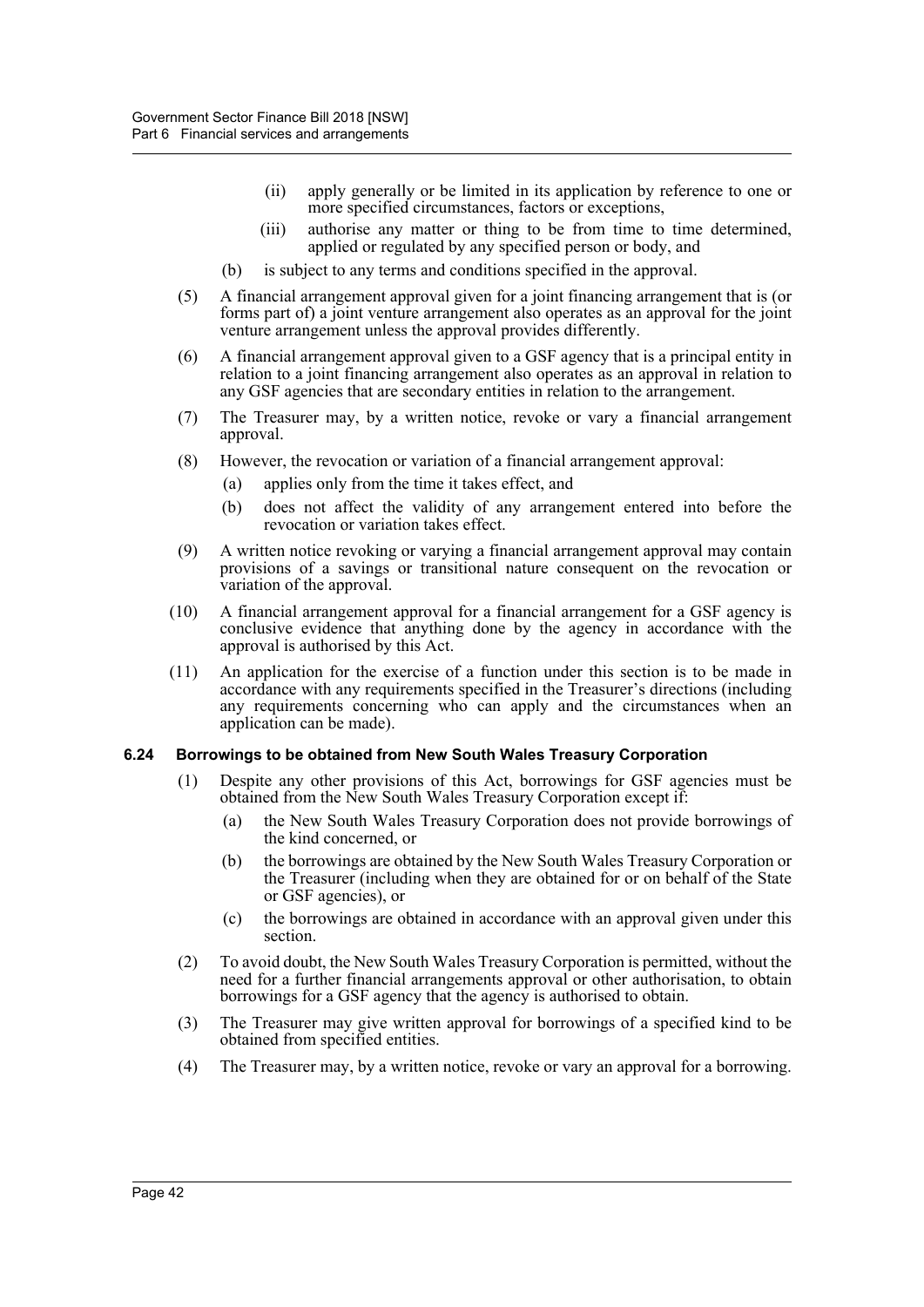# **6.25 Derivative arrangements by New South Wales Treasury Corporation**

- (1) The New South Wales Treasury Corporation is permitted:
	- (a) to enter into derivative arrangements for or on behalf of the State for the purpose of managing the State's financial risks, and
	- (b) to enter into a derivative arrangement for or on behalf of a GSF agency if the arrangement is authorised, and
	- (c) to enter into derivative arrangements for or on behalf of a GSF agency for the purposes of managing the funds, balance sheets or financial risks of the agency.

**Note.** This section operates to authorise these kinds of derivative arrangements without the need for a financial arrangement approval. See section 6.22 (2) (a).

(2) The Treasurer's directions and the regulations may make provision for or with respect to the kinds of derivative arrangements that the New South Wales Treasury Corporation is permitted to enter into under the authority of this section.

# **Division 6.5 Guarantees for financial arrangements**

## **6.26 Mandatory statutory guarantee of certain borrowings repayments**

- (1) The State guarantees the repayment of borrowings (including interest and other charges relating to them) of a GSF agency when due if they were obtained under the authority of a financial arrangement approval.
- (2) The guarantee extends to borrowings obtained from the New South Wales Treasury Corporation.
- (3) Unless obtained from the New South Wales Treasury Corporation, the guarantee does not extend to borrowings obtained for a State owned corporation except to the extent that the board of the corporation and its voting shareholders agree in writing in accordance with section 16 or 20U of the *State Owned Corporations Act 1989*.
- (4) The guarantee does not apply in relation to:
	- (a) any borrowings of GSF agencies that are GSF agencies because of the operation of section 2.4 (2) (which relates to controlled entities) except to the extent that the regulations provide for the guarantee to apply, or
	- (b) any borrowings or GSF agencies (or borrowings or GSF agencies of a kind) prescribed by the regulations.

## **6.27 Discretionary guarantees**

- (1) The State may guarantee the due performance by a GSF agency of any obligations incurred by the agency as a result of or in connection with the agency entering into any financial arrangement (whenever entered) as authorised by this Act.
- (2) The form of the performance guarantee (including its terms and conditions) are to be determined by the Treasurer. Without limitation, the Treasurer may determine different forms for different guarantees.
- (3) The Treasurer may act on behalf of the State for the purposes of giving a guarantee under this section and the Treasurer (or a person appointed by the Treasurer) may execute any relevant document relating to the guarantee.
- (4) The regulations may make provision for or with respect to the kinds of guarantees that may, or may not, be given under this section.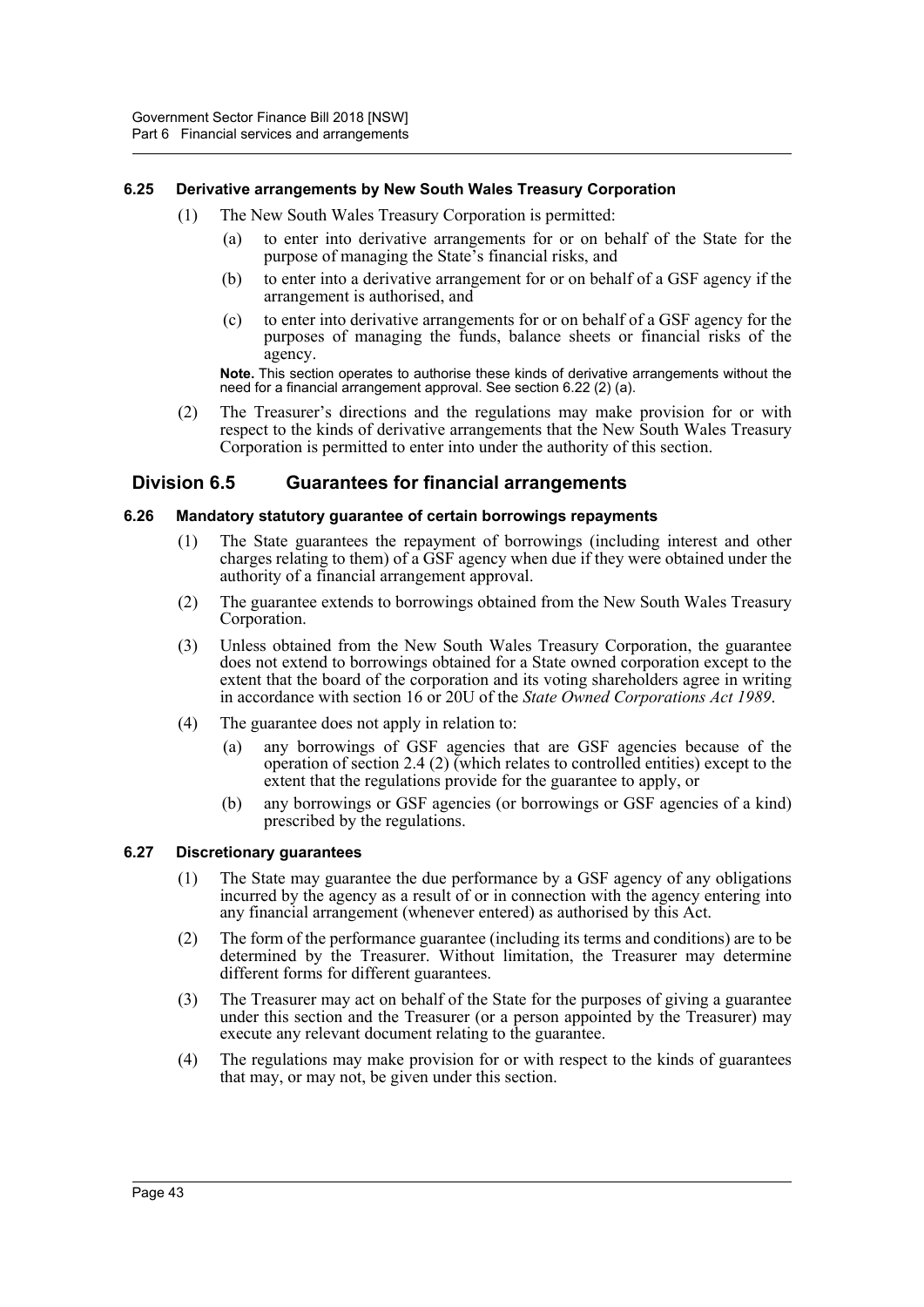#### **6.28 Statutory charge on income or revenue for payments under certain financial arrangements**

- (1) Payments or repayments that are due under a borrowing or derivative arrangement for a GSF agency (including interest and other charges due under the borrowing or derivative arrangement) operate as charges on the income and revenue of the agency regardless of its source.
- (2) However, a charge imposed by this section on the income and revenue of a GSF agency does not operate to prevent the agency from dealing, in the ordinary course of the exercise of its functions, with its income and revenue free of the charge.

## **6.29 Guarantee fees for certain guaranteed payments**

- (1) The Treasurer's directions may make provision for or with respect to fees (*guarantee fees*) payable by GSF agencies for guarantees provided by or under this Act in respect of their obligations under financial arrangements.
- (2) A GSF agency must pay any guarantee fees that the agency is liable to pay in accordance with the Treasurer's directions.
- (3) Any guarantee fee payment made under this section is to be paid or repaid to the Treasurer to the credit of the Consolidated Fund.

#### **6.30 Priorities of obligations under certain financial arrangements and guarantees**

- (1) All obligations of a GSF agency to make payments or repayments under a borrowing or derivative arrangement for the agency if the repayment or payment is secured on the income and revenue of the agency (whether or not under this Act) rank equally without preference by reason of priority of date or for any other reason.
- (2) All obligations of the State under a guarantee under this Act rank equally without preference with all other outstanding obligations of the State.

#### **6.31 Payments by Government for certain financial arrangements if GSF agency prevented**

- (1) The State may, in relation to any borrowing or derivative arrangement for a GSF agency, agree to make a payment under the borrowing or derivative arrangement even though the agency may be prevented from doing so by law.
- (2) The Treasurer may act on behalf of the State for the purposes of entering an agreement under this section and the Treasurer (or a person appointed by the Treasurer) may execute any relevant document relating to the agreement.

#### **6.32 Recovery of money paid under guarantee**

- (1) If a GSF agency receives an amount under a guarantee provided by or under this Part, the agency is liable to repay that amount to the Treasurer to the credit of the Consolidated Fund.
- (2) The amount is payable in a lump sum or in instalments, at the time or times, and with the interest, as determined by the Treasurer after consultation with the responsible Minister for the agency.

# **6.33 Appropriations for liabilities under Division**

Any liability of the Treasurer or the State under this Division, or arising out of any action taken under this Division, is to be discharged out of the Consolidated Fund without any further appropriation than this section.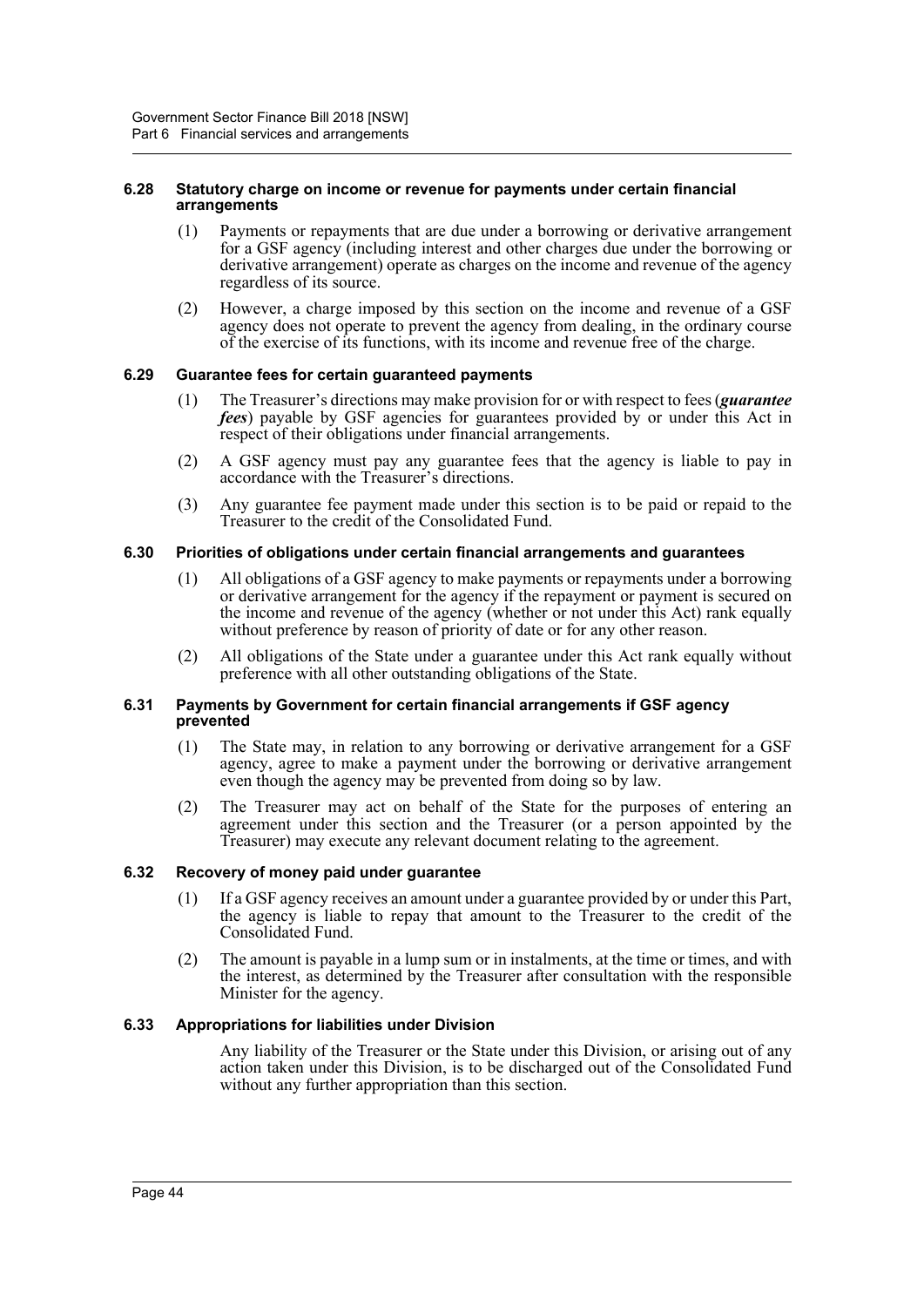# **Division 6.6 Funds managers**

#### **6.34 New South Wales Treasury Corporation may act as and engage funds manager**

- (1) The New South Wales Treasury Corporation may act as a funds manager for GSF agencies in relation to financial arrangements they enter under this Part.
- (2) The New South Wales Treasury Corporation may also engage other entities to be funds managers in relation to the management of its own financial arrangements or those of GSF agencies for which the Corporation is the funds manager.

# **6.35 Funds managers for GSF agencies**

- (1) A GSF agency that wishes to engage a funds manager in relation to the management of some or all of its financial arrangements must engage the New South Wales Treasury Corporation to do so except if the Treasurer gives written approval under this section for another entity to act as the funds manager.
- (2) The Treasurer may give written approval (a *funds manager approval*) for a GSF agency to engage an entity other than the New South Wales Treasury Corporation to act as a funds manager in relation to the management of some or all of its financial arrangements.
- (3) A funds manager approval may be given only on the recommendation of the responsible Minister for the GSF agency.
- (4) A funds manager approval is subject to any terms and conditions:
	- (a) specified in the approval or the Treasurer's directions, or
	- (b) prescribed by the regulations.
- (5) A funds manager approval may be revoked or varied by the Treasurer by a written notice given to the GSF agency.

## **6.36 Functions of funds managers**

(1) A GSF agency that is engaged to act as a funds manager under this Division has (and is authorised to exercise) the functions of a funds manager under this Division despite any other law.

**Note.** The functions of a fund manager conferred by this section are delegable functions under Division 9.2.

- (2) A funds manager that a GSF agency has engaged under this Division may do any of the following on behalf of the GSF agency:
	- (a) invest (subject to the Treasurer's directions, the regulations and the terms and conditions of a funds manager approval) money held by the GSF agency under management in any investment in which the funds manager is authorised to invest its own money or other money,
	- (b) exercise any functions in relation to the management of the financial arrangements of the GSF agency that the funds manager manages as may be required or permitted by or under the Treasurer's directions or the regulations in accordance with those directions or regulations.
- (3) Without limiting section 6.35 (4) or subsection (2), the Treasurer's directions and regulations may make provision for or with respect to:
	- (a) terms and conditions for funds manager approvals, and
	- (b) kinds of investments that can or cannot be made by funds managers who are engaged to manage investments of GSF agencies, and
	- (c) entities (or kinds of entities) in respect of which funds manager approvals can or cannot be given.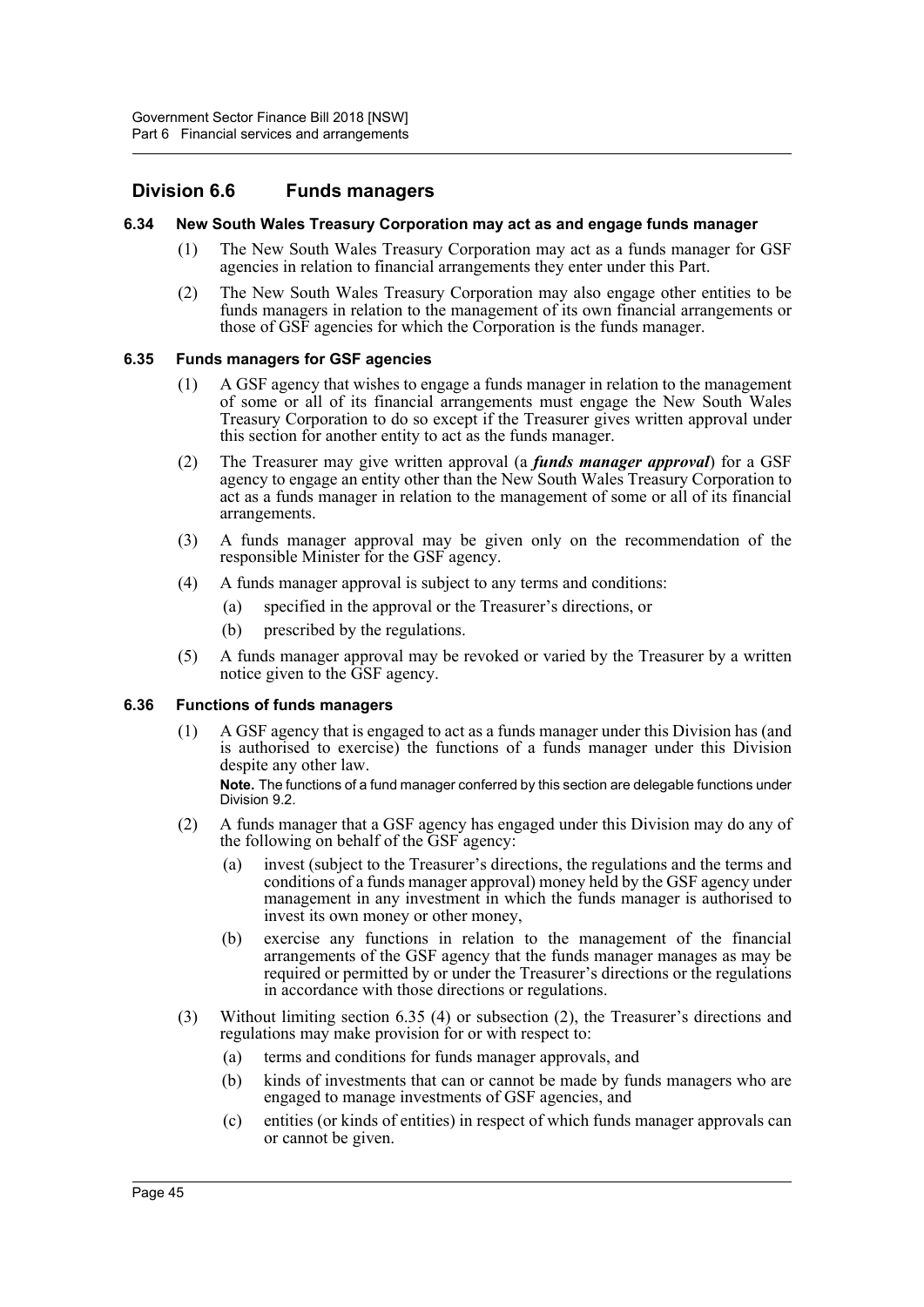# **6.37 Effect of Division on New South Wales Treasury Corporation**

Nothing in this Division limits any services the New South Wales Treasury Corporation is permitted to provide under any other Act to entities.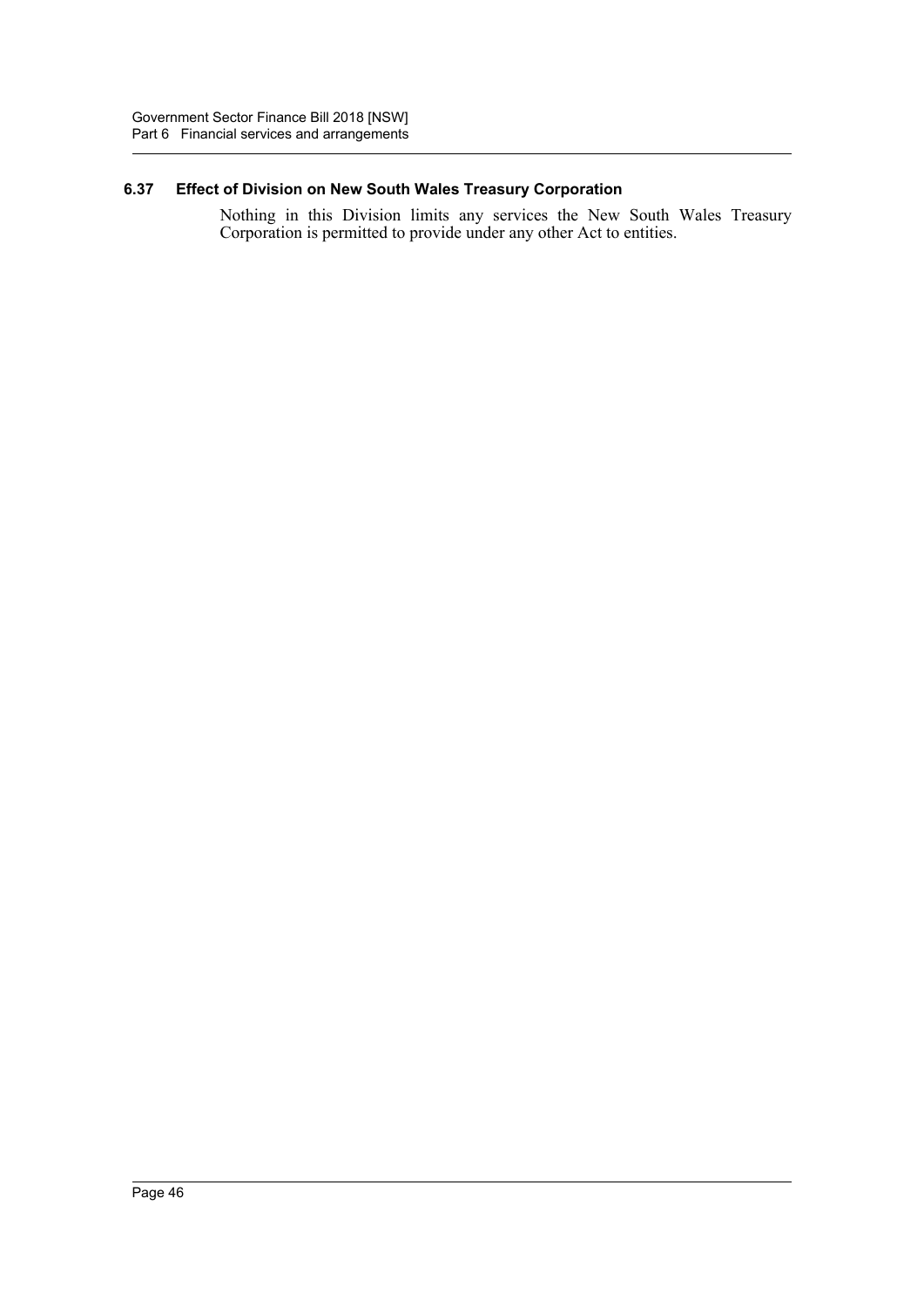# **Part 7 Reporting**

# **Division 7.1 Interpretation**

# **7.1 Application and objects of Part**

- (1) The provisions of this Part apply in addition to, and without limiting, any other reporting requirements that an entity may have under other legislation (including legislation of the Commonwealth).
- (2) The objects of this Part are:
	- (a) to promote transparency and accountability with respect to the reporting of certain financial and other information concerning the State, GSF agencies and reporting GSF agencies, and
	- (b) to facilitate the use of that information by its users (whether within or outside the government sector) to make informed decisions.
- (3) The following modifications have effect in relation to this Part in its application to the Audit Office as a GSF agency:
	- (a) the financial statements or reports prepared for the Audit Office under this Part that require auditing are to be given to and audited by the auditor appointed under section 47 of the *Government Sector Audit Act 1983* in accordance with section 48 of that Act instead of being given to and audited by the Auditor-General,
	- (b) the Auditor General (and not a Minister) is to cause any document relating to the Audit Office that is permitted or required to be tabled in Parliament under this Part to be presented to the Clerks of both Houses of Parliament and section 9.12 is taken to apply to the presented document regardless of whether or not the House concerned is sitting.

**Note.** This Part (subject to subsection (1) and sections 7.4 and 7.10) is a paramount provision of this Act. Section 1.8 requires a person or other entity to whom a paramount provision applies to comply with the provision (including any regulations made for the purposes of that provision) even if it may result in a non-criminal contravention of other legislation. It also provides that compliance does not result in any civil liability and displaces the operation of the *Corporations* Act 2001 of the Commonwealth to enable compliance.

# **7.2 Definitions**

In this Part:

*accountable authority* for a former reporting GSF agency means:

- (a) for an entity that has not also ceased to be a GSF agency—the accountable authority for the GSF agency, or
- (b) for an entity that has also ceased to be a GSF agency:
	- (i) if the entity has not become part of another GSF agency—the accountable authority for the GSF agency immediately before it ceased to be a GSF agency, or
	- (ii) if the entity has become part of another GSF agency—the accountable authority for that other GSF agency, or
	- (iii) any other entity given a written direction by the Treasurer to exercise the functions of the accountable authority for the entity.

*former reporting GSF agency* means a GSF agency that has ceased to be a reporting GSF agency (whether because it has been abolished or dissolved or for any other reason).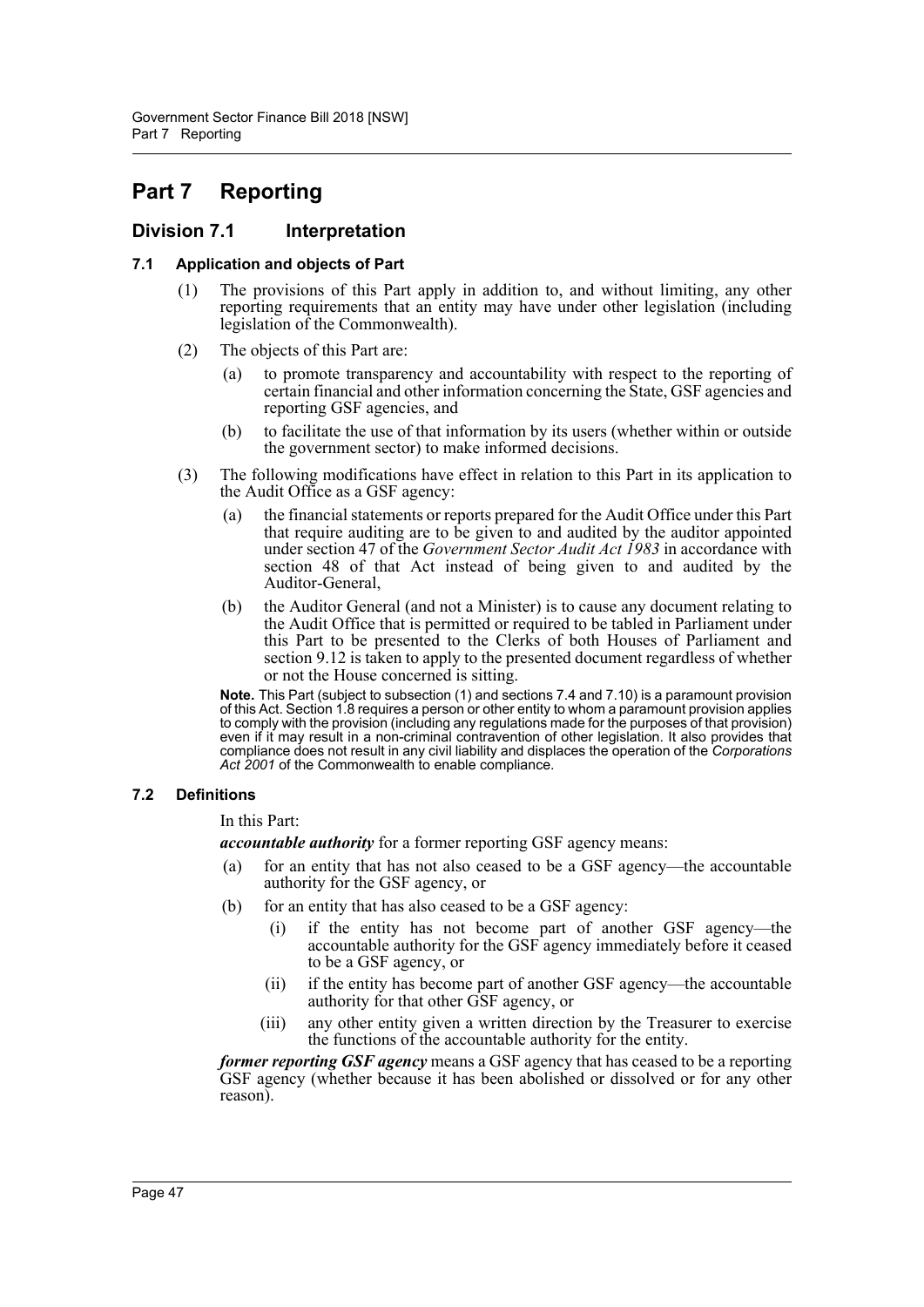## **7.3 Reporting GSF agencies and prescribed reporting exemption criteria**

- (1) A *reporting GSF agency* is any GSF agency.
- (2) However, a reporting GSF agency does not include any GSF agency of a kind prescribed by the regulations not to be a reporting GSF agency.
- (3) The Treasurer is not to recommend the making of a regulation for the purposes of subsection (2) unless the Treasurer certifies that the Treasurer has had regard to the prescribed reporting exemption criteria in determining whether a GSF agency (or GSF agency of a kind) to which the regulation relates should be excluded from the definition of *reporting GSF agency*.
- (4) The *prescribed reporting exemption criteria* are criteria prescribed by the regulations for use in determining:
	- (a) whether kinds of GSF agencies should be excluded from the definition of *reporting GSF agency*, or
	- (b) whether kinds of former reporting GSF agencies should be exempted from preparing final annual GSF financial statements for the purposes of section 7.7, or
	- (c) whether kinds of former reporting GSF agencies should be exempted from preparing final annual reporting information for the purposes of section 7.14,  $\overline{or}$
	- (d) whether kinds of SDA accounts should be exempted from the operation of section 7.8.
- (5) The Treasurer must consult the Auditor-General in accordance with section 3.5 about any proposed provisions in the regulations or Treasurer's directions for the purposes of this section.

# **Division 7.2 Financial reporting**

## **7.4 Application of Division**

(1) This Division extends to universities and their controlled entities (which are to be treated as both GSF agencies and reporting GSF agencies for the purposes of this Division).

**Note.** Section 9.11 enables the delegation of functions conferred or imposed on the accountable authority for a university and its controlled entities as well as by accountable authorities for GSF agencies.

(2) Financial statements and reports under this Division of 2 or more agencies may be consolidated in a way that conforms with the Australian Accounting Standards concerning the preparation and presentation of financial statements and reports by entities like those agencies.

## **7.5 Accounts and records of GSF agencies**

- (1) The accountable authority for a GSF agency must ensure that accounts and records are kept for the agency that:
	- (a) properly record and explain the agency's transactions, cash flows, financial position and financial performance, and
	- (b) allow for the preparation and audit of financial statements or financial reports. **Note.** See also section 7.9 on special purpose financial reports.
- (2) The Treasurer and the responsible Minister for the GSF agency (or a person authorised by either of them) are entitled to full and free access to the accounts and records kept under this section, subject to any law that prohibits disclosure of particular information.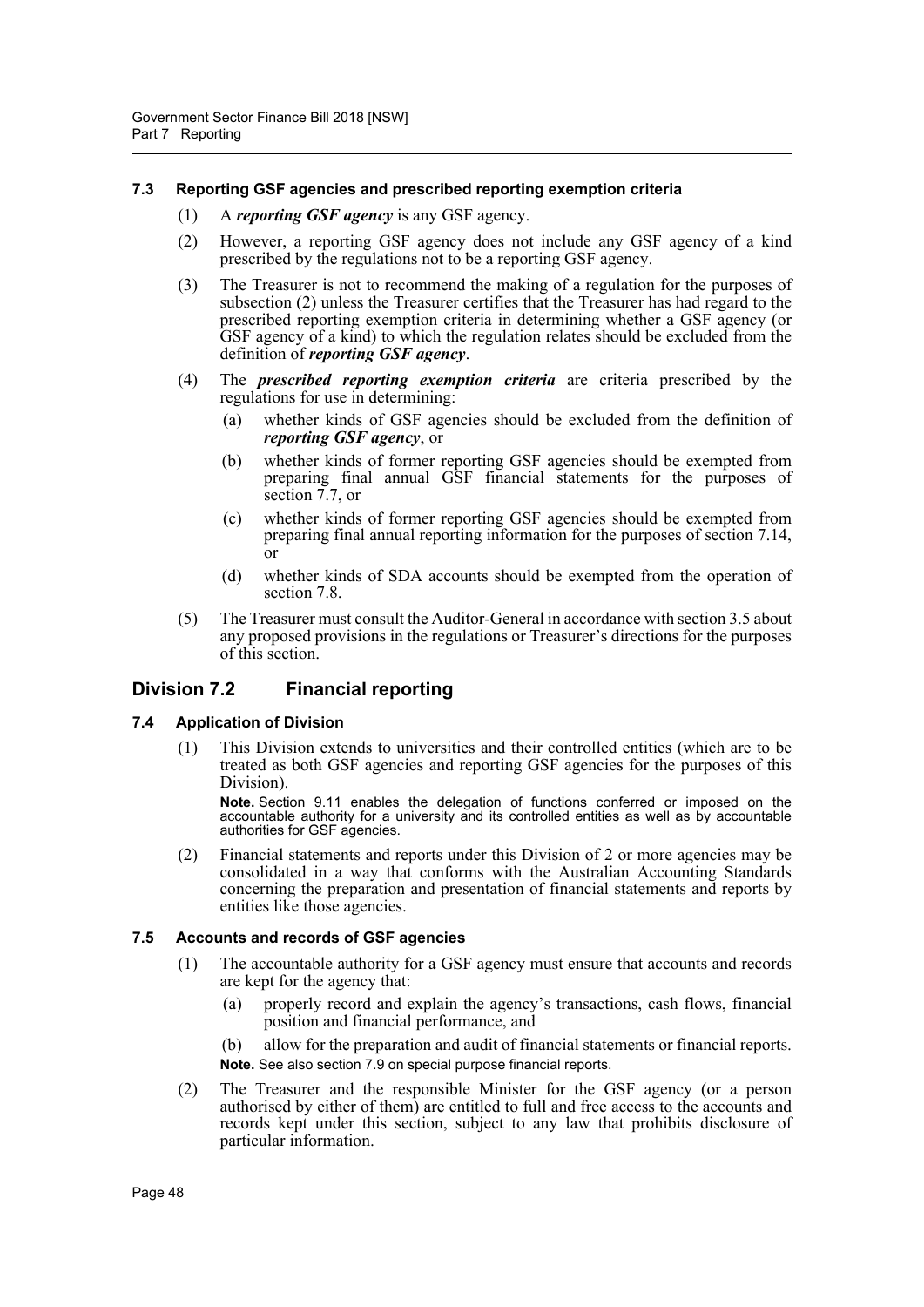# **7.6 Annual GSF financial statements**

- (1) The accountable authority for a reporting GSF agency must:
	- (a) cause financial statements (*annual GSF financial statements*) to be prepared for the annual reporting period for the agency, and
	- (b) give those statements after they are prepared to the Auditor-General for auditing.

**Note.** See also section 7.9 on special purpose financial reports.

- (2) Annual GSF financial statements must be prepared and given to the Auditor-General within the period specified by the Treasurer's directions following the end of the annual reporting period concerned to enable the Auditor-General to audit them. **Note.** Section 34 of the *Government Sector Audit Act 1983* provides for the preparation of audit reports by the Auditor-General for the purposes of this Act.
- (3) The annual GSF financial statements must be:
	- (a) prepared in accordance with the Australian Accounting Standards and any other requirements specified by this Act, the regulations or the Treasurer's directions, and
	- (b) present fairly the agency's financial position, financial performance and cash flows.
- (4) The annual GSF financial statements must include a statement by the accountable authority as to whether the statements comply with subsection (3).
- (5) A copy of both the annual GSF financial statements and the audit report for them must be:
	- (a) for a reporting GSF agency that is required under Division 7.3 to prepare annual reporting information for the period concerned—included in the annual reporting information tabled in Parliament for that period, or
	- (b) for any other reporting GSF agency:
		- (i) tabled by the responsible Minister for the agency in each House of Parliament as soon as practicable (but no later than within 5 months or any other period prescribed by the regulations) after the audit report is provided by the Auditor-General, and
		- (ii) made publicly available by the accountable authority for the agency after it is tabled in the form or forms required by the regulations or the Treasurer's directions.
- (6) The Treasurer must consult the Auditor-General in accordance with section 3.5 about any proposed provisions in the regulations or Treasurer's directions for the purposes of this section.

**Note.** Nothing in this section prevents GSF agencies from providing draft annual GSF financial statements to the Auditor-General before providing the final statements.

## **7.7 Final annual GSF financial statements for former reporting GSF agencies**

- (1) The accountable authority for a former reporting GSF agency must cause annual GSF financial statements (*final annual GSF financial statements*) to be prepared for:
	- (a) the part of the annual reporting period of the agency before it ceased to be a reporting GSF agency, and
	- (b) if annual GSF financial statements have not been prepared for any previous annual reporting period of the agency—that previous period.
- (2) Except as directed by the Treasurer (and subject to subsection (3)), final annual GSF financial statements must be prepared, given, audited and published in the same way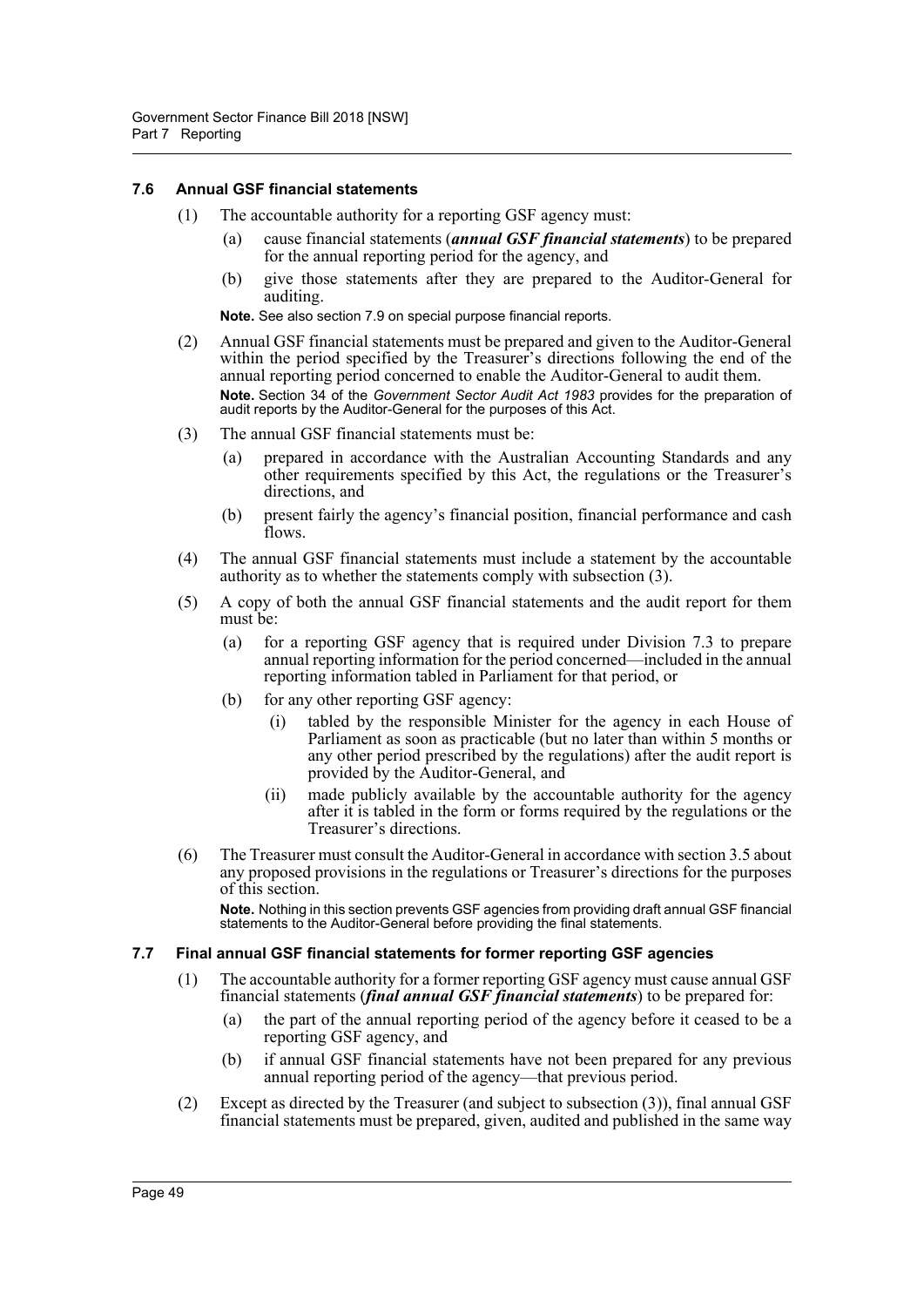as would have been required if the former reporting GSF agency had not ceased to be a reporting GSF agency.

- (3) A copy of final annual GSF financial statements and the audit report for them must be:
	- (a) for a former reporting GSF agency that is required under Division 7.3 to prepare annual reporting information for the period concerned—included in the annual reporting information tabled in Parliament for that period, or
	- (b) for any other former reporting GSF agency—tabled by the responsible Minister for the agency in each House of Parliament after the audit report is provided by the Auditor-General.
- (4) Without limiting subsection (2), the Treasurer may give directions as to the following:
	- (a) exempting a former reporting GSF agency (or former reporting GSF agencies of a kind) from preparing final annual GSF financial statements,
	- (b) modifying requirements for the preparation, giving or auditing of final annual GSF financial statements.
- (5) The Treasurer is to have regard to the prescribed reporting exemption criteria in determining whether to give a direction that a former reporting GSF agency should be exempted from preparing final annual GSF financial statements.
- (6) The Treasurer must consult the Auditor-General in accordance with section 3.5 about proposed directions for the purposes of this section (whether for inclusion in the Treasurer's directions or a separate written direction) that exempt any former reporting GSF agency from preparing final annual GSF financial statements.
- (7) A direction under this section may be contained in the Treasurer's directions or in a separate written direction given to the accountable authority concerned.

## **7.8 Financial reports concerning SDA accounts**

- (1) The responsible manager for each SDA account must:
	- (a) cause financial reports (*SDA account financial reports*) about the management of the account to be prepared in accordance with the Treasurer's directions, and
	- (b) give those reports, within the period required by the Treasurer's directions after they are prepared, to the Auditor-General for an audit or audit-related services.

**Note.** Section 4.16 also requires the responsible manager for an SDA account (who is defined in that section) to keep certain records and other information concerning the operation of the account.

Section 34 of the *Government Sector Audit Act 1983* provides for the preparation of audit reports by the Auditor-General for the purposes of this Act.

- (2) Without limiting subsection (1), the Treasurer's directions:
	- (a) are to provide for the form and content of SDA account financial reports for any SDA accounts, and
	- (b) may exempt an SDA account (or SDA accounts of a kind) from the operation of this section.
- (3) The Treasurer is to have regard to the prescribed reporting exemption criteria in determining whether to give a direction that an SDA account (or SDA accounts of a kind) should be exempted from the operation of this section.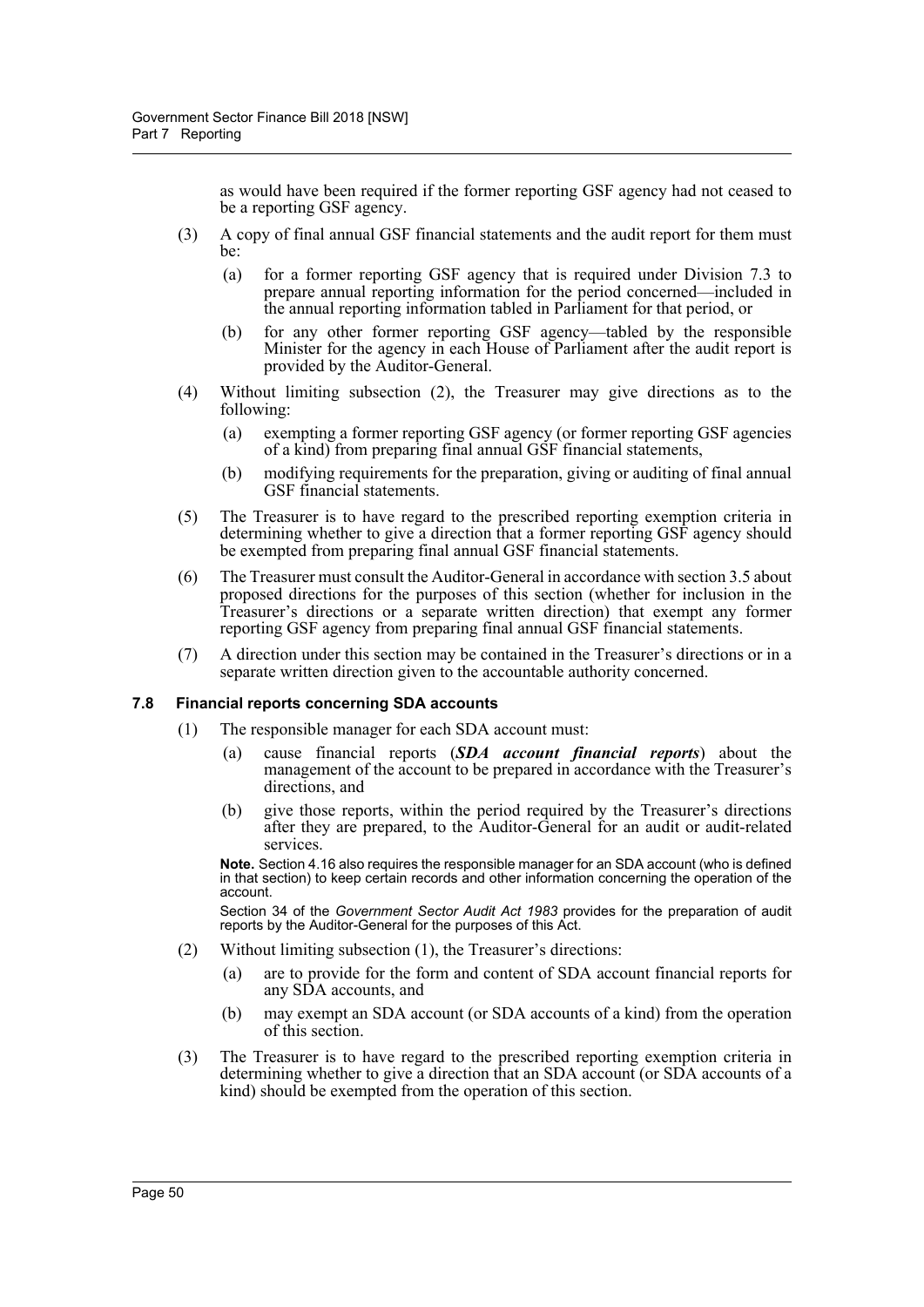- (4) SDA account financial reports (including any report of the Auditor-General on them) may be included in the annual reporting information for a GSF agency if the responsible manager for the SDA account is a government officer of the agency.
- (5) If SDA account financial reports are not included in the annual reporting information for a GSF agency, the administering Minister for the account to which the reports relate is to cause them (along with any report of the Auditor-General on them) to be tabled in each House of Parliament as soon as practicable (but no later than within 5 months or any other period prescribed by the regulations) after the end of the period to which the reports relate.
- (6) In this section: *administering Minister*, in relation to an SDA account, means the Minister who administers the account or the legislation under which the account is established or constituted.

# **7.9 Special purpose financial reports**

- (1) The Treasurer may direct an accountable authority for a GSF agency to prepare special purpose financial reports for the agency.
- (2) Without limiting subsection (1), the Treasurer may give a written direction to an accountable authority for a GSF agency to prepare a special purpose financial report in addition to a report required by another provision of this Division.
- (3) An accountable authority for a GSF agency to whom a direction is given must prepare the special purpose financial report in accordance with any Treasurer's directions concerning reports of the kind concerned.
- (4) Without limiting subsection (3), the Treasurer's directions may make provision for or with respect to the form and content of special purpose financial reports.
- (5) The Treasurer may request (but not require) the Auditor General to perform audit or audit-related functions concerning special purpose financial reports.

# **Division 7.3 Annual reporting information for reporting GSF agencies**

## **7.10 Application of Division**

## (1) **Application to certain entities**

This Division applies in relation to reporting GSF agencies.

(2) This Division also extends to universities and their controlled entities (which are to be treated as reporting GSF agencies for the purposes of this Division).

**Note.** Section 9.11 enables the delegation of functions conferred or imposed on the accountable authority for a university and its controlled entities as well as by accountable authorities for GSF agencies.

(3) However, this Division does not apply in relation to reporting GSF agencies to the extent that the application of the Division to them is excluded by or under the regulations or the Treasurer's directions.

## (4) **Relationship with other legislation**

Without limiting section 7.1 (1), this Part does not prevent:

- (a) annual reporting information of 2 or more reporting GSF agencies being combined in the annual reporting information for one of them if required or permitted by other legislation, or
- (b) the modification by other legislation of a requirement under this Division to give annual reporting information to the responsible Minister for a reporting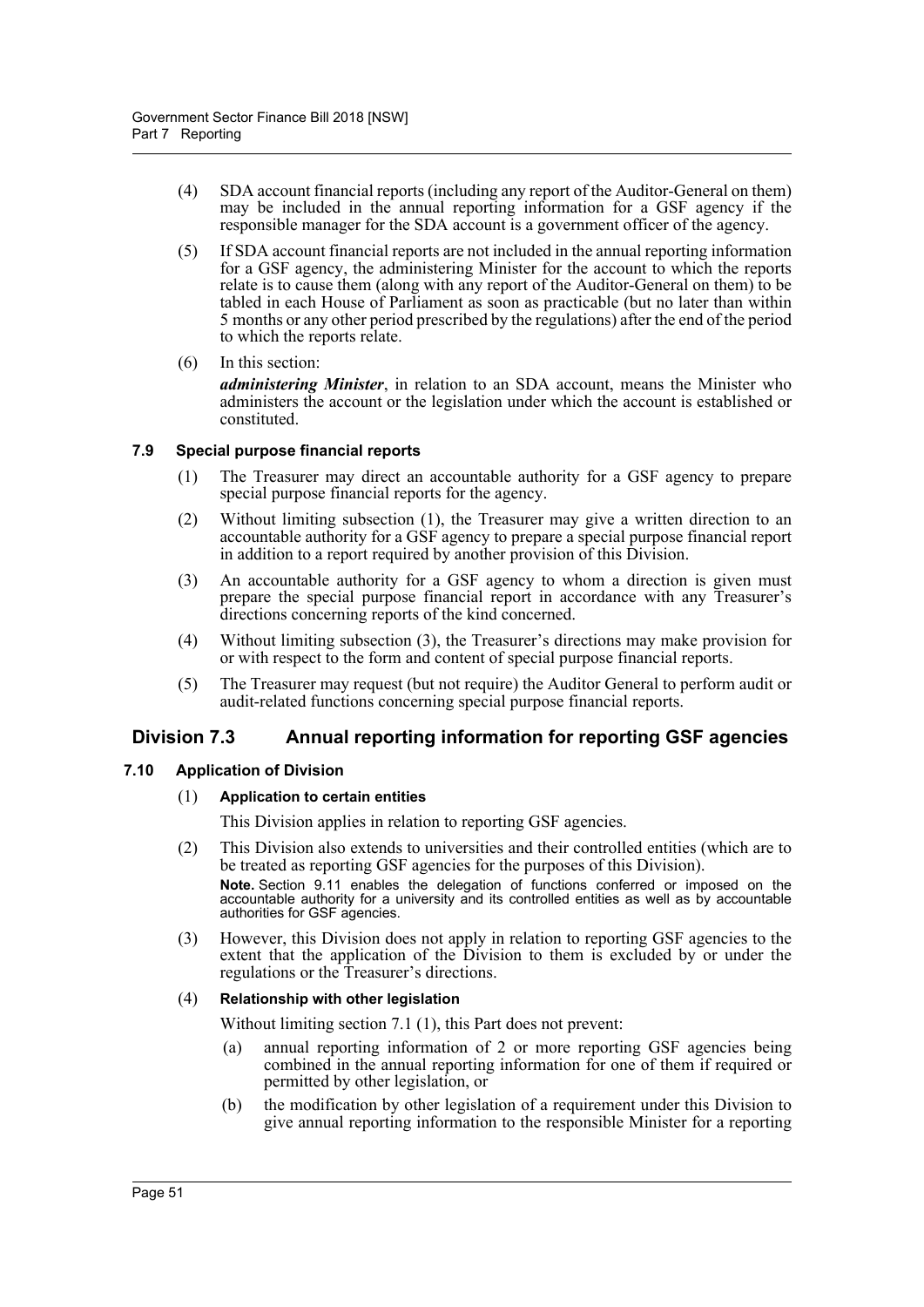GSF agency (for example, by requiring the information to be given directly to Parliament instead of the Minister), or

- (c) the inclusion of additional information in the annual reporting information for a GSF agency if required or permitted by other legislation, or
- (d) the preparation of annual reporting information for an entity other than a reporting GSF agency if required or permitted by other legislation.

#### (5) **Combined information**

If the regulations or other legislation or the Treasurer's directions require or permit annual reporting information of 2 or more reporting GSF agencies to be combined in the annual reporting information for one of them (the *lead agency*), it is sufficient compliance with this Division if:

- (a) only the combined information is prepared for each of the agencies, and
- (b) the combined information is given only to the responsible Minister for the lead agency even if the responsible Minister for any of the other agencies is different.

**Note.** Section 7.11 (2) enables the regulations or the Treasurer's directions to make provision for or with respect to the preparation, content and presentation of annual reporting information (including when annual reporting information of 2 or more reporting GSF agencies is combined).

## **7.11 Annual reporting information**

- (1) The *annual reporting information* for a reporting GSF agency is the following information about the GSF agency's activities during an annual reporting period for the agency:
	- (a) annual GSF financial statements,
	- (b) the audit report concerning the annual GSF financial statements,
	- (c) information concerning the performance of the GSF agency of a kind prescribed by the regulations or specified by the Treasurer's directions,
	- (d) information that is required or permitted to be included in the annual reporting information for the GSF agency by other legislation,
	- (e) any other information of a kind prescribed by the regulations or specified by the Treasurer's directions.
- (2) The regulations and the Treasurer's directions may make provision for or with respect to the following:
	- (a) the preparation, content and presentation of annual reporting information (including when annual reporting information of 2 or more reporting GSF agencies is combined),
	- (b) the distribution and cost to the public of annual reporting information,
	- (c) without limiting paragraphs (a) and (b)—the preparation, content, presentation and distribution of annual reporting information of former reporting GSF agencies,
	- (d) the presentation of information that is required or permitted to be included by other legislation in annual reporting information.

# **7.12 Preparation of annual reporting information**

(1) The accountable authority for a reporting GSF agency is to ensure that the annual reporting information for the agency is prepared within the period specified by the Treasurer's directions after the end of the annual reporting period for the agency.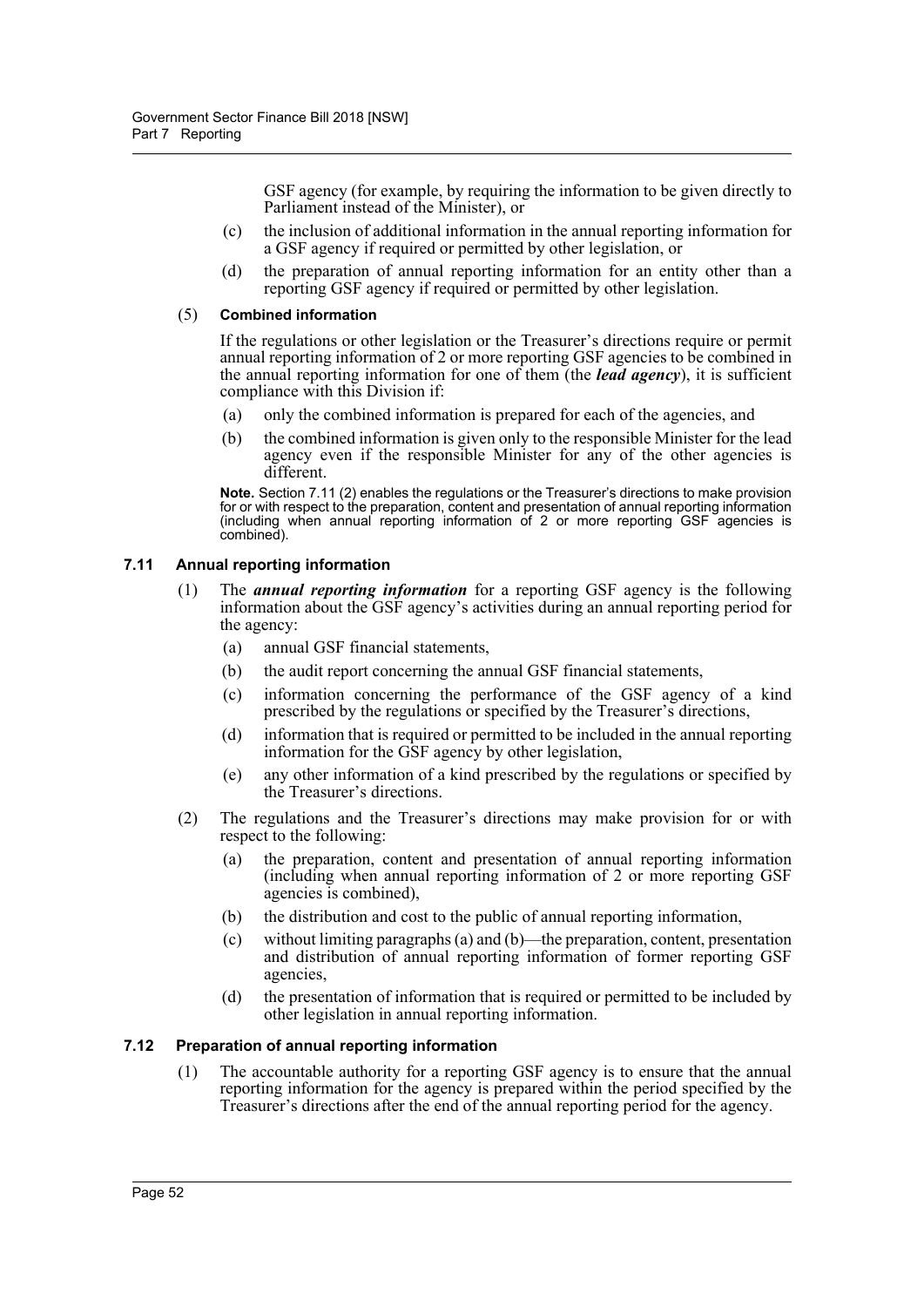- (2) The annual reporting information must be:
	- (a) prepared and presented in the form required by this Act, the regulations or the Treasurer's directions, and
	- (b) given to the responsible Minister for the reporting GSF agency within the period agreed or directed by the Minister so as to enable it to be tabled in Parliament.
- (3) The accountable authority is to ensure that the annual reporting information is made publicly available as soon as practicable (but no later than within 5 months or any other period prescribed by the regulations) after it is tabled in the form or forms required by the regulations or the Treasurer's directions.

## **7.13 Responsible Minister to cause annual reporting information to be tabled**

The responsible Minister for a reporting GSF agency is to cause the annual reporting information for the agency to be tabled in each House of Parliament as soon as practicable (but no later than within 5 months or any other period prescribed by the regulations) after the end of the annual reporting period for the agency.

# **7.14 Final annual reporting information for former reporting GSF agencies**

- (1) The accountable authority for a former reporting GSF agency is to ensure the annual reporting information for the agency (the *final annual reporting information*) is prepared within the period specified by the Treasurer's directions after the end of the agency's annual reporting period for the part of the annual reporting period of the agency before it ceased to be a reporting GSF agency.
- (2) Except as directed by the Treasurer, final annual reporting information must be prepared, given, tabled and published in the same way required if the former reporting GSF agency had not ceased to be a reporting GSF agency.
- (3) Without limiting subsection (2), the Treasurer may give directions as to the following:
	- (a) exempting a former reporting GSF agency from preparing final annual reporting information,
	- (b) modifying requirements for the preparation or giving of final annual reporting information.
- (4) The Treasurer is to have regard to the prescribed reporting exemption criteria in determining whether to give a direction that a former reporting GSF agency should be exempted from preparing final annual reporting information.
- (5) A direction under this section may be contained in the Treasurer's directions or in a separate written direction given to the accountable authority concerned.

# **Division 7.4 Consolidated government sector reporting**

# **7.15 Monthly statements**

- (1) The Treasurer is to release publicly a statement for the General Government Sector (a *monthly statement*) for each month of an annual reporting period for the NSW Government.
- (2) A monthly statement is to contain the primary financial statements for the General Government Sector.
- (3) The Treasurer may include any other matters in a monthly statement that the Treasurer may determine.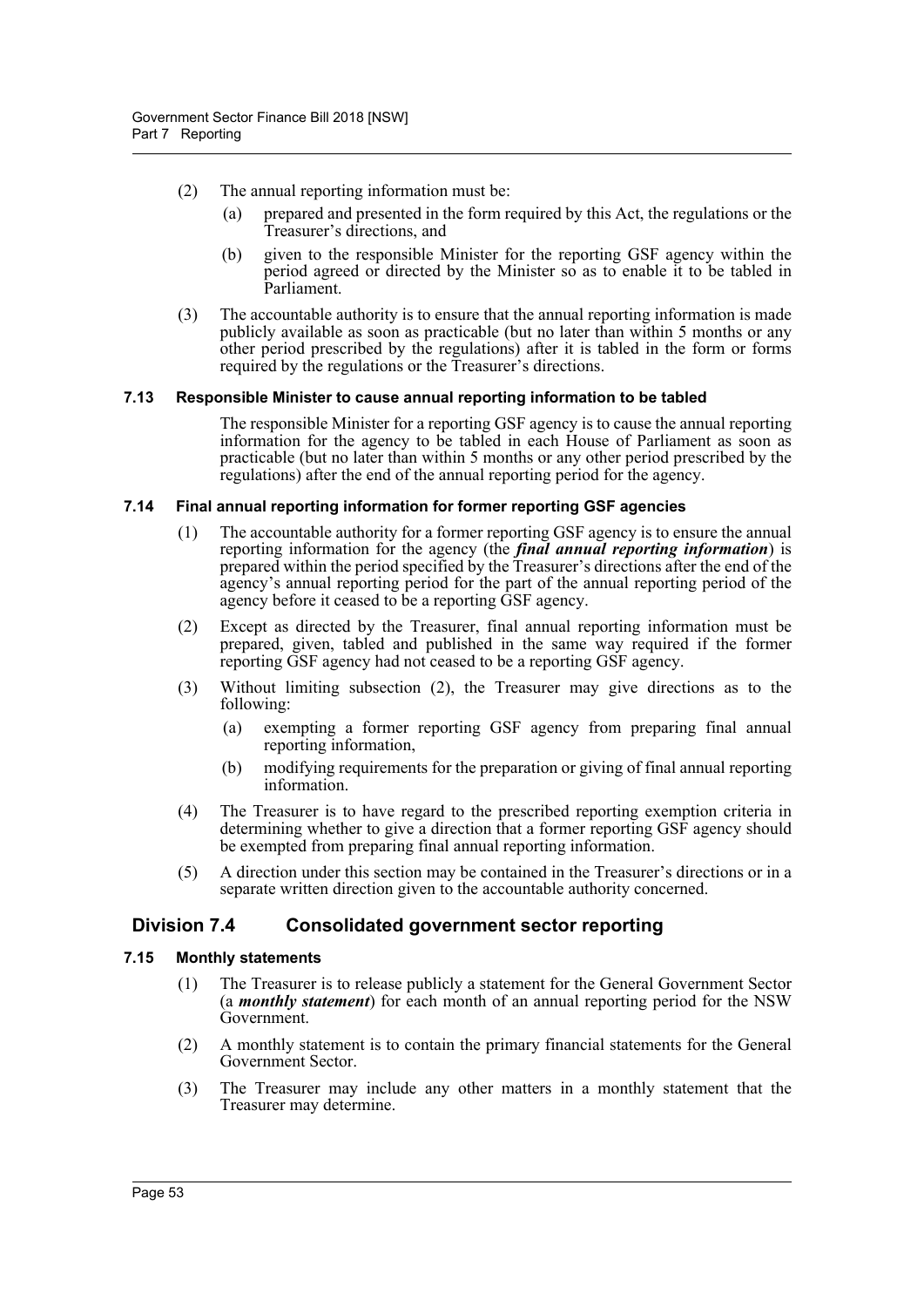- (4) A monthly statement is to be released by the end of the month following the month to which the statement relates.
- (5) However, the Treasurer may decide to delay the release of a monthly statement if the month ends at or near the time when any of the following is required:
	- (a) the presentation of the Budget,
	- (b) the release of a half-yearly review,
	- (c) the presentation of Consolidated State Financial Statements.
- (6) Unless the Treasurer determines differently, a monthly statement is to be presented in a way that is consistent and allows comparison with the preceding Budget.
- (7) In this section:

*primary financial statements* for the General Government Sector means:

- (a) a statement of the financial position of the sector, and
- (b) an operating statement for the sector, and
- (c) a cash flow statement for the sector.

## **7.16 Half-yearly reviews**

- (1) The Treasurer is to release publicly a statement (the *half-yearly review*) by 31 December in each year.
- (2) However, if there is a State election in the year immediately following that 31 December, the Treasurer may decide to delay the release of the half-yearly review to no later than 10 February of that year.
- (3) The half-yearly review is to contain:
	- (a) revised projections from the original Budget for the current annual reporting period for the NSW Government and an explanation of any significant variation in those revised projections from the original Budget projections, and
	- (b) revised forward estimates, for major aggregates, over 3 years and an explanation of any significant variation in those revised projections from the original Budget forward estimates, and
	- (c) the latest economic projections for the current annual reporting period for the NSW Government and an explanation of any significant variation from the original budget time projections contained in the Budget Papers.
- (4) Unless the Treasurer determines differently, a half-yearly review is to be presented in a way that is consistent and allows comparison with the preceding Budget.
- (5) If the Treasurer makes a determination under subsection (4), the Treasurer is to cause the reasons for the determination to be included in the half-yearly review to which the determination relates.

## **7.17 Consolidated State Financial Statements**

- (1) After the end of each annual reporting period for the NSW Government, the Treasurer is to prepare both of the following (the *Consolidated State Financial Statements*):
	- (a) consolidated Total State Sector financial statements for the State as at 30 June in that annual reporting period,
	- (b) consolidated financial statements for the General Government Sector as at 30 June in that annual reporting period.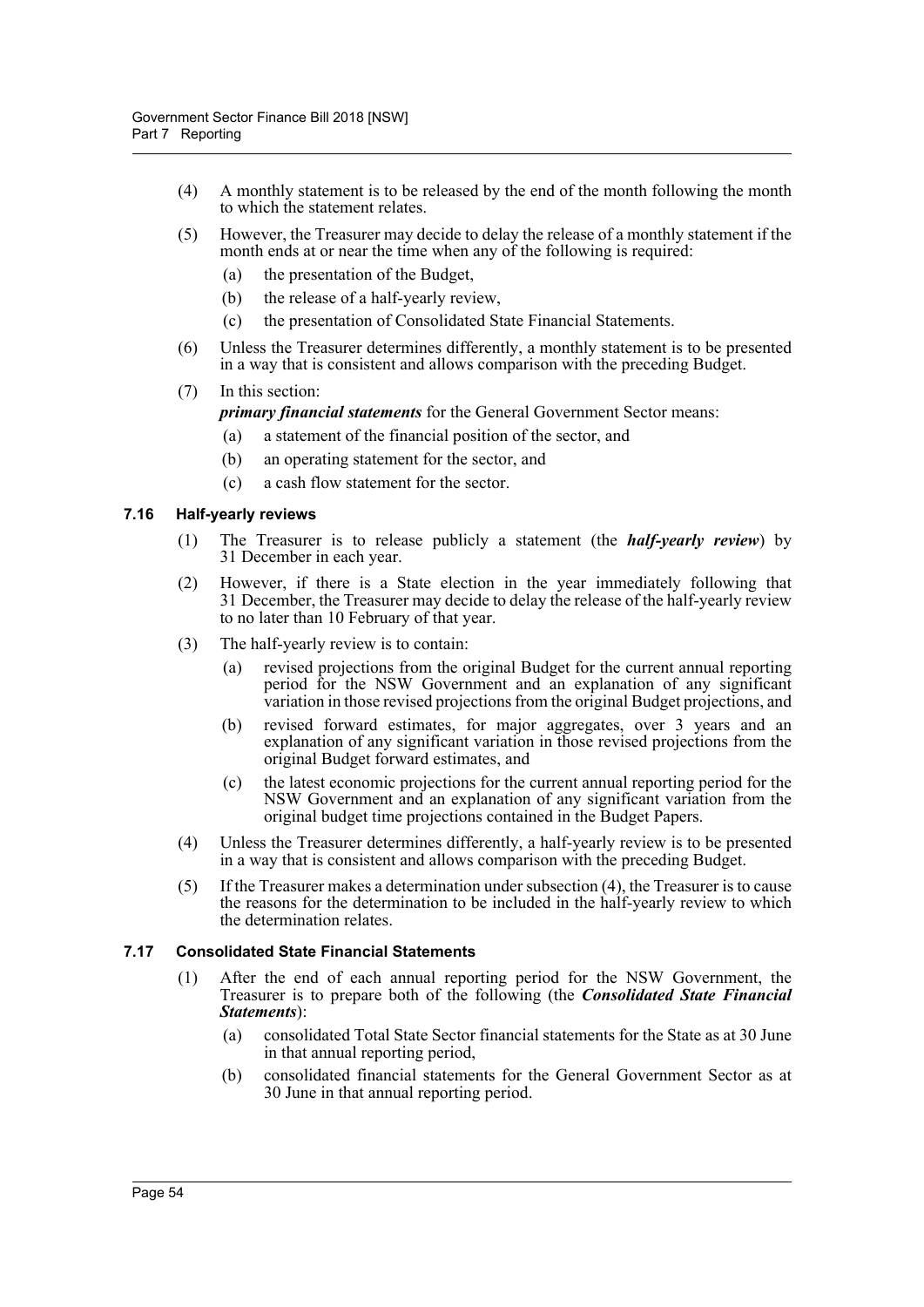- (2) The Consolidated State Financial Statements are to be prepared and given to the Auditor-General by the date or dates agreed by the Treasurer and the Auditor-General to enable the Auditor-General to audit the statements. **Note.** Section 34 of the *Government Sector Audit Act 1983* provides for the preparation of audit reports by the Auditor-General for the purposes of this Act.
- (3) The Consolidated State Financial Statements must:
	- (a) be prepared in accordance with the Australian Accounting Standards, and
	- (b) present fairly the financial position, financial performance and cash flows for the Total State Sector or General Government Sector (as the case requires).
- (4) The Consolidated State Financial Statements must include a statement by the Treasurer as to whether the statements comply with subsection (3).
- (5) The Consolidated State Financial Statements may be presented in a single report, in the form or manner that the Treasurer may determine.
- (6) The Consolidated State Financial Statements must be accompanied by:
	- (a) commentaries on the statements, and
	- (b) a report on the Government's financial performance against the object, targets and principles provided by the *Fiscal Responsibility Act 2012*.
- (7) The Treasurer may include in or with any of the Consolidated State Financial Statements any reports or other information that the Treasurer may determine.

#### **7.18 Tabling of Consolidated State Financial Statements**

- (1) The Treasurer is to cause copies of each of the following to be tabled in the Legislative Assembly as soon as practicable or within any period prescribed by the regulations (but no later than within 5 months) after the end of the annual reporting period concerned for the State:
	- (a) the Consolidated State Financial Statements,
	- (b) the commentaries and report required to accompany the statements,
	- (c) the audit report of the Auditor-General for the statements.
- (2) If the Treasurer cannot comply with subsection (1) within the required period, the Treasurer is to inform the Legislative Assembly of that fact before the period ends and state the reasons why the Treasurer cannot comply.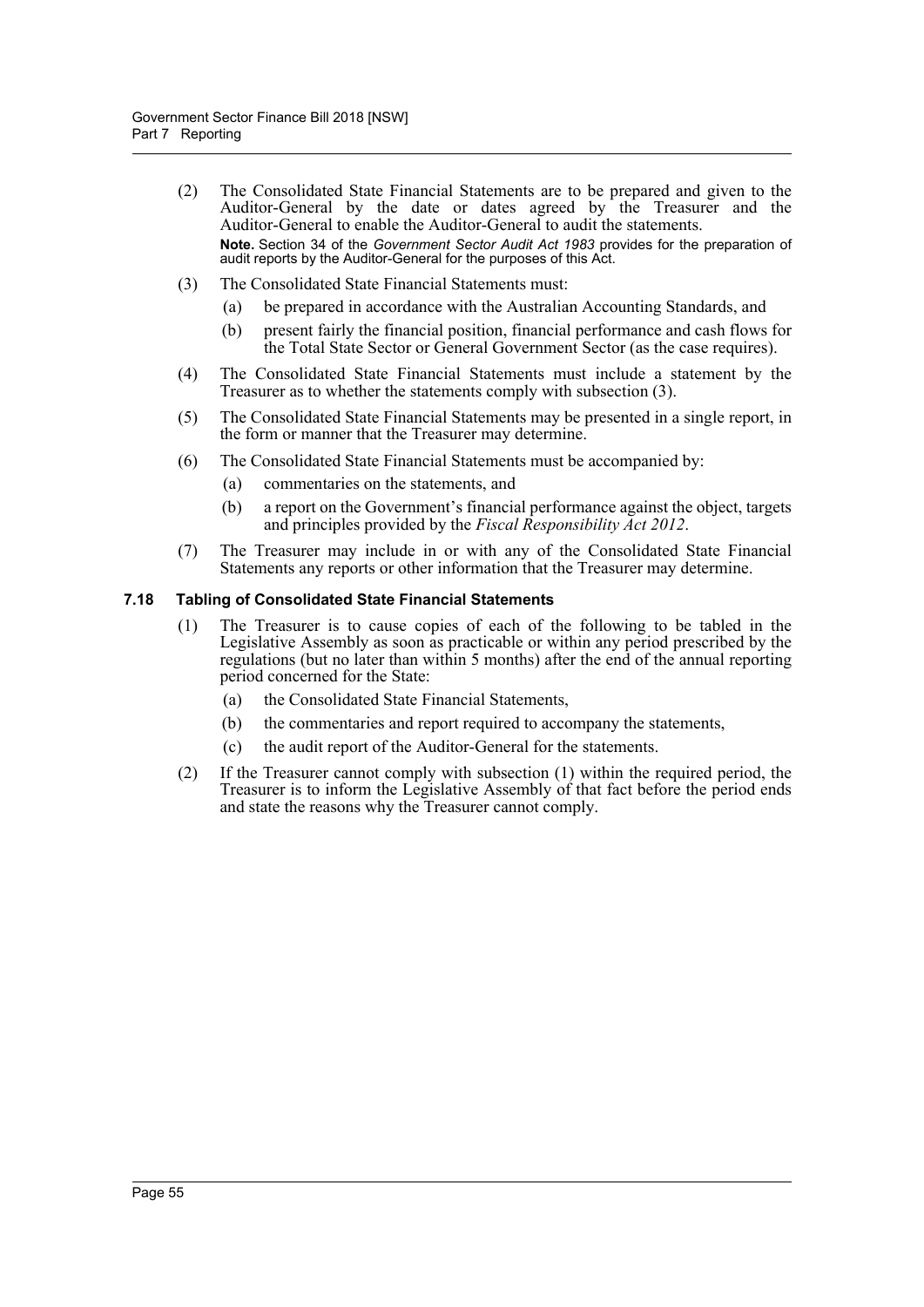# **Part 8 Performance information of GSF agencies**

# **8.1 Application of Part**

- (1) This Part applies in relation to GSF agencies.
- (2) However, this Part does not apply in relation to GSF agencies to the extent that the application of the Part to them is excluded by or under the regulations.

# **8.2 Performance information of GSF agencies**

- (1) The accountable authority for a GSF agency is to ensure that records and other information are kept that properly explain the performance of the agency.
- (2) The Treasurer's directions may make provision for or with respect to records and other information that are to be kept concerning the performance of GSF agencies so as to enable resource allocation decisions to be made by or for the Government.
- (3) The Treasurer must consult the responsible Minister for a GSF agency in accordance with section 3.5 about proposed directions affecting the agency concerning records and other information to be kept concerning the performance of the agency.
- (4) In this section:

*performance* of a GSF agency includes:

- (a) the way the agency performs in administering or providing any programs for which the agency is responsible, and
- (b) indicators about the way the agency performs its work (including in relation to any programs the agency administers or provides).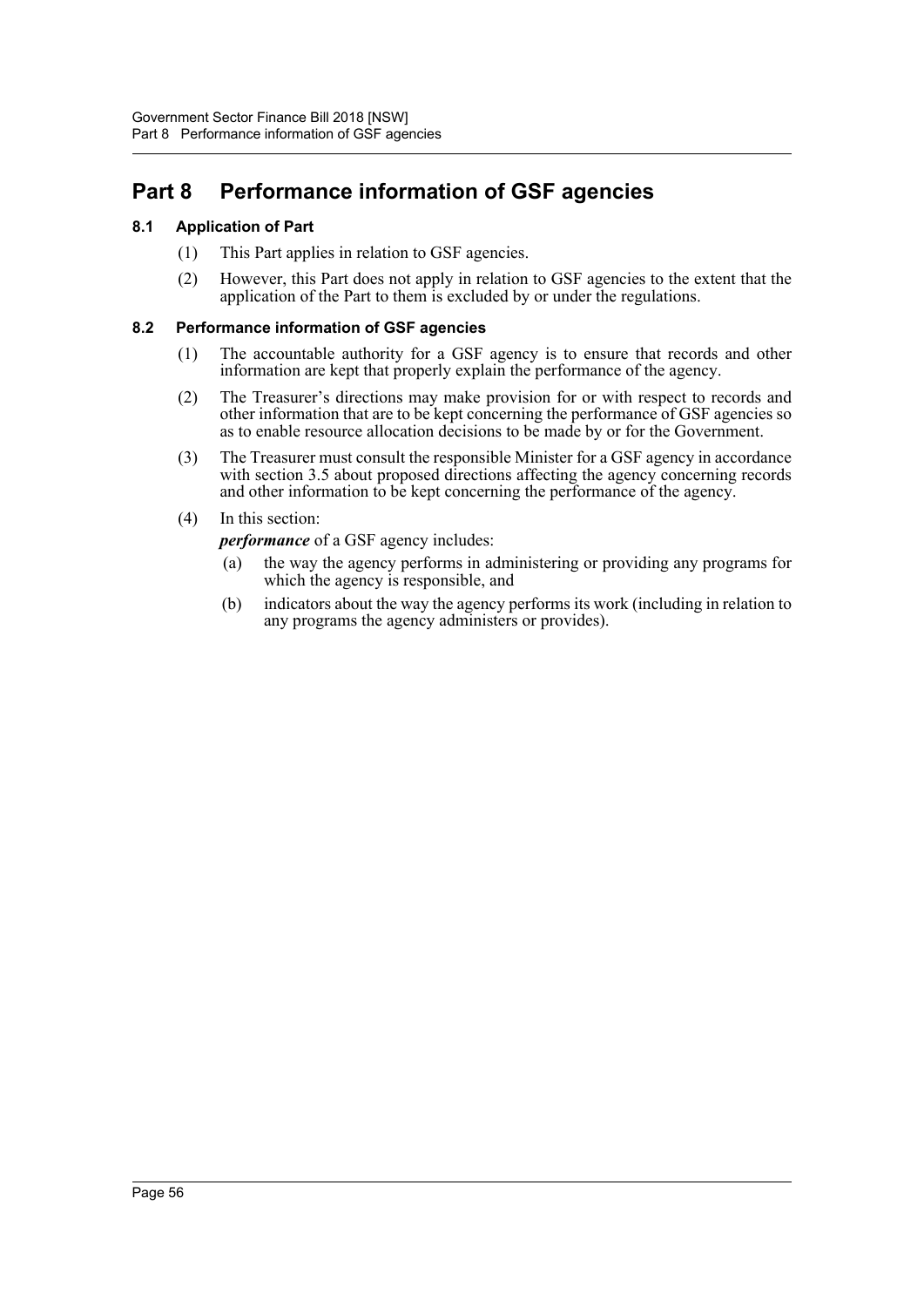# **Part 9 Administration**

# **Division 9.1 Information sharing**

# **9.1 Relevant agency information**

*Relevant agency information* about a GSF agency is information concerning any of the following:

- (a) the banking information of the agency,
- (b) the cash flows of the agency,
- (c) the assets, rights and liabilities of the agency,
- (d) the sources and application of the agency's funding,
- (e) financial arrangements entered into by or on behalf of the agency,
- (f) information for use in preparing the Budget,
- (g) annual reporting information about the agency required under Division 7.3,
- (h) records or other information required to be kept under Part 8 concerning the agency's performance,
- (i) any other information of a kind prescribed by the regulations.

## **9.2 Treasurer may request certain information about GSF agencies**

The Treasurer may make a written request to the accountable authority for a GSF agency to provide the Treasurer with relevant agency information about the agency for the purposes of decisions about resource allocation to be made by or for the Government.

## **9.3 Minister may request relevant agency information about funded GSF agencies**

A Minister may make a written request to the accountable authority for a GSF agency to provide the Minister with relevant agency information about the agency if:

- (a) the agency:
	- (i) has authority to pay out of the Consolidated Fund from appropriations made to the Minister or any other GSF agency for which the Minister is the responsible Minister, or
	- (ii) receives some or all of its funding from the Minister or any other GSF agency for which the Minister is the responsible Minister, or
	- (iii) is an agency for which the Minister is the responsible Minister, and
- (b) the request is for the purposes of decisions about resource allocation (whether for the agency or any other GSF agency for which the Minister is the responsible Minister).

## **9.4 Content of requests**

- (1) A request under this Division may require relevant agency information to be provided in a particular way or within a particular period (or both).
- (2) A request under this Division may require:
	- (a) existing relevant agency information to be provided, or
	- (b) if the relevant agency information does not yet exist, the information to be prepared and then provided.
- (3) A request under this Division may be revoked or varied by a written notice.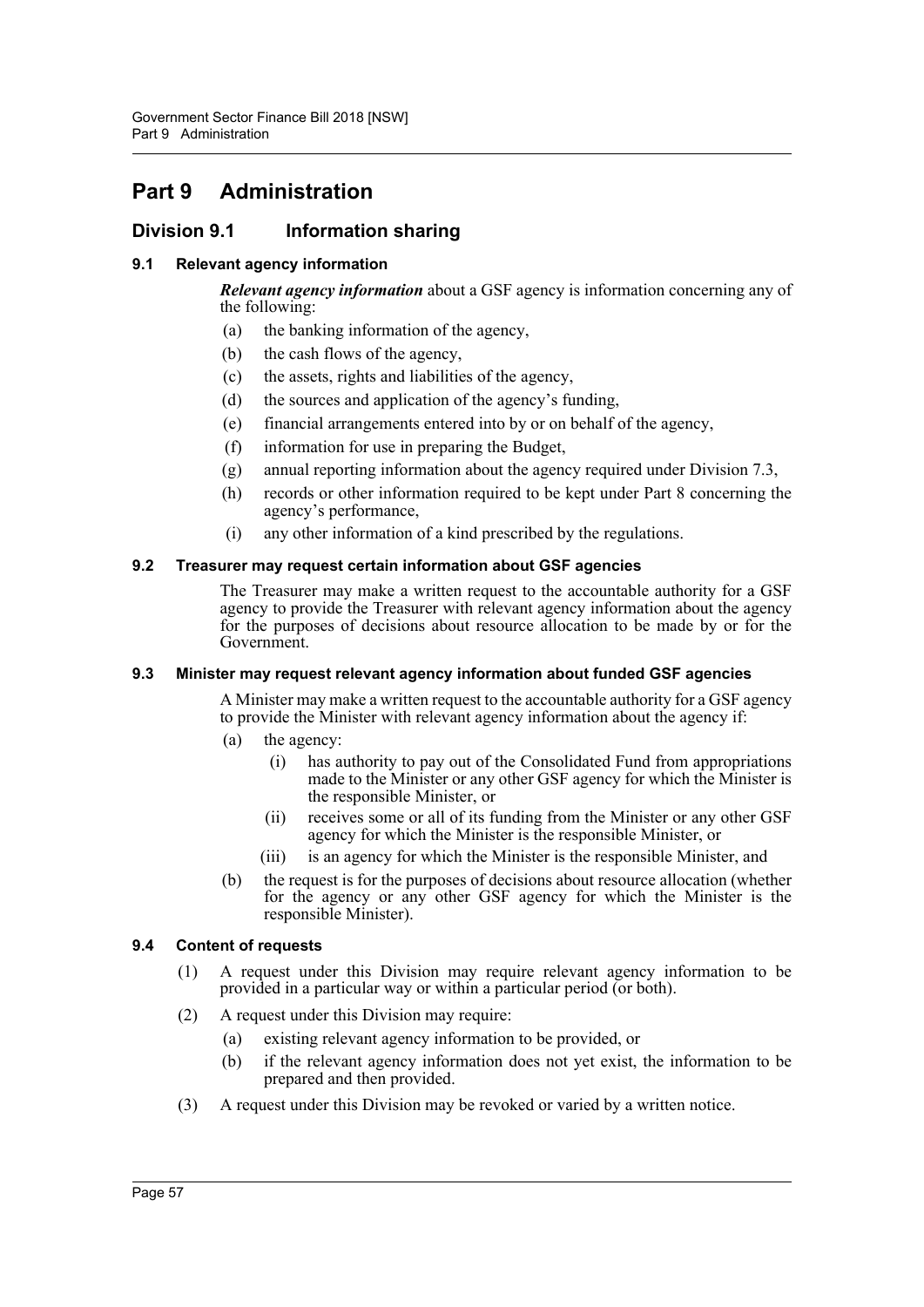#### **9.5 Compliance with requests**

- (1) The accountable authority for a GSF agency to whom a request is made under this Division must comply with the request, except as provided by this section.
- (2) The accountable authority for a GSF agency does not need to comply with a request under this Division to provide information if the disclosure of the information is prohibited by any other legislation.
- (3) An accountable authority for a GSF agency who considers that a request does not need to be complied with because the disclosure of the information is prohibited by other legislation must provide the Treasurer or other Minister who made the request with a written notice of the reasons for not complying.

#### **9.6 Division does not limit information sharing**

This Division does not limit the powers or other functions of the Treasurer, any other Minister or GSF agencies to obtain or share relevant agency information about GSF agencies under other provisions of this Act or under any other law.

# **Division 9.2 Delegations**

**Note.** Section 49 of the *Interpretation Act 1987* contains general provisions relating to the delegation of functions. In particular, it requires delegations to be in writing and enables them to be wholly or partly revoked. It also enables delegations to be made subject to conditions or limited in other ways.

#### **9.7 Delegable functions**

- (1) Each of the following is a *delegable function*:
	- (a) a function that is conferred or imposed on a person or other entity by or under this Act (including in respect of consultations),
	- (b) a function that is conferred or imposed on a person or other entity by or under this Act or any other legislation (including an annual Appropriation Act) regarding the expenditure of money (including out of the Consolidated Fund),
	- (c) a function of a person or other entity under a financial arrangement to which the person or other entity is a party (regardless of how it is conferred or imposed),
	- (d) a function that is conferred or imposed on a person or other entity by or under this Act or any other legislation to make payments for a use or purpose from an SDA account or statutory special purpose fund.

**Note.** For example, the authority given to a Minister by an annual Appropriation Act to expend money forming part of the Consolidated Fund is a delegable function covered by paragraph (b). Section 5.2 enables a Minister to impose terms and conditions on the delegation or subdelegation of that function and requires the delegate or subdelegate to exercise the function in accordance with those terms and conditions.

- (2) A *separate GSF agency delegable function* of a Minister in relation to a separate GSF agency is each of the following kinds of delegable functions of the Minister:
	- (a) a function that is conferred or imposed on the Minister by or under this Act or any other legislation (including an annual Appropriation Act) regarding the expenditure of money (including out of the Consolidated Fund) for or in respect of the services of the agency,
	- (b) any other function conferred or imposed on the Minister by or under this Act that is exercisable in respect of the agency.

**Note.** For example, paragraph (a) covers both appropriations given to a Minister for the services of a specific separate GSF agency or appropriations given for the services of a cluster or other grouping of agencies to which a separate GSF agency belongs.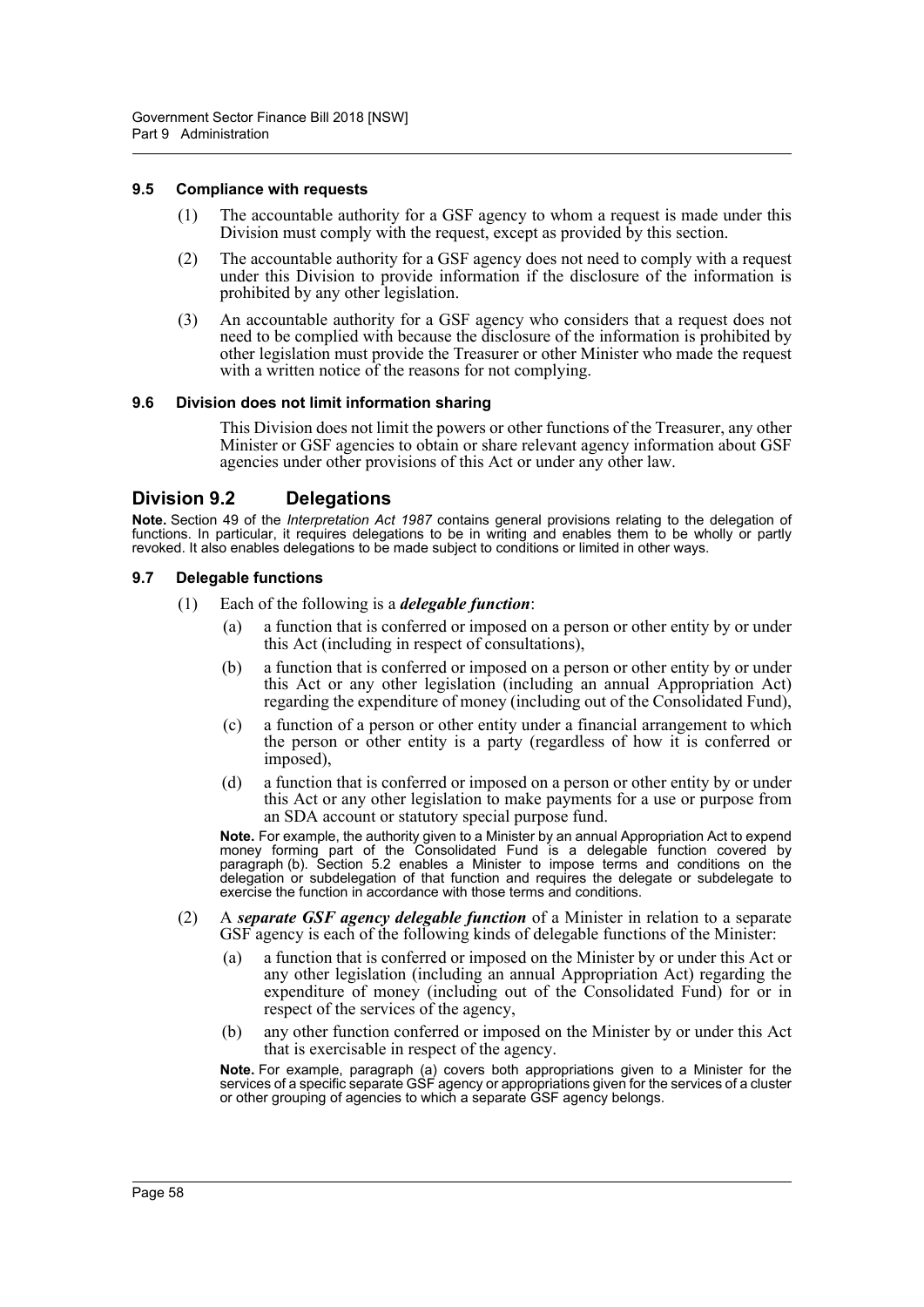- (3) However, each of the following are not *delegable functions*:
	- (a) a function under another provision of this Act if a provision of this Act apart from this Division makes express provision for the persons or other entities to whom the function can be delegated,
	- (b) a power of delegation or subdelegation conferred by this Division,
	- (c) any other function of a kind prescribed by the regulations.

## **9.8 Delegations by Treasurer of certain functions**

#### (1) **General delegation power**

The Treasurer may delegate any of the Treasurer's delegable functions (except functions concerning the giving of Treasurer's directions or functions under Division 9.1) to:

- (a) another Minister, or
- (b) the accountable authority for the Treasury, or
- (c) a government officer (or a government officer of a kind) of the Treasury, or
- (d) any other entity (or an entity of a kind) prescribed by the regulations.

#### (2) **Delegations concerning Treasurer's directions**

The Treasurer may delegate any of the Treasurer's delegable functions concerning the giving of Treasurer's directions to:

- (a) the accountable authority for the Treasury, or
- (b) a Treasury senior executive (or a Treasury senior executive of a kind).

#### (3) **Delegations concerning functions under Division 9.1**

The Treasurer may delegate any of the Treasurer's delegable functions under Division 9.1 to:

- (a) another Minister, or
- (b) the accountable authority for the Treasury.

#### (4) **Subdelegations**

A delegate of the Treasurer may subdelegate a delegated function as follows to a permitted subdelegate for the kind of delegate concerned:

|   | Kind of delegate                                                                                                                                                                                                                                    |                       | <b>Permitted subdelegates</b>                                                                                              |
|---|-----------------------------------------------------------------------------------------------------------------------------------------------------------------------------------------------------------------------------------------------------|-----------------------|----------------------------------------------------------------------------------------------------------------------------|
|   | Other Minister                                                                                                                                                                                                                                      |                       | Person (or a person of a kind) authorised by<br>the Treasurer in the Minister's instrument of<br>appointment as a delegate |
|   | Delegate authorised by the Treasurer<br>in the delegate's instrument of<br>appointment as a delegate to<br>subdelegate a function concerning the<br>giving of Treasurer's directions and<br>the function concerns the giving of<br>those directions |                       | Treasury senior executive (or a Treasury<br>senior executive of a kind)                                                    |
| 3 | Accountable authority for the<br>Treasury                                                                                                                                                                                                           | Any of the following: |                                                                                                                            |
|   |                                                                                                                                                                                                                                                     | (a)                   | a government officer (or a<br>government officer of a kind) of the<br>Treasury,                                            |
|   |                                                                                                                                                                                                                                                     | (b)                   | any other entity (or an entity of a<br>kind) prescribed by the regulations                                                 |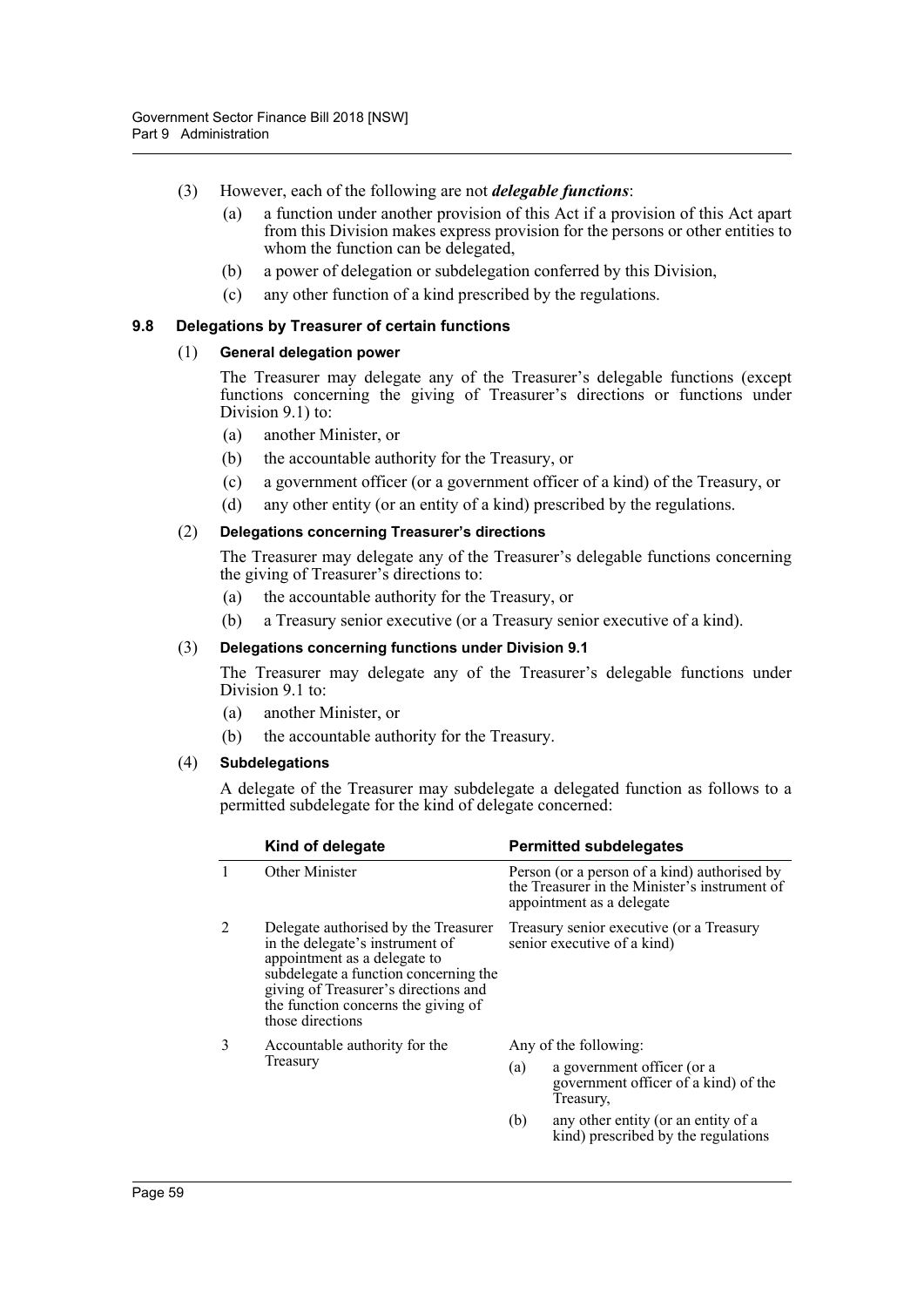| Kind of delegate                                                                            |                       | <b>Permitted subdelegates</b>                                                                                          |
|---------------------------------------------------------------------------------------------|-----------------------|------------------------------------------------------------------------------------------------------------------------|
| Government officer of the Treasury                                                          | Any of the following: |                                                                                                                        |
|                                                                                             | (a)                   | another government officer (or<br>another government officer of a kind)<br>of the Treasury,                            |
|                                                                                             | (b)                   | any other entity (or an entity of a<br>kind) prescribed by the regulations                                             |
| Entity (or an entity of a kind)<br>prescribed for the purposes of<br>subsection $(1)$ $(d)$ |                       | Entity (or an entity of a kind) prescribed by<br>the regulations as an entity to which the<br>delegate can subdelegate |

- (5) A subdelegate may subdelegate a Treasurer's delegable function in the same way as a delegate may subdelegate the function under subsection (4).
- (6) Despite subsections (4) and (5), the following Treasurer's delegable functions cannot be subdelegated:
	- (a) a function excluded from subdelegation by the delegate's or subdelegate's instrument of appointment as a delegate or subdelegate,
	- (b) a function concerning the giving of Treasurer's directions unless authorised by the Treasurer in the delegate's instrument of appointment as a delegate,
	- (c) a function of the Treasurer under Division 9.1.

#### (7) **Definitions**

In this section:

## *Treasurer's delegable function* means:

- (a) any function that is conferred or imposed on the Treasurer by or under this Act (including in respect of consultations), or
- (b) any function of the Treasurer under a financial arrangement to which the Treasurer or the State is a party (regardless of how it is conferred or imposed),

but does not include:

- (c) any function that is conferred or imposed on the Treasurer by or under this Act or any other legislation (including an annual Appropriation Act) regarding the expenditure of money (including out of the Consolidated Fund), or
- (d) any function that is conferred or imposed on the Treasurer by or under this Act or any other legislation to make payments for a use or purpose from an SDA account or statutory special purpose fund, or
- (e) any function of the Treasurer that is a separate GSF agency delegable function in relation to a separate GSF agency.

*Treasury senior executive* means a government officer of the Treasury who is a Public Service senior executive (within the meaning of the *Government Sector Employment Act 2013*).

## **9.9 Delegations by Ministers**

## (1) **Application of section**

This section applies in relation to all Ministers (including the Treasurer), but does not apply in respect of the delegation of any of the Treasurer's delegable functions to which section 9.8 applies.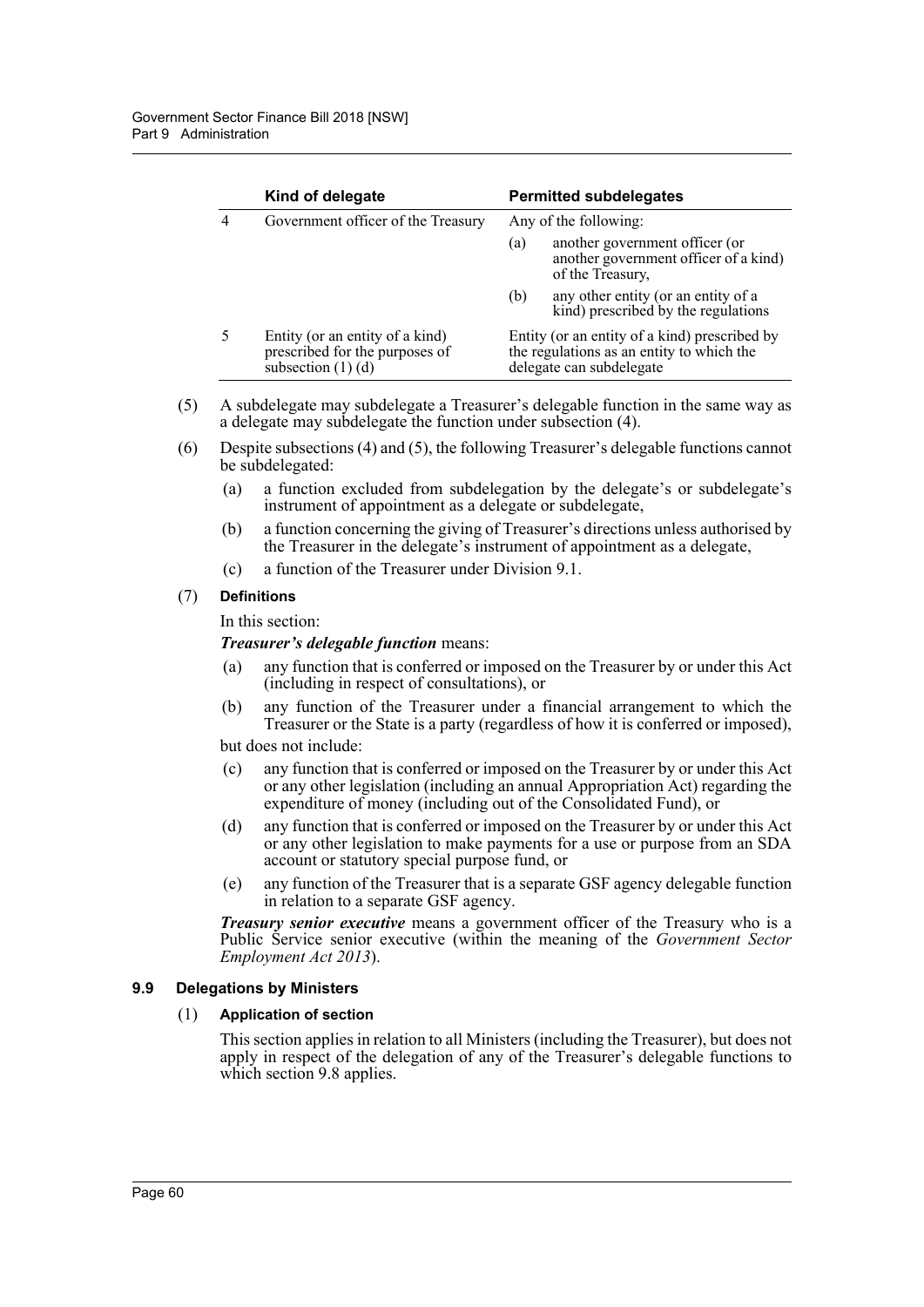## (2) **General delegation power**

A Minister may delegate any of the Minister's delegable functions (except separate GSF agency delegable functions or functions under Division 9.1) to:

- (a) another Minister, or
- (b) the accountable authority for a GSF agency for which the Minister is the responsible Minister, or
- (c) a government officer (or a government officer of a kind) of a GSF agency for which the Minister is the responsible Minister, or
- (d) the Secretary of a Department, or
- (e) a GSF agency for which the Minister is the responsible Minister that is a person, or
- (f) any other entity (or an entity of a kind) prescribed by the regulations.

## (3) **Delegations concerning separate GSF agency delegable functions**

A Minister may delegate any of the Minister's separate GSF agency delegable functions in relation to a separate GSF agency to:

- (a) the accountable authority for the agency, or
- (b) a government officer (or a government officer of a kind) of the agency.

#### (4) **Delegations concerning functions under Division 9.1**

A Minister may delegate any of the Minister's functions under Division 9.1 to:

- (a) another Minister, or
- (b) the Secretary of a Department.

## (5) **Subdelegations**

A delegate of a Minister may subdelegate a delegated function as follows to a permitted subdelegate for the kind of delegate concerned:

| Kind of delegate | <b>Permitted subdelegates</b>                                                                                                                       |  |
|------------------|-----------------------------------------------------------------------------------------------------------------------------------------------------|--|
| Other Minister   | Any of the following:                                                                                                                               |  |
|                  | an accountable authority for a GSF<br>(a)<br>agency for which that other Minister<br>is the responsible Minister,                                   |  |
|                  | (b)<br>the Secretary of a Department,                                                                                                               |  |
|                  | (c)<br>a government officer (or a<br>government officer of a kind) of a<br>GSF agency for which that other<br>Minister is the responsible Minister, |  |
|                  | any other entity (or an entity of a<br>(d)<br>kind) prescribed by the regulations as<br>an entity to which the delegate can<br>subdelegate          |  |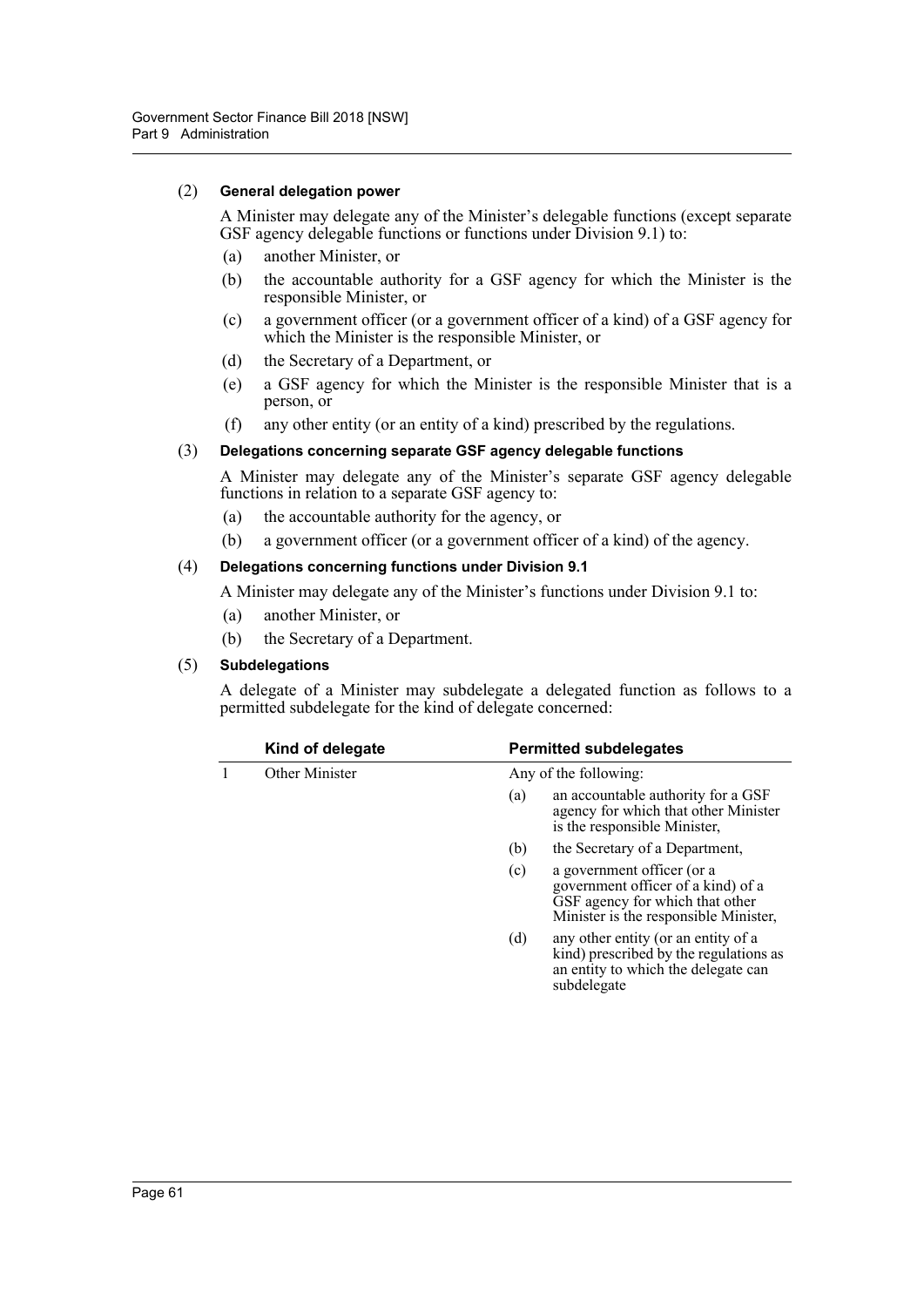|                | Kind of delegate                                                                                                                                |                       | <b>Permitted subdelegates</b>                                                                                                                                  |  |
|----------------|-------------------------------------------------------------------------------------------------------------------------------------------------|-----------------------|----------------------------------------------------------------------------------------------------------------------------------------------------------------|--|
| $\overline{2}$ | Secretary of a Department                                                                                                                       |                       | Any of the following:                                                                                                                                          |  |
|                |                                                                                                                                                 | (a)                   | the accountable authority for a GSF<br>agency for which the Minister giving<br>the delegation is the responsible<br>Minister,                                  |  |
|                |                                                                                                                                                 | (b)                   | a government officer (or a<br>government officer of a kind) of a<br>GSF agency for which the Minister<br>giving the delegation is the<br>responsible Minister, |  |
|                |                                                                                                                                                 | (c)                   | any other entity (or an entity of a<br>kind) prescribed by the regulations as<br>an entity to which the delegate can<br>subdelegate                            |  |
| 3              | Accountable authority for a separate<br>GSF agency and the function is a<br>separate GSF agency delegable<br>function in relation to the agency |                       | Any of the following:                                                                                                                                          |  |
|                |                                                                                                                                                 | (a)                   | a government officer (or a<br>government officer of a kind) of the<br>agency,                                                                                  |  |
|                |                                                                                                                                                 | (b)                   | any other entity (or an entity of a<br>kind) prescribed by the regulations as<br>an entity to which the delegate can<br>subdelegate                            |  |
| 4              | Accountable authority for a GSF<br>agency that is not a separate GSF<br>agency for which the Minister is the<br>responsible Minister            | Any of the following: |                                                                                                                                                                |  |
|                |                                                                                                                                                 | (a)                   | a government officer (or a<br>government officer of a kind) of the<br>agency,                                                                                  |  |
|                |                                                                                                                                                 | (b)                   | any other entity (or an entity of a<br>kind) prescribed by the regulations as<br>an entity to which the delegate can<br>subdelegate                            |  |
| 5              | GSF agency                                                                                                                                      | Any of the following: |                                                                                                                                                                |  |
|                |                                                                                                                                                 | (a)                   | an accountable authority for the<br>agency,                                                                                                                    |  |
|                |                                                                                                                                                 | (b)                   | a government officer of the agency,                                                                                                                            |  |
|                |                                                                                                                                                 | (c)                   | any other entity (or an entity of a<br>kind) prescribed by the regulations as<br>an entity to which the delegate can<br>subdelegate                            |  |
| 6              | Government officer of a GSF agency<br>(including of a separate GSF agency)                                                                      | Any of the following: |                                                                                                                                                                |  |
|                |                                                                                                                                                 | (a)                   | another government officer (or<br>another government officer of a kind)<br>of the agency,                                                                      |  |
|                |                                                                                                                                                 | (b)                   | any other entity (or an entity of a<br>kind) prescribed by the regulations as<br>an entity to which the delegate can<br>subdelegate                            |  |
| 7              | Entity (or an entity of a kind)<br>prescribed for the purposes of<br>subsection $(2)$ (f)                                                       |                       | Entity (or an entity of a kind) prescribed by<br>the regulations as an entity to which the<br>delegate can subdelegate                                         |  |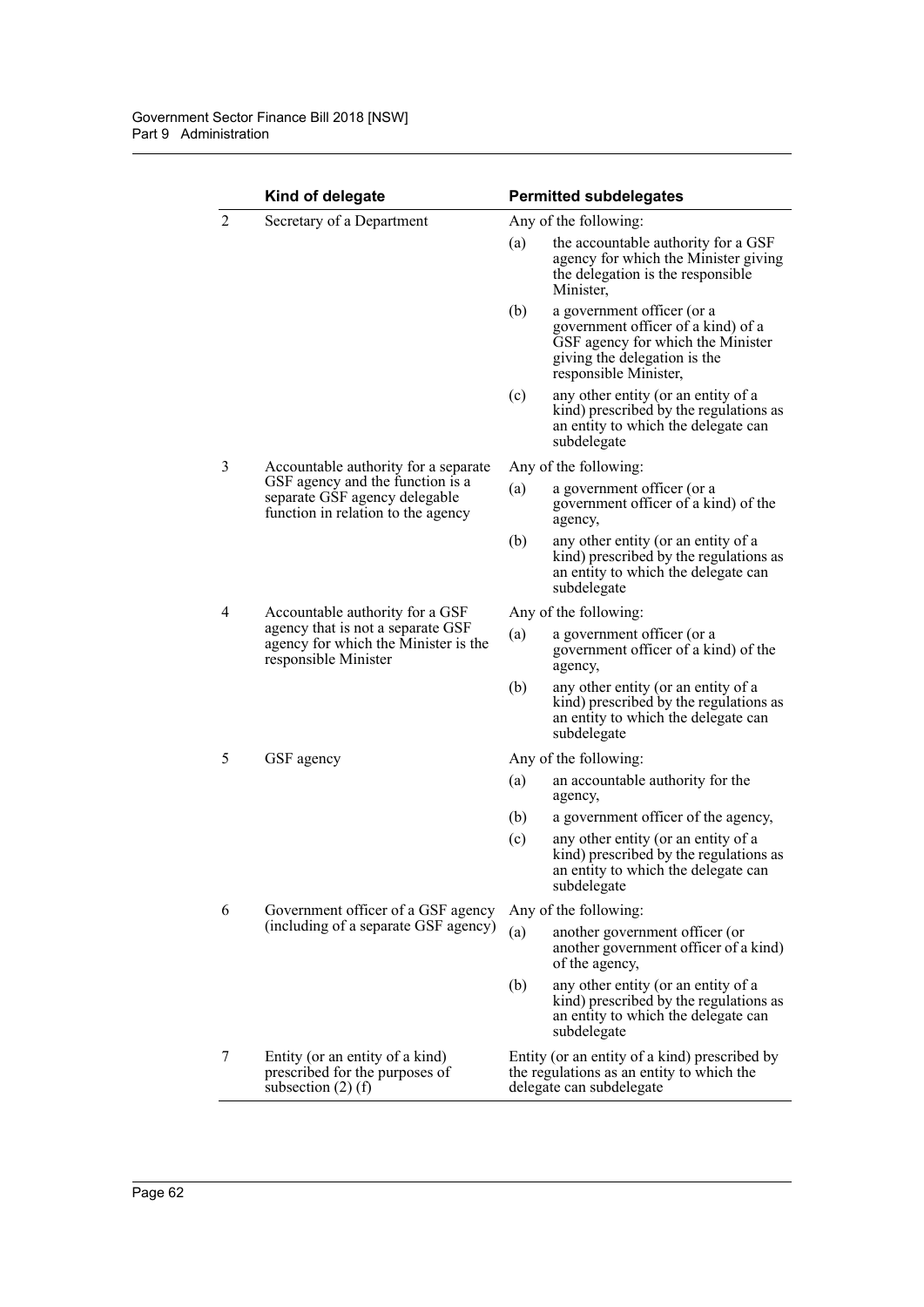- (6) A subdelegate may subdelegate a Minister's delegable function in the same way as a delegate may subdelegate the function under subsection (5).
- (7) Despite subsections (5) and (6), the following delegable functions of a Minister cannot be subdelegated:
	- (a) a function excluded from subdelegation by the delegate's or subdelegate's instrument of appointment as a delegate or subdelegate,
	- (b) a function of the Minister under Division 9.1.

## **9.10 Delegations by GSF agencies that are persons**

- (1) A GSF agency that is a person may delegate any delegable function of the agency (except an excluded function) to:
	- (a) the accountable authority for the agency, or
	- (b) a government officer (or a government officer of a kind) of the agency, or
	- (c) any other entity (or an entity of a kind) prescribed by the regulations.
- (2) An *excluded function* is:
	- (a) any function of a kind prescribed by the regulations as an excluded function, or
	- (b) for a GSF agency that is not a separate GSF agency—any other kind of function that the responsible Minister for the agency has directed in writing cannot be delegated.
- (3) A delegate of a GSF agency that is a person may subdelegate a delegated function as follows to a permitted subdelegate for the kind of delegate concerned:

|   | Kind of delegate                                                                          | <b>Permitted subdelegates</b>                                                                                          |  |
|---|-------------------------------------------------------------------------------------------|------------------------------------------------------------------------------------------------------------------------|--|
|   | Accountable authority for the agency                                                      | Any of the following:                                                                                                  |  |
|   |                                                                                           | a government officer (or a<br>(a)<br>government officer of a kind) of the<br>agency,                                   |  |
|   |                                                                                           | any other entity (or an entity of a<br>(b)<br>kind) prescribed by the regulations                                      |  |
| 2 | Government officer of the agency                                                          | Any of the following:                                                                                                  |  |
|   |                                                                                           | another government officer (or<br>(a)<br>another government officer of a kind)<br>of the agency,                       |  |
|   |                                                                                           | any other entity (or an entity of a<br>(b)<br>kind) prescribed by the regulations                                      |  |
| 3 | Entity (or an entity of a kind)<br>prescribed for the purposes of<br>subsection $(1)$ (c) | Entity (or an entity of a kind) prescribed by<br>the regulations as an entity to which the<br>delegate can subdelegate |  |

- (4) A subdelegate may subdelegate a delegable function of a GSF agency that is a person in the same way as a delegate may subdelegate the function under subsection (3).
- (5) Despite subsections (3) and (4), the following delegable functions of a GSF agency cannot be subdelegated:
	- (a) a function excluded from subdelegation by the delegate's or subdelegate's instrument of appointment as a delegate or subdelegate,
	- (b) a function that the responsible Minister for the agency has directed in writing cannot be subdelegated.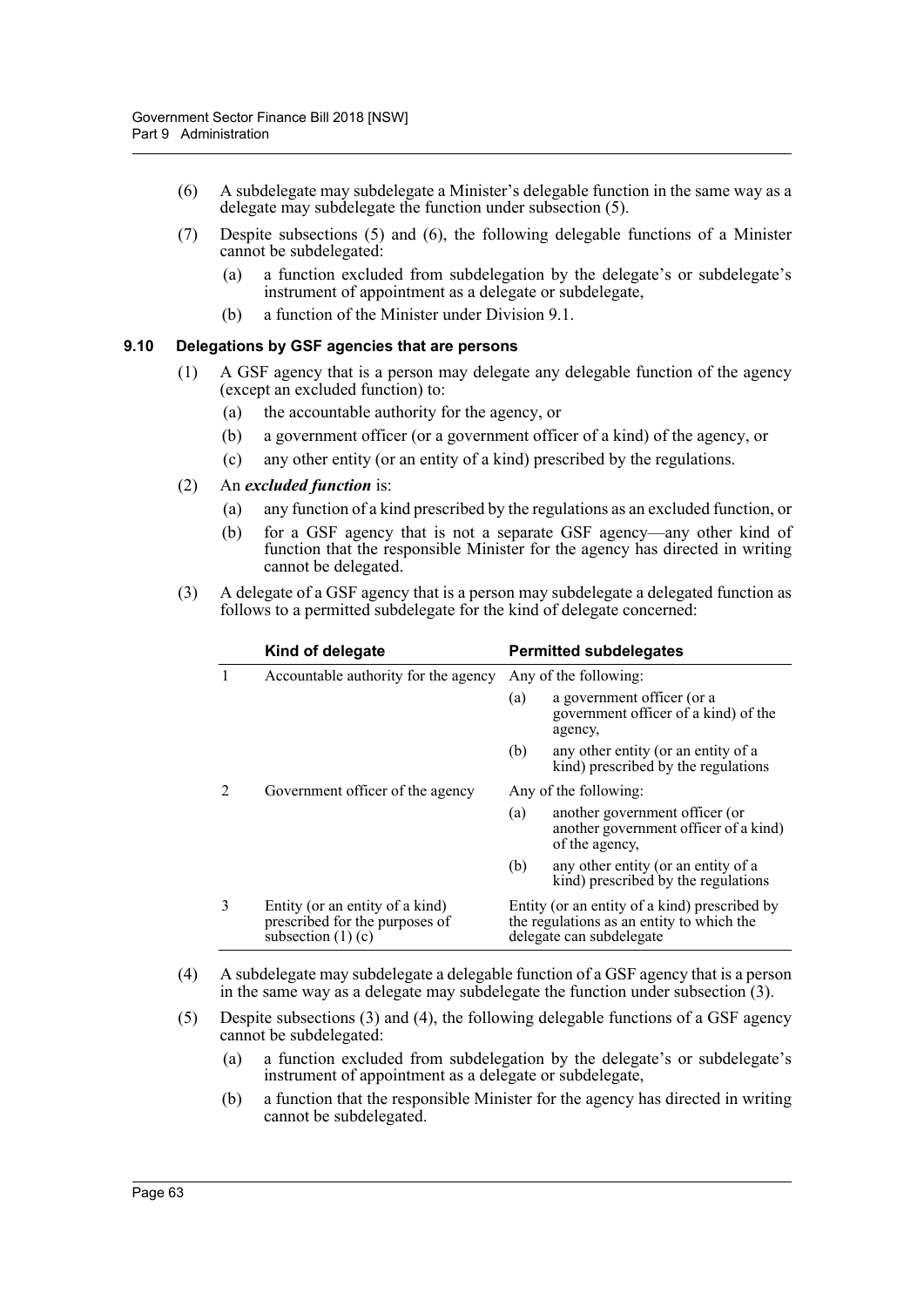- (6) Subject to regulations made for the purposes of subsection  $(2)$  (a), the responsible Minister for a GSF agency may give written directions to the accountable authority for the agency concerning:
	- (a) the kinds of persons to whom the authority can or cannot delegate functions under this section, and
	- (b) the kinds of functions that are excluded from delegation or subdelegation under this section and
	- (c) the review of delegations and subdelegations given under this section.

**Note.** Section 2.5 authorises a separate GSF agency not to comply with certain Treasurer's requirements or Ministerial information requirements if the accountable authority for the agency considers the requirements not to be consistent with the agency's statutory functions.

(7) The GSF agency must review any delegations and subdelegations given under this section in respect of its delegable functions in accordance with any requirements specified by the regulations or directions under subsection (6).

## **9.11 Delegations by accountable authorities**

- (1) An accountable authority for a GSF agency may delegate any of the accountable authority's delegable functions (except an excluded function) to:
	- (a) a government officer (or a government officer of a kind) of the agency, or
	- (b) any other entity (or an entity of a kind) prescribed by the regulations.
- (2) An accountable authority for a university or its controlled entities may delegate any of the accountable authority's delegable functions (except an excluded function) to:
	- (a) an employee or officer (or an employee or officer of a kind) of the university or its controlled entities, or
	- (b) any other entity (or an entity of a kind) prescribed by the regulations.
- (3) An *excluded function* is:
	- (a) for the accountable authority for a GSF agency:
		- (i) any function of a kind prescribed by the regulations as an excluded function, or
		- (ii) if the agency is not a separate GSF agency—any other kind of function that the responsible Minister for the agency has directed in writing cannot be delegated, and
	- (b) for the accountable authority for a university or its controlled entities—any function of a kind prescribed by the regulations as an excluded function.
- (4) A delegate of the accountable authority for a GSF agency may subdelegate a delegated function as follows to a permitted subdelegate for the kind of delegate concerned:

| Kind of delegate                                                                          | <b>Permitted subdelegates</b>                                                                                          |  |
|-------------------------------------------------------------------------------------------|------------------------------------------------------------------------------------------------------------------------|--|
| Government officer of the agency                                                          | Any of the following:                                                                                                  |  |
|                                                                                           | another government officer (or<br>(a)<br>another government officer of a kind)<br>of the agency,                       |  |
|                                                                                           | any other entity (or an entity of a<br>(b)<br>kind) prescribed by the regulations                                      |  |
| Entity (or an entity of a kind)<br>prescribed for the purposes of<br>subsection $(1)$ (b) | Entity (or an entity of a kind) prescribed by<br>the regulations as an entity to which the<br>delegate can subdelegate |  |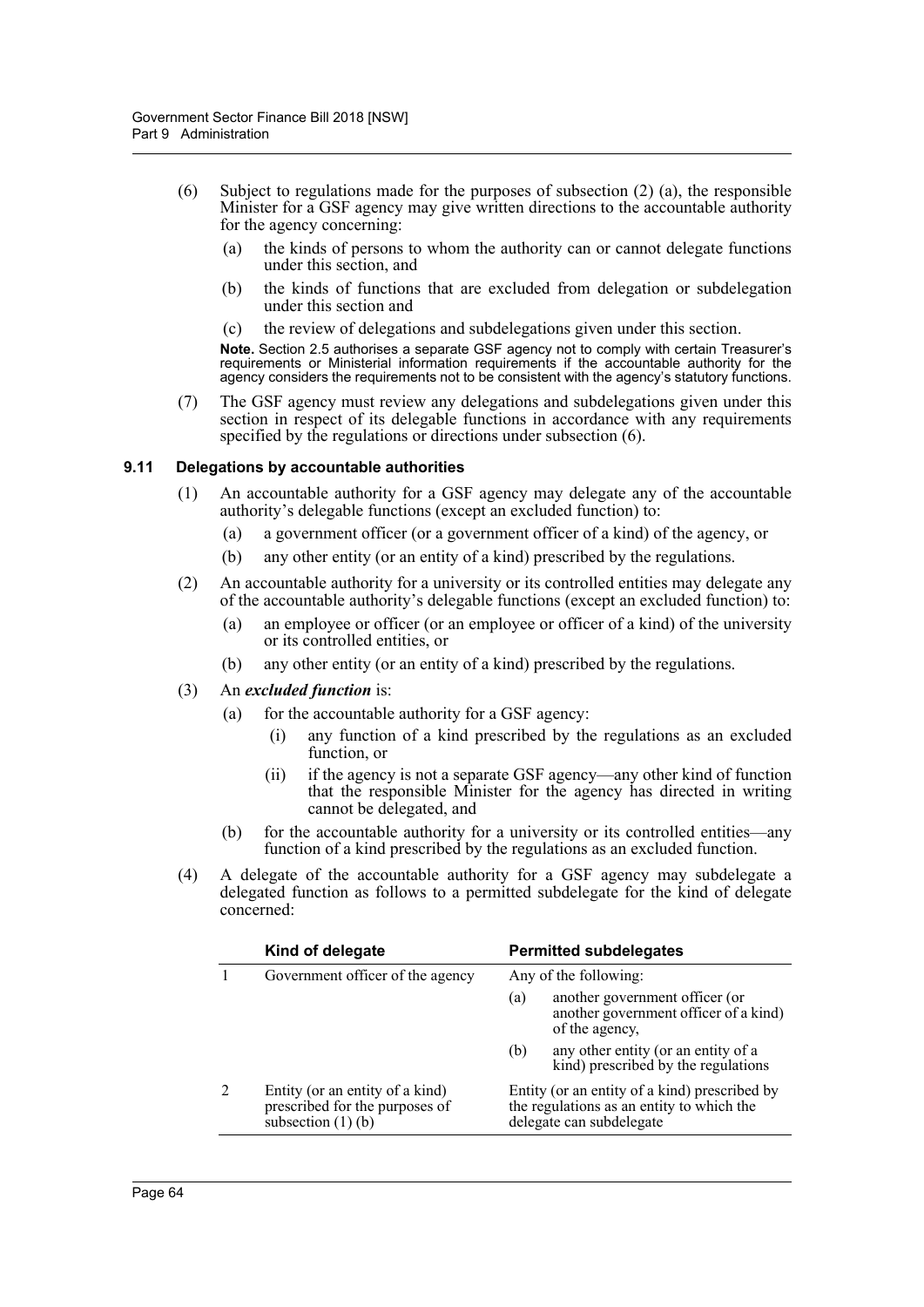- (5) A delegate of the accountable authority for a university or its controlled entities may subdelegate any function delegated by the accountable authority except a function excluded from subdelegation by the delegate's instrument of appointment as a delegate.
- (6) A subdelegate may subdelegate a delegable function of an accountable authority in the same way as a delegate may subdelegate the function under subsection  $(4)$  or  $(5)$ .
- (7) Despite subsections (4), (5) and (6), the following delegable functions of an accountable authority of a GSF agency or a university or its controlled entities cannot be subdelegated:
	- (a) a function excluded from subdelegation by the delegate's or subdelegate's instrument of appointment as a delegate or subdelegate,
	- (b) for the accountable authority for a GSF agency—a function that the responsible Minister for the agency has directed in writing cannot be subdelegated.
- (8) Subject to regulations made for the purposes of subsection  $(3)$  (a) (i), the responsible Minister for a GSF agency may give written directions to the accountable authority for the agency concerning:
	- (a) the kinds of persons to whom the authority can or cannot delegate functions under this section, and
	- (b) the kinds of functions that are excluded from delegation or subdelegation under this section, and
	- (c) the review of delegations and subdelegations given under this section.

**Note.** Section 2.5 authorises a separate GSF agency not to comply with certain Treasurer's requirements or Ministerial information requirements if the accountable authority for the agency considers the requirements not to be consistent with the agency's statutory functions.

(9) The accountable authority for a GSF agency or a university or its controlled entities must review any delegations and subdelegations given under this section in respect of the authority's delegable functions in accordance with any requirements specified by the regulations or directions under subsection (8).

# **Division 9.3 Documents**

## **9.12 Tabling of documents in Parliament when it is not sitting**

- (1) A document that is permitted or required to be tabled in a House of Parliament by or under this Act may be presented to the Clerk of a House of Parliament if the House is not sitting when it is sought to be tabled.
- (2) A document presented under subsection (1):
	- (a) is, on presentation and for all purposes, taken to have been laid before the House, and
	- (b) may be printed by authority of the Clerk of the House, and
	- (c) if so printed, is taken to be a document published by or under the authority of the House, and
	- (d) is to be recorded:
		- (i) in the case of the Legislative Council—in the Minutes of the Proceedings of the Legislative Council, and
		- (ii) in the case of the Legislative Assembly—in the Votes and Proceedings of the Legislative Assembly,

on the first sitting day of the House after receipt of the copy of the report by the Clerk.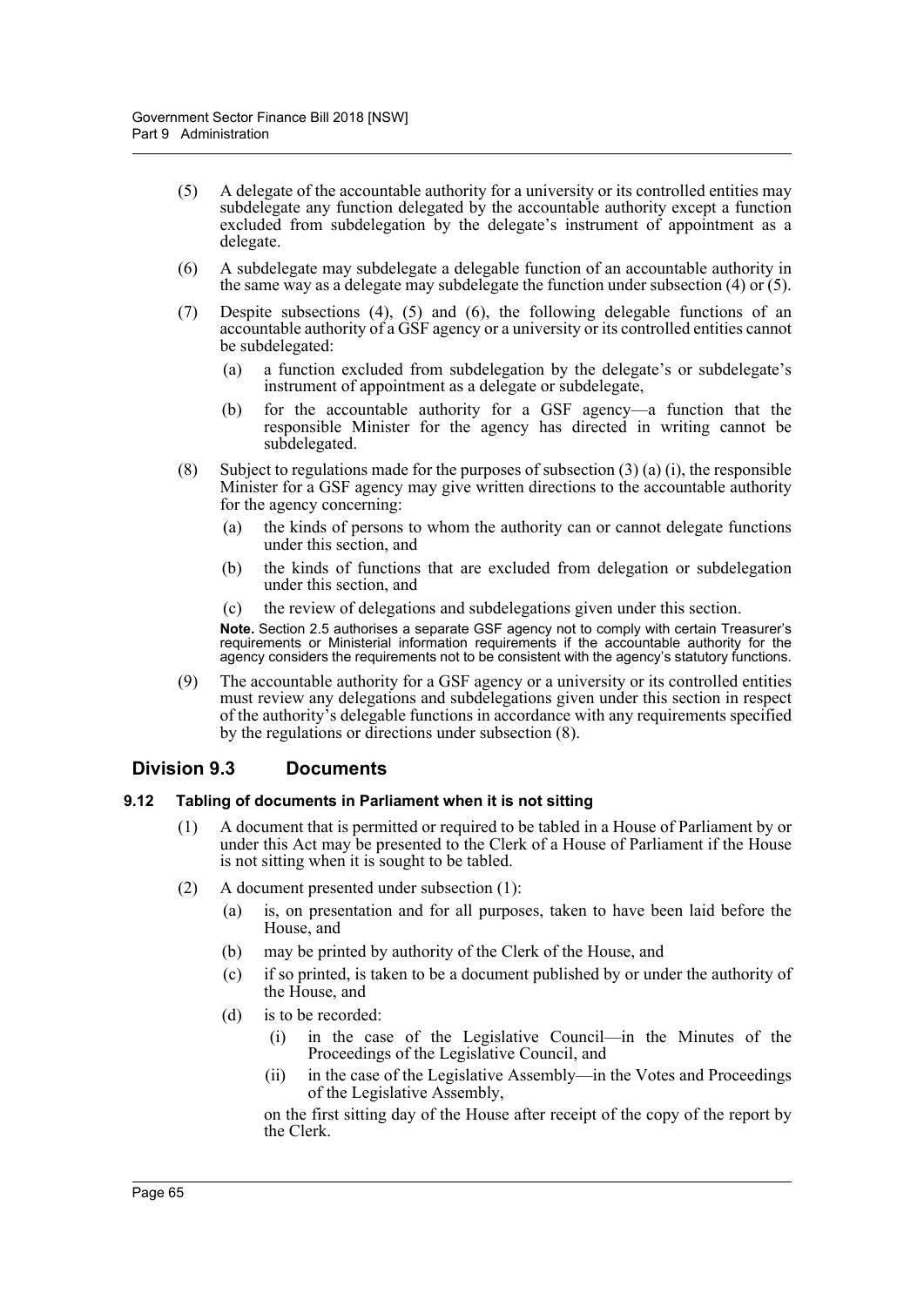#### **9.13 Service of documents**

- (1) A document that is authorised or required by this Act or the regulations to be served on any person may be served by any of the following methods:
	- (a) in the case of an individual—by personal delivery to the person,
	- (b) by post to the address specified by the person for the service of documents of that kind,
	- (c) in the case of an individual who has not specified such an address—by post to the residential or business address of the person last known to the person serving the document,
	- (d) in the case of a corporation—by post to the registered office or any other office of the corporation or by leaving it at any such office with a person apparently over the age of 16 years,
	- (e) by email to an email address specified by the person for the service of documents of that kind,
	- (f) by any other method authorised by the regulations for the service of documents of that kind.
- (2) The regulations may make provision for or with respect to the service of documents that are authorised or required by this Act or the regulations to be served on entities that are not persons.
- (3) Nothing in this section affects the operation of any provision of a law or of the rules of a court authorising a document to be served on a person by any other method.
- (4) In this section, *serve* includes give or send.

# **9.14 Language of records**

- (1) Any records that an entity is required or permitted to keep for the purposes of this Act must be kept in writing in the English language or in a manner that enables them to be readily accessible and readily converted into writing in the English language.
- (2) If records are not kept in writing in the English language, the entity must, if required to convert the records into writing in the English language by a person entitled to examine and access the records concerned, comply with the requirement within a reasonable time.

# **Division 9.4 Civil recovery**

## **9.15 Debt for unauthorised gifts of government property**

A person handling government resources incurs a debt to the Crown if:

- (a) the person contravenes section 5.6 (Gifts of government property), and
- (b) the person's contravention was the result of:
	- (i) dishonesty by the person, or
	- (ii) misconduct by the person, or
	- (iii) a deliberate or serious disregard by the person of reasonable standards of care.

#### **9.16 Debt for loss of resources because of misconduct by persons handling government resources**

A person handling government resources incurs a debt to the Crown if:

(a) a loss of government resources or related money has occurred (including by way of deficiency, destruction or damage), and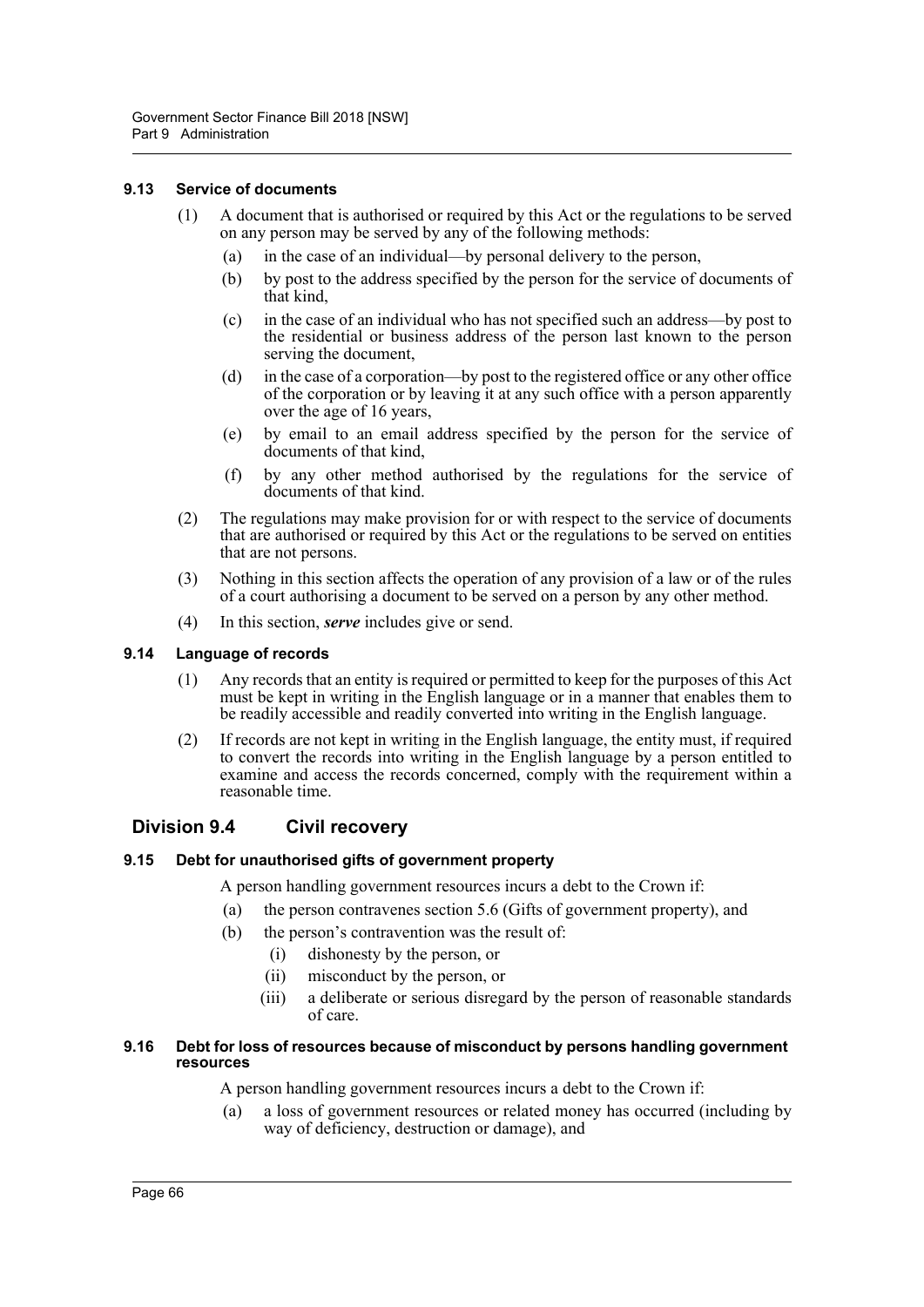- (b) the person caused or contributed to the loss by:
	- (i) misconduct, or
	- (ii) a deliberate or serious disregard of reasonable standards of care.

#### **9.17 Amount of debt**

- (1) The amount of debt that a person handling government resources is liable to pay in respect of debt incurred under this Division is so much of the loss of government resources or related money concerned as the court considers just and equitable having regard to:
	- (a) the person's share of the responsibility for the loss, and
	- (b) the amount or value of the loss.

#### (2) The *amount or value of the loss* is:

- (a) for the loss of government money or related money—the amount of the loss, or
- (b) for the loss of government property—the value of the property or the costs of repairing it (whichever is less).
- (3) To avoid doubt, a gift of government property to which section 9.15 applies is to be treated as a loss of government property for the purposes of this section.

#### **9.18 Recovery and writing off of debt**

- (1) A debt incurred by a person handling government resources under this Division is recoverable by the Treasurer in a court of competent jurisdiction, but only if the proceedings are commenced with the concurrence of the Attorney General.
- (2) However, the Treasurer cannot recover amounts from the same person for debts incurred under more than one section of this Division for the same loss.
- (3) The debt remains recoverable even if the person who incurs it ceases to be a person handling government resources.
- (4) The Treasurer may waive (whether wholly or partly) a debt incurred by a person handling government resources under this Division.
- (5) A waived debt ceases to be recoverable, but only to the extent to which it is waived.
- (6) The Treasurer may delegate a function of the Treasurer under this section only to:
	- (a) another Minister, or
	- (b) the Secretary of a Department, or
	- (c) any other accountable authority for a GSF agency.
- (7) The Attorney General may delegate the function of giving concurrence under subsection  $(1)$  only to:
	- (a) the Solicitor General, or
	- (b) the Secretary of the Department of Justice.
- (8) This Division does not limit any rights of recovery available to the Crown or a GSF agency apart from this Division. However, the Crown or GSF agency cannot recover from the same person handling government resources both under this Division and apart from this Division for the same loss.

#### **9.19 Relationship of Division with Government Sector Employment Act 2013**

This Division does not limit any action that can be taken in respect of the conduct of employees or other persons under the *Government Sector Employment Act 2013*.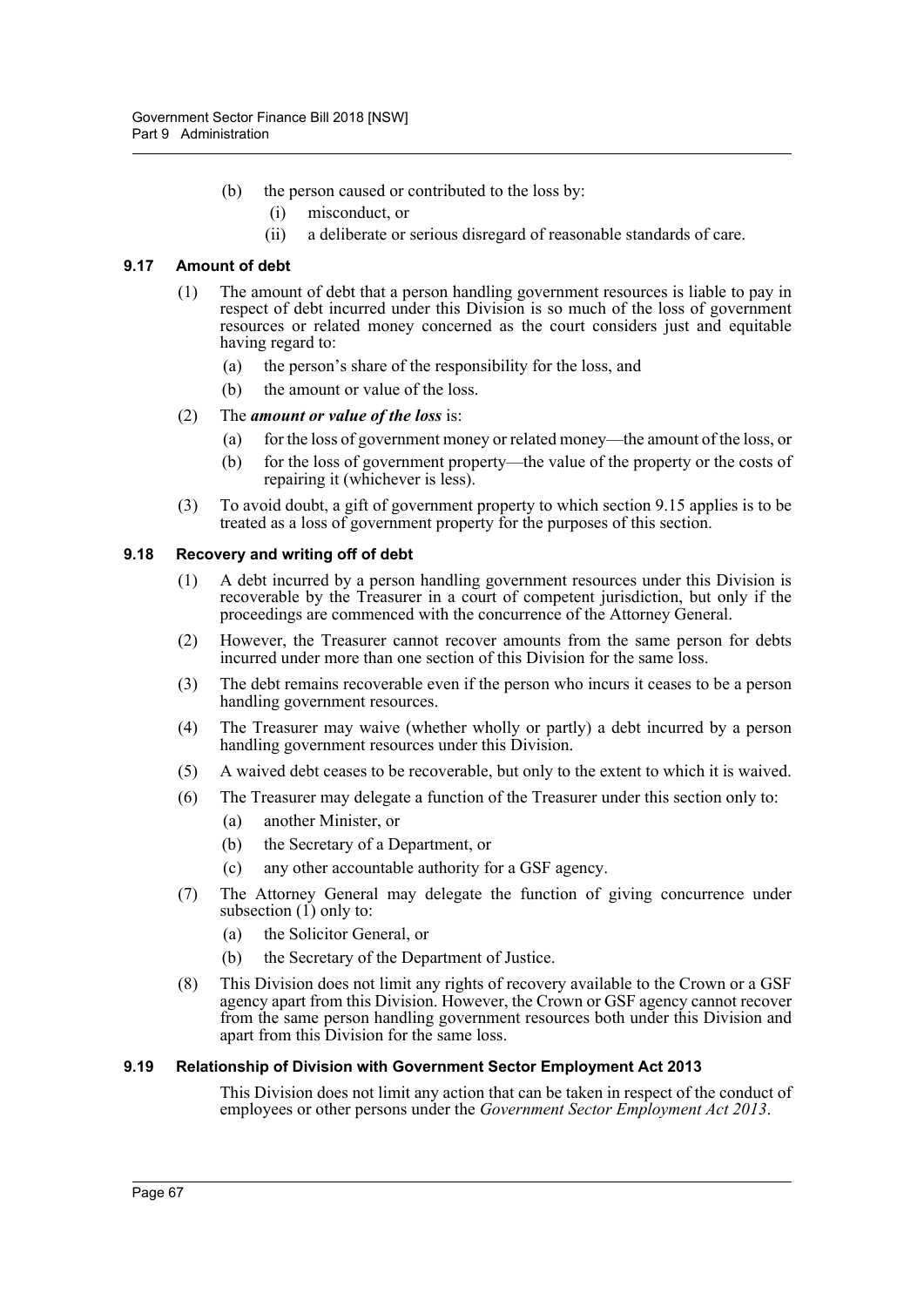## **Part 10 Miscellaneous**

#### **10.1 Status of Workers Compensation Insurance Fund**

The Workers Compensation Insurance Fund is not:

- (a) a controlled entity of the Government of New South Wales for the purposes of the preparation of the Consolidated State Financial Statements, or
- (b) part of the General Government Sector for the purposes of this Act or the *Fiscal Responsibility Act 2012*.

#### **10.2 Exemption from duty under Duties Act 1997**

- (1) Unless the Treasurer directs differently in a particular case, a GSF agency is not liable to pay a duty under the *Duties Act 1997* in respect of anything done by the agency for the purposes of this Act.
- (2) The Treasurer may direct in writing that any other specified entity is not liable to pay a duty under the *Duties Act 1997* in respect of anything done for the purposes of this Act and the direction has effect accordingly.

#### **10.3 Reference of matters to Public Accounts Committee**

- (1) The Treasurer may refer to the Public Accounts Committee any matter relating to the financial report of a relevant reporting entity for examination and report to the Treasurer.
- (2) The Treasurer must refer to the Public Accounts Committee any of the following proposals (except a proposal made by the Committee) for examination and report to the Treasurer:
	- (a) a proposal to amend any of the provisions of Division 7.1 or 7.2 or any provisions of the *Government Sector Audit Act 1983* concerning general audits,
	- (b) a proposal to make a regulation relating to the financial report of a relevant reporting entity.
- (3) Nothing in subsection (2) requires the Treasurer to refer a proposal to the Public Accounts Committee if, at the time the Treasurer formulates or receives the proposal:
	- (a) no members have been appointed to the Committee, or
	- (b) the members of the Committee have ceased to hold office.
- (4) Nothing in this section prevents the Public Accounts Committee, after the Committee has reported to the Treasurer, from reporting to the Legislative Assembly on any matter referred to it by the Treasurer under this section.
- (5) The provisions of section 57 (4) of the *Government Sector Audit Act 1983* apply in respect of a report under subsection (4) in the same way as those provisions apply in respect of a report under section 57 $(1)$  of that Act.
- (6) In this section:

*Public Accounts Committee* means the Public Accounts Committee for the time being constituted in accordance with Part 4 of the *Government Sector Audit Act 1983*. *relevant reporting entity* means:

# (a) a GSF agency, or

(b) any other auditable entity within the meaning of the *Government Sector Audit Act 1983*.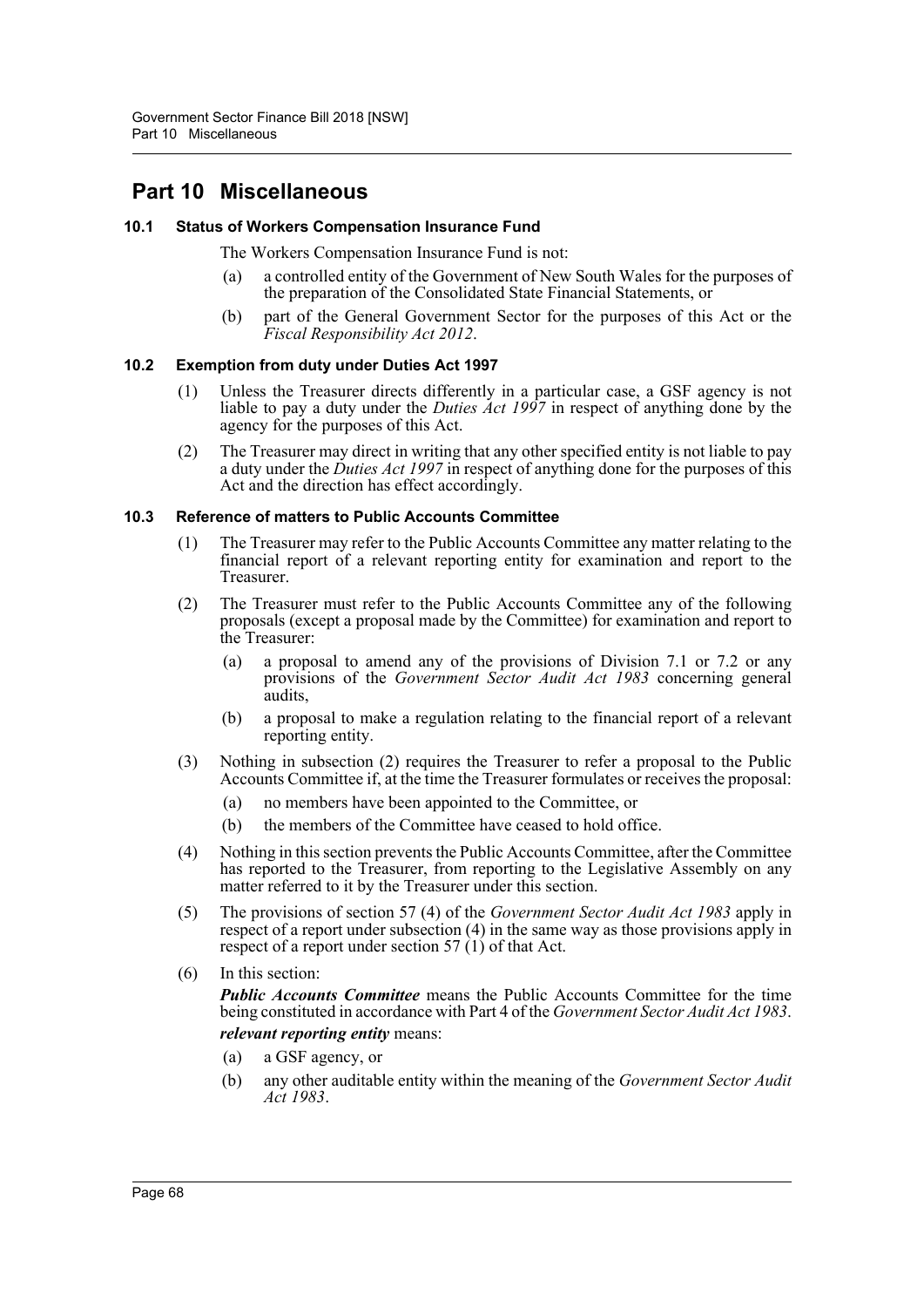#### **10.4 Regulations**

- (1) The Governor may make regulations, not inconsistent with this Act, for or with respect to any matter that by this Act is required or permitted to be prescribed or that is necessary or convenient to be prescribed for carrying out or giving effect to this Act.
- (2) Without limiting subsection (1), the regulations may make provision for or with respect to the following:
	- (a) consultation requirements before the giving of Treasurer's directions,
	- (b) the shortening of the period or time for compliance with a provision of this Act despite the provision.
- (3) A regulation for a definition may apply generally or be limited to specified provisions of this Act in which the defined word or expression is used.
- (4) A regulation for a definition may, for the purpose of avoiding doubt, include or exclude an entity, matter or other thing (or entity, matter or other thing of a kind) from the definition even if it is unclear whether the definition already covers it.
- (5) The regulations may apply, adopt or incorporate (whether with or without modification) any publication as in force at a particular time or as in force from time to time.
- (6) Section 5 of the *Subordinate Legislation Act 1989* does not apply to the first principal statutory rule that is made under this Act.
- (7) In this section:

*regulation for a definition* means a regulation made for the purposes of a provision of this Act that defines a word or expression if the regulation includes or excludes anything from the defined word or expression.